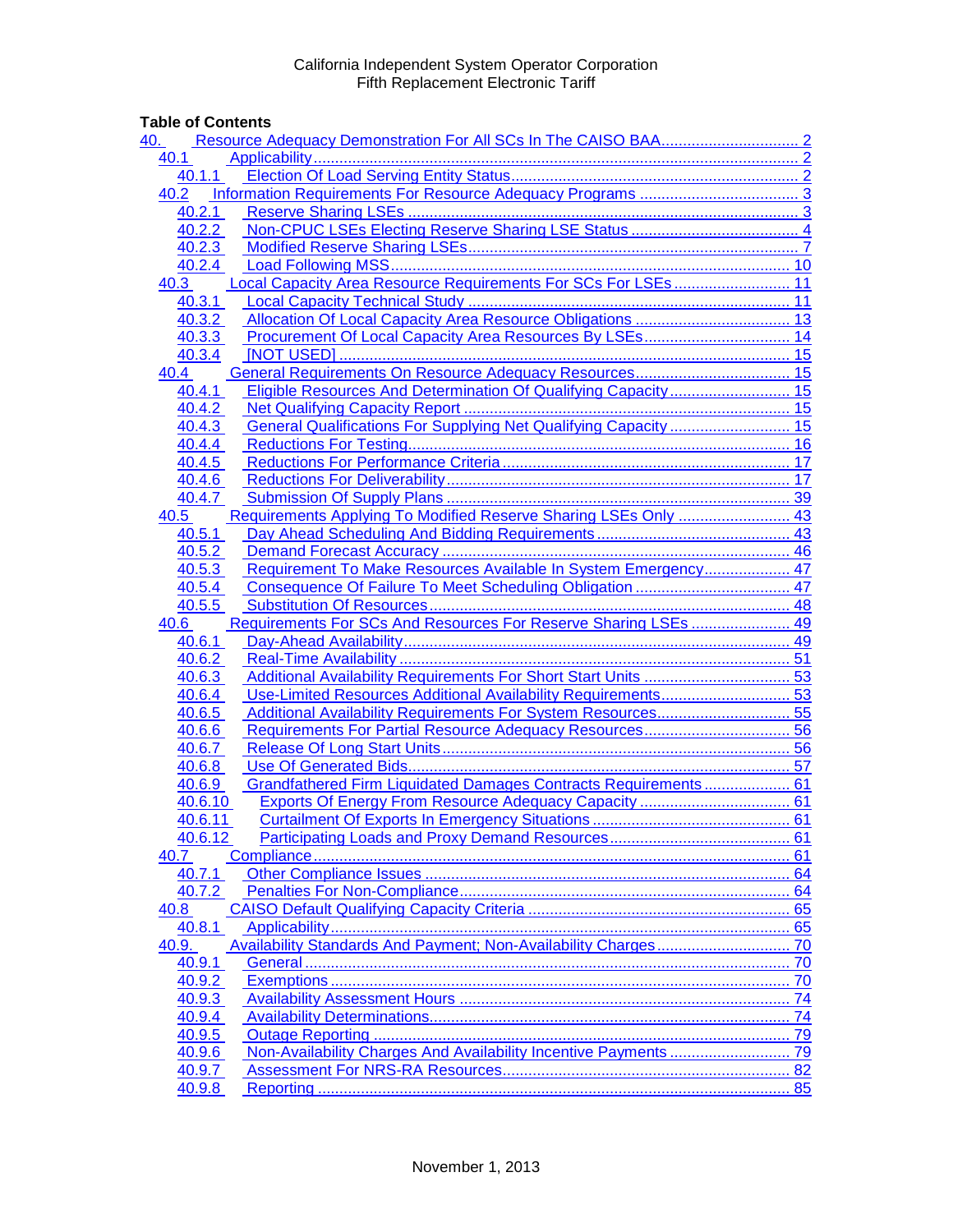# <span id="page-1-0"></span>**40. Resource Adequacy Demonstration For All SCs In The CAISO BAA**

# <span id="page-1-1"></span>**40.1 Applicability**

A Load Serving Entity, and its Scheduling Coordinator, shall be exempt from this Section 40 during the next Resource Adequacy Compliance Year, if the metered peak Demand of the Load Serving Entity did not exceed one (1) MW during the twelve months preceding the last date on which the Load Serving Entity can make the election in Section 40.1.1 for the next Resource Adequacy Compliance Year. This Section 40 shall apply to all other Load Serving Entities and their respective Scheduling Coordinators. For purposes of Section 40, a Load Serving Entity shall not include any entity satisfying the terms of California Public Utilities Code Section 380(j)(3).

# <span id="page-1-2"></span>**40.1.1 Election Of Load Serving Entity Status**

On an annual basis, in the manner and schedule set forth in the Business Practice Manual, the Scheduling Coordinator for a Load Serving Entity, not exempt under Section 40.1, shall inform the CAISO whether each such LSE elects to be either: (i) a Reserve Sharing LSE or (ii) a Modified Reserve Sharing LSE. A Scheduling Coordinator for a Load following MSS is not required to make an election under this Section. Scheduling Coordinators for Load following MSSs are subject solely to Sections 40.2.4, 40.3, and with respect to their Local Capacity Area Resources identified in accordance with Section 40.2.4, Section 40.9.

The CAISO may confirm with the CPUC, Local Regulatory Authority, or federal agency, as applicable, the accuracy of the election by the Scheduling Coordinator for any LSE under its respective jurisdiction, or, in the absence of any election by the Scheduling Coordinator, the desired election for any LSE under its jurisdiction. The determination of the CPUC, Local Regulatory Authority, or federal agency will be deemed binding by the CAISO on the Scheduling Coordinator and the LSE. If the Scheduling Coordinator and CPUC, Local Regulatory Authority, or federal agency, as appropriate, fail to make the election on behalf of an LSE in accordance with the Business Practice Manual, the LSE shall be deemed a Reserve Sharing LSE.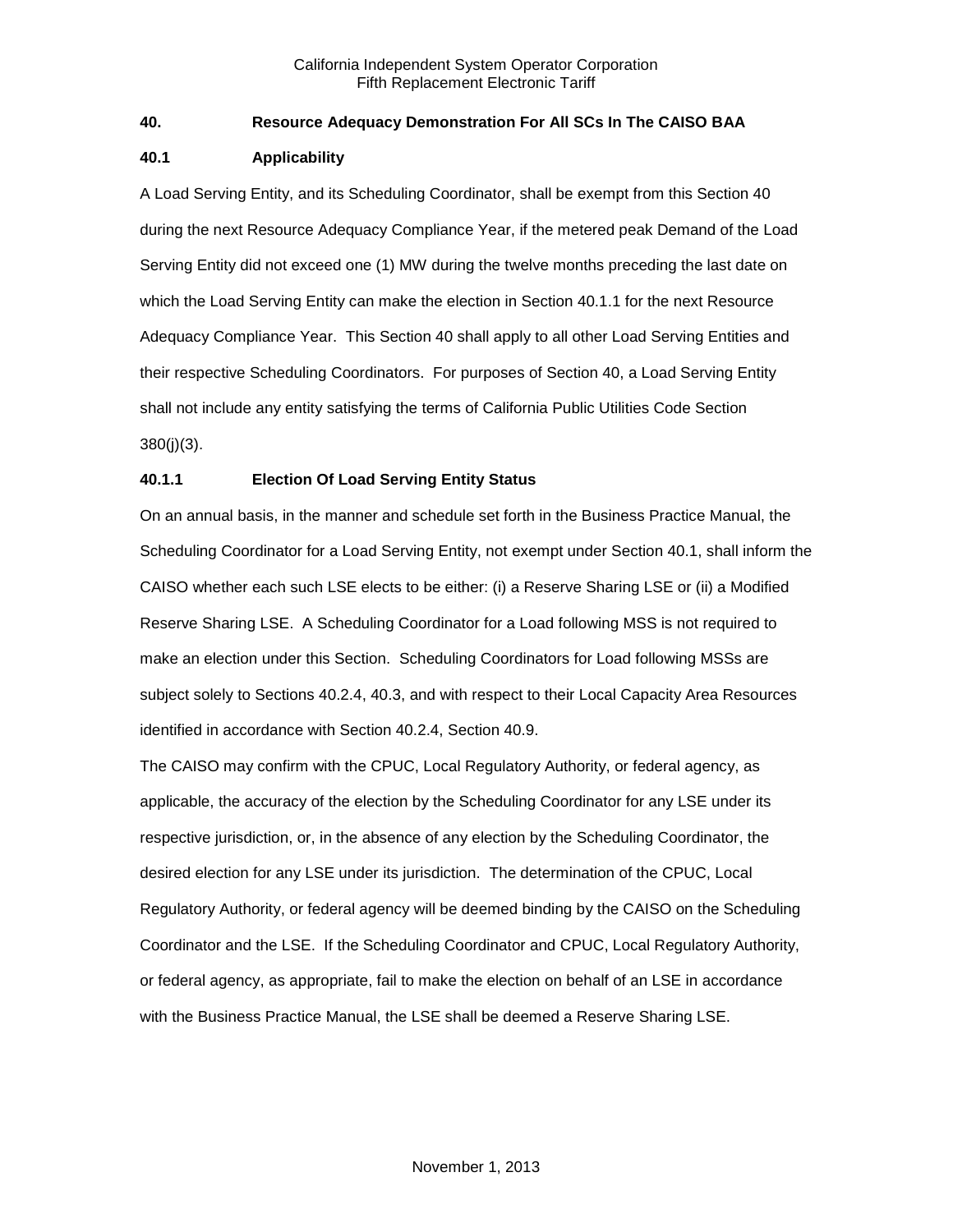- <span id="page-2-0"></span>**40.2 Information Requirements For Resource Adequacy Programs**
- <span id="page-2-1"></span>**40.2.1 Reserve Sharing LSEs**
- **40.2.1.1 Requirements for CPUC Load Serving Entities Electing Reserve Sharing LSE Status**
	- (a) The Scheduling Coordinator for a CPUC Load Serving Entity electing Reserve Sharing LSE status must provide the CAISO with all information or data to be provided to the CAISO as required by the CPUC and pursuant to the schedule adopted by the CPUC, except that the monthly Resource Adequacy Plans or the same information as required to be included in the monthly Resource Adequacy Plans, plus any other information the CAISO requires as identified in the Business Practice Manual, shall be submitted to the CAISO no less than 45 days in advance of the first day of the month covered by the plan, as provided in Section 40.2.1.1(e).
	- (b) Where the information or data provided to the CAISO under Section 40.2.1.1(a) does not include Reserve Margin(s), then the provisions of Section 40.2.2.1(b) shall apply.
	- (c) Where the information or data provided to the CAISO under Section 40.2.1.1(a) does not include criteria for determining qualifying resource types and their Qualifying Capacity, then the provisions of Section 40.8 shall apply.
	- (d) Where the information or data provided to the CAISO under Section 40.2.1.1(a) does not include annual and monthly Demand Forecast requirements, then the provisions of Section 40.2.2.3 shall apply.
	- (e) Where the information or data provided to the CAISO under Section 40.2.1.1(a) does not include annual and monthly Resource Adequacy Plan requirements, or where there is a requirement to submit monthly Resource Adequacy Plans but the submission date is less than 45 days in advance of the first day of the month covered by the plan, then Section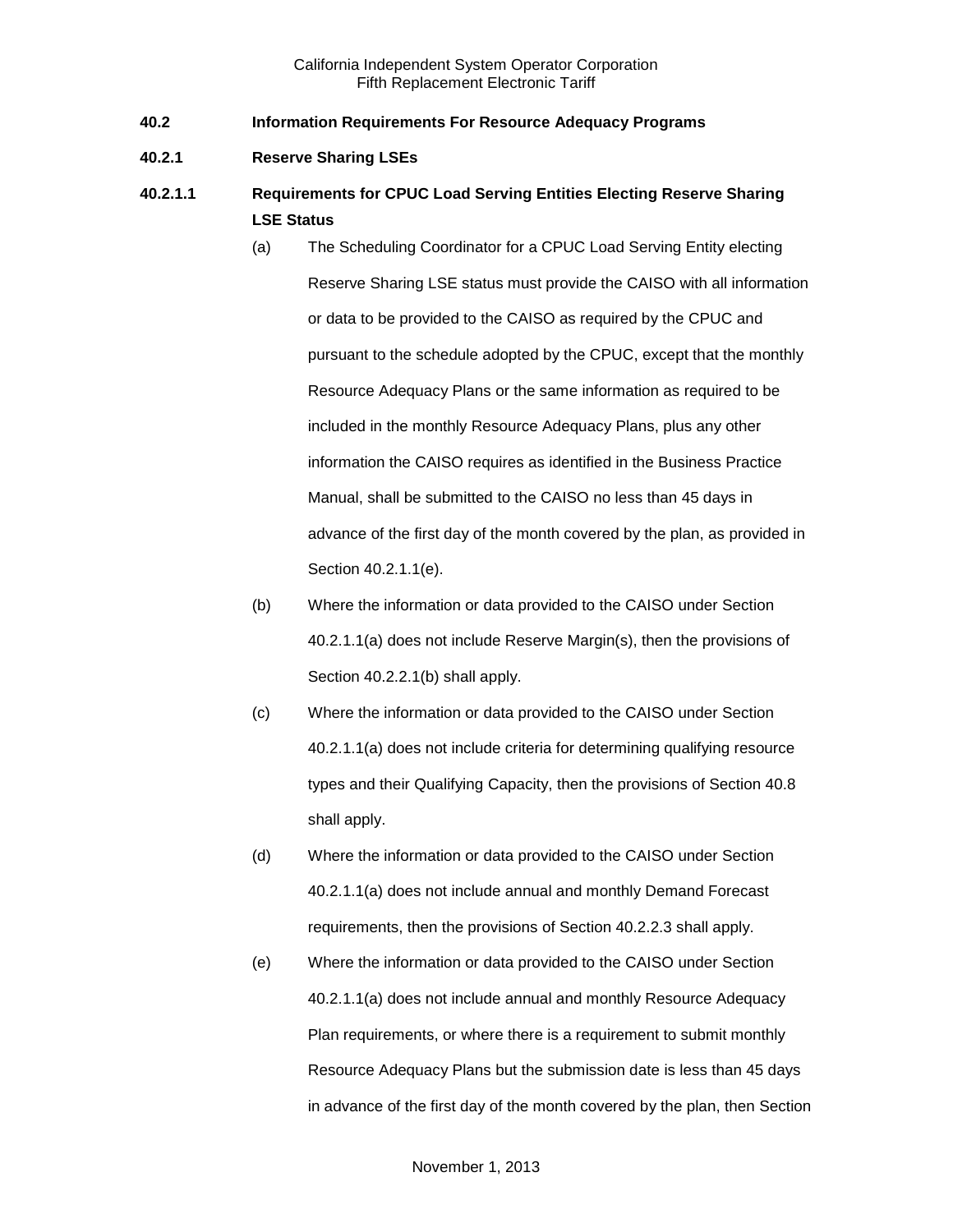40.2.2.4 shall apply.

(f) Notwithstanding Section 40.2.1.1(a) and (e), for the resource adequacy month of January 2013, the monthly Resource Adequacy Plans or the same information as required to be included in the monthly Resource Adequacy Plans, plus any other information the CAISO requires as identified in the Business Practice Manual, shall be submitted to the CAISO no later than November 20, 2012, which is 42 days in advance of the first day of the month.

# <span id="page-3-0"></span>**40.2.2 Non-CPUC LSEs Electing Reserve Sharing LSE Status**

# **40.2.2.1 Reserve Margin**

- (a) The Scheduling Coordinator for a Non-CPUC Load Serving Entity electing Reserve Sharing LSE status must provide the CAISO with the Reserve Margin(s) adopted by the appropriate Local Regulatory Authority or federal agency for use in the annual Resource Adequacy Plan and monthly Resource Adequacy Plans listed as a percentage of the Demand Forecasts developed in accordance with Section 40.2.2.3.
- (b) For the Scheduling Coordinator for a Non-CPUC Load Serving Entity for which the appropriate Local Regulatory Authority or federal agency has not established a Reserve Margin(s) or a CPUC Load Serving Entity subject to Section 40.2.1.1(b) that has elected Reserve Sharing LSE status, the Reserve Margin for each month shall be no less than fifteen percent (15%) of the LSE's peak hourly Demand for the applicable month, as determined by the Demand Forecasts developed in accordance with Section 40.2.2.3.

# **40.2.2.2 Qualifying Capacity Criteria**

The Scheduling Coordinator for a Non-CPUC Load Serving Entity electing Reserve Sharing LSE status must provide the CAISO with a description of the criteria adopted by the Local Regulatory Authority or federal agency for determining qualifying resource types and the Qualifying Capacity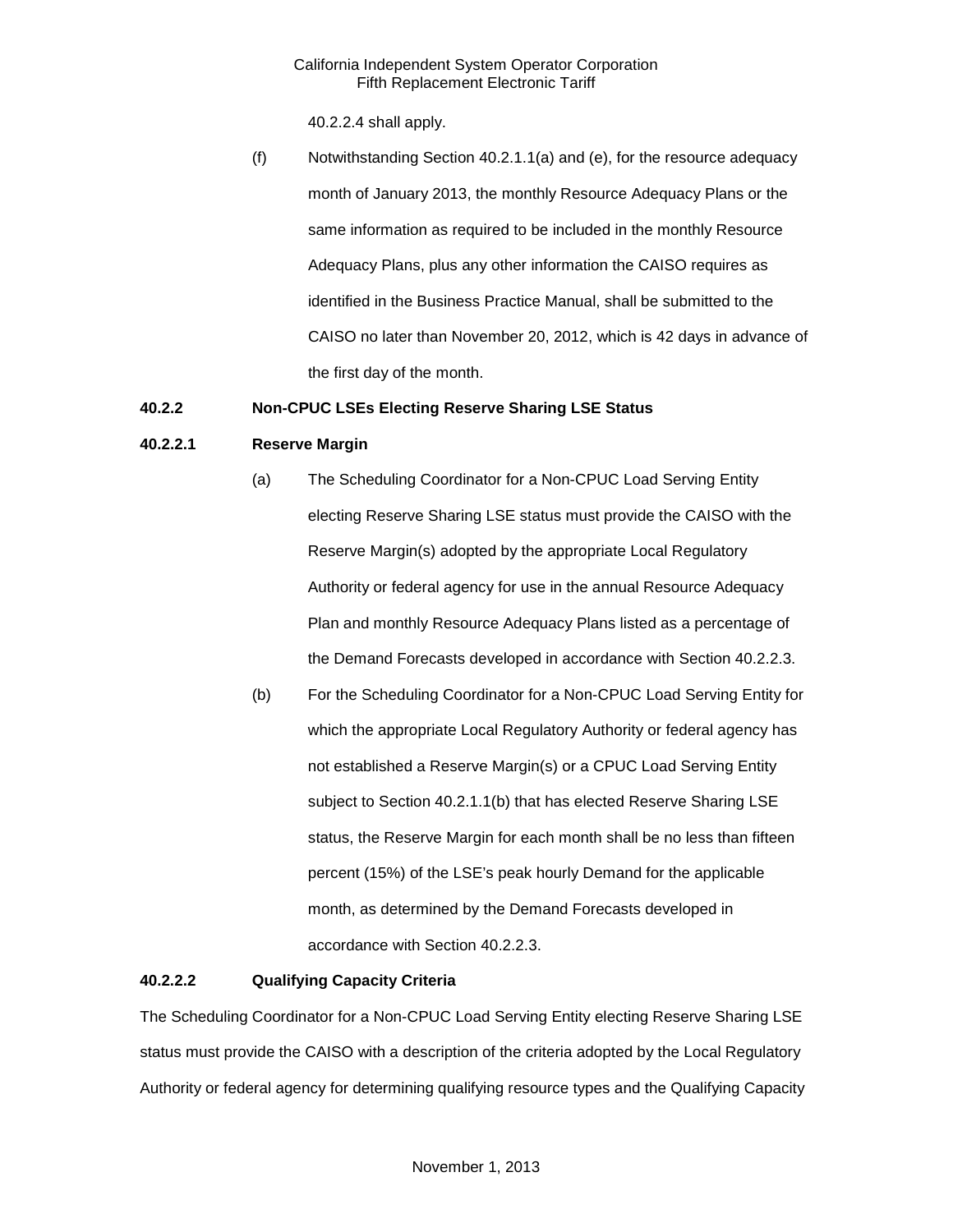from such resources and any modifications thereto as they are implemented from time to time. The Reserve Sharing LSE may elect to utilize the criteria set forth in Section 40.8.

# **40.2.2.3 Demand Forecasts**

The Scheduling Coordinator for a Non-CPUC Load Serving Entity or CPUC Load Serving Entity subject to Section 40.2.1.1(b) electing Reserve Sharing LSE status must provide annual and monthly Demand Forecasts on the schedule and in the reporting format(s) set forth in the Business Practice Manual. The annual and monthly Demand Forecasts shall utilize the annual and monthly coincident peak Demand determinations provided by the California Energy Commission for such Load Serving Entity, which will be calculated from the Demand Forecast information submitted to the California Energy Commission by each Reserve Sharing LSE; or (ii) if the California Energy Commission does not produce coincident peak Demand Forecasts for the Load Serving Entity, the annual and monthly coincident peak Demand Forecasts produced by the CAISO for such Load Serving Entity in accordance with its Business Practice Manual. Scheduling Coordinators must provide data and information, as may be requested by the CAISO, necessary to develop or support the Demand Forecasts required by this Section.

# **40.2.2.4 Annual and Monthly Resource Adequacy Plans**

The Scheduling Coordinator for a Non-CPUC Load Serving Entity or a CPUC Load Serving Entity subject to Section 40.2.1.1(b) electing Reserve Sharing LSE status must provide annual and monthly Resource Adequacy Plans for such Load Serving Entity, as follows:

- (a) Each annual Resource Adequacy Plan must be submitted to the CAISO on a schedule and in the reporting format(s) set forth in the Business Practice Manual. The annual Resource Adequacy Plan must, at a minimum, set forth the Local Capacity Area Resources, if any, procured by the Load Serving Entity as described in Section 40.3.
- (b) Each monthly Resource Adequacy Plan or the same information as required to be included in the monthly Resource Adequacy Plan, plus any other information the CAISO requires as identified in the Business Practice Manual, must be submitted to the CAISO at least 45 days in advance of the first day of the month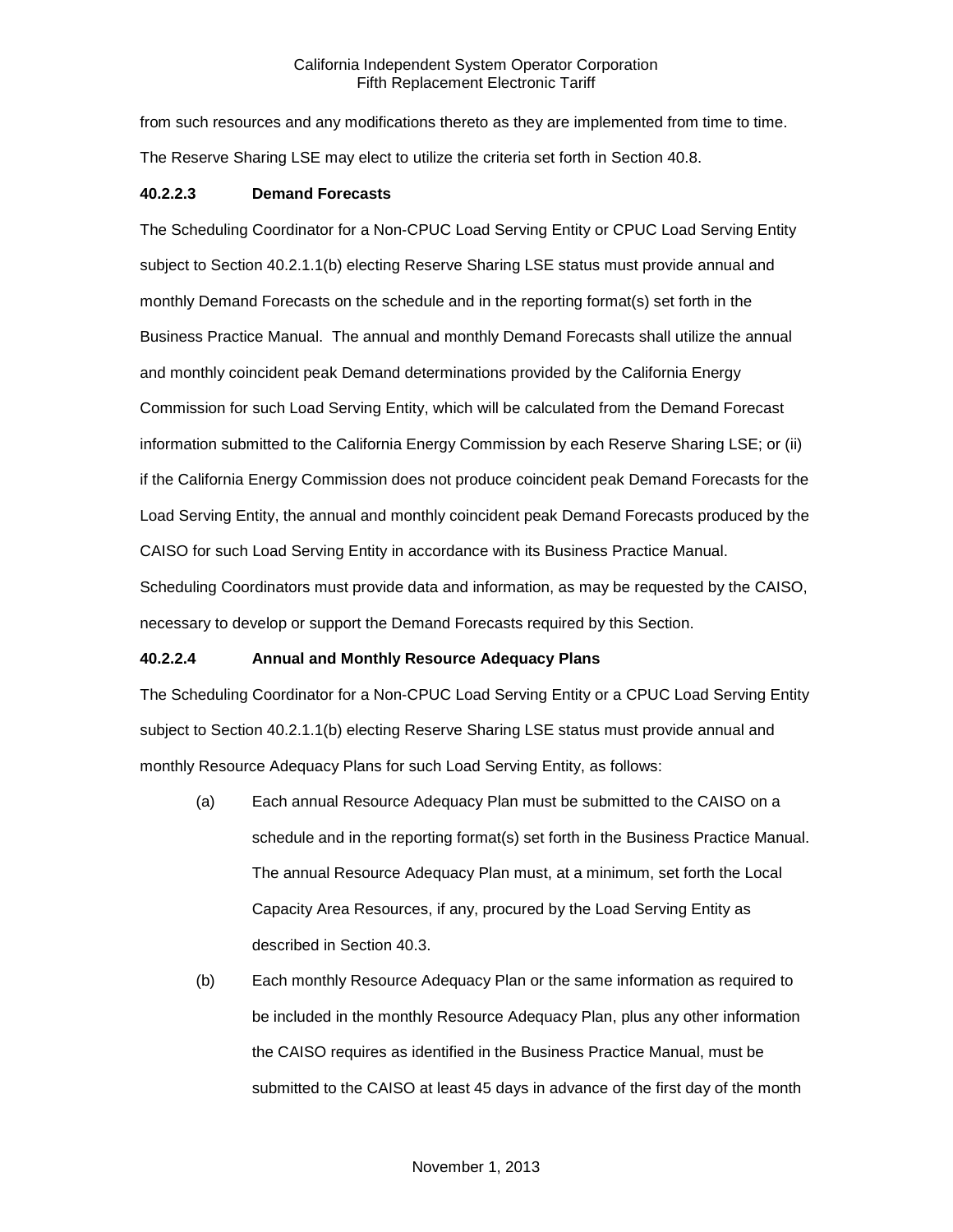covered by the plan, and in accordance with the schedule and in the reporting format(s) set forth in the Business Practice Manual. The monthly Resource Adequacy Plan must identify all resources, including Local Capacity Area Resources, the Load Serving Entity will rely upon to satisfy the applicable month's peak hour Demand of the Load Serving Entity as determined by the Demand Forecasts developed in accordance with Section 40.2.2.3 and applicable Reserve Margin. Resource Adequacy Plans must utilize the Net Qualifying Capacity requirements of Section 40.4.

- (c) The Scheduling Coordinator for the Load Serving Entity may submit at any time from 45 days through 11 days in advance of the relevant month, a revision to its monthly Resource Adequacy Plan to correct an error in the plan. The CAISO will not accept any revisions to a monthly Resource Adequacy Plan from 10 days in advance of the relevant month through the end of the month, unless the Scheduling Coordinator for the Load Serving Entity demonstrates good cause for the change and explains why it was not possible to submit the change earlier.
- (d) In order to ensure that the CAISO's outage replacement determination remains accurate, the Scheduling Coordinator for the Load Serving Entity that submits a revision to its monthly Resource Adequacy Plan to correct an error must include in the revision a MW amount of Resource Adequacy Capacity for each day of month that is no less than the MW amount of Resource Adequacy Capacity included in its original plan for each day of the month.
- (e) In order to ensure that the amount of Resource Adequacy Capacity required to be included in the Load Serving Entity's Resource Adequacy Plan is operationally available to the CAISO throughout the resource adequacy month, the Load Serving Entity that submits the monthly Resource Adequacy Plan is subject to the replacement requirement in Section 9.3.1.3.1.
- (f) Notwithstanding Section 40.2.2.4(b), for the resource adequacy month of January 2013, the monthly Resource Adequacy Plans or the same information as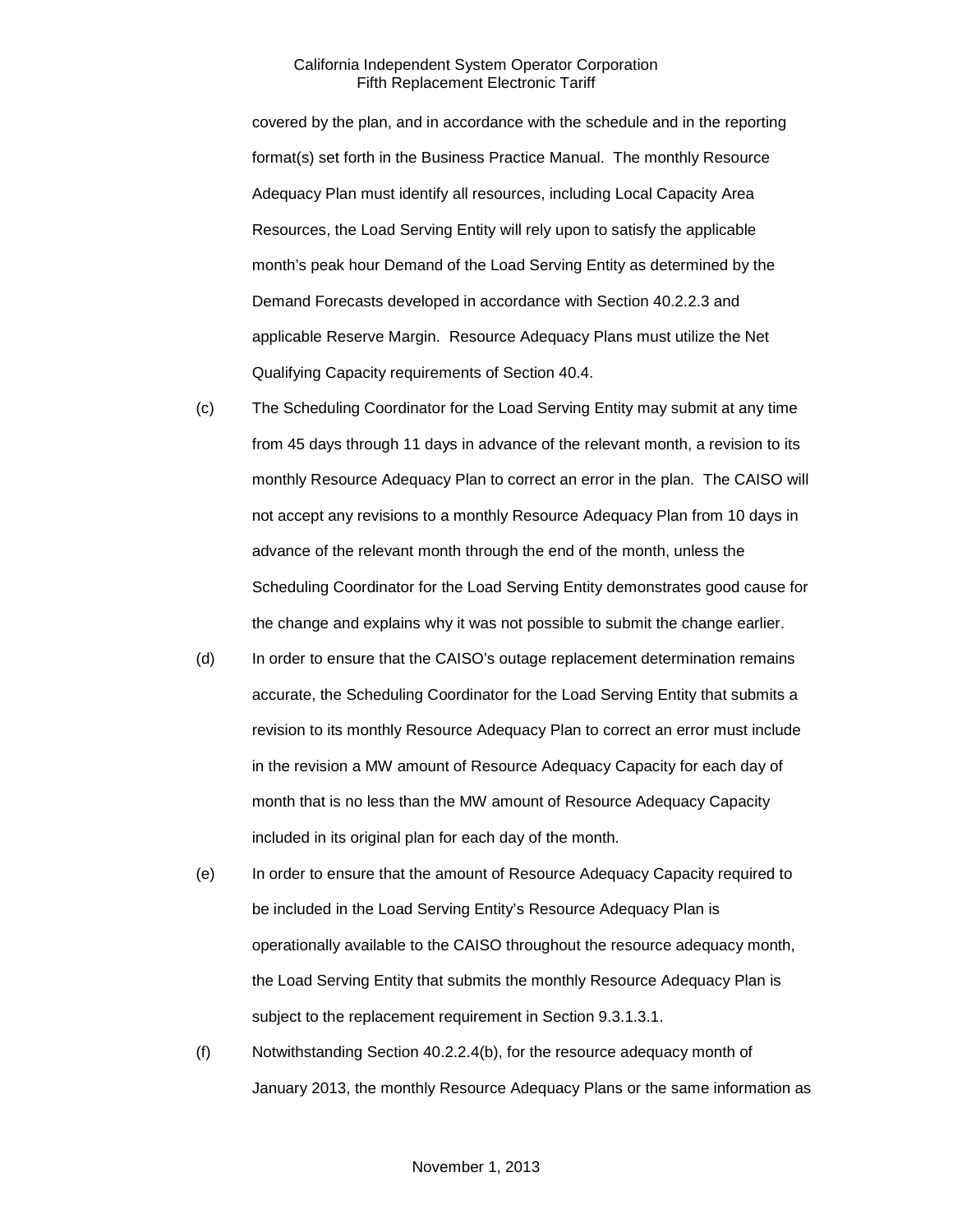required to be included in the monthly Resource Adequacy Plans, plus any other information the CAISO requires as identified in the Business Practice Manual, shall be submitted to the CAISO no later than November 20, 2012, which is 42 days in advance of the first day of the month. Notwithstanding Section 40.2.2.4(c), for the resource adequacy month of January 2013, the Scheduling Coordinator for the Load Serving Entity may submit at any time from 42 days through 11 days in advance of the relevant month, a revision to its monthly Resource Adequacy Plan to correct an error in the plan.

# <span id="page-6-0"></span>**40.2.3 Modified Reserve Sharing LSEs**

# **40.2.3.1 Reserve Margin**

- (a) The Scheduling Coordinator for a Load Serving Entity electing Modified Reserve Sharing LSE status must provide the CAISO with the Reserve Margin(s) adopted by the CPUC, Local Regulatory Authority, or federal agency, as appropriate, for use in the annual Resource Adequacy Plan and monthly Resource Adequacy Plans listed as a percentage of the Demand Forecasts developed in accordance with Section 40.2.3.3.
- (b) For the Scheduling Coordinator for a Load Serving Entity electing Modified Reserve Sharing LSE status for which the CPUC, Local Regulatory Authority, or federal agency, as appropriate, has not established a Reserve Margin, the Reserve Margin shall be no less than fifteen percent (15%) of the applicable month's peak hour Demand of the Load Serving Entity, as determined by the Demand Forecasts developed in accordance with Section 40.2.3.3.

#### **40.2.3.2 Qualifying Capacity**

The Scheduling Coordinator for a Load Serving Entity electing Modified Reserve Sharing LSE status must provide the CAISO with a description of the criteria for determining qualifying resource types and the Qualifying Capacity from such resources and any modifications thereto as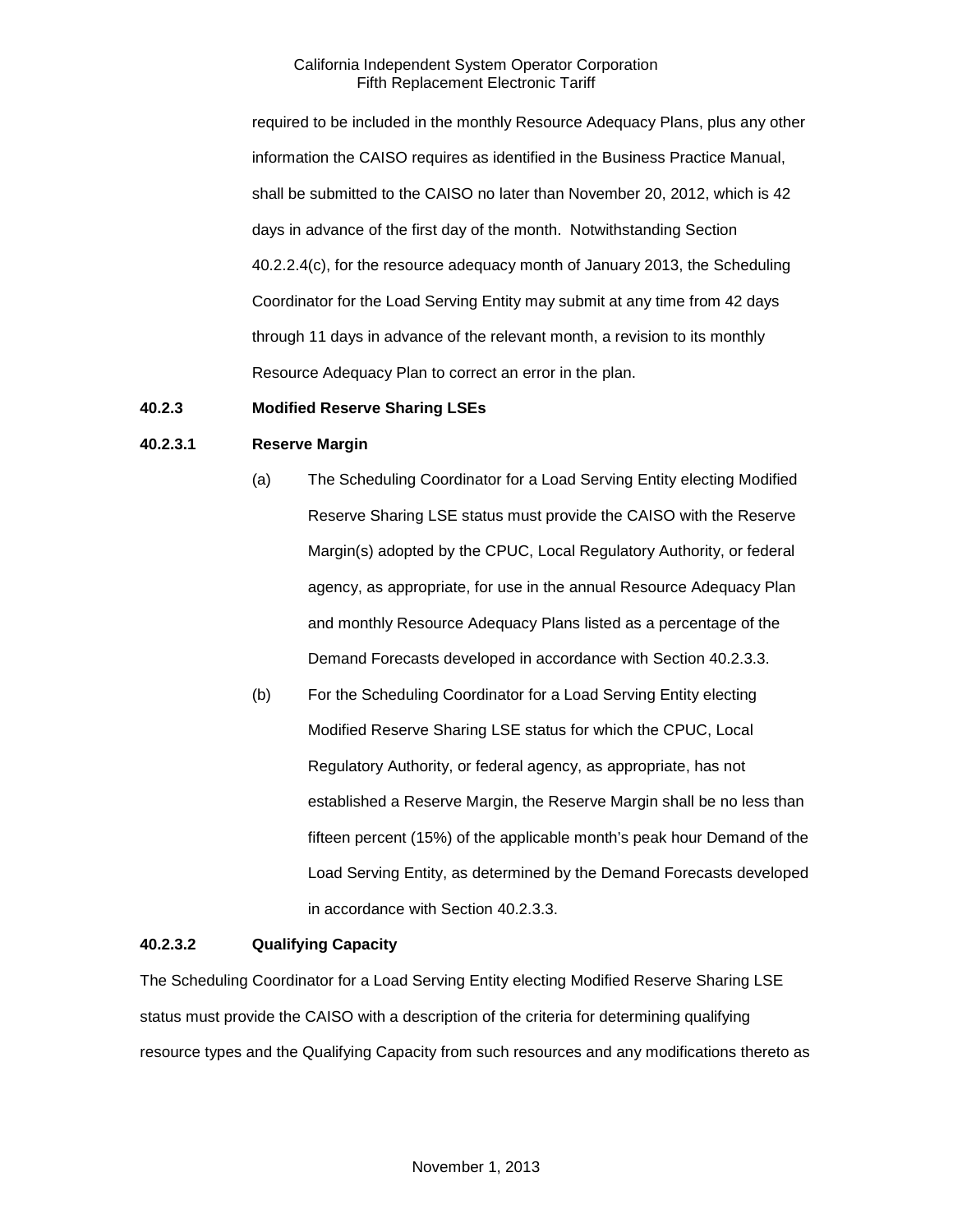they are implemented from time to time. The Modified Reserve Sharing LSE may elect to utilize the criteria set forth in Section 40.8.

#### **40.2.3.3 Demand Forecasts**

- (a) The Scheduling Coordinator for a Load Serving Entity electing Modified Reserve Sharing LSE status must provide annual and monthly Demand Forecasts on the schedule and in the reporting format(s) set forth in the Business Practice Manual. The annual and monthly Demand Forecasts shall utilize the annual and monthly coincident peak Demand determinations provided by the California Energy Commission for such Load Serving Entity, which will be calculated from Demand Forecast data submitted to the California Energy Commission by each Modified Reserve Sharing LSE; or (ii) if the California Energy Commission does not produce coincident peak Demand Forecasts for the Load Serving Entity, the annual and monthly coincident peak Demand Forecasts produced by the CAISO for such Load Serving Entity in accordance with its Business Practice Manual. Scheduling Coordinators must provide data and information, as may be requested by the CAISO, to develop or support the Demand Forecast required by this Section 40.2.3.3(b).
- (b) The Scheduling Coordinator for a Load Serving Entity electing Modified Reserve Sharing LSE status must submit, on the schedule and in the reporting format set forth in the Business Practice Manual, hourly Demand Forecasts for each Trading Hour of the next Trading Day for each Modified Reserve Sharing LSE represented. The Scheduling Coordinator for a Load Serving Entity electing Modified Reserve Sharing LSE status must provide data or supporting information, as requested by the CAISO, for the Demand Forecasts required by this Section 40.2.3.3(b) for each Modified Reserve Sharing LSE served by the Scheduling Coordinator and a description of the criteria upon which the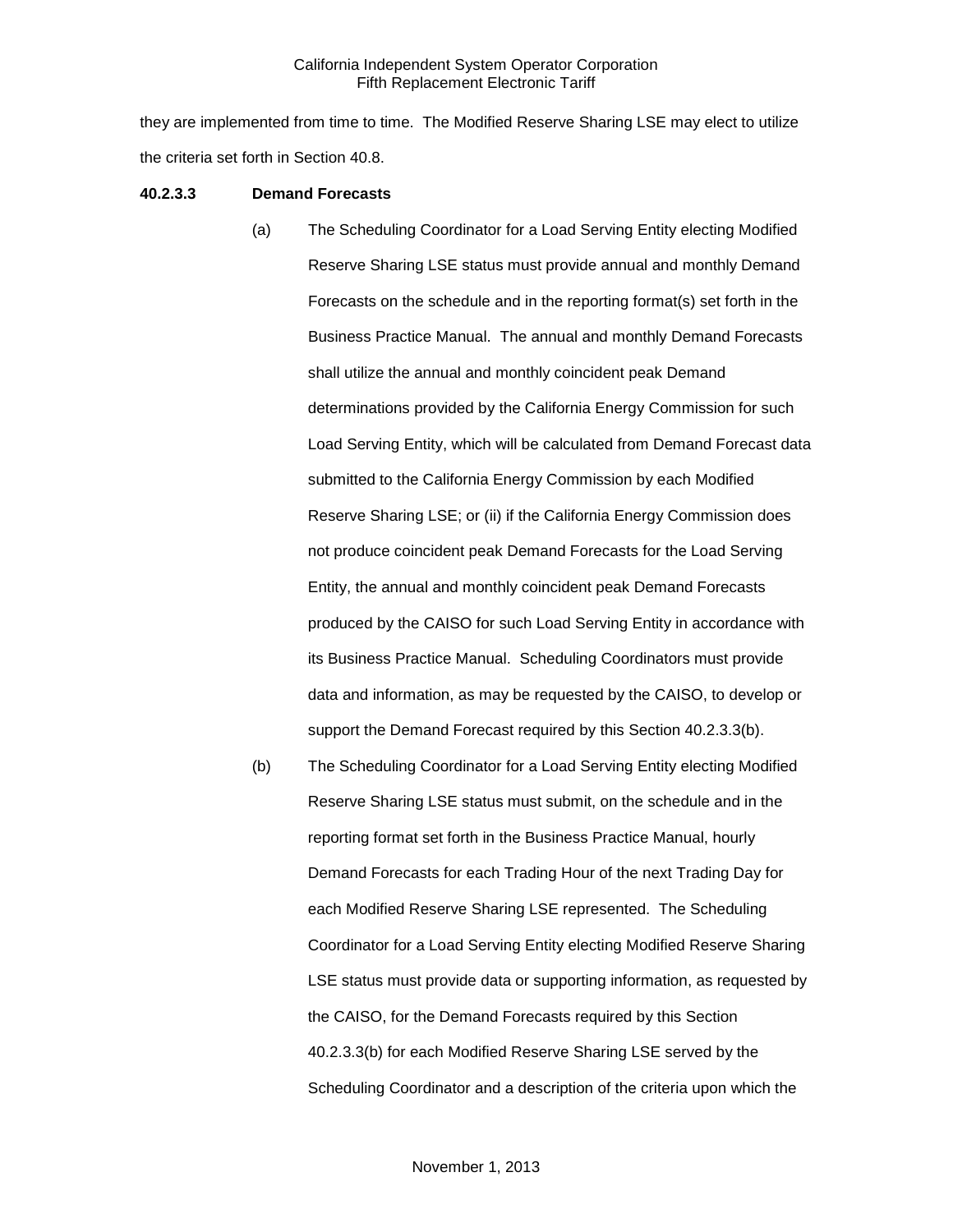Demand Forecast was developed, and any modifications thereto as they are implemented from time to time.

# **40.2.3.4 Annual and Monthly Resource Adequacy Plans**

The Scheduling Coordinator for a Load Serving Entity electing Modified Reserve Sharing LSE status must provide annual and monthly Resource Adequacy Plans, for each Modified Reserve Sharing LSE served by the Scheduling Coordinator, as follows:

- (a) Each annual Resource Adequacy Plan must be submitted to the CAISO on a schedule and in the reporting format(s) set forth in the Business Practice Manual. The annual Resource Adequacy Plan must, at a minimum, set forth the Local Capacity Area Resources, if any, procured by the Modified Reserve Sharing LSE as described in Section 40.3.
- (b) Each monthly Resource Adequacy Plan or the same information as required to be included in the monthly Resource Adequacy Plan, plus any other information the CAISO requires as identified in the Business Practice Manual, must be submitted to the CAISO at least 45 days in advance of the first day of the month covered by the plan, and in accordance with the schedule and in the reporting format(s) set forth in the Business Practice Manual. The monthly Resource Adequacy Plan must identify the resources the Modified Reserve Sharing LSE will rely upon to satisfy its forecasted monthly Demand and Reserve Margin as set forth in Section 40.2.3.1, for the relevant reporting period and must utilize the Net Qualifying Capacity requirements of Section 40.4.
- (c) The Scheduling Coordinator for the Load Serving Entity may submit, at any time from 45 days through 11 days in advance of the relevant month, a revision to its monthly Resource Adequacy Plan to correct an error in the plan. The CAISO will not accept any revisions to a monthly Resource Adequacy Plan from 10 days in advance of the relevant month through the end of the month, unless the Scheduling Coordinator for the Load Serving Entity demonstrates good cause for the change and explains why it was not possible to submit the change earlier.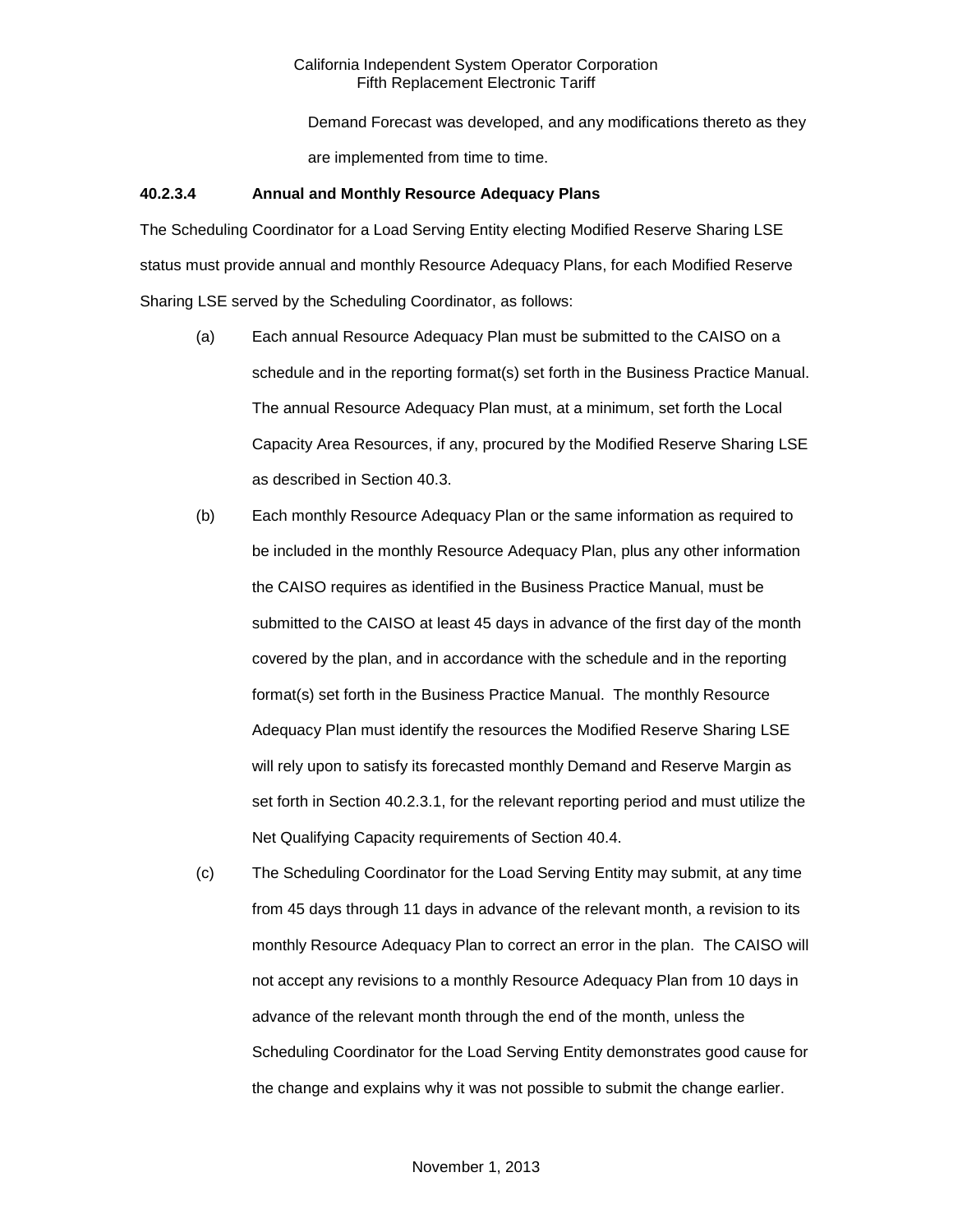- (d) In order to ensure that the CAISO's outage replacement determination remains accurate, the Scheduling Coordinator for the Load Serving Entity that submits a revision to its monthly Resource Adequacy Plan to correct an error must include in the revision a MW amount of Resource Adequacy Capacity for each day of month that is no less than the MW amount of Resource Adequacy Capacity included in its original plan for each day of the month.
- (e) In order to ensure that the Resource Adequacy Capacity required to be included in the Load Serving Entity's monthly Resource Adequacy Plan is operationally available to the CAISO throughout the resource adequacy month, the Load Serving Entity that submits the monthly Resource Adequacy Plan is subject to the replacement requirement in Section 9.3.1.3.1.
- (f) Notwithstanding Section 40.2.3.4(b), for the resource adequacy month of January 2013, the monthly Resource Adequacy Plans or the same information as required to be included in the monthly Resource Adequacy Plans, plus any other information the CAISO requires as identified in the Business Practice Manual, shall be submitted to the CAISO no later than November 20, 2012, which is 42 days in advance of the first day of the month. Notwithstanding Section 40.2.3.4(c), for the resource adequacy month of January 2013, the Scheduling Coordinator for the Load Serving Entity may submit at any time from 42 days through 11 days in advance of the relevant month, a revision to its monthly Resource Adequacy Plan to correct an error in the plan.

#### <span id="page-9-0"></span>**40.2.4 Load Following MSS**

A Scheduling Coordinator for a Load following MSS must provide an annual Resource Adequacy Plan that sets forth, at a minimum, the Local Capacity Area Resources, if any, procured by the Load following MSS as described in Section 40.3. The annual Resource Adequacy Plan shall utilize the annual coincident peak Demand determination provided by the California Energy Commission for such Load following MSS using Demand Forecast data submitted to the California Energy Commission by the Load following MSS, or, if the California Energy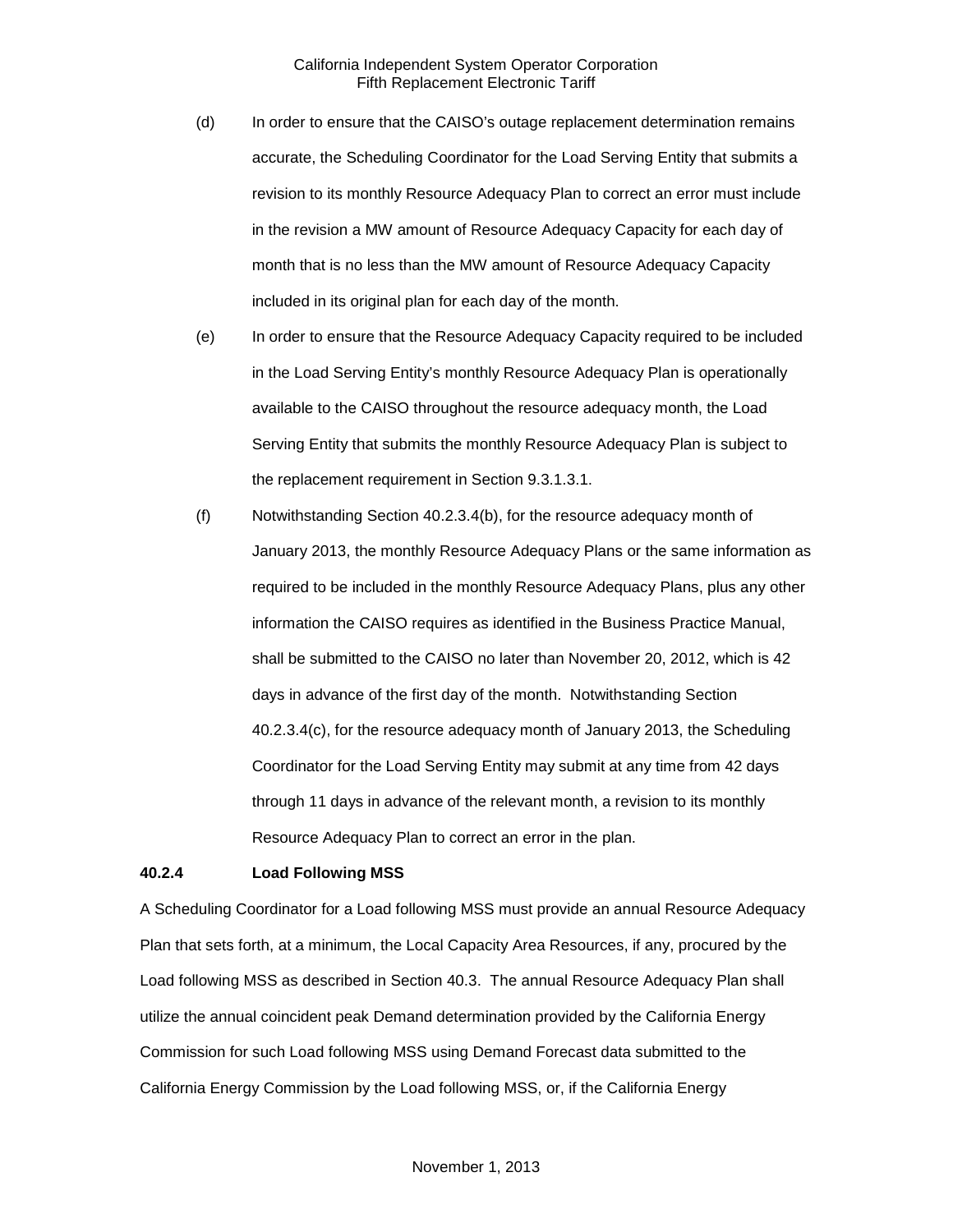Commission does not produce coincident peak Demand Forecasts for the Load following MSS, the annual coincident peak Demand Forecast produced by the CAISO for such Load following MSS in accordance with its Business Practice Manual using Demand Forecast data submitted to the CAISO by the Load following MSS. The Local Capacity Area Resources identified by the annual Resource Adequacy Plan submitted by the Load following MSS shall be subject to the Availability Standards, Non-Availability Charge, and Availability Incentive Payment specified in Section 40.9.

# <span id="page-10-0"></span>**40.3 Local Capacity Area Resource Requirements For SCs For LSEs**

# <span id="page-10-1"></span>**40.3.1 Local Capacity Technical Study**

On an annual basis, pursuant to the schedule set forth in the Business Practice Manual, the CAISO will, perform, and publish on the CAISO Website the Local Capacity Technical Study. The Local Capacity Technical Study shall identify Local Capacity Areas, determine the minimum amount of Local Capacity Area Resources in MW that must be available to the CAISO within each identified Local Capacity Area, and identify the Generating Units within each identified Local Capacity Area. The CAISO shall collaborate with the CPUC, Local Regulatory Authorities within the CAISO Balancing Authority Area, federal agencies, and Market Participants to ensure that the Local Capacity Technical Study is performed in accordance with this Section 40.3 and to establish for inclusion in the Business Practice Manual other parameters and assumptions applicable to the Local Capacity Technical Study and a schedule that provides for: (i) reasonable time for review of a draft Local Capacity Technical Study, (ii) reasonable time for Participating TOs to propose operating solutions, and (iii) release of the final Local Capacity Technical Study no later than 120 days prior to the date annual Resource Adequacy Plans must be submitted under this Section 40.

# **40.3.1.1 Local Capacity Technical Study Criteria**

The Local Capacity Technical Study will determine the minimum amount of Local Capacity Area Resources needed to address the Contingencies identified in Section 40.3.1.2. In performing the Local Capacity Technical Study, the CAISO will apply those methods for resolving Contingencies considered appropriate for the performance level that corresponds to a particular studied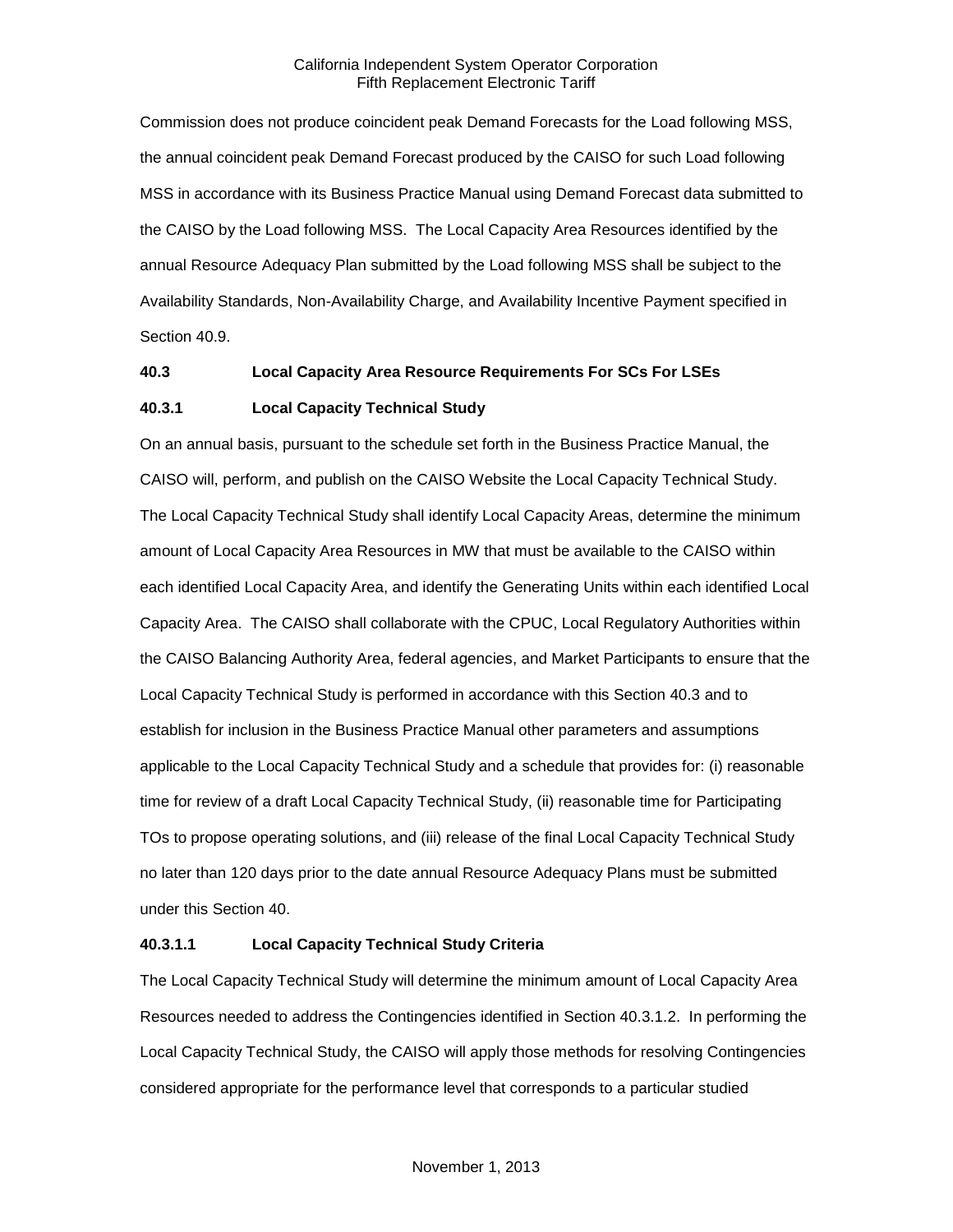Contingency, as provided in NERC Reliability Standards TPL-001-0, TPL-002-0, TPL-003-0, and TPL-004-0, as augmented by CAISO Reliability Criteria in accordance with the Transmission Control Agreement and Section 24.2.1. The CAISO Reliability Criteria shall include:

- (1) Time Allowed for Manual Readjustment: This is the amount of time required for the Operator to take all actions necessary to prepare the system for the next Contingency. This time should not be more than thirty (30) minutes.
- (2) No voltage collapse or dynamic instability shall be allowed for a Contingency in Category D – extreme event (any B1-4 system readjusted (Common Mode) L-2), as listed in Section 40.3.1.2.

# **40.3.1.2 Local Capacity Technical Study Contingencies.**

| The Local Capacity Technical Study shall assess the following |  |
|---------------------------------------------------------------|--|
| Contingencies:                                                |  |
| <b>Contingency Component(s)</b>                               |  |
| NERC/WECC Performance Level A - No Contingencies              |  |
| NERC/WECC Performance Level B - Loss of a single element      |  |
| 1. Generator (G-1)                                            |  |
| 2. Transmission Circuit (L-1)                                 |  |
| 3. Transformer (T-1)                                          |  |
| 4. Single Pole (dc) Line                                      |  |
| 5. G-1 system readjusted L-1                                  |  |
| NERC/WECC Performance Level C - Loss of two or more elements  |  |
| 3. L-1 system readjusted G-1                                  |  |
| 3. G-1 system readjusted T-1 or T-1 system readjusted G-1     |  |
| 3. L-1 system readjusted T-1 or T-1 system readjusted L-1     |  |
| 3. G-1 system readjusted G-1                                  |  |
| 3. L-1 system readjusted L-1                                  |  |
| 4. Bipolar (dc) Line                                          |  |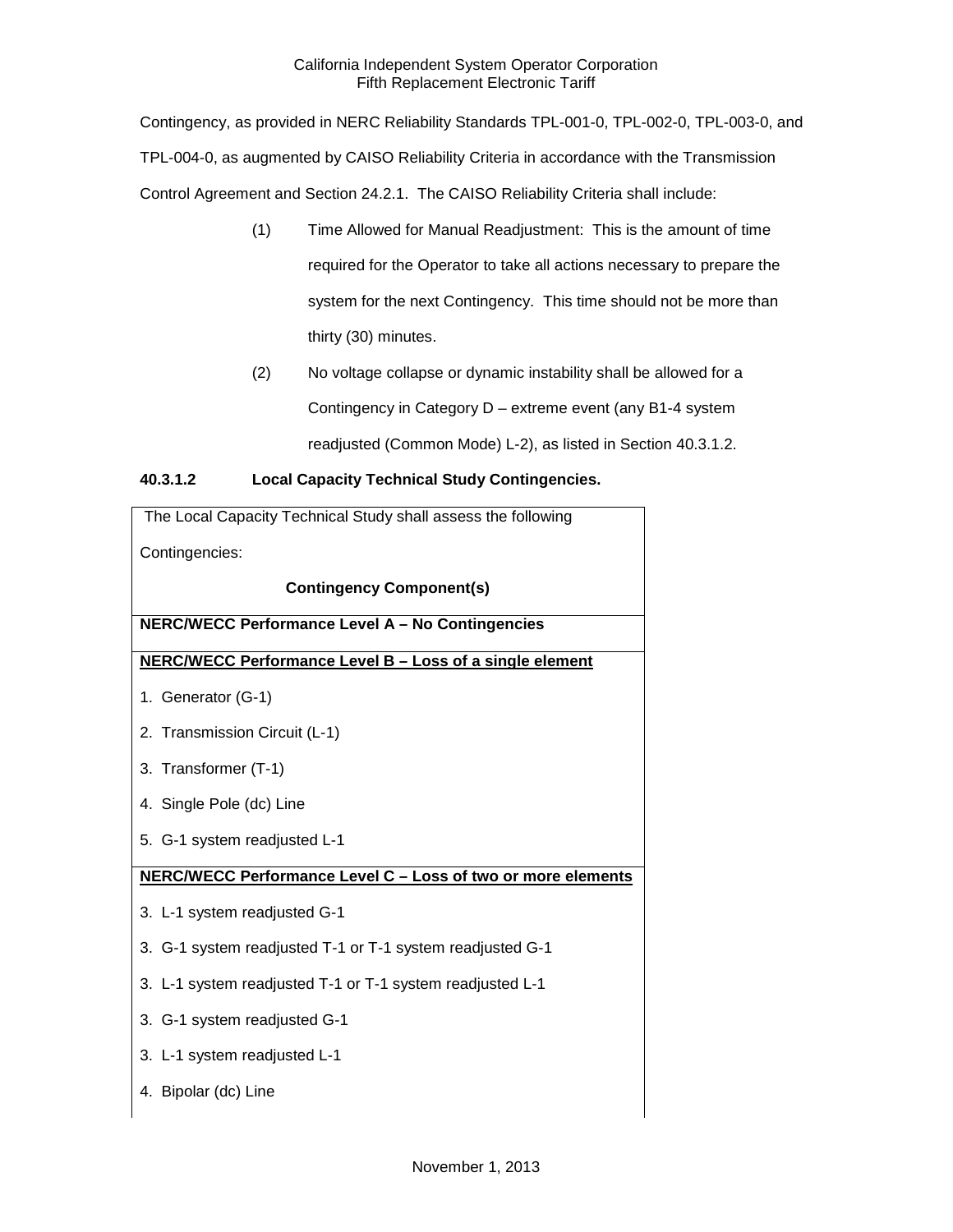5. Two circuits (Common Mode) L-2

WECC-S3. Two generators (Common Mode) G-2

# **D – Extreme event – loss of two or more elements**

Any B1-4 system readjusted (Common Mode) L-2

# <span id="page-12-0"></span>**40.3.2 Allocation Of Local Capacity Area Resource Obligations**

The CAISO will allocate responsibility for Local Capacity Area Resources to Scheduling Coordinators for Load Serving Entities in the following sequential manner:

> (a) The responsibility for the aggregate Local Capacity Area Resources required for all Local Capacity Areas within each TAC Area as determined by the Local Capacity Technical Study will be allocated to all Scheduling Coordinators for Load Serving Entities that serve Load in the TAC Area in accordance with the Load Serving Entity's proportionate share of the LSE's TAC Area Load at the time of the CAISO's annual coincident peak Demand set forth in the annual peak Demand Forecast for the next Resource Adequacy Compliance Year as determined by the California Energy Commission. Expressed as a formula, the allocation of Local Area Capacity Resource obligations will be as follows: (∑ Local Capacity Area MW in TAC Area from the Local Capacity Technical Study) \* (LSE Demand in TAC Area at CAISO annual coincident peak Demand)/(Total TAC Area Demand at the time of CAISO annual coincident peak Demand). This will result in a MW responsibility for each Load Serving Entity for each TAC Area in which the LSE serves Load. The LSE may meet its MW responsibility, as assigned under this Section, for each TAC Area in which the LSE serves Load by procurement of that MW quantity in any Local Capacity Area in the TAC Area.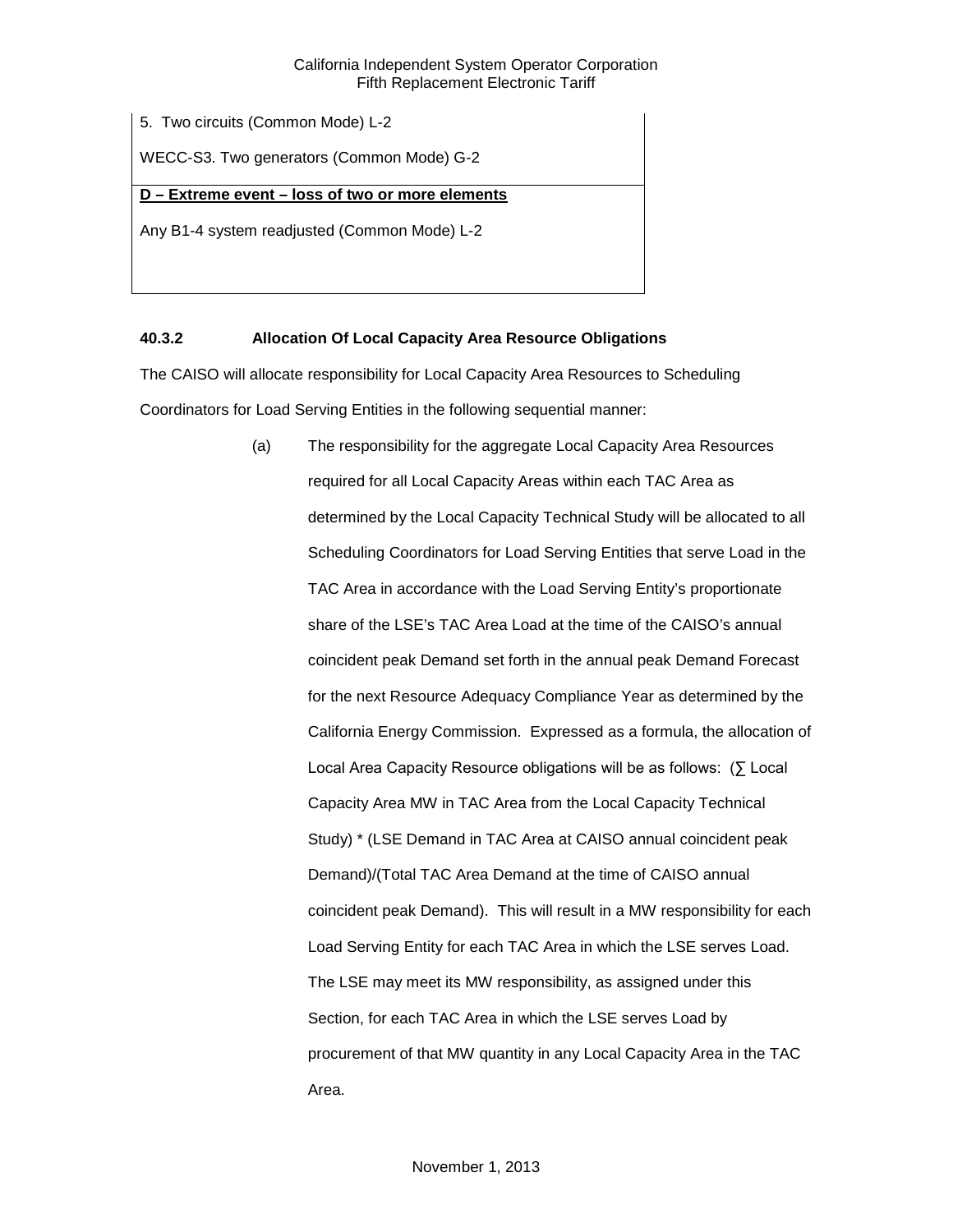- (b) For Scheduling Coordinators for Non-CPUC Load Serving Entities, the Local Capacity Area Resource obligation will be allocated based on Section 40.3.2(a) above.
- (c) For Scheduling Coordinators for CPUC Load Serving Entities, the CAISO will allocate the Local Capacity Area Resource obligation based on an allocation methodology, if any, adopted by the CPUC. However, if the allocation methodology adopted by the CPUC does not fully allocate the total sum of each CPUC Load Serving Entity's proportionate share calculated under Section 40.3.2(a), the CAISO will allocate the difference to all Scheduling Coordinators for CPUC Load Serving Entities in accordance with their proportionate share calculated under 40.3.2(a). If the CPUC does not adopt an allocation methodology, the CAISO will allocate Local Capacity Area Resources to Scheduling Coordinators for CPUC Load Serving Entities based on Section 40.3.2(a).

Once the CAISO has allocated the total responsibility for Local Capacity Area Resources, the CAISO will inform the Scheduling Coordinator for each LSE of the LSE's specific allocated responsibility for Local Capacity Area Resources in each TAC Area in which the LSE serves Load.

# <span id="page-13-0"></span>**40.3.3 Procurement Of Local Capacity Area Resources By LSEs**

Nothing in this Section 40 obligates any Scheduling Coordinator to demonstrate on behalf of a Load Serving Entity that the Load Serving Entity has procured Local Capacity Area Resources to satisfy capacity requirements for each Local Capacity Area identified in the technical study. Scheduling Coordinators for Load Serving Entities may aggregate responsibilities for procurement of Local Capacity Area Resources. If a Load Serving Entity has procured Local Capacity Area Resources that satisfy generation capacity requirements for Local Capacity Areas, the Scheduling Coordinator for such Load Serving Entity shall include this information in its annual and monthly Resource Adequacy Plan(s).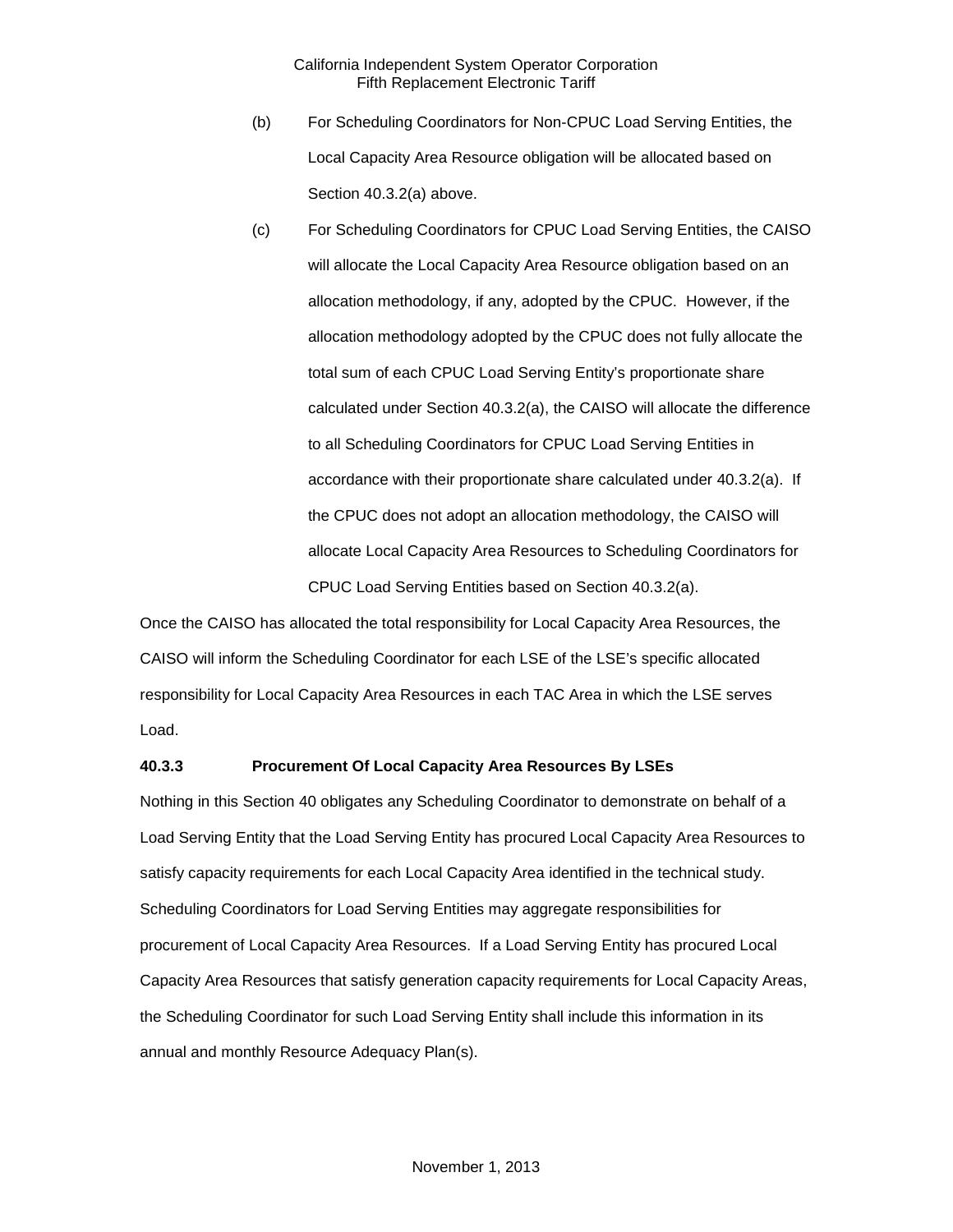# <span id="page-14-0"></span>**40.3.4 [NOT USED]**

# <span id="page-14-1"></span>**40.4 General Requirements On Resource Adequacy Resources**

# <span id="page-14-2"></span>**40.4.1 Eligible Resources And Determination Of Qualifying Capacity**

The CAISO shall use the criteria provided by the CPUC or Local Regulatory Authority to determine and verify, if necessary, the Qualifying Capacity of all Resource Adequacy Resources; however, to the extent a resource is listed by one or more Scheduling Coordinators in their Resource Adequacy Plans, which apply the criteria of more than one Local Regulatory Authority that leads to conflicting Qualifying Capacity values for that resource, the CAISO will accept the methodology that results in the highest Qualifying Capacity value. Only if the CPUC, Local Regulatory Authority, or federal agency has not established any Qualifying Capacity criteria, or chooses to rely on the criteria in this CAISO Tariff, will the provisions of Section 40.8 apply.

## <span id="page-14-3"></span>**40.4.2 Net Qualifying Capacity Report**

The CAISO shall produce an annual report posted to the CAISO Website on the schedule set forth in the Business Practice Manual that sets forth the Net Qualifying Capacity of all Participating Generators. All other Resource Adequacy Resources may be included in the annual report under Section 40.4.2 upon their request. The Net Qualifying Capacity of any resource included in the annual report, once posted to the CAISO Website, shall not be reduced by the CAISO for the next Resource Adequacy Compliance Year. Any change proposed to be made to a Net Qualifying Capacity value for a resource included in a prior annual report shall be explained, and any test results or analyses underlying the change provided, to the Scheduling Coordinator within ten (10) days of the CAISO's determination that a change to the resource's Net Qualifying Capacity is appropriate, which also must be at least fifteen (15) days prior to the posting on the CAISO Website of the annual report. Any disputes as to the CAISO's determination regarding Net Qualifying Capacity shall be subject to the CAISO ADR Procedures.

# <span id="page-14-4"></span>**40.4.3 General Qualifications For Supplying Net Qualifying Capacity**

Resource Adequacy Resources included in a Resource Adequacy Plan submitted by a Scheduling Coordinator on behalf of a Load Serving Entity serving Load in the CAISO Balancing Authority Area must: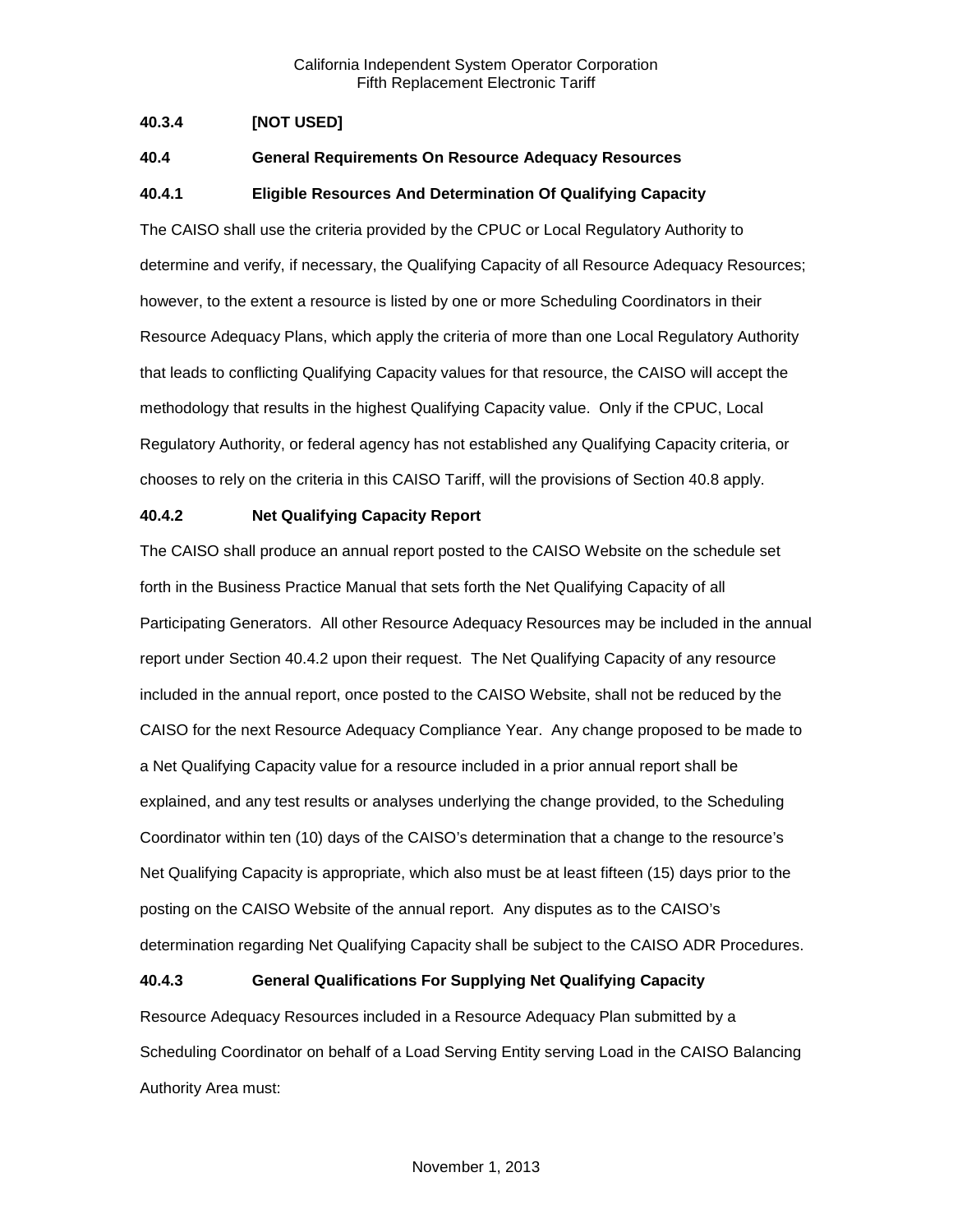- (1) Be available for testing by the CAISO to validate Qualifying Capacity, which can be no less than a resource's PMin even if the resource's contractual Resource Adequacy Capacity is less than its PMin, and determine Net Qualifying Capacity for the next Resource Adequacy Compliance Year;
- (2) Provide any information requested by the CAISO to apply the performance criteria to be adopted by the CAISO pursuant to Section 40.4.5;
- (3) Submit Bids into the CAISO Markets as required by this CAISO Tariff;
- (4) Be in compliance, as of the date that the CAISO performs any testing or otherwise determines Net Qualifying Capacity for the next Resource Adequacy Compliance Year, with the criteria for Qualifying Capacity established by the CPUC, relevant Local Regulatory Authority, or federal agency and provided to the CAISO; and
- (5) Be subject to Sanctions for non-performance as specified in the CAISO Tariff; and
- (6) For a resource with contractual Resource Adequacy Capacity less than PMin, make the PMin available to the CAISO for commitment or dispatch at PMin, subject to Section 11.8 provisions for Bid Cost Recovery, so that the resource's Resource Adequacy Capacity can be utilized as required by this CAISO Tariff.

# <span id="page-15-0"></span>**40.4.4 Reductions For Testing**

In accordance with the procedures specified in the Business Practice Manual, the Generating Unit of a Participating Generator or other Generating Units, System Units or Loads of Participating Loads or Proxy Demand Resources included in a Resource Adequacy Plan submitted by a Scheduling Coordinator on behalf of a Load Serving Entity can have its Qualifying Capacity reduced, for purposes of the Net Qualifying Capacity annual report under Section 40.4.2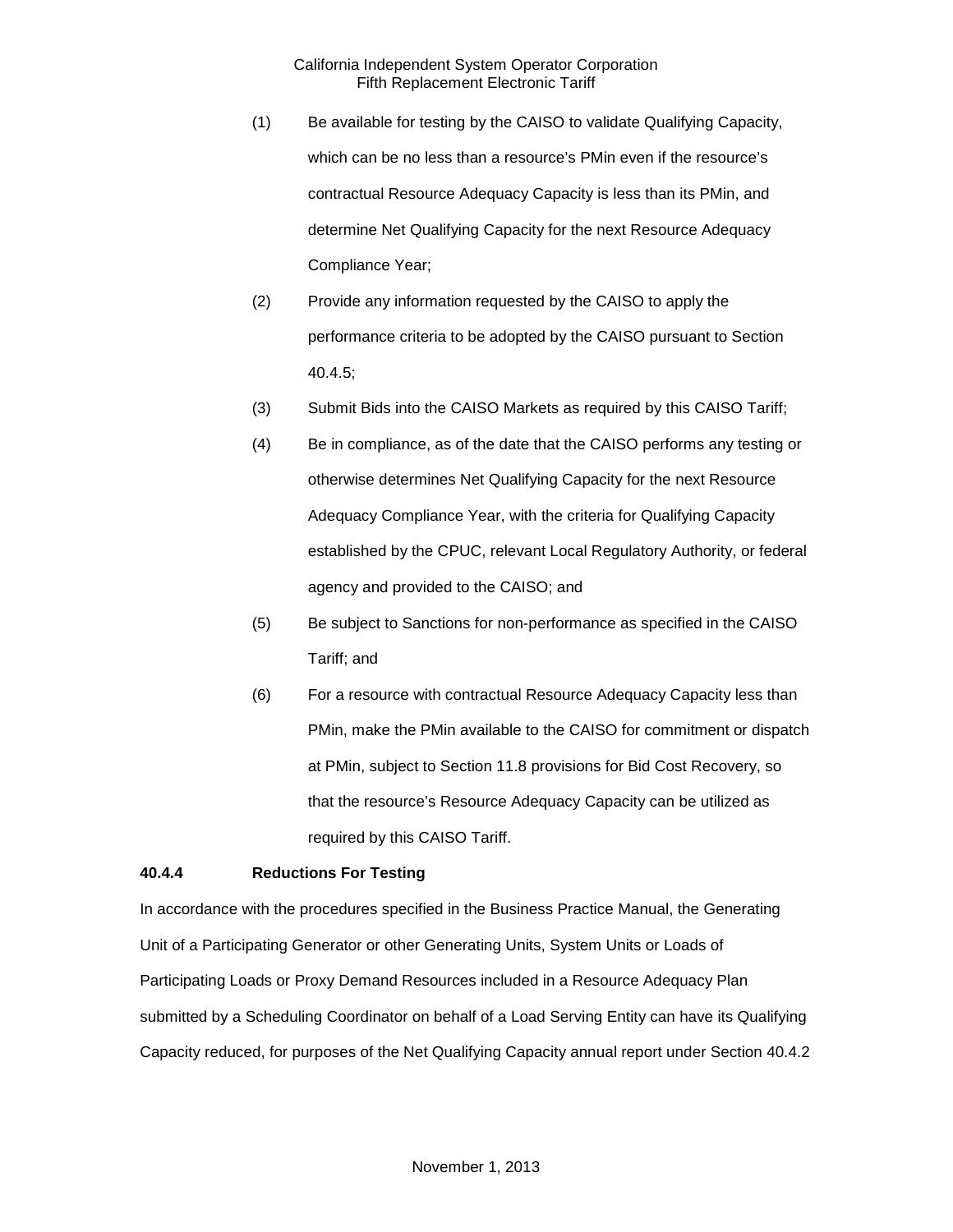for the next Resource Adequacy Compliance Year, if a CAISO testing program determines that it is not capable of supplying the full Qualifying Capacity amount.

#### <span id="page-16-0"></span>**40.4.5 Reductions For Performance Criteria**

No later than 12 months after the effective date of this Section 40, the CAISO will issue a report outlining a proposal with respect to performance criteria for Resource Adequacy Resources. The CAISO will collaborate with the CPUC and other Local Regulatory Authorities to develop the performance criteria to be submitted to FERC. The Scheduling Coordinator for a Resource Adequacy Resource shall provide or make available to the CAISO, subject to the confidentiality provisions of this CAISO Tariff, all documentation requested by the CAISO to determine, develop or implement the performance criteria, including, but not limited to, NERC Generating Availability Data System data.

## <span id="page-16-1"></span>**40.4.6 Reductions For Deliverability**

# **40.4.6.1 Deliverability Within the CAISO Balancing Authority Area**

In order to determine Net Qualifying Capacity from Resource Adequacy Resources subject to this Section 40.4, the CAISO will determine that a Resource Adequacy Resource is available to serve the aggregate of Load by means of a deliverability study. Documentation explaining the CAISO's deliverability analysis will be posted on the CAISO Website. The deliverability study will be performed annually and shall focus on peak Demand conditions. The results of the deliverability study shall be incorporated into the Net Qualifying Capacity annual report under Section 40.4.2 and will be effective for the next Resource Adequacy Compliance Year. To the extent the deliverability study shows that the Qualifying Capacity is not deliverable to the aggregate of Demand under the conditions studied, the Qualifying Capacity of the Resource Adequacy Resource will be reduced on a MW basis for the capacity that is undeliverable. Resources will be electrically grouped in a manner consistent with the CAISO Deliverability Assessment methodology posted on the CAISO Website. For Resource Adequacy Resources in the same electrical group which have identified deliverability constraints, the Qualifying Capacity of the Resource Adequacy Resources that obtained Full Capacity Deliverability Status or partial deliverability through Section 8.2 of Appendix Y to this CAISO Tariff will be reduced prior to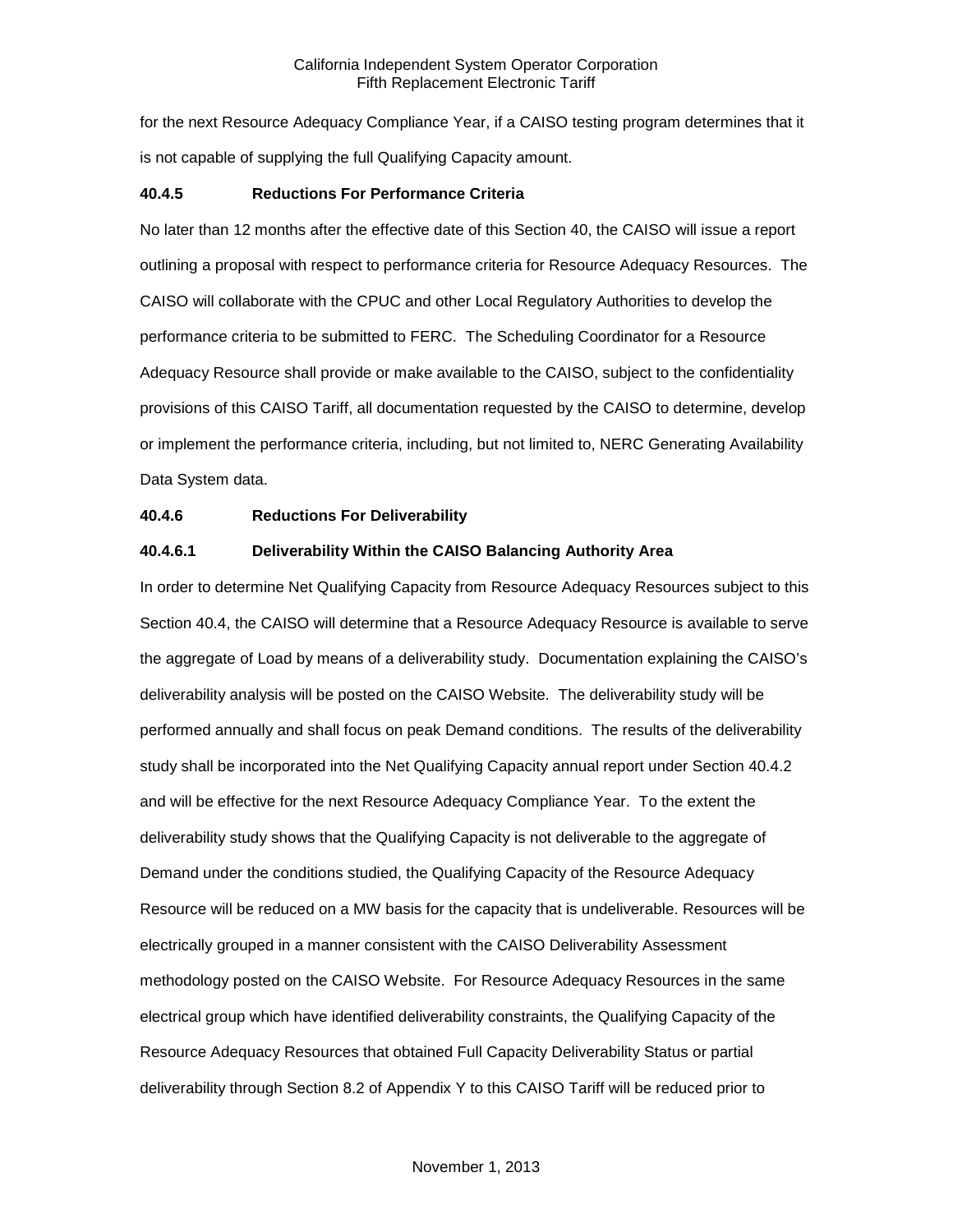reducing the Qualifying Capacity of those resources which were originally provided Full Capacity Deliverability Status pursuant to inclusion in an Interconnection Study Cycle under Appendix Y to this CAISO Tariff.

## **40.4.6.2 Deliverability of Imports**

## **40.4.6.2.1 Available Import Capability Assignment Process**

For Resource Adequacy Plans covering any period after December 31, 2007, total Available Import Capability will be assigned on an annual basis for a one-year term to Load Serving Entities serving Load in the CAISO Balancing Authority Area and other Market Participants through their respective Scheduling Coordinators, as described by the following sequence of steps. However, should the CPUC modify by decision its compliance period from January to December of the calendar year to May through April of the calendar year, the CAISO shall extend the effectiveness of the assignment for Resource Adequacy Compliance Year 2008 through April 2009.

Step 1: Determination of Maximum Import Capability on Interties into the CAISO Balancing Authority Area: The CAISO shall establish the Maximum Import Capability for each Intertie into the CAISO Balancing Authority Area, and will post those values on the CAISO Website in accordance with the schedule and process set forth in the Business Practice Manual. Step 2: Determination of Available Import Capability by Accounting for Existing Contracts and Transmission Ownership Rights Held by Out-of- Balancing Authority Area LSEs: For each Intertie, the Available Import Capability will be determined by subtracting from the Maximum Import Capability established in Step 1 for each Intertie the import capability on each Intertie associated with (i) Existing Contracts and (ii) Transmission Ownership Rights held by load serving entities that do not serve Load within the CAISO Balancing Authority Area. The remaining sum of all Intertie Available Import Capability is the Total Import Capability. Total Import Capability shall be used to determine the Load Share Quantity for each Load Serving Entity that serves Load within the CAISO Balancing Authority Area. Step 3: Determination of Existing Contract Import Capability by Accounting for Existing Contracts and Transmission Ownership Rights Held by CAISO Balancing Authority Area LSEs: From the Available Import Capability remaining on each Intertie after Step 2 above,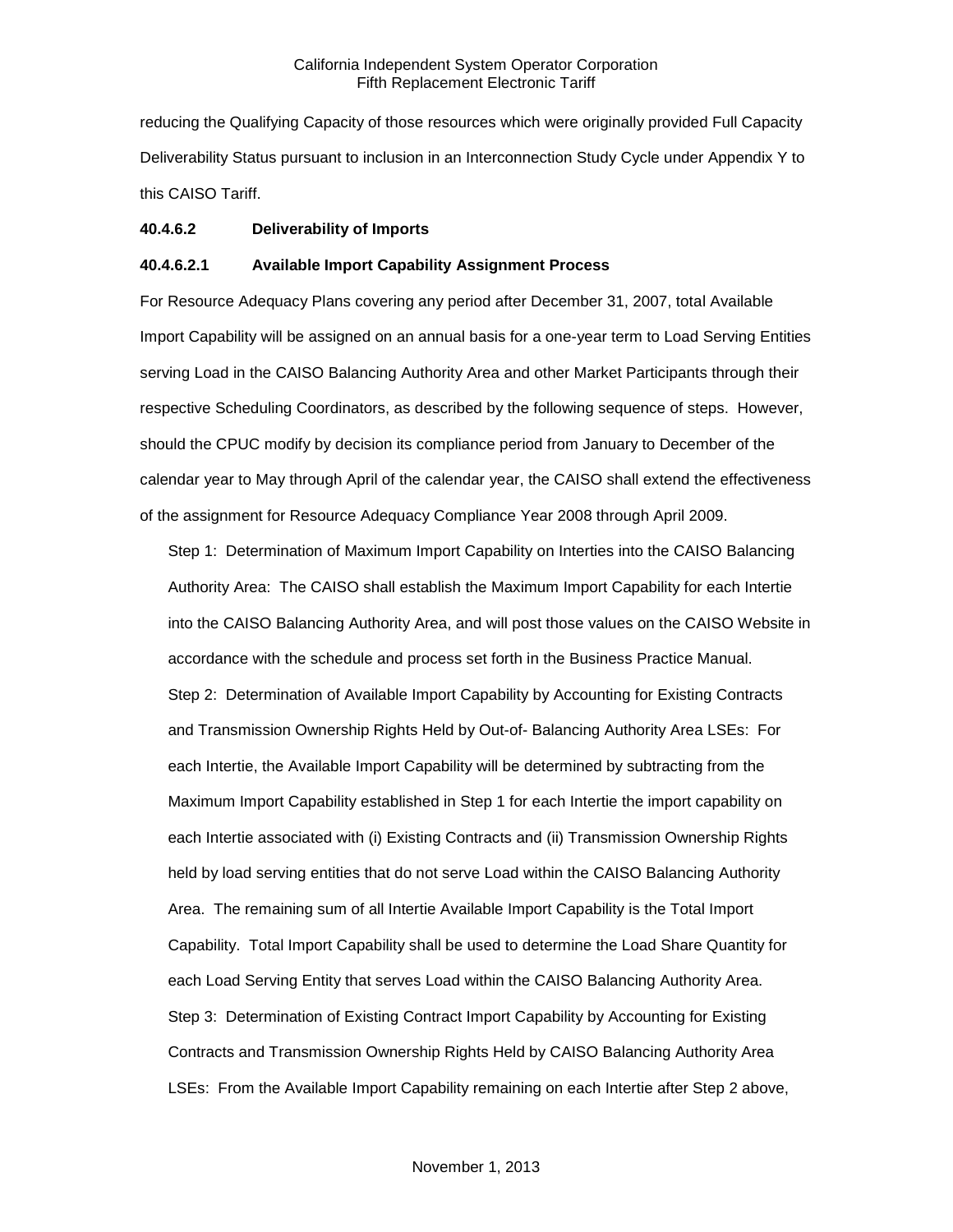Existing Contracts and Transmission Ownership Rights held by Load Serving Entities that serve Load within the CAISO Balancing Authority Area shall be reserved for the holders of such commitments and will not be subject to reduction under any subsequent steps in this Section. The import capability reserved pursuant to this Step 3 is the Existing Contract Import Capability.

Step 4: Assignment of Pre-RA Import Commitments: From the Available Import Capability remaining on each Intertie after reserving Existing Contract Import Capability under Step 3 above, the CAISO will assign to Load Serving Entities serving Load within the CAISO Balancing Authority Area Pre-RA Import Commitment Capability on a particular Intertie based on Pre-RA Import Commitments in effect (where a supplier has an obligation to deliver the Energy or make the capacity available) at any time during the Resource Adequacy Compliance Year for which the Available Import Capability assignment is being performed. The Pre-RA Import Commitment will be assigned to the Intertie selected by the Load Serving Entity during the Resource Adequacy Compliance Year 2007 import capability assignment process, which was required to be based on the Intertie upon which the Energy or capacity from the Pre-RA Import Commitment had been primarily scheduled or, for a Pre-RA Import Commitment without a scheduling history at the time of the Resource Adequacy Compliance Year 2007 import capability assignment process, the primary Intertie upon which the Energy or capacity was anticipated to be scheduled. To the extent a Pre-RA Import Commitment was not presented during the Resource Adequacy Compliance Year 2007 import capability assignment process, the Load Serving Entity shall select the Intertie upon which the Pre-RA Import Commitment is primarily anticipated to be scheduled during the term of the Pre-RA Import Commitment and that selection shall be utilized in future annual Available Import Capability assignment processes. If a Pre-RA Import Commitment submitted on behalf of a LSE with Existing Contract Import Capability is assigned under this Section to the same Intertie on which the LSE holds Existing Contract Import Capability, the Pre-RA Import Commitment will be assumed to deliver over the Existing Contract Import Capability until exhausted, unless the LSE can demonstrate otherwise.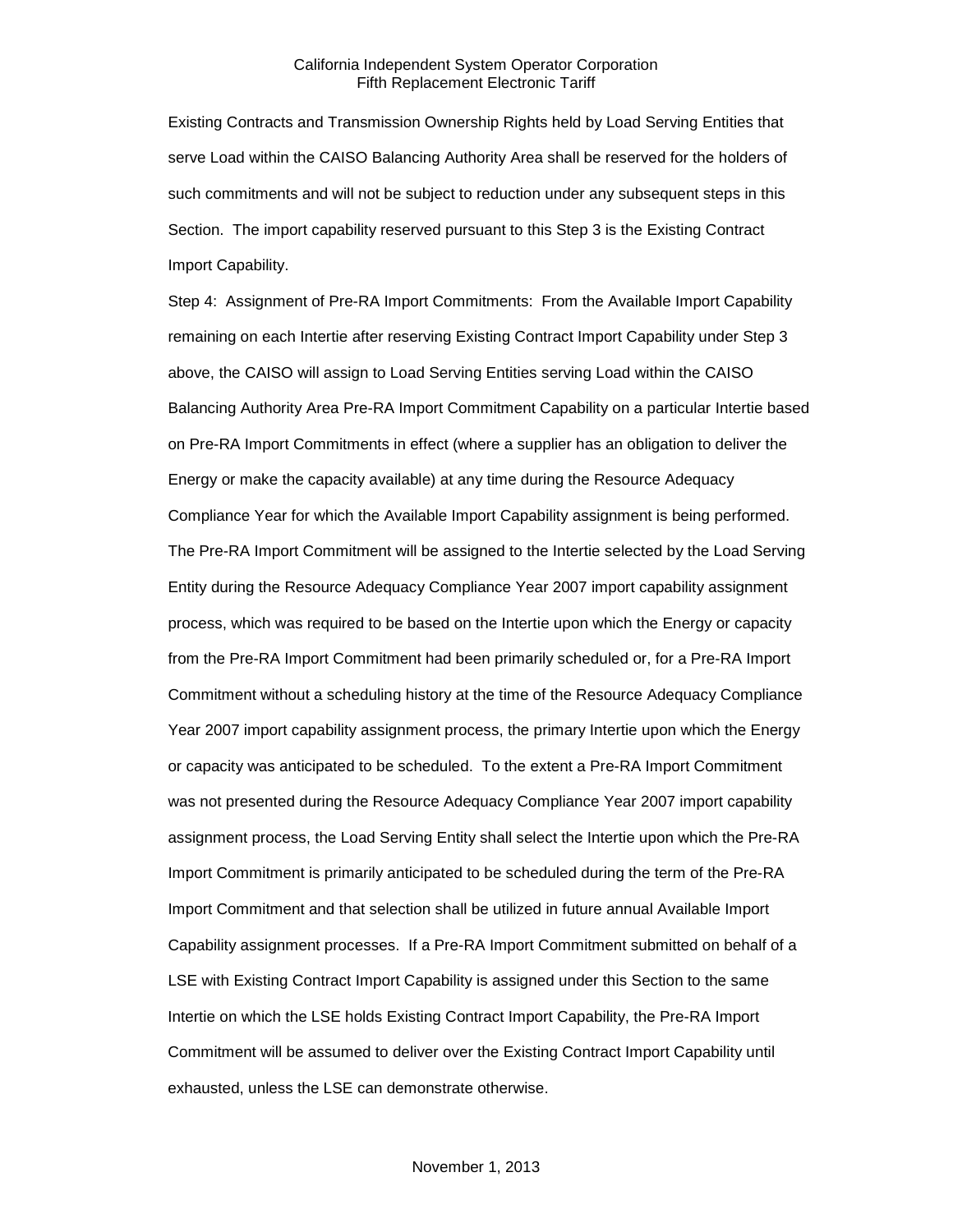To the extent a particular Intertie becomes over requested with Pre-RA Import Commitments due to either Pre-RA Import Commitments not included in the Resource Adequacy Compliance Year 2007 import capability assignment process or changes in system conditions that decrease the Maximum Import Capability of the Intertie, such that the MW represented in all Pre-RA Import Commitments utilizing the Intertie exceed the Intertie's Available Import Capability in excess of that reserved for Existing Contracts and Transmission Ownership Rights under Steps 2 and 3, the Pre-RA Import Commitments will be assigned Pre-RA Import Commitment Capability, based on the Import Capability Load Share Ratio of each Load Serving Entity submitting Pre-RA Import Commitments on the particular Intertie. To the extent this initial assignment of Pre-RA Import Commitment Capability has not fully assigned the Available Import Capability of the particular over requested Intertie, the remaining Available Import Capability on the over requested Intertie will be assigned until fully exhausted based on the Import Capability Load Share Ratio of each Load Serving Entity whose submitted Pre-RA Import Commitment has not been fully satisfied by the previous Import Capability Load Share Ratio assignment iteration. The Available Import Capability assigned pursuant to this Step 4 is the Pre-RA Import Commitment Capability. Step 5: Assignment of Remaining Import Capability Limited by Load Share Quantity: The Total Import Capability remaining after Step 4 will be assigned only to Load Serving Entities serving Load within the CAISO Balancing Authority Area that have not received Existing Contract Import Capability and Pre-RA Import Commitment Capability under Steps 3 and 4, that exceed the Load Serving Entity's Load Share Quantity. Only the MW quantity of any Pre-RA Import Commitment Capability assigned to Existing Contract Import Capability under Step 4 that exceeds the Existing Contract Import Capability on the particular Intertie will be counted for purposes of this Step 5. This Total Import Capability will be assigned until fully exhausted to those Load Serving Entities eligible to receive an assignment under this Step based on each Load Serving Entity's Import Capability Load Share Ratio up to, but not in excess of, its Load Share Quantity. The quantity of Total Import Capability assigned to the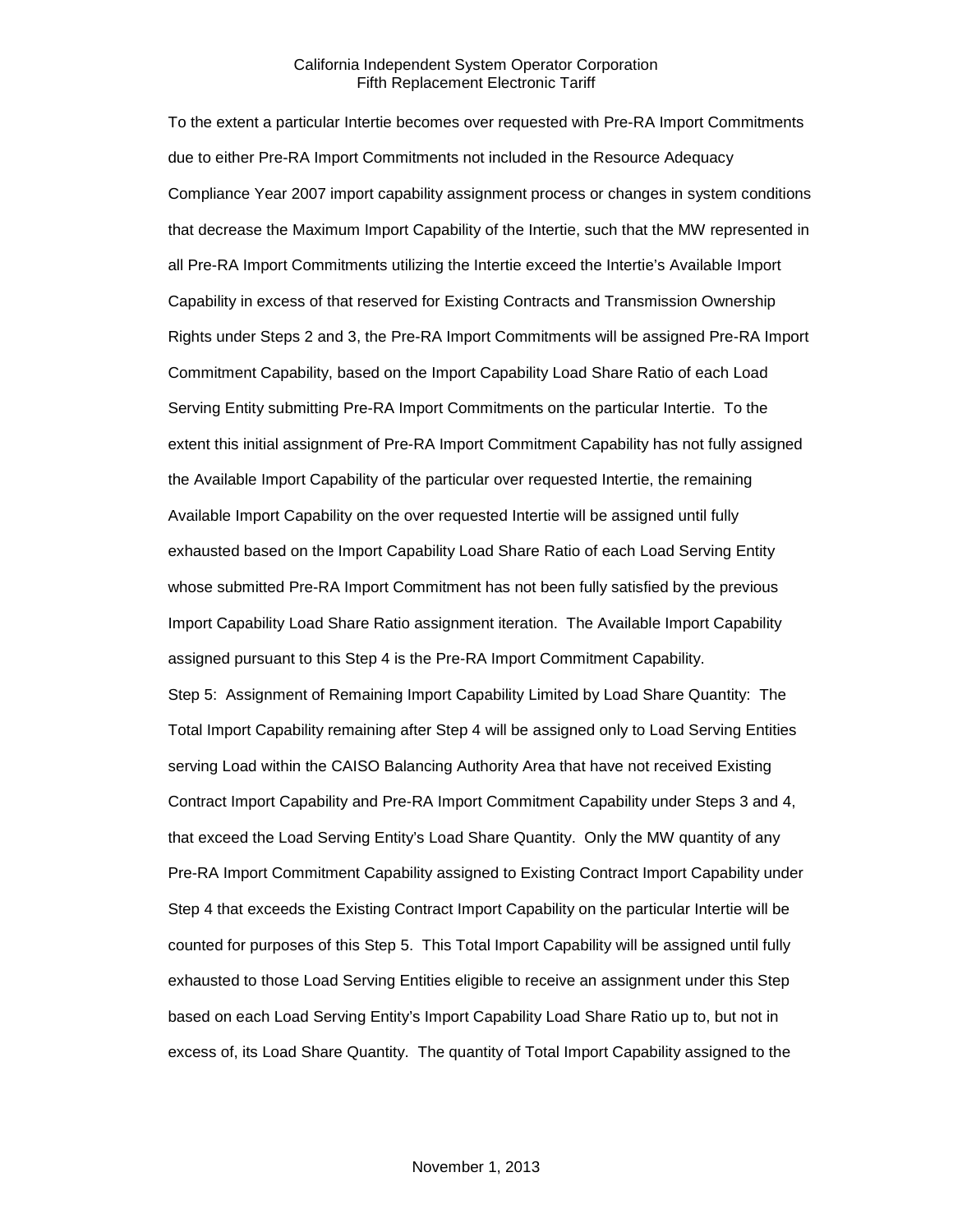Load Serving Entity under this Step is the Load Serving Entity's Remaining Import Capability. This Step 5 does not assign Remaining Import Capability on a specific Intertie. Step 6: CAISO Posting of Assigned and Unassigned Capability: Following the completion of Step 5, the CAISO will post to the CAISO Website, in accordance with the schedule set forth in the Business Practice Manual the following information:

- (a) The Total Import Capability;
- (b) The quantity in MW of Existing Contracts and Transmission Ownership Rights assigned to each Intertie, distinguishing between Existing Contracts and Transmission Ownership Rights held by Load Serving Entities within the CAISO Balancing Authority Area and those held by load serving entities outside the CAISO Balancing Authority Area;
- (c) The aggregate quantity in MW, and identity of the holders, of Pre-RA Import Commitments assigned to each Intertie; and
- (d) The aggregate quantity in MW of Available Import Capability after Step 4, the identity of the Interties with Available Import Capability, and the MW quantity of Available Import Capability on each such Intertie.

Step 7: CAISO Notification of LSE Assignment Information: Following the completion of Step 5, in accordance with the schedule set forth in the Business Practice Manual, the CAISO will notify the Scheduling Coordinator for each Load Serving Entity of:

- (a) The Load Serving Entity's Import Capability Load Share;
- (b) The Load Serving Entity's Load Share Quantity; and
- (c) The amount of, and Intertie on which, the Load Serving Entity's Existing Contract Import Capability and Pre-RA Import Commitment Capability, as applicable, has been assigned; and
- (d) The Load Serving Entity's Remaining Import Capability.

Step 8: Transfer of Import Capability: In accordance with the schedule set forth in the Business Practice Manual, a Load Serving Entity shall be allowed to transfer some or all of its Remaining Import Capability to any other Load Serving Entity or Market Participant. The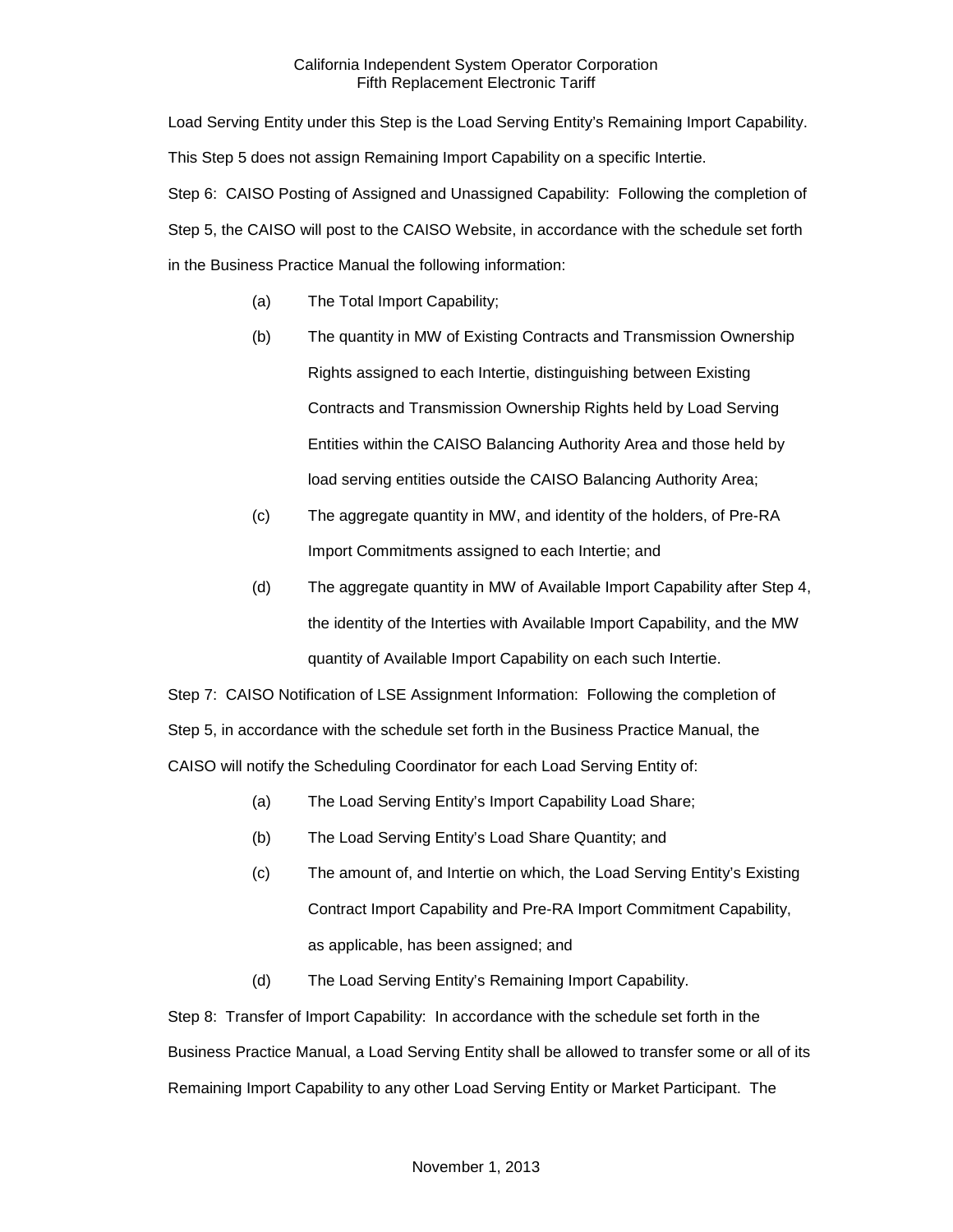CAISO will accept transfers among LSEs and Market Participants only to the extent such transfers are reported to the CAISO, in accordance with the schedule set forth in the Business Practice Manual and through the CAISO's Import Capability Transfer Registration Process, by the entity receiving the Remaining Import Capability who must set forth (1) the name of the counter-parties, (2) the MW quantity, (3) term of transfer, and (4) price on a per MW basis. The CAISO will post to the CAISO Website by August 8, 2007 for Resource Adequacy Compliance Year 2008 and for subsequent Resource Adequacy Compliance Years in accordance with the schedule set forth in the Business Practice Manual the information on transfers of Remaining Import Capability received under this Step 8. Step 9: Initial Scheduling Coordinator Request to Assign Remaining Import Capability by Intertie: In accordance with the schedule set forth in the Business Practice Manual, the Scheduling Coordinator for each Load Serving Entity or Market Participant shall notify the CAISO of its request to assign its post-trading Remaining Import Capability on a MW basis per available Intertie. Total requests for assignment of Remaining Import Capability by a Scheduling Coordinator cannot exceed the sum of the post-traded Remaining Import Capability of its Load Serving Entities. The CAISO will honor the requests to the extent an Intertie has not been over requested. If an Intertie is over requested, the requests for Remaining Import Capability on that Intertie will be assigned based on each Load Serving Entity's Import Capability Load Share Ratio in the same manner as set forth in Step 4. A Market Participant without an Import Capability Load Share will be assigned the Import Capability Load Share equal to the average Import Capability Load Share of those Load Serving Entities from which it received transfers of Remaining Import Capability. Step 10: CAISO Notification of Initial Remaining Import Capability Assignments and Unassigned Capability: In accordance with the schedule set forth in the Business Practice Manual, the CAISO will:

> (a) Notify the Scheduling Coordinator for each Load Serving Entity or Market Participant of the Load Serving Entity or Market Participant's accepted request(s) for assigning Remaining Import Capability under Step 9;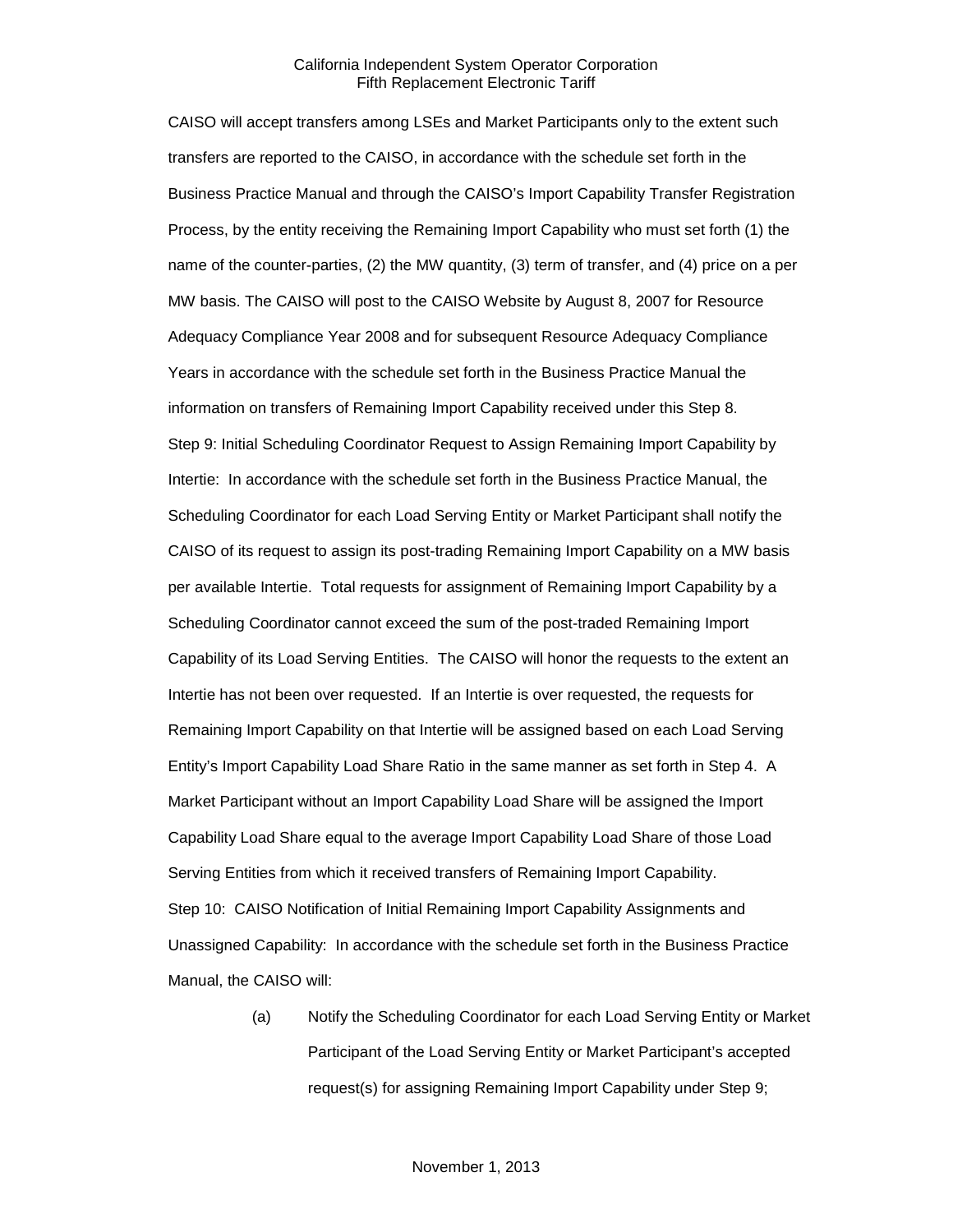- (b) Publish on the CAISO Website aggregate unassigned Available Import Capability, if any, the identity of the Interties with unassigned Available Import Capability, and the MW quantity of Available Import Capability, on each such Intertie; and
- (c) Issue a Market Notice to advise the Scheduling Coordinator for each Load Serving Entity or Market Participant that Step 10 is complete and to specify the time at which the ISO will begin accepting requests for the Remaining Import Capability for Step 11.

Step 11: Secondary Scheduling Coordinator Request to Assign Remaining Import Capability by Intertie: To the extent Remaining Import Capability remains unassigned as disclosed by Step 10, in accordance with the schedule set forth in the Business Practice Manual, Scheduling Coordinators for Load Serving Entities or Market Participants shall notify the CAISO of their requests to assign any Remaining Import Capability on a MW per available Intertie basis. Step 10 must be completed before a Scheduling Coordinator may submit a request under this step for any Remaining Import Capability. Any requests received prior to the time stated in the Market Notice issued at the completion of Step 10 will not be honored by the ISO. The CAISO will honor the timely requests received to the extent an Intertie has not been over requested. If an Intertie is over requested, the requests on that Intertie will be assigned based on each Load Serving Entity or Market Participant's Import Capability Load Share Ratio, as used in Steps 4 and 9.

Step 12: Notification of Secondary Remaining Import Capability Assignments and Unassigned Capability: In accordance with the schedule set forth in the Business Practice Manual, the CAISO will:

- (a) Notify the Scheduling Coordinator for each Load Serving Entity or Market Participant of the Load Serving Entity or Market Participant's accepted request(s) for assigning Remaining Import Capability under Step 11;
- (b) Publish on the CAISO Website unassigned aggregate Available Import Capability, if any, the identity of the Interties with Available Remaining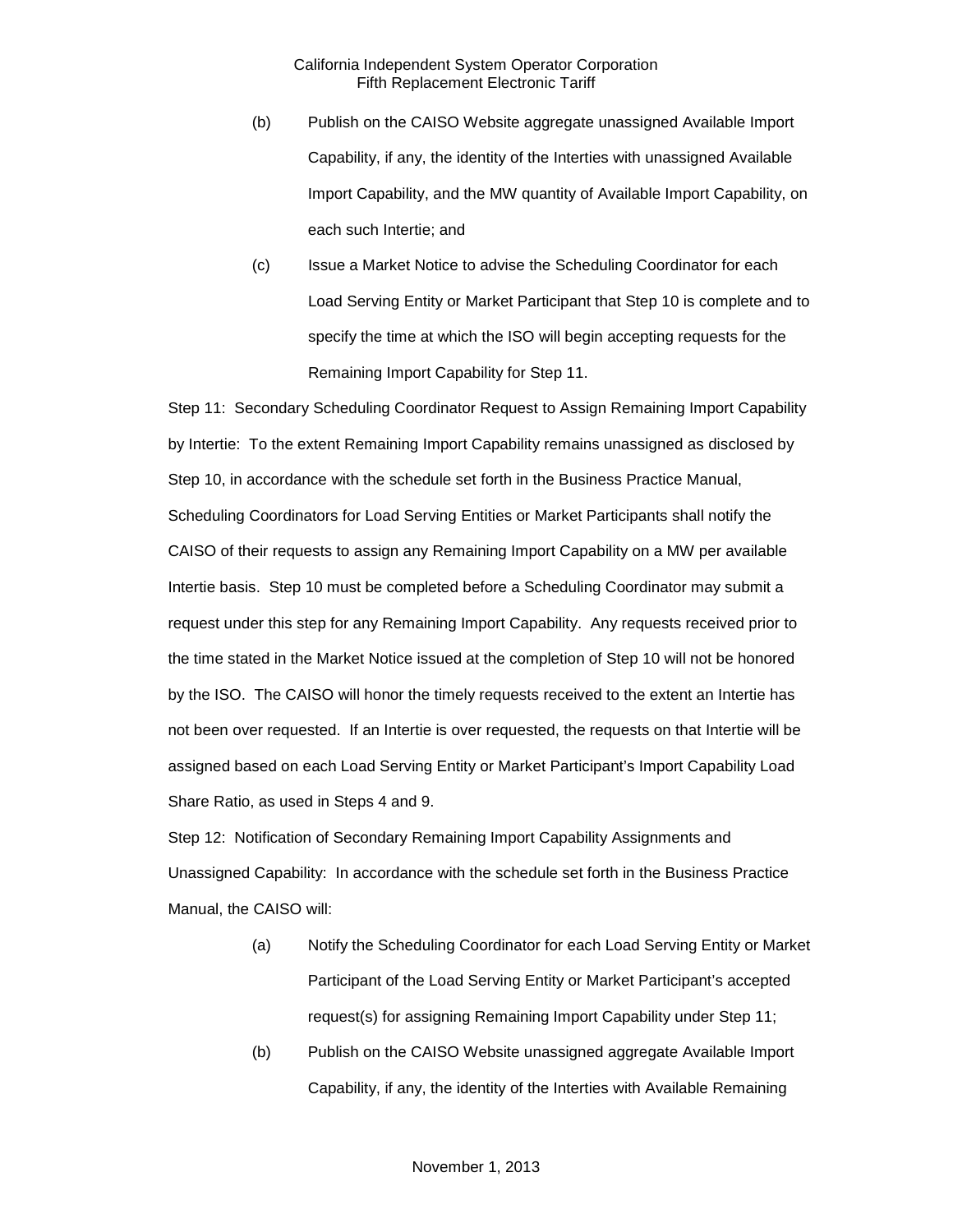Import Capability, and the MW quantity of Availability Import Capability on each such Intertie; and

# (c) Issue a Market Notice to advise the Scheduling Coordinator for each Load Serving Entity or Market Participant that Step 12 is complete and to specify the time at which the ISO will begin accepting requests for the Balance of Year Unassigned Available Import Capability for Step 13.

Step 13: Requests for Balance of Year Unassigned Available Import Capability: To the extent total Available Import Capability remains unassigned as disclosed by Step 12, Scheduling Coordinators for Load Serving Entities or Market Participants may notify the CAISO of a request for unassigned Available Import Capability on a specific Intertie on a per MW basis. Step 12 must be completed before a Scheduling Coordinator may submit a request under this step for any remaining unassigned Import Capability. Any requests received prior to the time stated in the Market Notice issued at the completion of Step 12 will not be honored by the ISO. Each request must include the identity of Load Serving Entity or Market Participant on whose behalf the request is made. The CAISO will accept only two (2) requests per calendar week from any Scheduling Coordinator on behalf of a single Load Serving Entity or other Market Participant. The CAISO will honor timely requests in priority of the time requests from Scheduling Coordinators were received until the Intertie is fully assigned and without regard to any Load Serving Entity's Load Share Quantity. Any honored request shall be for the remainder of the Resource Adequacy Compliance Year; however, any notification by the CAISO of acceptance of the request in accordance with this Section after the 20th calendar day of any month shall not be permitted to be included in the Load Serving Entity's Resource Adequacy Plan submitted in the same month as the acceptance. The CAISO shall provide an electronic means, either through the Import Capability Transfer Registration Process or otherwise, of notifying the Scheduling Coordinator of the time the request was deemed received by the CAISO and, within seven (7) days of receipt of the request, whether the request was honored. If honored, it shall be the responsibility of the Scheduling Coordinator and its Load Serving Entity to notify the CPUC or applicable Local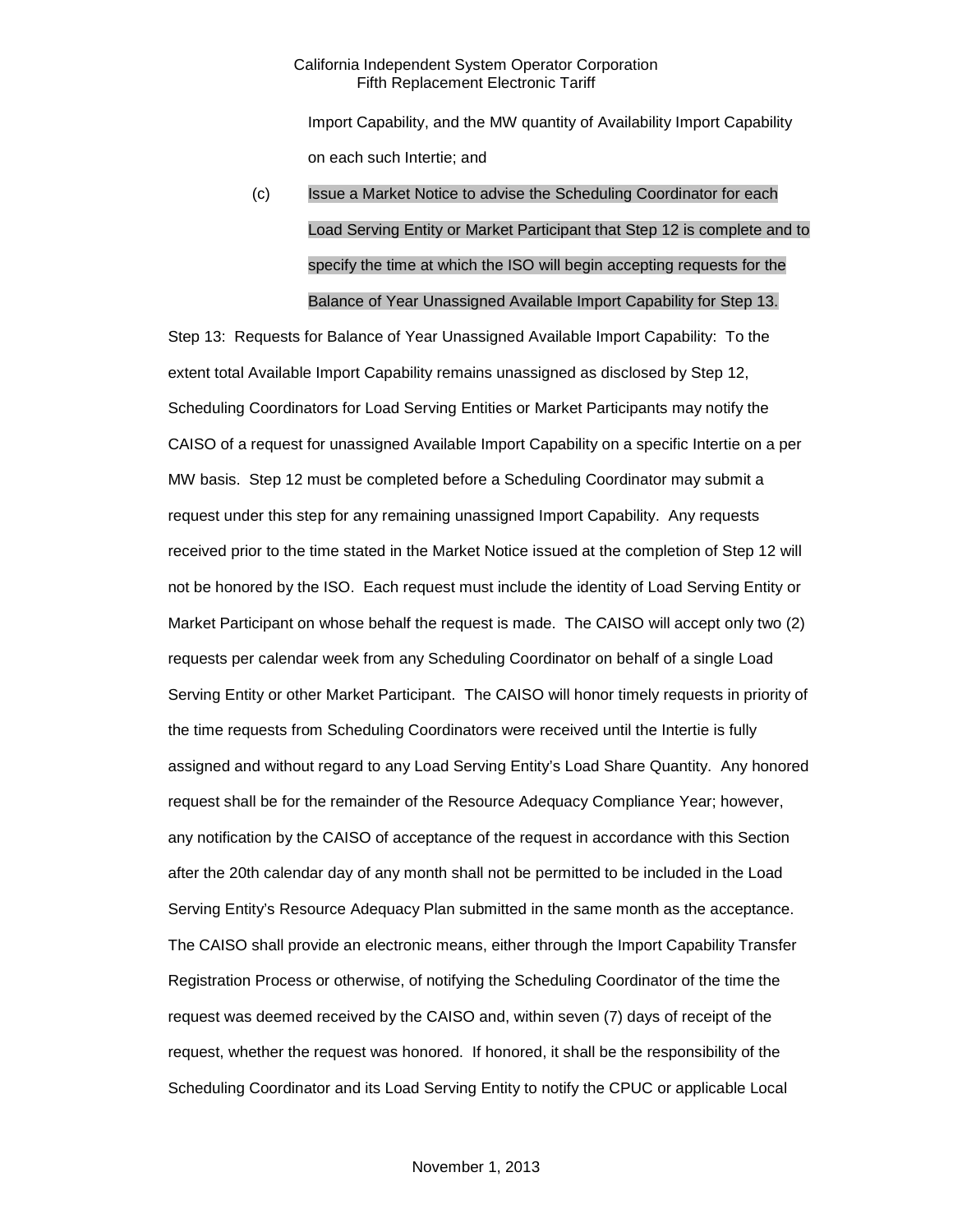Regulatory Authority of the acceptance of the request for unassigned Available Import Capability. If the request is not honored because the Intertie requested was fully assigned, the request will be deemed rejected and the Scheduling Coordinator, if it still seeks to obtain unassigned Available Import Capability, will be required to submit a new request for unassigned Available Import Capability on a different Intertie. The CAISO will update on its website the list of unassigned Available Import Capability by Intertie in accordance with the schedule set forth in the Business Practice Manual.

This multi-step process for assignment of Total Import Capability does not guarantee or result in any actual transmission service being assigned and is only used for determining the import capability that can be credited towards satisfying the Reserve Margin of a Load Serving Entity under this Section 40. Upon the request of the CAISO, Scheduling Coordinators must provide the CAISO with information on Pre-RA Import Commitments and any transfers or sales of assigned Total Import Capability.

# **40.4.6.2.2 Bilateral Import Capability Transfers and Registration Process**

### **40.4.6.2.2.1 Eligibility Registration for Bilaterial Import Capability Transfers**

To be eligible to engage in any bilateral assignment, sale, or other transfer of Remaining Import Capability under Step 8 of Section 40.4.6.2.1 or Section 40.4.6.2.2.2 or Existing Contract Import Capability, and Pre-RA Import Commitment Capability under Section 40.6.2.2.2, a Load Serving Entity or other Market Participant must provide the CAISO through the Import Capability Transfer Registration Process the following information:

- (a) Name of the Load Serving Entity or Market Participant
- (b) E-mail contact information

The CAISO will post to the CAISO Website the information received under this Section on a monthly basis in accordance with the schedule set forth in the Business Practice Manual. Any assignment, sale, or other transfer of Existing Contract Import Capability, Pre-RA Import Commitment Capability, or Remaining Import Capability may only be made by or to a Load Serving Entity or Market Participant whose information received under this Section has been posted to the CAISO Website prior to the date of the assignment, sale, or other transfer of the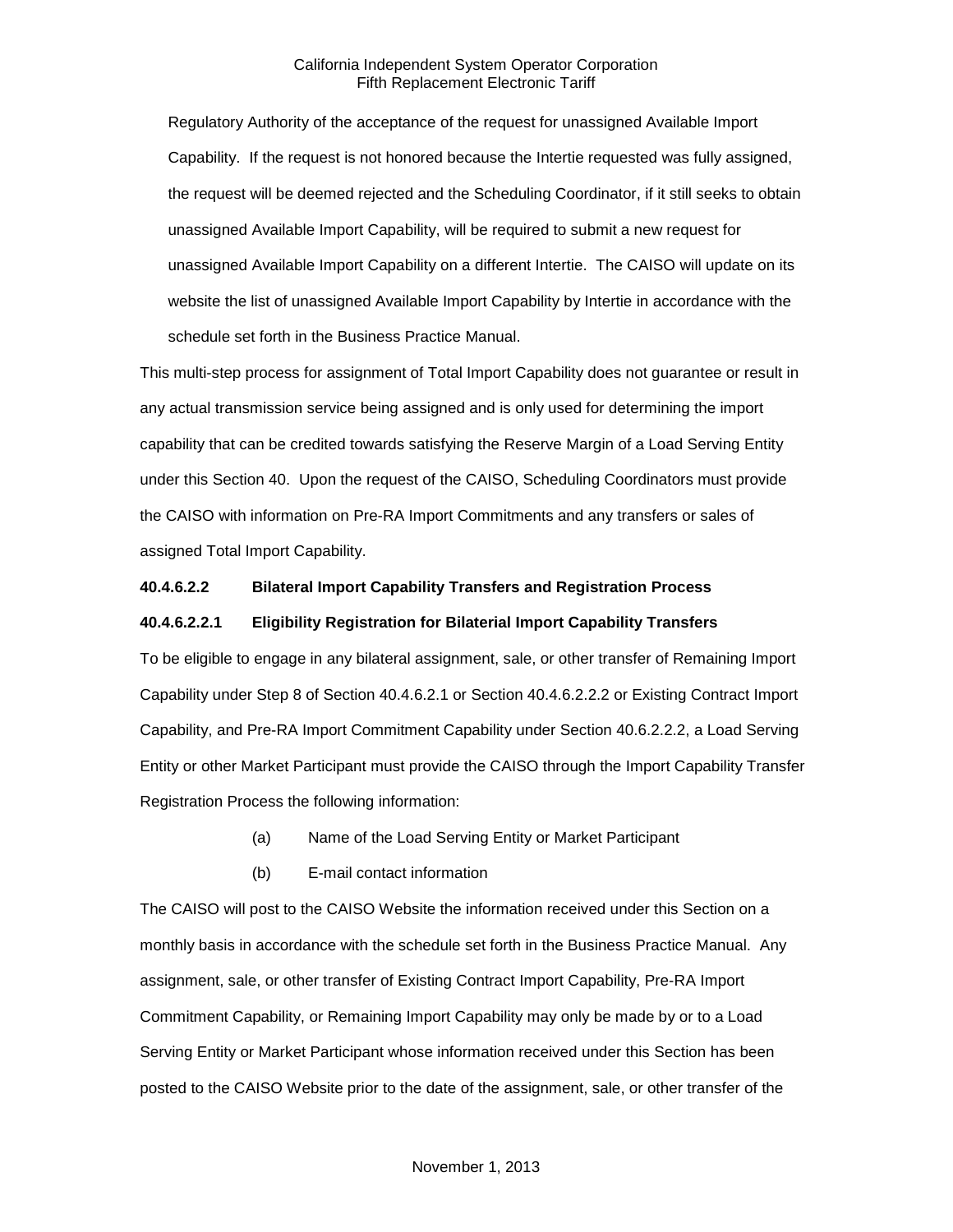Existing Contract Import Capability, Pre-RA Import Commitment Capability, or Remaining Import Capability. It shall be the exclusive responsibility of the Scheduling Coordinator for the Load Serving Entity or Market Participant to ensure that the information posted to the CAISO Website under this Section is accurate and up to date.

# **40.4.6.2.2.2 Reporting Process for Bilateral Import Capability Transfers**

This Section shall apply to all transfers of Existing Contract Import Capability, Pre-RA Import Commitment Capability, or Remaining Import Capability other than that provided for in Step 8 of Section 40.4.6.2.1. Any Load Serving Entity or other Market Participant that has obtained Existing Contract Import Capability, Pre-RA Import Commitment Capability, or Remaining Import Capability may assign, sell, or otherwise transfer such Existing Contract Import Capability, Pre-RA Import Commitment Capability, or Remaining Import Capability in MW increments. The import capability subject to each transfer shall remain on the Intertie assigned pursuant to Section 40.4.6.2.1.

The Scheduling Coordinator for the Load Serving Entity or Market Participant receiving the transferred Existing Contract Import Capability, Pre-RA Import Commitment Capability, or Remaining Import Capability must report the transfer to the CAISO through the CAISO's Import Capability Transfer Registration Process by providing the following information:

- (a) Identity of the counter-party(ies);
- (b) The MW quantity;
- (c) The Intertie on which the Existing Contract Import Capability, Pre-RA Import Commitment Capability, or Remaining Import Capability was assigned;
- (d) Term of the transfer;
- (e) Price on a per MW basis; and
- (f) Whether the import capability assignment being transferred is Existing Contract Import Capability, Pre-RA Import Commitment Capability, or Remaining Import Capability.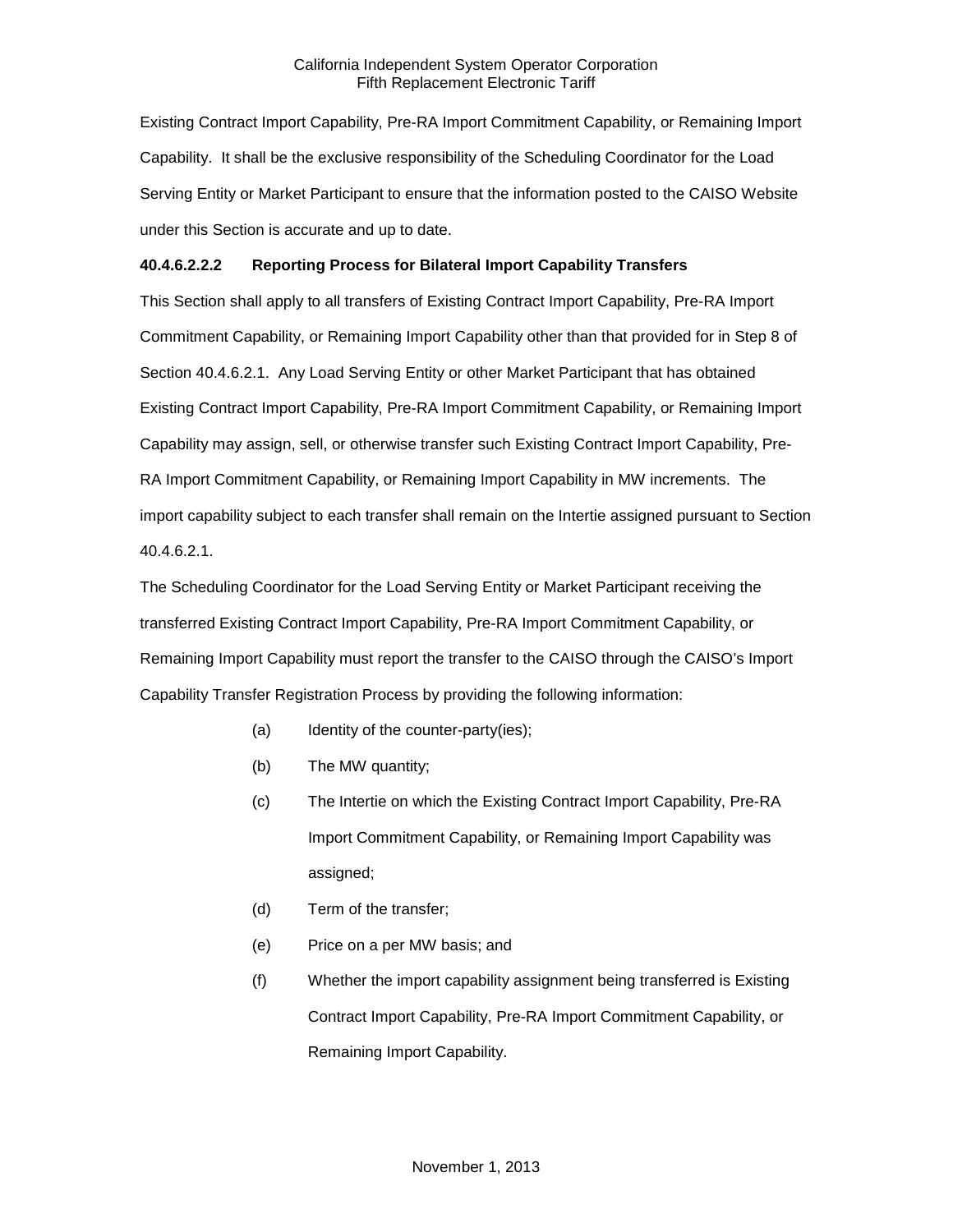The CAISO will promptly post to the CAISO Website the information on transfers received under this Section except for the information received pursuant to subpart (f) of this Section. On a quarterly basis, the CAISO shall also report to FERC the transfer information received under this Section and Step 8 of Section 40.4.6.2.1. Transfer information received in accordance with this Section after the 20th calendar day of any month shall not be permitted to be included in the Load Serving Entity's Resource Adequacy Plan submitted in the same month as the transfer submission.

# **40.4.6.2.2.3 Other Import Capability Information Postings**

The CAISO will post to the CAISO Website on a monthly basis in accordance with the schedule set forth in the Business Practice Manual, for each Intertie, the holder and that holder's quantity in MW of import capability assigned on the particular Intertie as of the reporting date.

The CAISO will also post to the CAISO Website following submission of the annual Resource Adequacy Plans under Sections 40.2.1.1, 40.2.2.4, 40.2.3.4, and 40.2.4, for each Intertie, by a "yes" or "no" designation, whether each holder of import capability assigned on the particular Intertie has fully included the assigned import capability in the holder's annual Resource Adequacy Plans.

# **40.4.6.3 Deliverability of Distributed Generation**

The CAISO will perform an annual Deliverability Assessment, as described in Section 40.4.6.3.1, to determine MW quantities of Potential DGD at specific Nodes of the CAISO Controlled Grid for assigning Deliverability Status to Distributed Generation Facilities interconnected or seeking interconnection to the Distribution System of a Utility Distribution Company or a Metered Subsystem pursuant to the interconnection procedures of the Utility Distribution Company or Metered Subsystem, where such interconnection and Potential Deliverability Status can be provided:

- (i) without any additional Delivery Network Upgrades (although Reliability Network Upgrades, Distribution Upgrades or other mitigation may be needed);
- (ii) without the need for the CAISO to conduct any further Deliverability Assessment; and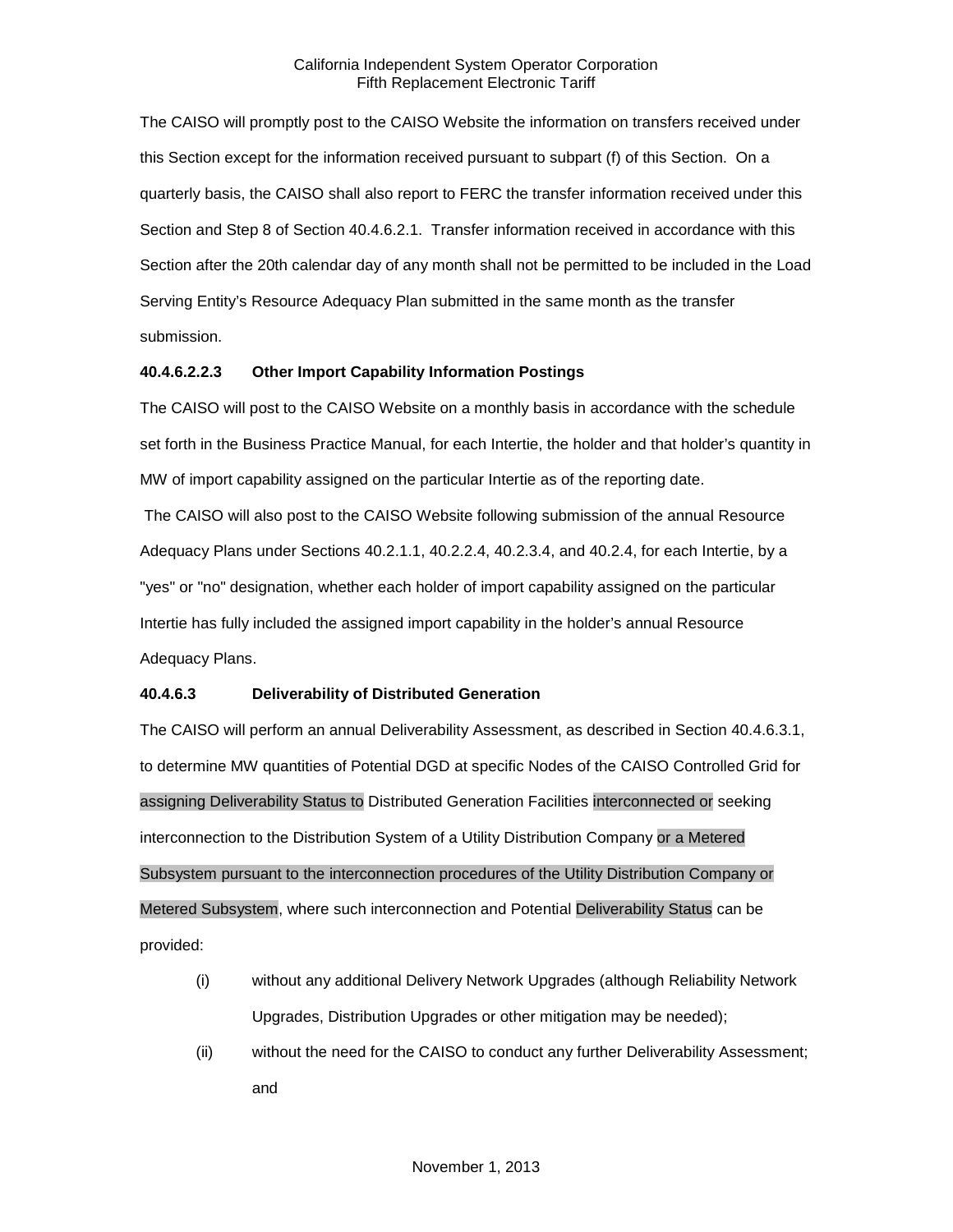(iii) without degrading the Deliverability Status of Generation in Commercial Operation, proposed Generating Facilities in the CAISO Interconnection queue, or the Distributed Generation Facilities of interconnection customers who have previously requested Full Capacity or Partial Capacity Deliverability Status.

Following the CAISO's publication of the nodal Potential DGD quantities resulting from the Deliverability Assessment, applicable Utility Distribution Companies and Metered Subsystems will assign Full Capacity Deliverability Status or Partial Capacity Deliverability Status to specific Distributed Generation Facilities pursuant to the rules set forth in Section 40.4.6.3.2.

This Section 40.4.6.3 is intended to supplement, and not to preclude or limit, the ability of an interconnection customer for a Distributed Generation Facility to seek and receive Full Capacity Deliverability Status or Partial Capacity Deliverability Status through applicable interconnection procedures. Nothing in this Section 40.4.6.3 is intended to relieve the interconnection customer for a Distributed Generation Facility from the requirements to request and achieve interconnection to the Distribution System through the applicable interconnection procedures. In addition, the amount of Resource Adequacy Capacity a Distributed Generation Facility may provide in any given Resource Adequacy Compliance Year is subject to the CAISO's annual Net Qualifying Capacity determination, as specified in Section 40.4.6.1.

# **40.4.6.3.1 Deliverability Assessment to Determine Potential DGD**

This Section describes the annual DG Deliverability Assessment the CAISO will perform to determine nodal MW amounts of Potential DGD available to Utility Distribution Companies and Metered Subsystems for assigning Deliverability Status to Distributed Generation Facilities in accordance with Section 40.4.6.3.2. The DG Deliverability Assessment and its results will be based on the assumption that the Distributed Generation Facilities that are eventually assigned Deliverability Status under Section 40.4.6.3 complete all requirements for interconnection to the Distribution System under the applicable interconnection process and that these Distributed Generation Facilities will be supported by needed Reliability Network Upgrades, Distribution Upgrades or other mitigation that would be needed to safely and reliably interconnect to the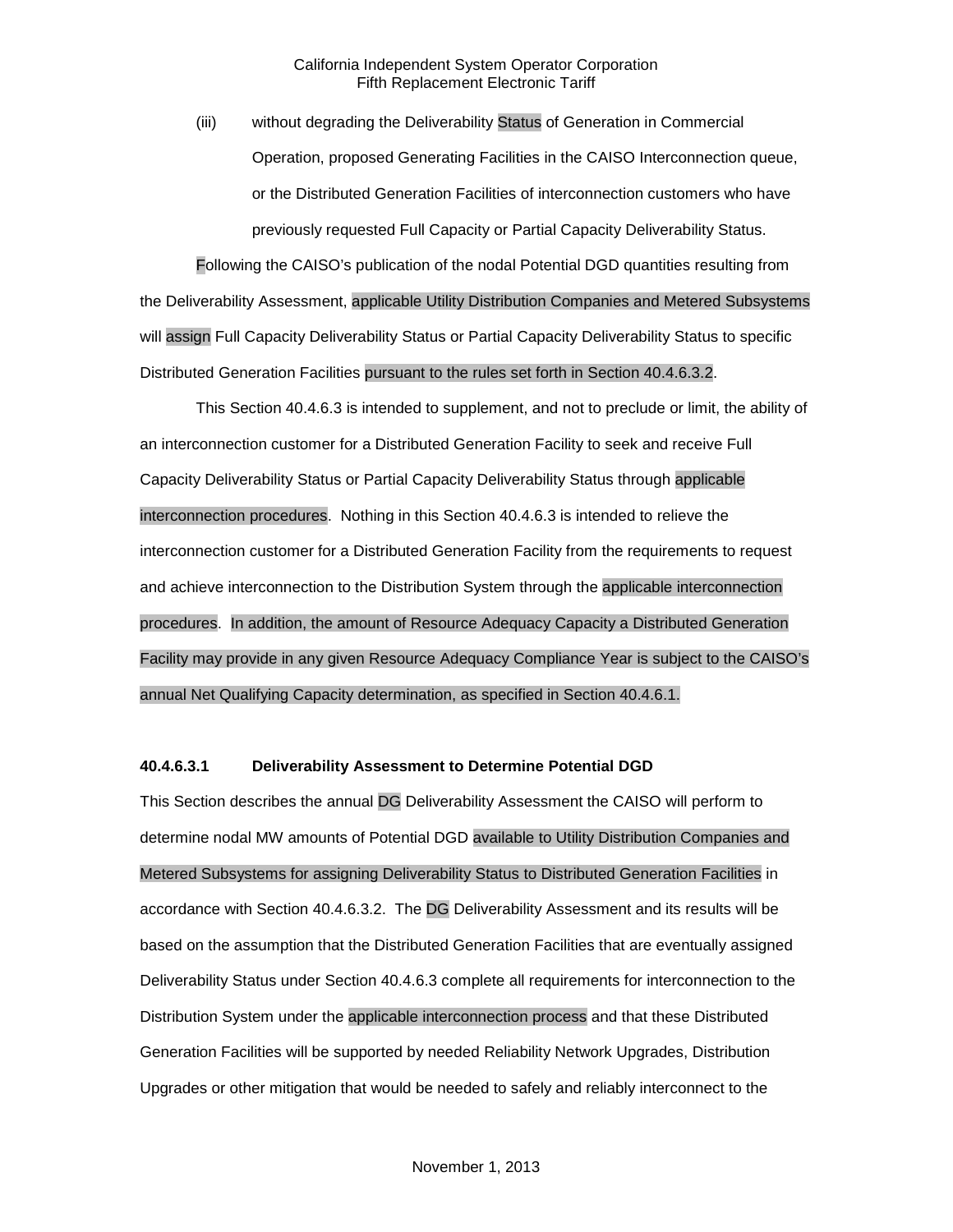Distribution System and deliver Energy from the Distribution System to the appropriate CAISO Controlled Grid Node.

# **40.4.6.3.1.1 Developing the Assessment Model**

To develop the base case model for the DG Deliverability Assessment, the CAISO will include:

- (i) The most recent GIP or GIDAP Queue Cluster Phase II Interconnection Study deliverability power flow base case, which includes Distributed Generation Facilities of interconnection customers with active interconnection requests who have requested Full Capacity or Partial Capacity Deliverability Status;
- (ii) Those Generating Facilities that have obtained Deliverability using the annual full capacity deliverability option under either Section 8.2 of the GIP, Section 9.2 of the GIDAP, or equivalent process(es) under the applicable Utility Distribution Company tariffs;
- (iii) Transmission additions and upgrades approved in the final comprehensive Transmission Plan for the most recent Transmission Planning Process cycle;
- (iv) Any Generating Facilities in the most recent GIDAP Phase I Interconnection Study that have been determined to be deliverable in accordance with their requested Deliverability Status (including Distributed Generation Facilities of interconnection customers with active interconnection requests who have requested Full Capacity or Partial Capacity Deliverability Status) and were not assigned any Delivery Network Upgrade costs in the Phase I Interconnection Study;
- (v) Delivery Network Upgrades that have received governmental approvals or for which Construction Activities have commenced;
- (vi) The MW amounts of resources interconnected to the Distribution System below specific Nodes of the CAISO Controlled Grid contained in the most recent Transmission Planning Process base portfolio, except that the CAISO will remove each Node (by using a zero MW value) located within electrical areas for which the most recently completed GIP or GIDAP Phase I or Phase II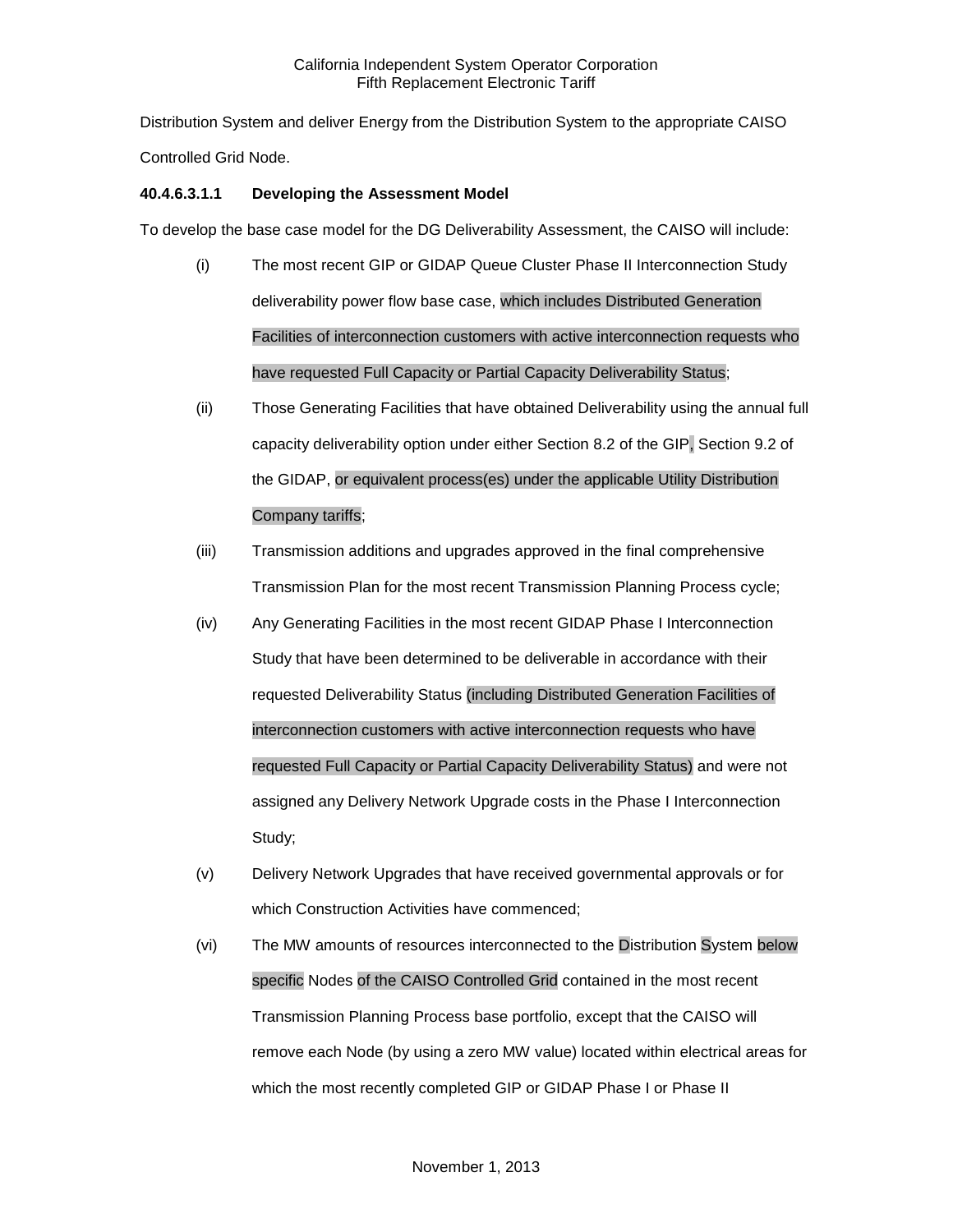Interconnection Study has identified a need for a Delivery Network Upgrade or for which the most recent Phase II Interconnection Study identified and then removed a Delivery Network Upgrade to support Deliverability for MW amounts in the Interconnection queue;

- (vii) Actual distributed generation development based on the MW amount of distributed generation in applicable Utility Distribution Company and Metered Subsystem interconnection queues including non-net-energy-metering resources requesting interconnection through state-jurisdictional interconnection processes;
- (viii) Any additional information provided by each Utility Distribution Company and Metered Subsystem regarding anticipated distributed generation development on its Distribution System; and
- (ix) Other information that the CAISO, in its reasonable discretion, determines is necessary.

# **40.4.6.3.1.2 Performing the DG Deliverability Assessment**

The CAISO will perform the DG Deliverability Assessment using the Deliverability Assessment procedures described in GIDAP Section 6.3.2 to determine the availability of transmission system capability, as reflected in the study model described above, to provide Deliverability Status for targeted amounts of additional distributed generation at given Nodes of the CAISO Controlled Grid. Except for Nodes that the CAISO removes by assigning a zero MW value pursuant to Section 40.4.6.3.1.1(vi), the targeted amounts of additional distributed generation at each Node shall be at least as large as the maximum of the corresponding nodal MW amounts determined in accordance with Sections 40.4.6.3.1.1(vi), 40.4.6.3.1.1(vii) or 40.4.6.3.1.1(viii). The CAISO may use larger targeted amounts as it deems appropriate to enhance the information provided by the DG Deliverability Assessment. The DG Deliverability Assessment will preserve modeled transmission system capability to provide requested levels of deliverability for the Generating Facilities of Interconnection Customers or the Distributed Generation Facilities of interconnection customers under a wholesale distribution access tariff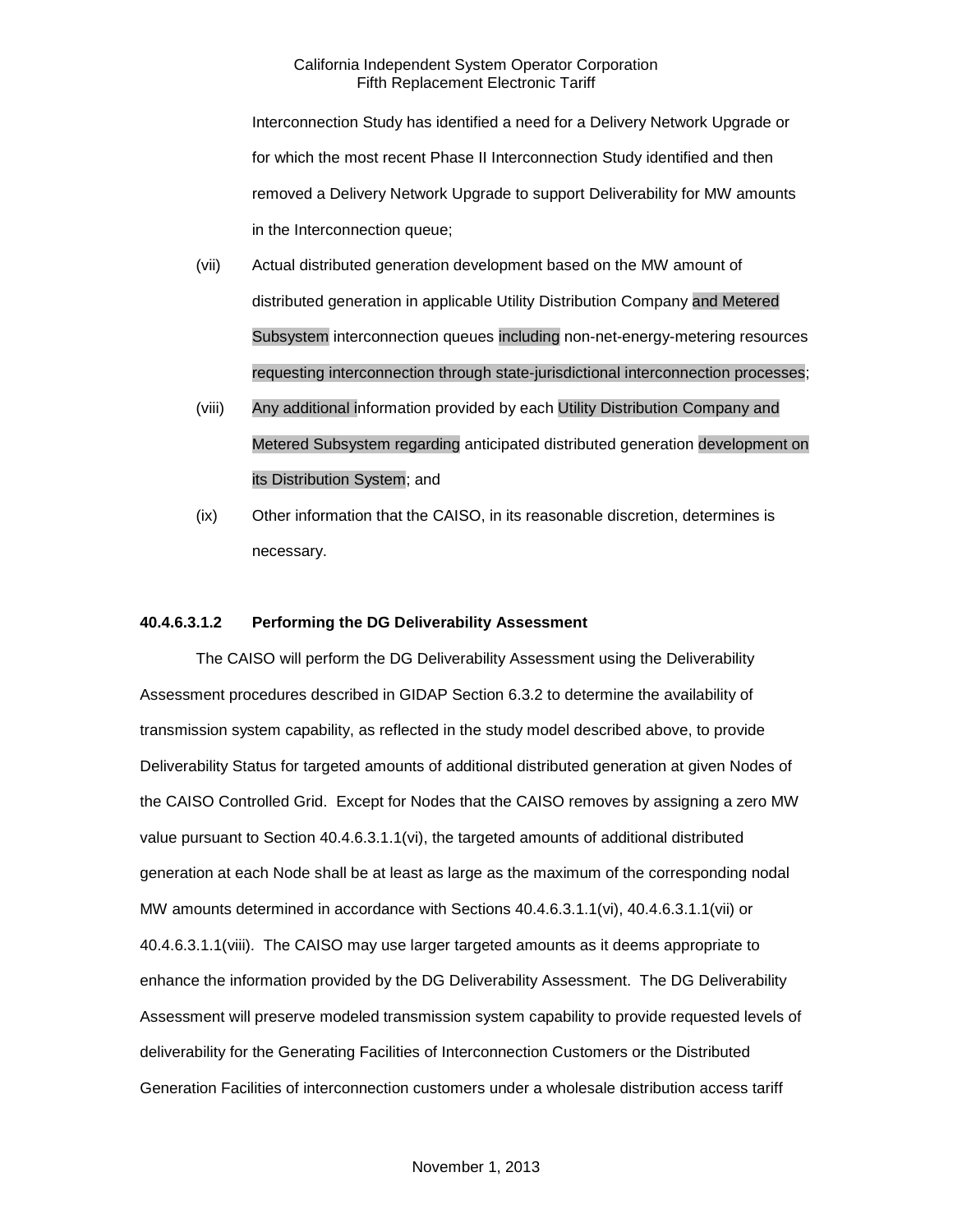who have previously requested Full Capacity or Partial Capacity Deliverability Status. Therefore, at each Node where all modeled Generating Facilities, including the distributed generation target amounts, cannot be simultaneously dispatched to the modeled output levels corresponding to their Full Capacity or Partial Capacity Deliverability Status without violating operating limits of the CAISO Controlled Grid, the CAISO will reduce the modeled distributed generation target amounts as needed to achieve a feasible Dispatch.

# **40.4.6.3.1.3 Publishing Results of the DG Deliverability Assessment**

The CAISO will publish the results of the DG Deliverability Assessment by posting on the CAISO Website. The results will identify all Nodes modeled in the assessment with the corresponding nodal MW amounts of Potential DGD that (a) were studied as targeted amounts in the DG Deliverability Assessment; (b) were found to be deliverable in the DG Deliverability Assessment; and (c) are available for use by Utility Distribution Companies and Metered Subsystems to assign Deliverability Status to Distributed Generation Facilities in accordance with Section 40.4.6.3.2. The nodal MW amounts of Potential DGD available for assignment of Deliverability Status by Utility Distribution Companies and Metered Subsystems to individual Distributed Generation Facilities will be denominated in 0.01 MW increments and will not exceed the maximum of the corresponding nodal MW amounts determined in accordance with Sections 40.4.6.3.1.1(vi), 40.4.6.3.1.1(vii) or 40.4.6.3.1.1(viii), even though the amounts that were studied and found to be deliverable may be larger.

With respect to those Nodes at which more than one Utility Distribution Company's or Metered Subsystem's Distribution System is connected, the CAISO will publish, at the same time it publishes the results of the DG Deliverability Assessment, each Utility Distribution Company's or Metered Subsystem's respective share of the Potential DGD available to provide Deliverability Status to Distributed Generation Facilities at these Nodes based on the ratio of Load served via the facilities of each affected Utility Distribution Company and Metered Subsystem at such Nodes.

# **40.4.6.3.1.4 Bilateral Transfers of Potential DGD at Shared Nodes**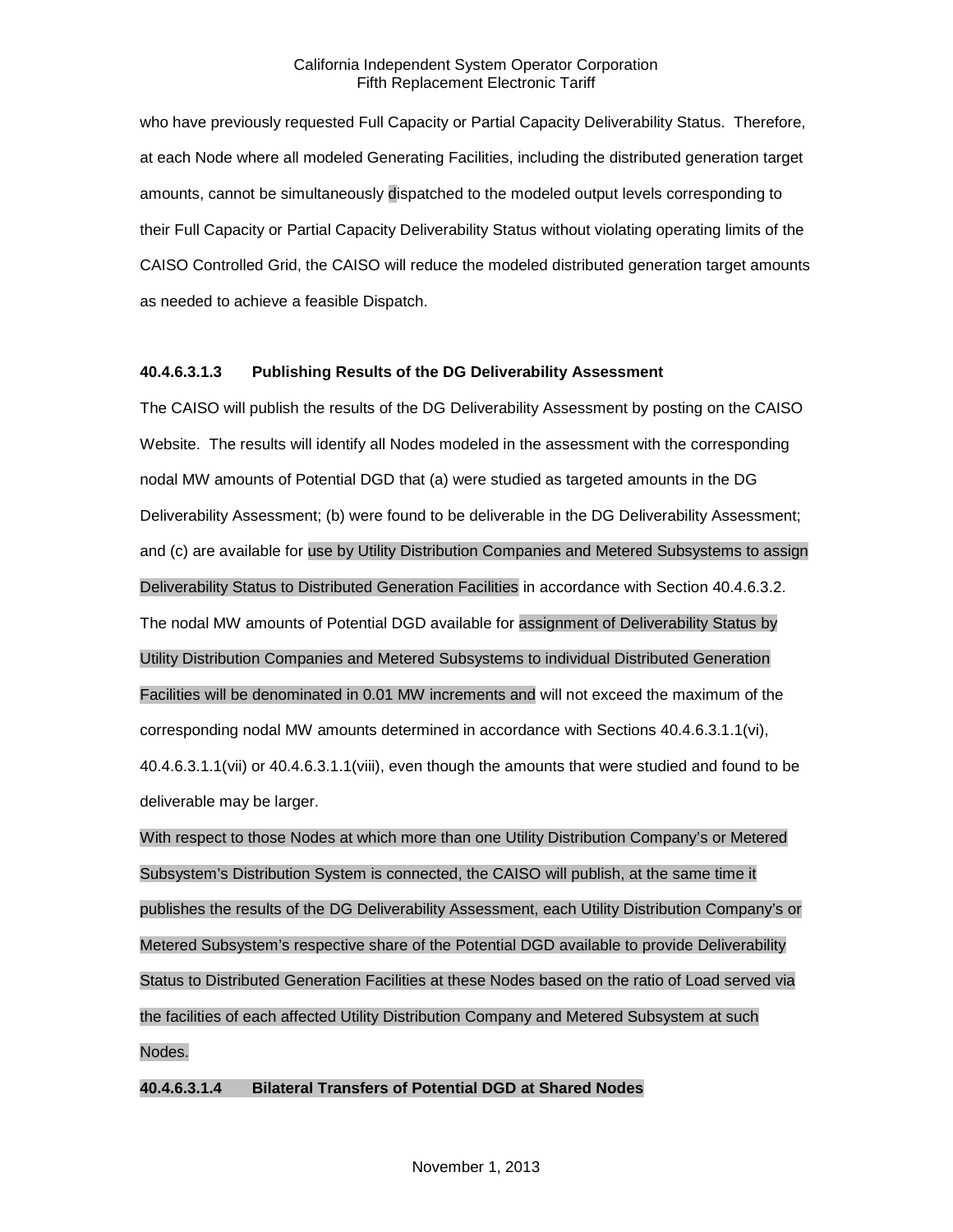A Utility Distribution Company or Metered Subsystem shall be entitled to transfer all or a portion of its MW share of Potential DGD at a Node that is shared with the Distribution System of another Utility Distribution Company or Metered Subsystem, in quantities no smaller than 0.01 MW. A Utility Distribution Company that is also an IOU Participating Transmission Owner shall be entitled to transfer a MW share of Potential DGD to another Utility Distribution Company or Metered Subsystem only to the extent that the total MW quantity associated with Distributed Generation Facilities connected or seeking interconnection to the IOU Participating Transmission Owner's Distribution System at the Node that are eligible to receive Deliverability Assignments pursuant to Section 40.4.6.3.2.2.1 is less than the available Potential DGD for that Node as indicated in the DG Deliverability Assessment for the current cycle. Both Utility Distribution Companies or Metered Subsystems participating in a transfer pursuant to this Section 40.4.6.3.1.4 shall notify the CAISO of the transfer. Utility Distribution Companies and Metered Subsystems may engage in such transfers during the period from the date they received notification of their shares of Potential DGD at shared Nodes under Section 40.4.6.3.1.3 through the date on which Deliverability Status assignments must be provided to the CAISO, pursuant to Section 40.4.6.3.2.

**40.4.6.3.2 Assignment of Deliverability Status to Distributed Generation Facilities** After completion of the DG Deliverability Assessment associated with the current cycle of the process described in Section 40.4.6.3, and in accordance with a Market Notice setting out the schedule for the cycle, each Utility Distribution Company and Metered Subsystem will assign Deliverability Status to individual Distributed Generation Facilities interconnected, or seeking interconnection, to the Distribution System of the Utility Distribution Company or Metered Subsystem below each Node where the CAISO's DG Deliverability Assessment for the current cycle has indicated the availability of Potential DGD, consistent with the rules set forth in this Section 40.4.6.3.2, and will report all such assignments to the CAISO in accordance with the schedule for the cycle.

Upon receipt of this information the CAISO will validate that the Utility Distribution Company's or Metered Subsystem's assignments of Deliverability Status to specific Distributed Generation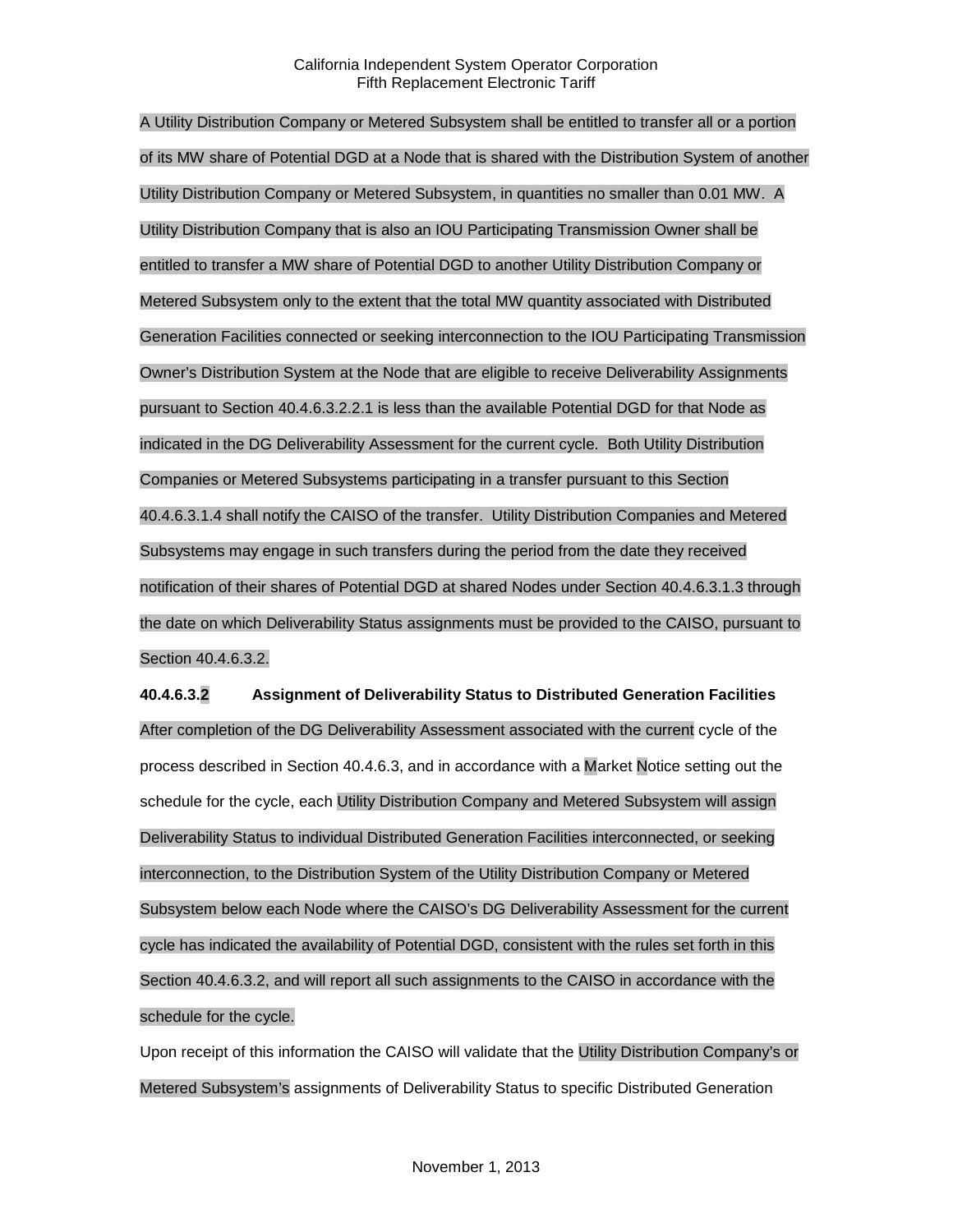Facilities is consistent with (i) the MW quantities of Potential DGD available to that Utility Distribution Company or Metered Subsystem at specific Nodes; the CAISO's methodology for associating the Deliverability Status of a specific generating resource type with a MW quantity of Potential DGD, as set forth in Section 40.4.6.3.2.1; and (iii) the time limit on a Distributed Generation Facility's expected future Commercial Operation date, as set forth in Section 40.4.6.3.2.2. If the CAISO identifies an inconsistency between a Utility Distribution Company's or Metered Subsystem's assignment of Deliverability Status to a Distributed Generation Facility and any of these requirements, the CAISO will notify the Utility Distribution Company or Metered Subsystem, and the Utility Distribution Company or Metered Subsystem in consultation with the CAISO will adjust its assignments of Deliverability Status as needed. The CAISO will then inform the Utility Distribution Company or Metered Subsystem that the validation process has been completed, and the Utility Distribution Company or Metered Subsystem will notify the Distributed Generation Facilities of their Deliverability Status assignments.

# **40.4.6.3.2.1 Associating MW of Potential DGD with Deliverability Status of a Distributed Generation Facility**

As described further in a Business Practice Manual, Utility Distribution Company's or Metered Subsystem's association of a MW quantity of Potential DGD at a specific Node with the Deliverability Status of a specific Distributed Generation Facility shall be commensurate with the MW Energy production level appropriate to the type of generating resource comprising the facility modeled in the Deliverability Assessment, the qualifying capacity determination method for that resource type, the installed capacity of the facility, and the Deliverability Status (Full Capacity or Partial Capacity) to be assigned to the facility, and shall be consistent with the CAISO's methodology for modeling resources in its deliverability studies.

# **40.4.6.3.2.2 Eligibility of Distributed Generation Facilities to Obtain Deliverability Status Assignment**

To be eligible to receive a Deliverability Status assignment, a Distributed Generation Facility must satisfy the requirements of the applicable application process pursuant to this Section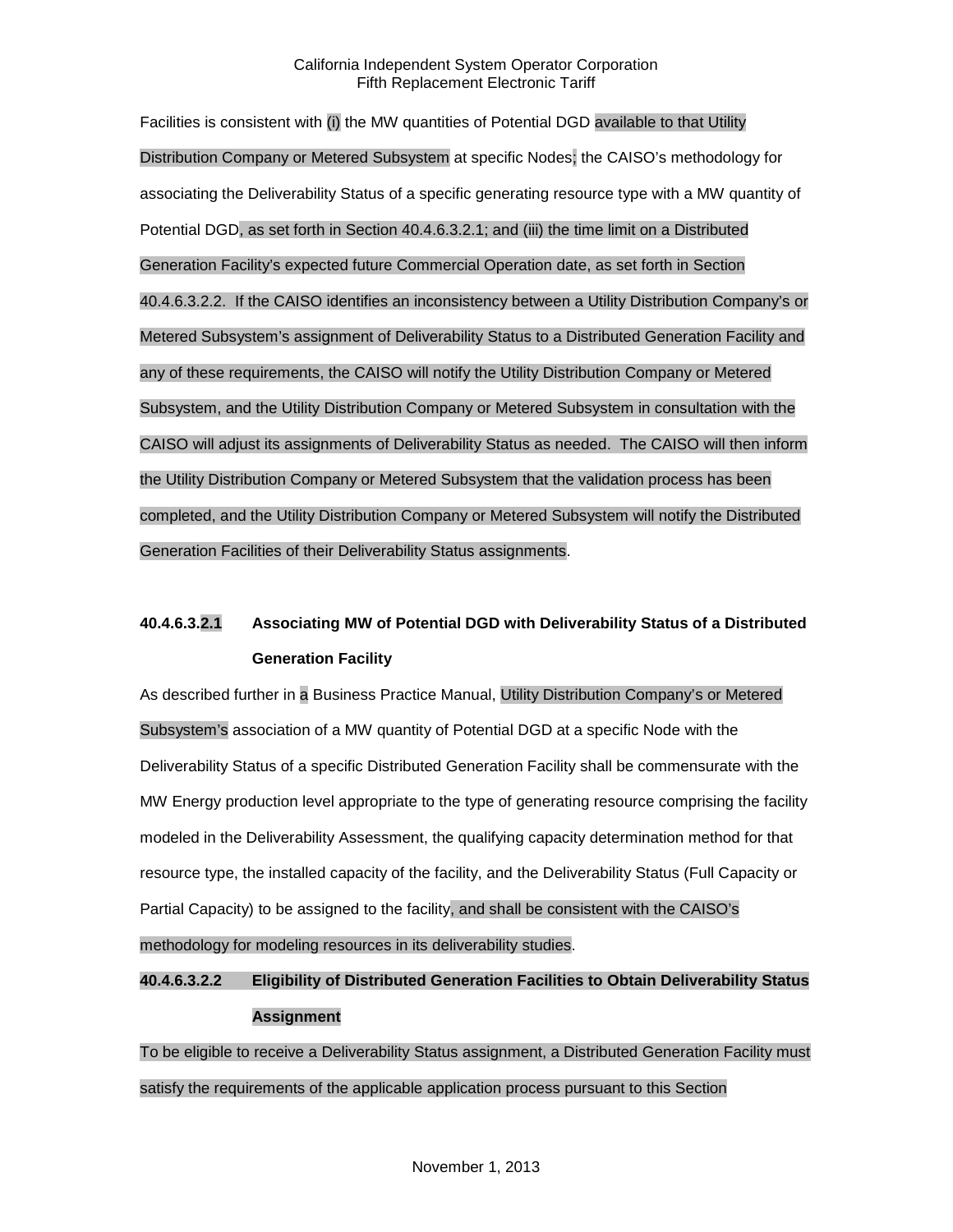40.4.6.3.2.2 and, if the Distributed Generation Facility is not in Commercial Operation, it must have an expected Commercial Operation date set forth in its current interconnection request or interconnection agreement that is no later than three (3) years from the last date on which applications may be submitted for the current DG Deliverability Assessment cycle.

# **40.4.6.3.2.2.1 Eligibility to Obtain Deliverability Status Assignment from IOU Participating Transmission Owners**

Distributed Generation Facilities interconnected, or seeking interconnection, to the Distribution System of an IOU Participating Transmission Owner may apply to the applicable IOU Participating Transmission Owner to be eligible to receive a Deliverability Status assignment in the current DG Deliverability Assessment cycle as follows:

- (i) Distributed Generation Facilities that are already in Commercial Operation and interconnected to the Distribution System of an IOU Participating Transmission Owner that do not have Deliverability Status may submit an application to be eligible for Full or Partial Capacity Deliverability Status, and those that have Partial Capacity Deliverability Status may apply to be eligible for a higher level of Partial Capacity Deliverability Status or Full Capacity Deliverability Status.
- (ii) Distributed Generation Facilities with an active interconnection request in the interconnection queue of an IOU Participating Transmission Owner that have not requested Deliverability Status in the underlying interconnection process but have received their Phase I interconnection study results or the equivalent thereof may submit an application to be eligible to receive Partial Capacity Deliverability Status or Full Capacity Deliverability Status.
- (iii) Distributed Generation Facilities with an active interconnection request in the interconnection queue of an IOU Participating Transmission Owner that have not received their Phase I interconnection study results or the equivalent thereof, irrespective of whether they requested Deliverability Status in their interconnection request, may submit an application to be eligible to receive Partial Capacity Deliverability Status or Full Capacity Deliverability Status.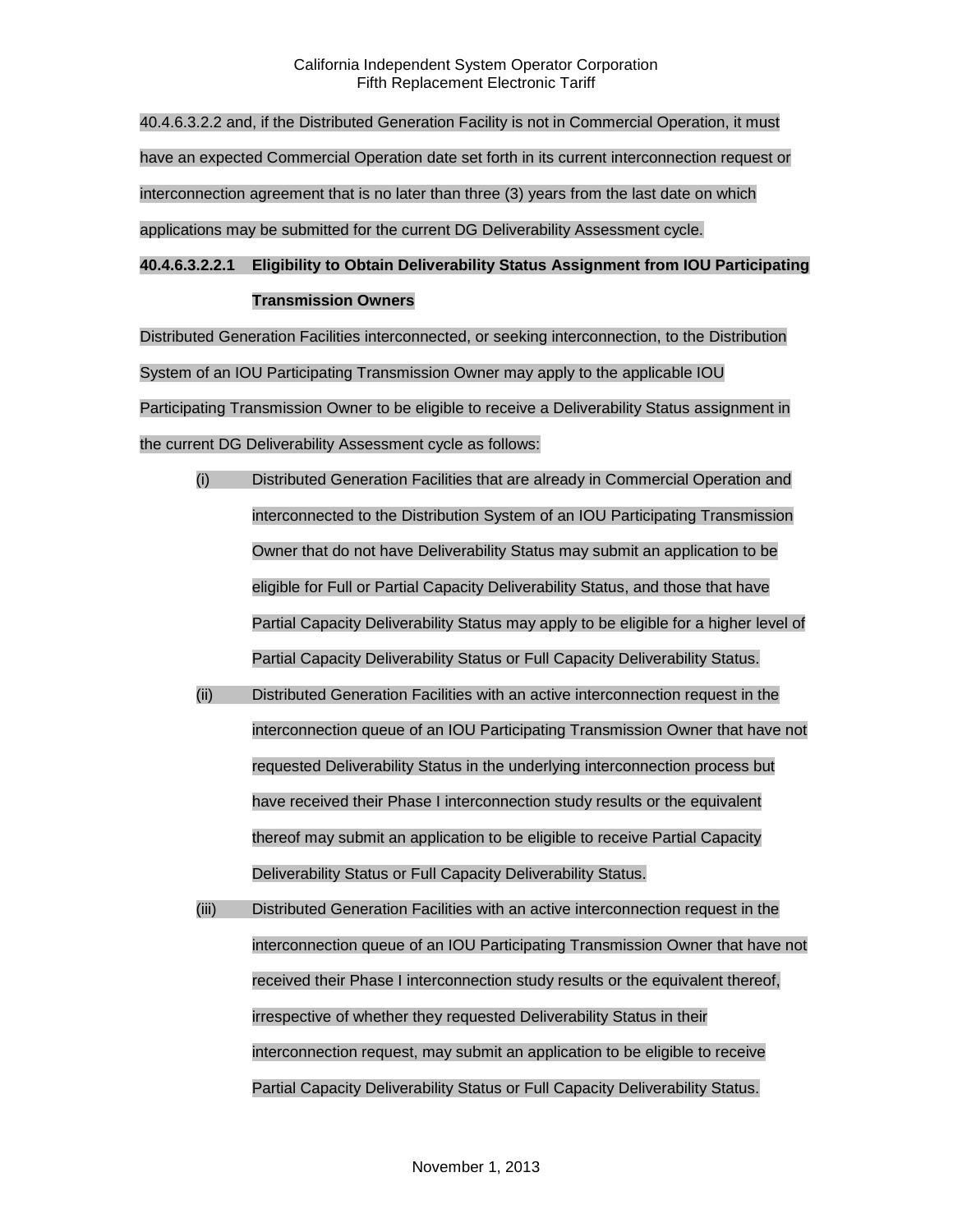Distributed Generation Facilities with an active interconnection request in the interconnection queue of an IOU Participating Transmission Owner that have requested Deliverability Status in the underlying interconnection process and have already received Phase I interconnection study results or the equivalent thereof are not eligible to be assigned Deliverability Status pursuant to Section 40.4.6.3 because their Deliverability Status is protected in accordance with the provisions of Section 40.4.6.3.1 and will be assigned through the applicable IOU Participating Transmission Owner's interconnection process.

Applications from Distributed Generation Facilities in the eligible categories specified above must be submitted by the deadline specified in the schedule for the current DG Deliverability Assessment cycle in order for the Distributed Generation Facility to be treated as eligible to receive a Deliverability Status assignment in the current cycle. Distributed Generation Facilities that fail to apply in a timely manner will be assumed not to be seeking Deliverability Status in the current cycle. The CAISO will issue a Market Notice announcing the deadline for submitting applications. The deadline will be no earlier than thirty (30) days after the CAISO publishes the results of the DG Deliverability Assessment. The form of the application shall be specified in a Business Practice Manual. The application shall be submitted to the applicable Participating Transmission Owner, which shall provide a copy of the application to the CAISO within five (5) Business Days after the application was submitted.

# **40.4.6.3.2.2.2 Eligibility to Obtain Deliverability Status Assignment from Utility Distribution Companies and Metered Subsystems that are Not IOU Participating Transmission Owners**

Distributed Generation Facilities interconnected, or seeking interconnection, to the Distribution System of a Utility Distribution Company or Metered Subsystem that is not an IOU Participating Transmission Owner may apply to the applicable Utility Distribution Company or Metered Subsystem to be eligible to receive a Deliverability Status assignment in the current DG Deliverability Assessment cycle pursuant to individual interconnection procedures of the Utility Distribution Company or Metered Subsystem.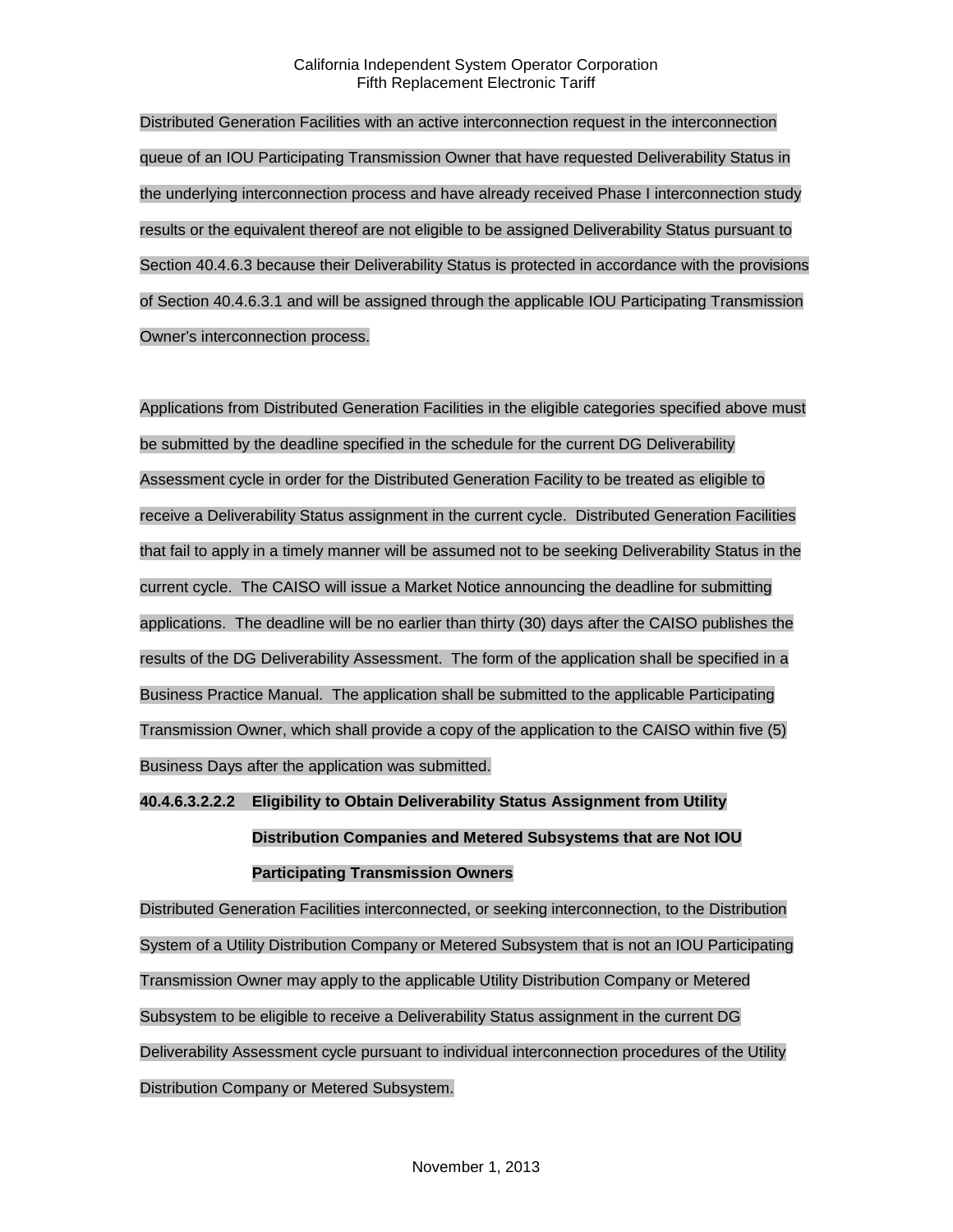# **40.4.6.3.2.3 Assignment of Deliverability Status to Distributed Generation Facilities by IOU Participating Transmission Owners**

Utility Distribution Companies that are also IOU Participating Transmission Owners will assign Deliverability Status on a first-come, first-served basis to those Distributed Generation Facilities either interconnected or seeking interconnection to their Distribution Systems at each applicable Node, and that are eligible for assignment pursuant to Section 40.4.6.3.2.2.1, in the following priority order:

- (1) Distributed Generation Facilities already in Commercial Operation and interconnected to the Distribution System of the applicable IOU Participating Transmission Owner as of the deadline for submitting applications pursuant to Section 40.4.6.3.2.2.1, in order of the date they achieved Commercial Operation, from earliest to most recent. At Nodes where there is insufficient Potential DGD indicated in the DG Deliverability Assessment to fulfill all Deliverability Status applications received during the current cycle from Distributed Generation Facilities already in Commercial Operation, and two or more such Distributed Generation Facilities next in order to obtain the last remaining increment of Potential DGD at a Node have the same Commercial Operation date, each such resource shall receive a pro rata share of the remaining Potential DGD in proportion to its MW Energy production level as modeled by the CAISO for the purpose of the CAISO's Deliverability Assessment methodology, in accordance with the level of Deliverability Status applied for in the current cycle.
- (2) Distributed Generation Facilities with an active interconnection request in the interconnection queue of the applicable IOU Participating Transmission Owner that have submitted an application pursuant to Section 40.4.6.3.2.2.1 to obtain Deliverability Status through the process set forth in Section 40.4.6.3, in order of their queue position in the applicable interconnection process. At Nodes where there is insufficient Potential DGD indicated in the DG Deliverability Assessment to provide Deliverability Status to eligible Distributed Generation Facilities with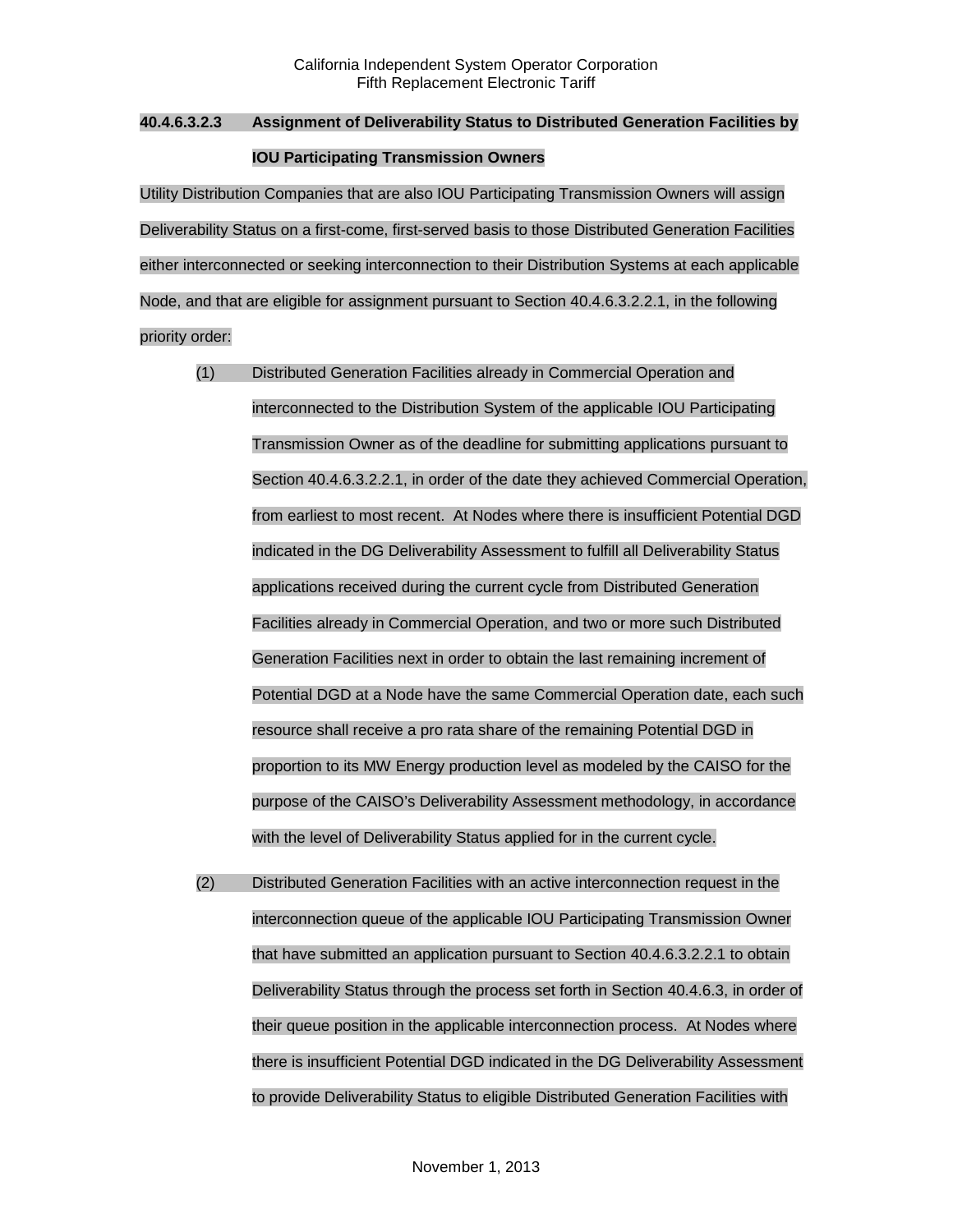active interconnection requests, and two or more such Distributed Generation Facilities next in order to obtain the last remaining increment of Potential DGD have the same interconnection queue position, the remaining amount of Potential DGD will be allocated in order of expected Commercial Operation date, from earliest to furthest in the future. For purposes of this determination, the expected Commercial Operation date shall be the Commercial Operation date specified in the Distributed Generation Facility's interconnection agreement, or if no interconnection agreement has yet been executed, the Distributed Generation Facility's application submitted pursuant to Section 40.4.6.3.2.2.1. If two or more such Distributed Generation Facilities have the same expected Commercial Operation date, each such resource shall receive a pro rata share of the remaining Potential DGD in proportion to its expected MW Energy production level as modeled by the CAISO for the purpose of the CAISO's Deliverability Assessment methodology, in accordance with the level of Deliverability Status requested in the current cycle.

Pursuant to this process, an IOU Participating Transmission Owner shall, during each cycle, fully utilize the maximum amount of Potential DGD available at each Node to provide Deliverability Status to eligible Distributed Generation Resources. If, however, the total MW quantity associated with eligible Distributed Generation Resources at a particular Node is less than the available Potential DGD for that Node as indicated in the DG Deliverability Assessment for the current cycle, then the excess quantity of Potential DGD shall be treated as unassigned Potential DGD in accordance with Section 40.4.6.3.3.

**40.4.6.3.2.4 Assignment of Deliverability Status to Distributed Generation Facilities by Utility Distribution Companies and Metered Subsystems that are not IOU Participating Transmission Owners**

Utility Distribution Companies and Metered Subsystems that are not IOU Participating Transmission Owners will assign Deliverability Status to individual Distributed Generating Facilities interconnected, or seeking interconnection, to the Distribution System of such Utility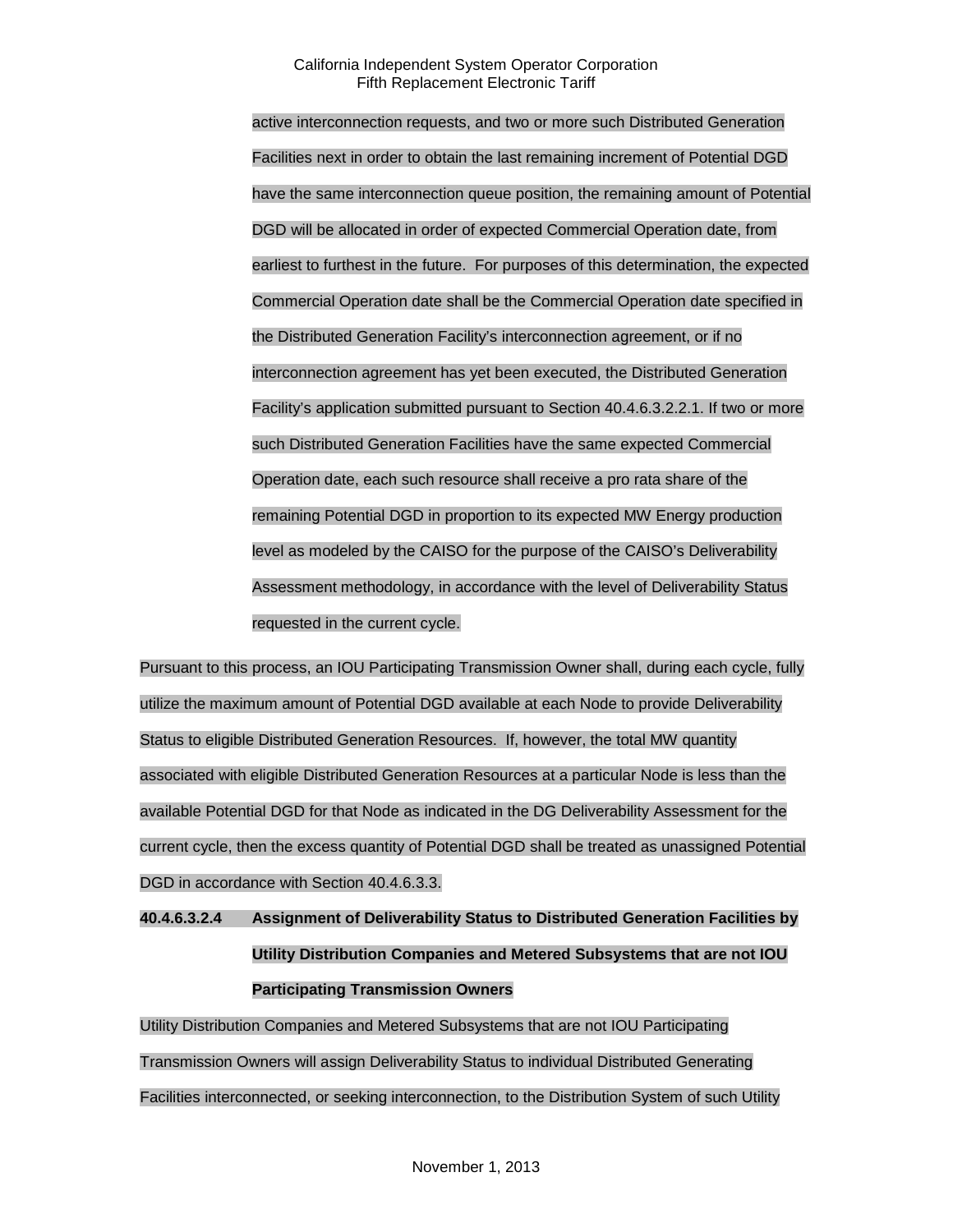Distribution Company or Metered Subsystem based on the Potential DGD available at applicable Nodes pursuant to their individual interconnection procedures. Such Utility Distribution Companies and Metered Subsystems may report assignments of Deliverability Status to the CAISO at any time. However, only those assignments of Deliverability Status that are reported to the CAISO in accordance with the assignment schedule established by the CAISO for the current DG Deliverability Assessment cycle will be eligible for inclusion in the CAISO's annual Net Qualifying Capacity determination as specified in Section 40.4.6.1 and thereby eligible to be designated as Resource Adequacy Resources for the next Resource Adequacy Compliance Year.

### **40.4.6.3.3 Unassigned Potential DGD**

If a Utility Distribution Company or Metered Subsystem does not fully utilize the MW quantity of Potential DGD available to assign Deliverability Status to specific Distributed Generation Facilities during an annual DG Deliverability Assessment cycle, the CAISO will preserve the unassigned Potential DGD for that Utility Distribution Company or Metered Subsystem through the next cycle.

### **40.4.6.3.4 Deliverability Status of Distributed Generation Facilities**

Once a Utility Distribution Company or Metered Subsystem has assigned Deliverability Status to a specific Distributed Generation Facility and reported such assignment to the CAISO, and the CAISO has validated and accepted the reported information as specified under Section 40.4.6.3.2, the Deliverability Status becomes an attribute of the Distributed Generation Facility to which it was assigned. A Distributed Generation Facility assigned Deliverability Status pursuant to an application submitted under Section 40.4.6.3.2.2.1(iii) will be subject to the provisions of Section 40.4.6.3 with regard to its assigned Deliverability Status and will continue through the interconnection process for all other purposes as a request for Energy-Only Deliverability Status. Distributed Generation Facilities that are assigned Deliverability Status pursuant to Section 40.4.6.3 prior to achieving Commercial Operation must, in order to retain such assignment, achieve Commercial Operation no later than six months after the Commercial Operation date specified in the Distributed Generation Facility's interconnection agreement, or if no interconnection agreement had been executed at the time the assignment was made, the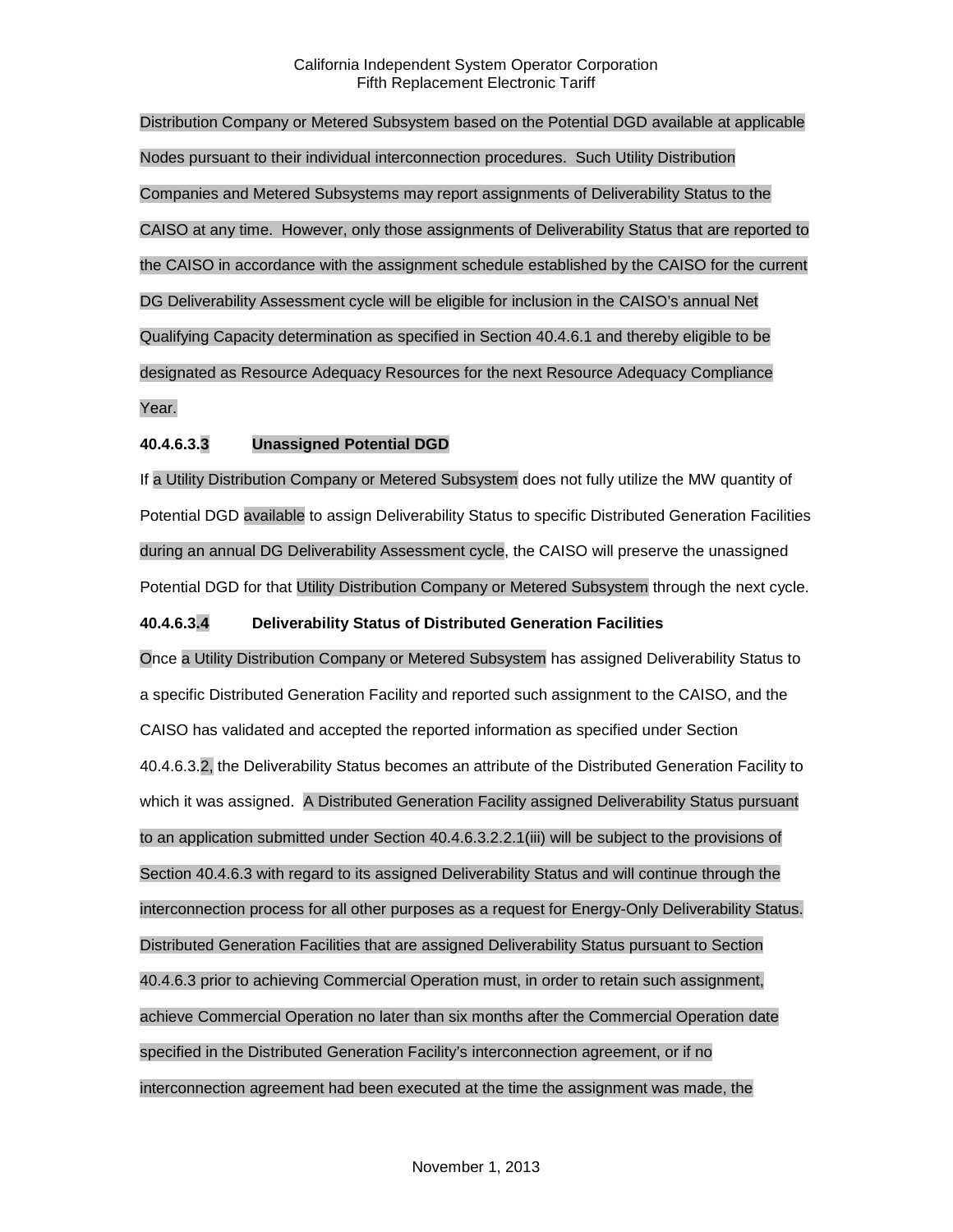Distributed Generation Facility's application submitted pursuant to Section 40.4.6.3.2.2. However, if the Distributed Generation Facility submitted its application pursuant to Section 40.4.6.3.2.2.1(ii), such assignment shall not be revoked if the Distributed Generation Facility's failure to achieve Commercial Operation within six months of its indicated Commercial Operation date is due to a delay in the Utility Distribution Company's or Metered Subsystem's completion of the upgrades necessary for the Distributed Generation Facility's interconnection. The applicable Utility Distribution Company or Metered Subsystem must report any such revocations and delays to the CAISO in accordance with the date set forth in a Business Practice Manual or in a Market Notice establishing the schedule for the annual DG Deliverability Assessment cycle. With respect to a Distributed Generation Facility that meets this retention requirement, once that Distributed Generation Facility has achieved Commercial Operation, it will retain its assigned Deliverability Status for as long it remains in Commercial Operation. This also applies to Distributed Generation Facilities that were already in Commercial Operation at the time the assignment was made.

Any loss of Deliverability Status granted pursuant to Section 40.4.6.3, due to either permanent cessation of commercial operation of a Distributed Generation Facility or revocation due to failure to meet the Commercial Operation date requirement set forth above, will be appropriately modeled by the CAISO in the next DG Deliverability Assessment cycle. Depending on other changes that may have occurred on the CAISO Controlled Grid and connected Distribution Systems, or in associated interconnection queues, additional Potential DGD may be available in the next cycle for assignment of Deliverability Status in accordance with the process set forth in Section 40.4.6.3.

### **40.4.7 Submission Of Supply Plans**

### **40.4.7.1 Schedule for Submission of Supply Plans**

Scheduling Coordinators representing Resource Adequacy Resources supplying Resource Adequacy Capacity shall provide the CAISO with annual and monthly Supply Plans, as follows:

(a) The annual Supply Plan shall be submitted to the CAISO on the schedule set forth in the Business Practice Manual and shall verify their agreement to provide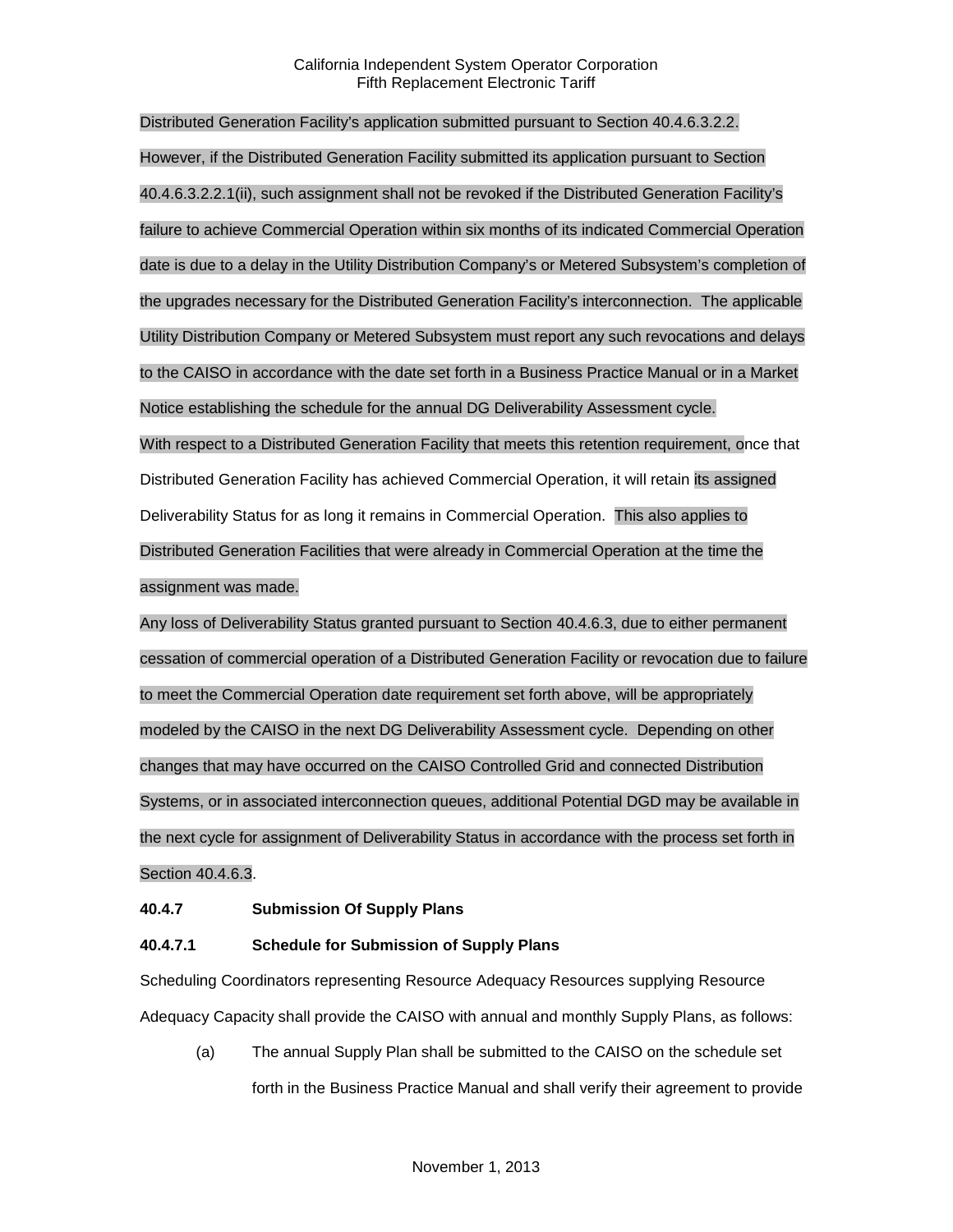Resource Adequacy Capacity during the next Resource Adequacy Compliance Year.

- (b) The monthly Supply Plans or the same information as required to be included in the monthly Supply Plan, plus any other information the CAISO requires as identified in the Business Practice Manual, shall be submitted to the CAISO at least 45 days in advance of the first day of the month covered by the plan, and in accordance with the schedule and in the reporting format(s) set forth in the Business Practice Manual, and shall verify their agreement to provide Resource Adequacy Capacity during that resource adequacy month.
- (c) The Scheduling Coordinator for the Resource Adequacy Resource may submit, at any time from 45 days through 11 days in advance of the relevant month, a revision to its monthly Supply Plan to correct an error in the plan. The CAISO will not accept any revisions to a monthly Supply Plan from 10 days in advance of the relevant month through the end of the month, unless the Scheduling Coordinator for the Resource Adequacy Resource demonstrates good cause for the change and explains why it was not possible to submit the change earlier.
- (d) The monthly Supply Plan may indicate the willingness of the resource to offer capacity for procurement as backstop capacity under the Capacity Procurement Mechanism pursuant to Section 43, and provide the identity of the resource, the available capacity amount, the time periods when the capacity is available, and other information as may be specified in the Business Practice Manual.
- (e) Notwithstanding Section 40.4.7.1(b), for the resource adequacy month of January 2013, the monthly Supply Plans or the same information as required to be included in the monthly Supply Plans, plus any other information the CAISO requires as identified in the Business Practice Manual, shall be submitted to the CAISO no later than November 20, 2012, which is 42 days in advance of the first day of the month. Notwithstanding Section 40.2.2.4(c), for the resource adequacy month of January 2013, the Scheduling Coordinator for the resource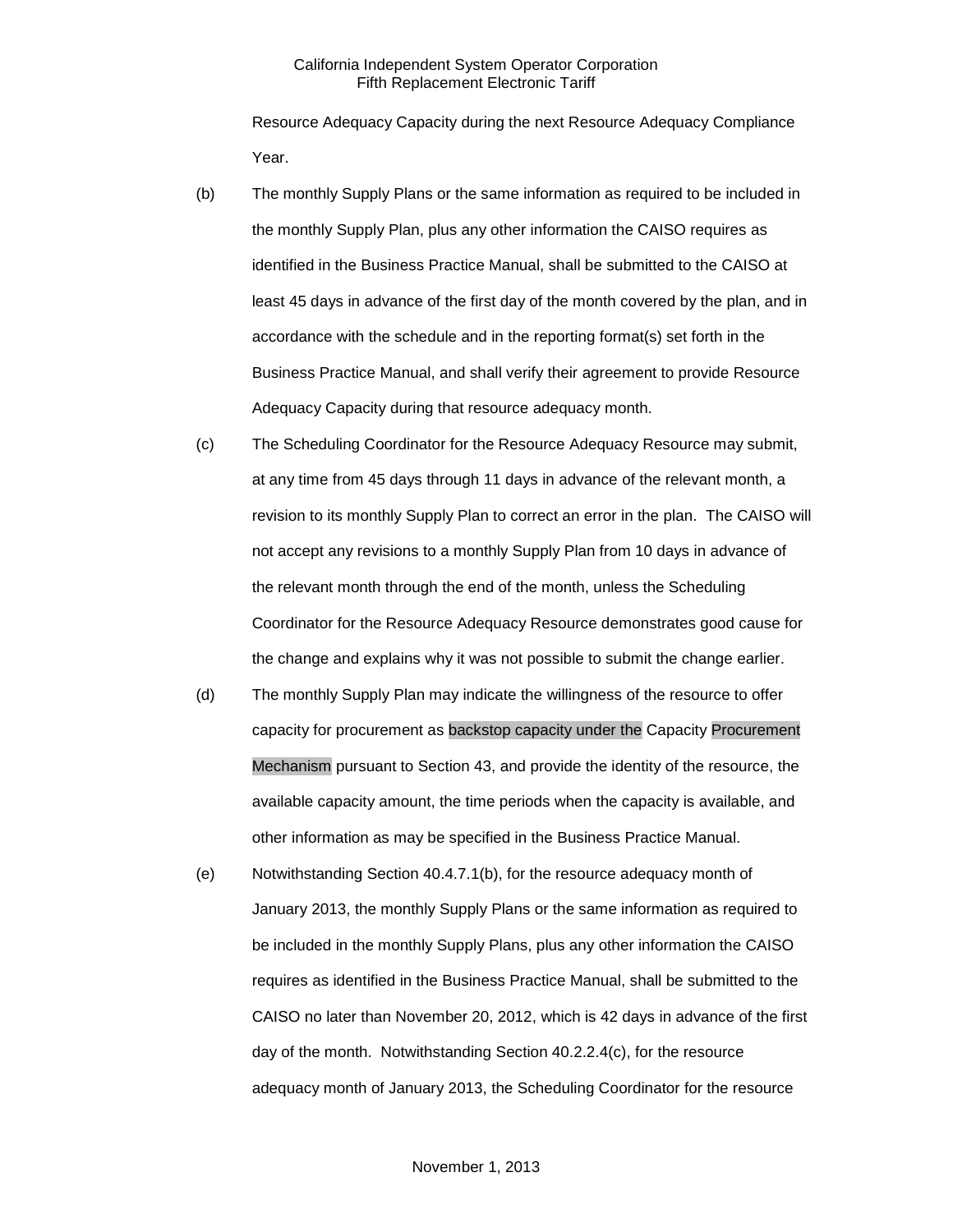adequacy resource may submit at any time from 42 days through 11 days in advance of the relevant month, a revision to its monthly Supply Plan to correct an error in the plan.

## **40.4.7.2 Form of Supply Plans**

The Supply Plan must be in the form of the template provided on the CAISO Website, which shall include an affirmative representation by the Scheduling Coordinator submitting the Supply Plan that the CAISO is entitled to rely on the accuracy of the information provided in the Supply Plan to perform those functions set forth in this Section 40.

# **40.4.7.3 Validation of Supply Plans**

The CAISO shall be entitled to take reasonable measures to validate the accuracy of the information submitted in Supply Plans under this Section. Supply Plan validation measures may include the following:

> (a) The CAISO may compare a Resource Adequacy Resource's Resource Adequacy Capacity against the Resource Adequacy Resource's Net Qualifying Capacity, if applicable. To the extent the Resource Adequacy Capacity of a Resource Adequacy Resource included in a Supply Plan is greater than the Resource Adequacy Resource's Net Qualifying Capacity, the CAISO will notify the respective Scheduling Coordinators for the Resource Adequacy Resource and each Load Serving Entity that has included the Resource Adequacy Resource in its Resource Adequacy Plan that the Resource Adequacy Capacity from the Resource Adequacy Resource shall be reduced to the Resource Adequacy Resource's Net Qualifying Capacity and that it will be considered a mismatch under Section 40.7. If the CAISO is not advised as to how the reduction in Resource Adequacy Capacity to conform with the Resource Adequacy Resource's Net Qualifying Capacity shall be allocated among each Load Serving Entity that included the Resource Adequacy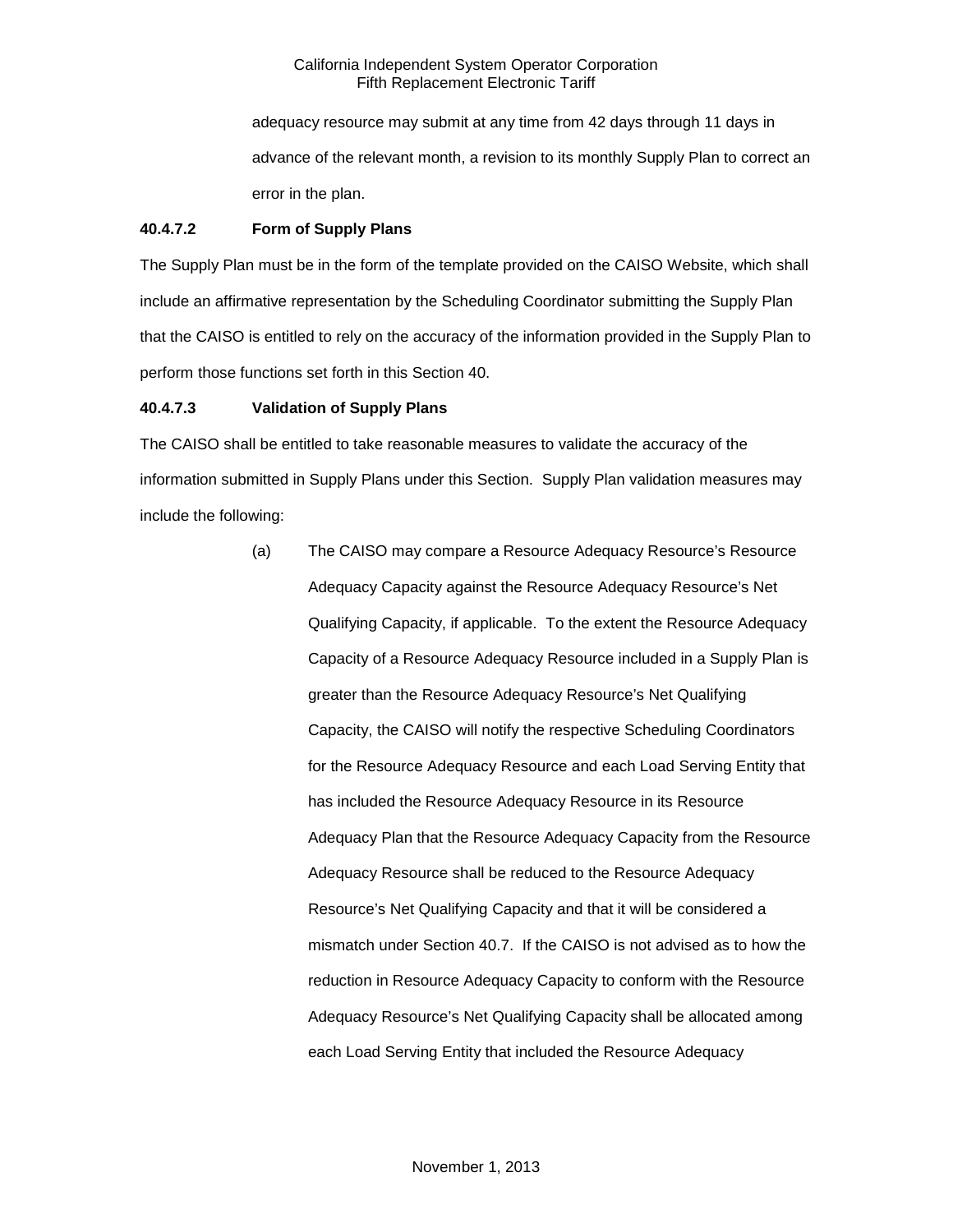Resource on its Resource Adequacy Plan, the CAISO will apply a pro rata reduction based on the Supply Plan.

- (b) The CAISO may verify whether the Resource Adequacy Capacity listed in the monthly Supply Plan is scheduled to take an Approved Maintenance Outage during the month. To the extent the Resource Adequacy Capacity of a Resource Adequacy Resource included in a Supply Plan is greater than the Resource Adequacy Capacity designated for the resource in the Resource Adequacy Plan, or includes Resource Adequacy Capacity that is scheduled to take an Approved Maintenance Outage during the month, the CAISO will notify the Scheduling Coordinator for the Resource Adequacy Resource and the respective Scheduling Coordinators for each Load Serving Entity that has included the Resource Adequacy Resource in its Resource Adequacy Plan that there is a discrepancy, which will be treated as a mismatch under Section 40.7. To the extent the Resource Adequacy Capacity of a Resource Adequacy Resource included in a Supply Plan is less than the Resource Adequacy Capacity designated for the resource in the Resource Adequacy Plan, or includes Resource Adequacy Capacity that is scheduled for an Approved Maintenance Outage during the month, the CAISO will notify the Local Regulatory Authority, the Scheduling Coordinator for the Resource Adequacy Resource, and the respective Scheduling Coordinators for each Load Serving Entity that has included the Resource Adequacy Resource in its Resource Adequacy Plan that there is a discrepancy, which will be treated as a mismatch under Section 40.7.
- (c) Other errors or inaccuracies identified by the CAISO in a Supply Plan shall be treated as a mismatch under Section 40.7.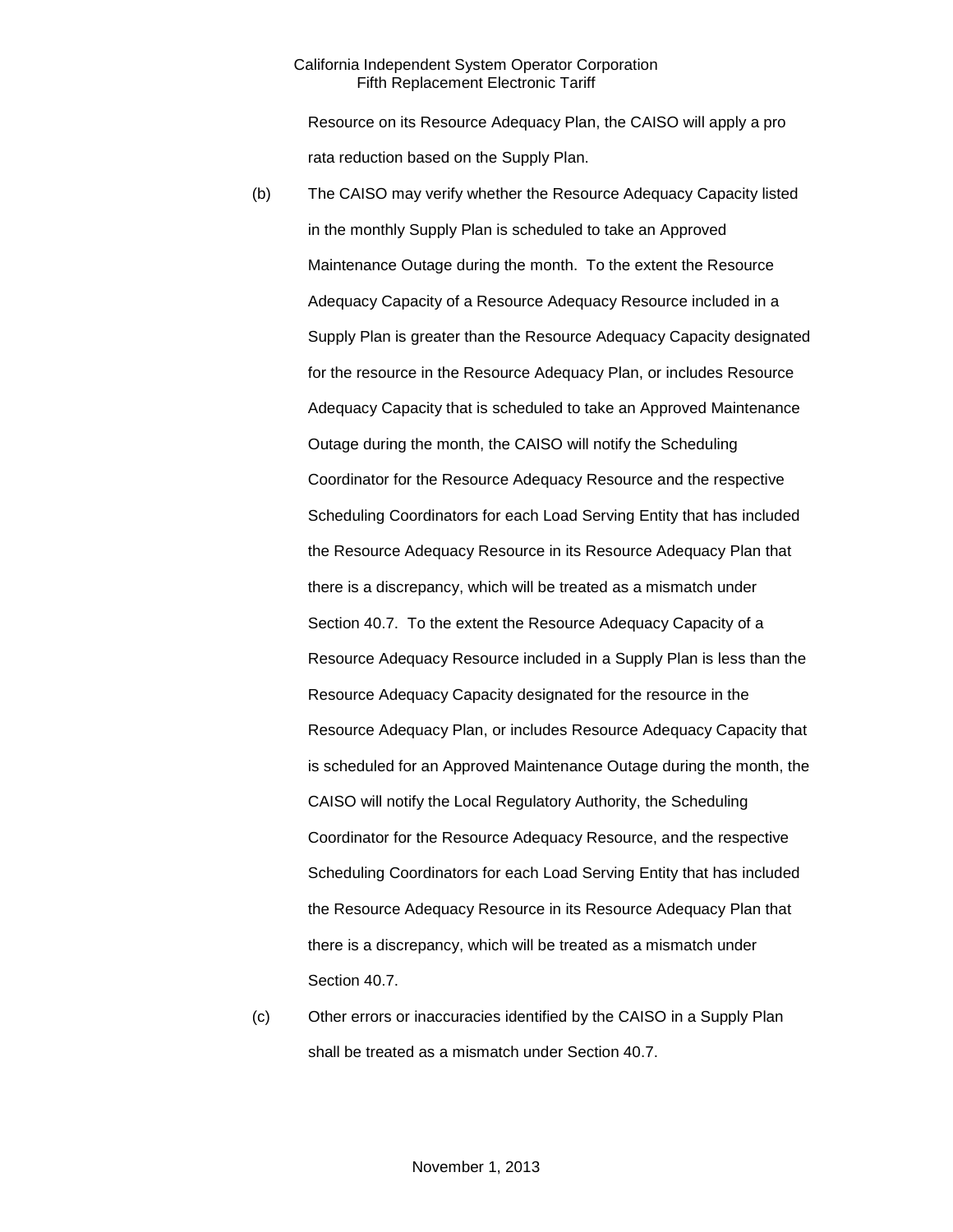Disputes regarding the CAISO's determination of Net Qualifying Capacity shall be subject to Section 40.5.2. The provisions of this Section shall not affect a Resource Adequacy Resource's Net Qualifying Capacity posted by the CAISO under Section 40.5.2.

# **40.5 Requirements Applying To Modified Reserve Sharing LSEs Only**

### **40.5.1 Day Ahead Scheduling And Bidding Requirements**

- (1) Scheduling Coordinators on behalf of Modified Reserve Sharing LSEs serving Load within the CAISO Balancing Authority Area for whom they submit Demand Bids shall submit into the IFM Bids or Self-Schedules for Demand equal to one hundred (100) percent and for Supply equal to one hundred and fifteen (115) percent of the hourly Demand Forecasts for each Modified Reserve Sharing LSE it represents for each Trading Hour for the next Trading Day. Subject to Section 40.5.5, the resources included in a Self-Schedule or a Bid in each Trading Hour to satisfy one hundred and fifteen (115) percent of the Modified Reserve Sharing LSE's hourly Demand Forecasts will be deemed Resource Adequacy Resources and (a) shall be comprised of those resources listed in the Modified Reserve Sharing LSE's monthly Resource Adequacy Plan and (b) shall include all Local Capacity Area Resources listed in the Modified Reserve Sharing LSE's annual Resource Adequacy Plan, if any, except to the extent the Local Capacity Area Resources, if any, are unavailable due to any Outages or reductions in capacity reported to the CAISO in accordance with this CAISO Tariff.
	- (i) Local Capacity Area Resources physically capable of operating must submit: (a) Economic Bids for Energy and/or Self-Schedules for all their Resource Adequacy Capacity and (b) Economic Bids for Ancillary Services and/or a Submission to Self-Provide Ancillary Services for all of their Resource Adequacy Capacity that is certified to provide Ancillary Services.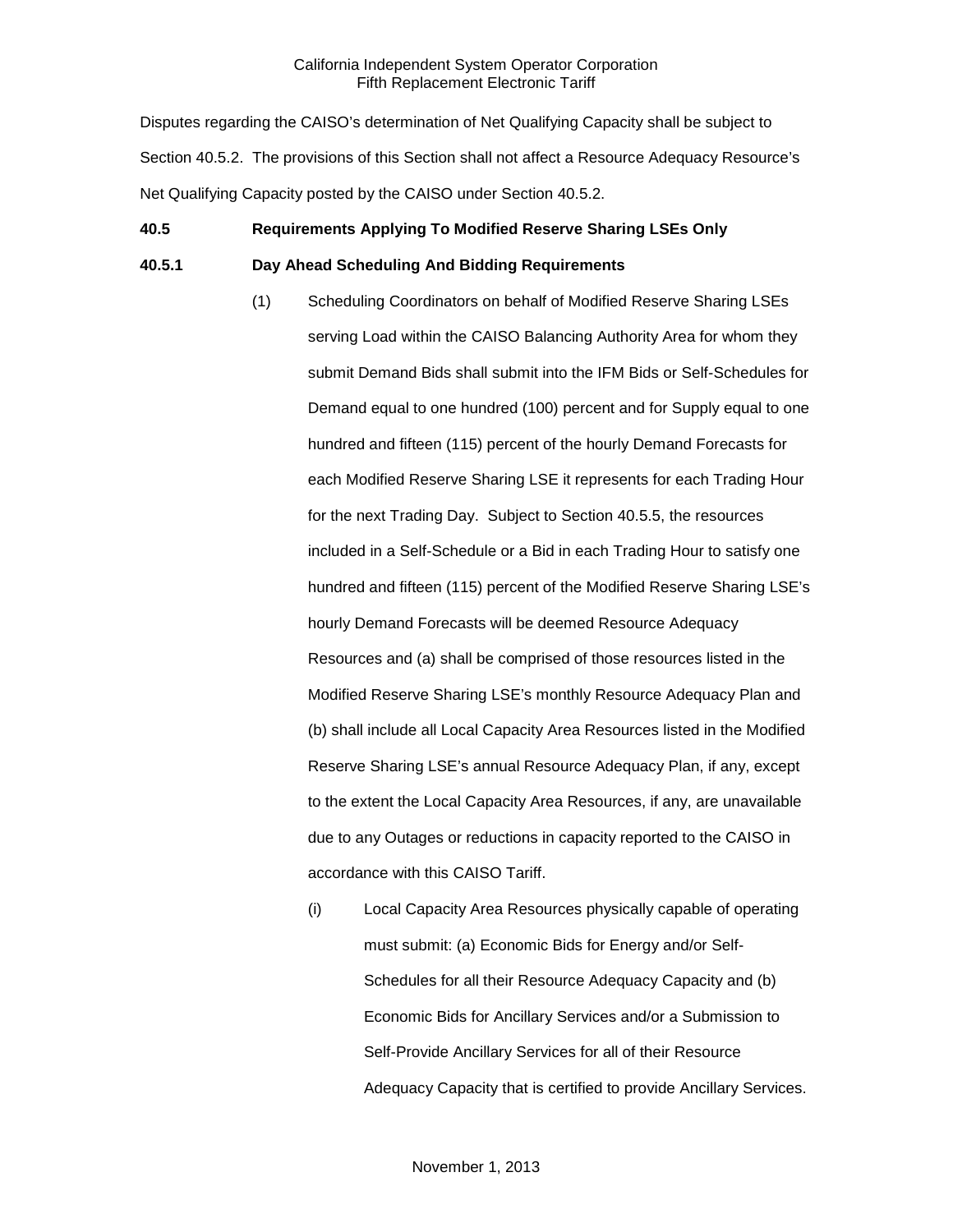For Local Resource Adequacy Capacity that is certified to provide Ancillary Services and is not covered by a Submission to Self-Provide Ancillary Services, the resource must submit Economic Bids for each Ancillary Service for which the resource is certified. For Resource Adequacy Capacity subject to this requirement for which no Economic Energy Bid or Self-Schedule has been submitted, the CAISO shall insert a Generated Bid in accordance with Section 40.6.8. For Resource Adequacy Capacity subject to this requirement for which no Economic Bids for Ancillary Services or Submissions to Self-Provide Ancillary Services have been submitted, the CAISO shall insert a Generated Bid in accordance with Section 40.6.8 for each Ancillary Service the resource is certified to provide. However, to the extent the Generating Unit providing Local Capacity Area Resource capacity constitutes a Use-Limited Resource under Section 40.6.4, the provisions of Section 40.6.4 will apply.

- (ii) Resource Adequacy Resource must participate in the RUC to the extent that the resource has available Resource Adequacy Capacity that was offered into the IFM and is not reflected in an IFM Schedule. Resource Adequacy Capacity participating in RUC will be optimized using zero dollar (\$0/MW-hour) RUC Availability Bid.
- (iii) Capacity from Resource Adequacy Resources selected in RUC will not be eligible to receive a RUC Availability Payment.
- (iv) Through the IFM co-optimization process, the CAISO will utilize available Local Capacity Area Resource Adequacy Capacity to provide Energy or Ancillary Services in the most efficient manner to clear the Energy market, manage congestion and procure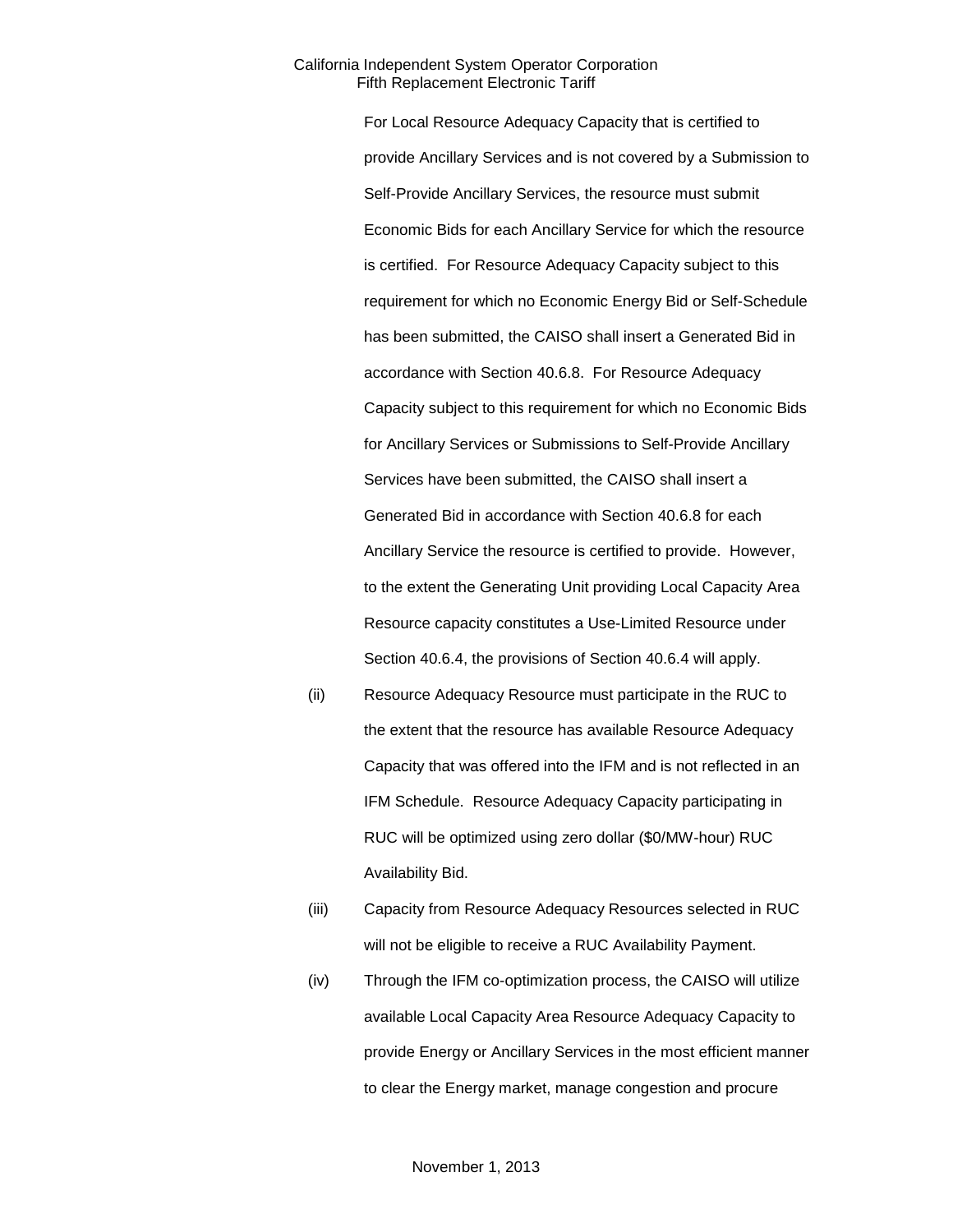required Ancillary Services. In so doing the IFM will honor submitted Energy Self-Schedules of the Local Capacity Area Resource Adequacy Capacity of the Modified Reserve Sharing LSE unless the CAISO is unable to satisfy one hundred (100) percent of the Ancillary Services requirements. In such cases the CAISO may curtail all or a portion of a submitted Energy Self-Schedule to allow Ancillary Service-certified Local Capacity Area Resource Adequacy Capacity to be used to meet the Ancillary Service requirements. The CAISO will not curtail for the purpose of meeting Ancillary Service requirements a Self-Schedule of a resource internal to a Metered Subsystem that was submitted by the Scheduling Coordinator for that Metered Subsystem. If the IFM reduces the Energy Self-Schedule of Resource Adequacy Capacity to provide an Ancillary Service, the Ancillary Service Marginal Price for that Ancillary Service will be calculated in accordance with Section 27.1.2 using the Ancillary Service Bids submitted by the Scheduling Coordinator for the Resource Adequacy Resource or inserted by the CAISO pursuant to this Section 40.5.1, and using the resource's Generated Energy Bid to determine the Resource Adequacy Resource's opportunity cost of Energy. If the Scheduling Coordinator for the Modified Reserve Sharing LSE's Resource Adequacy Resource believes that the opportunity cost of Energy based on the Resource Adequacy Resource's Generated Energy Bid is insufficient to compensate for the resource's actual opportunity cost, the Scheduling Coordinator may submit evidence justifying the increased amount to the CAISO and to the FERC no later than seven (7) days after the end of the month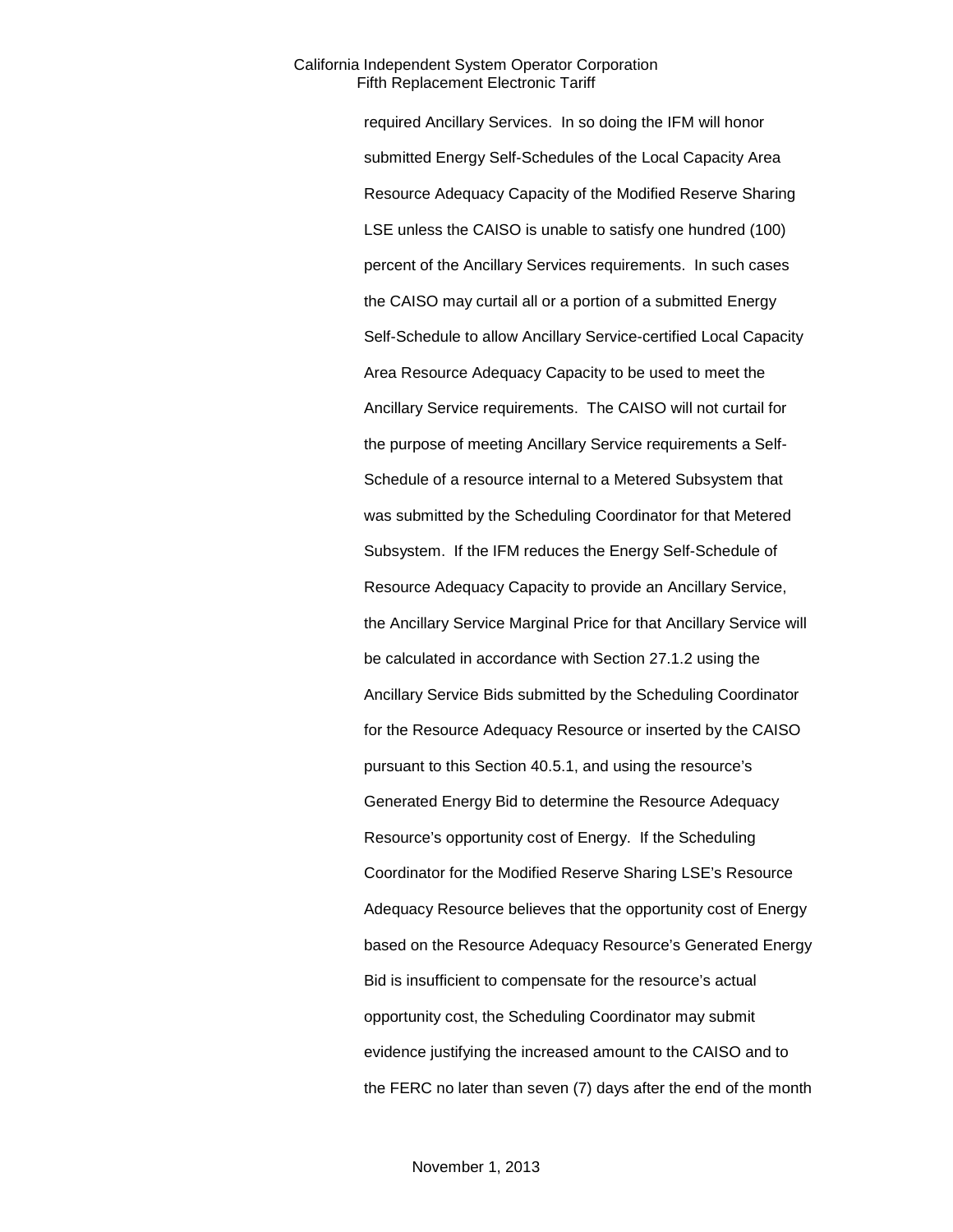in which the submitted Energy Self-Schedule was reduced by the CAISO to provide an Ancillary Service. The CAISO will treat such information as confidential and will apply the procedures in Section 20.4 of this CAISO Tariff with regard to requests for disclosure of such information. The CAISO shall pay the higher opportunity costs after those amounts have been approved by FERC.

- (2) Resource Adequacy Resources of Modified Reserve Sharing LSEs that do not clear in the IFM or are not committed in RUC shall have no further offer requirements in HASP or Real-Time, except under System Emergencies as provided in this CAISO Tariff.
- (3) Resource Adequacy Resources committed by the CAISO must maintain that commitment through Real-Time. In the event of a Forced Outage on a Resource Adequacy Resource committed in the Day-Ahead Market to provide Energy, the Scheduling Coordinator for the Modified Reserve Sharing LSE will have up to the next HASP bidding opportunity, plus one hour, to replace the lesser of: (i) the committed resource suffering the Forced Outage, (ii) the quantity of Energy committed in the Day-Ahead Market, or (iii) one hundred and seven (107) percent of the hourly forecast Demand.

#### **40.5.2 Demand Forecast Accuracy**

On a monthly basis, the CAISO will review Meter Data to evaluate the accuracy or quality of the hourly Day-Ahead Demand Forecasts submitted by the Scheduling Coordinator on behalf of Modified Reserve Sharing LSEs. If the CAISO determines, based on its review, that one or more Demand Forecasts materially under-forecasts the Demand of the Modified Reserve Sharing LSEs for whom the Scheduling Coordinator schedules, after accounting for weather adjustments, the CAISO will notify the Scheduling Coordinator of the deficiency and will cooperate with the Scheduling Coordinator and Modified Reserve Sharing LSE(s) to revise its Demand Forecast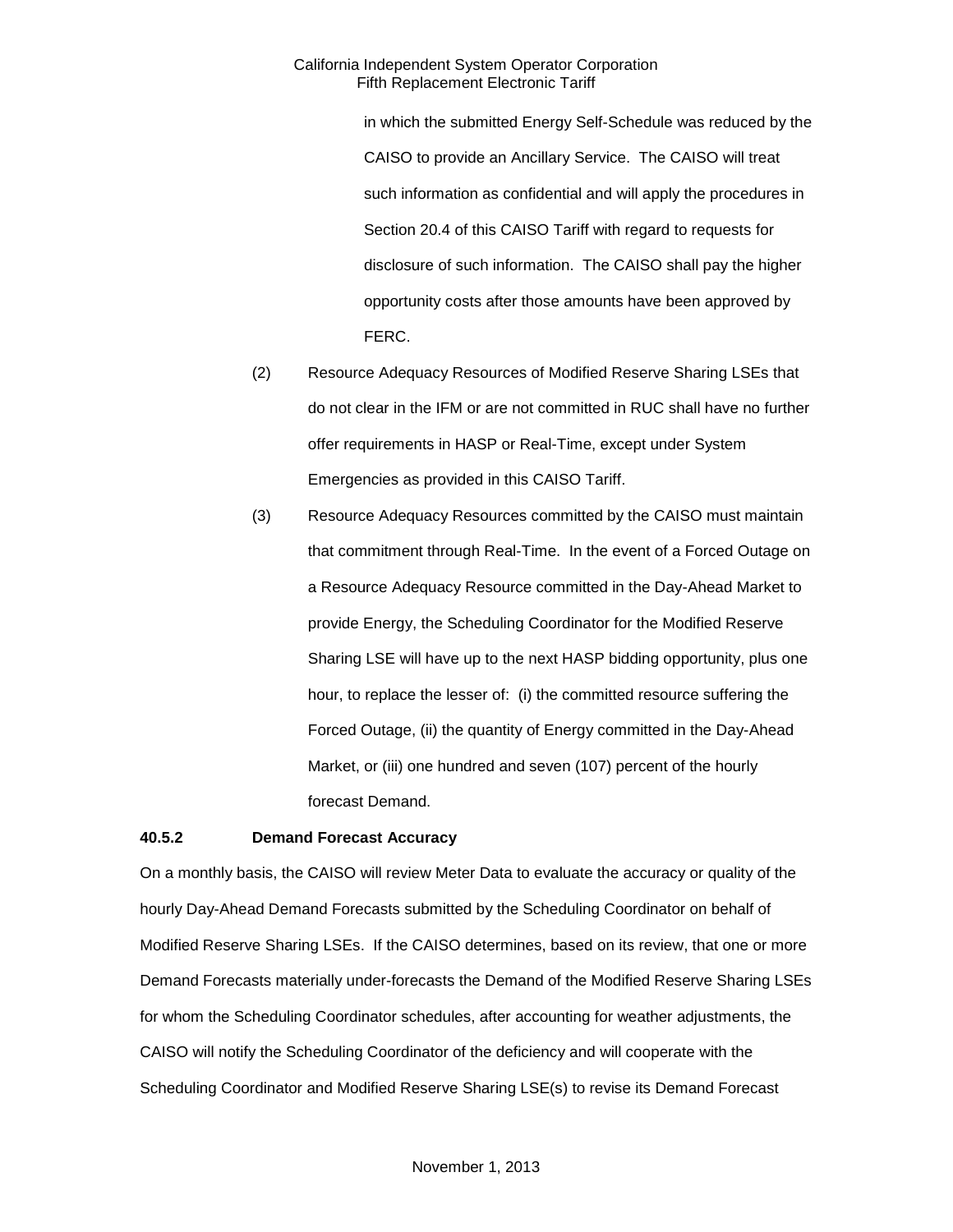protocols or criteria. If the material deficiency affects ten (10) hourly Demand Forecasts over a minimum of two (2) non-consecutive Business Days within a month, the CAISO may: (i) inform State of California authorities including, but not necessarily limited to, the California Legislature, and identify the Modified Reserve Sharing LSE(s) represented by the Scheduling Coordinator and (ii) assign to the Scheduling Coordinator responsibility for all tier 1 RUC charges as specified in Section 11.8.6.5 to address the uncertainty caused by the Scheduling Coordinator's deficient hourly Demand Forecasts until the deficiency is addressed.

### **40.5.3 Requirement To Make Resources Available In System Emergency**

Scheduling Coordinators for Modified Reserve Sharing LSEs that are MSS Operators shall make resources available to the CAISO during a System Emergency in accordance with the provisions of their Metered Subsystem Agreement. Scheduling Coordinators for all other Modified Reserve Sharing LSEs shall make available to the CAISO upon a warning or emergency notice of an actual or imminent System Emergency all resources that have not submitted a Self-Schedule or Economic Bid in the IFM that were listed in the Modified Reserve Sharing LSE's monthly Resource Adequacy Plan that are physically capable of operating without violation of any applicable law.

#### **40.5.4 Consequence Of Failure To Meet Scheduling Obligation**

(1) If the Scheduling Coordinator for the Modified Reserve Sharing LSE fails to submit a Self-Schedule or submit Bids equal to 115% of its hourly Demand Forecasts for each Trading Hour for the next Trading Day in the IFM and RUC, the Scheduling Coordinator will be charged a capacity surcharge of three times the price of the relevant Day-Ahead Hourly LAP LMP in the amount of the shortfall. To the extent the Scheduling Coordinator for the Modified Reserve Sharing LSE schedules imports on one or more Scheduling Points in an aggregate megawatt amount greater than its aggregate import deliverability allocation under Section 40.4.6.2, the quantity of megawatts in excess of its import deliverability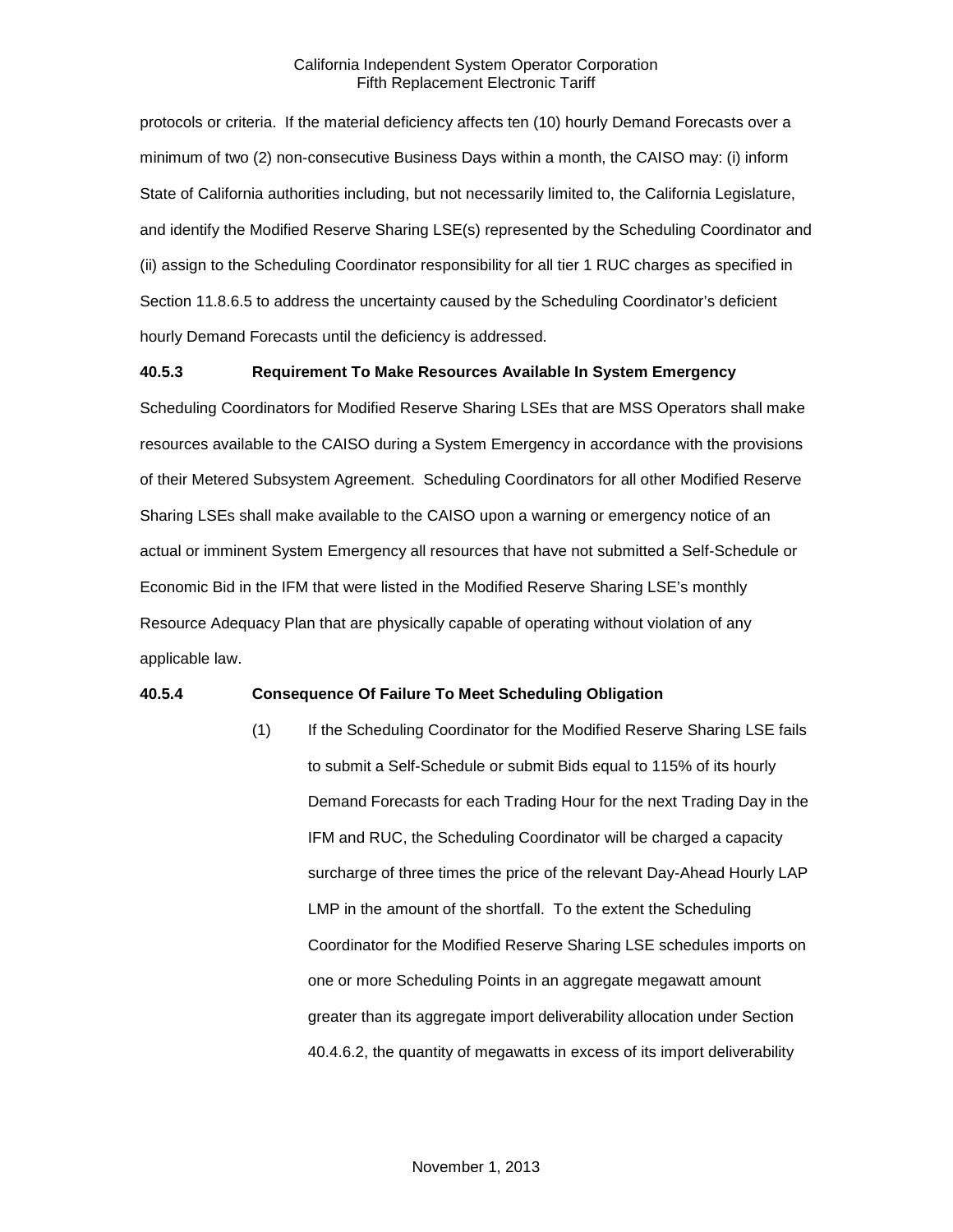allocation will not count toward satisfying the Modified Reserve Sharing LSE's scheduling obligation, unless it clears the Day-Ahead Market.

- (2) If the Scheduling Coordinator for the Modified Reserve Sharing LSE cannot fulfill its obligations under Section 40.5.1(3), the Scheduling Coordinator for the Modified Reserve Sharing LSE will be charged a capacity surcharge of two times the average of the six (6) Settlement Interval LAP prices for the hour in the amount of the shortfall. Energy scheduled in the HASP will not net against, or be used as a credit to correct, any failure to fulfill the Day-Ahead IFM hourly scheduling and RUC obligation in Section 40.5.1(1).
- (3) Any Energy surcharge received by the CAISO pursuant to this Section 40.5.4 shall be allocated to Scheduling Coordinators representing other Load Serving Entities in proportion to each such Scheduling Coordinator's Measured Demand during the relevant Trading Hour(s) to the aggregate CAISO Measured Demand during the relevant Trading Hour(s).

### **40.5.5 Substitution Of Resources**

Subject to the provisions of this Section 40.5, the Scheduling Coordinator for a Modified Reserve Sharing LSE may substitute for its Resource Adequacy Resources listed in its monthly Resource Adequacy Plan provided:

- (1) Substitutions must occur no later than the close of the IFM; and
- (2) Resources eligible for substitution are either imports or capacity from non-Resource Adequacy Resources or Resource Adequacy Resources with additional available capacity defined as Net Qualifying Capacity in excess of previously sold Resource Adequacy Capacity; however a Local Capacity Area Resource may be substituted only with capacity from non-Resource Adequacy Resources located in the same Local Capacity Area.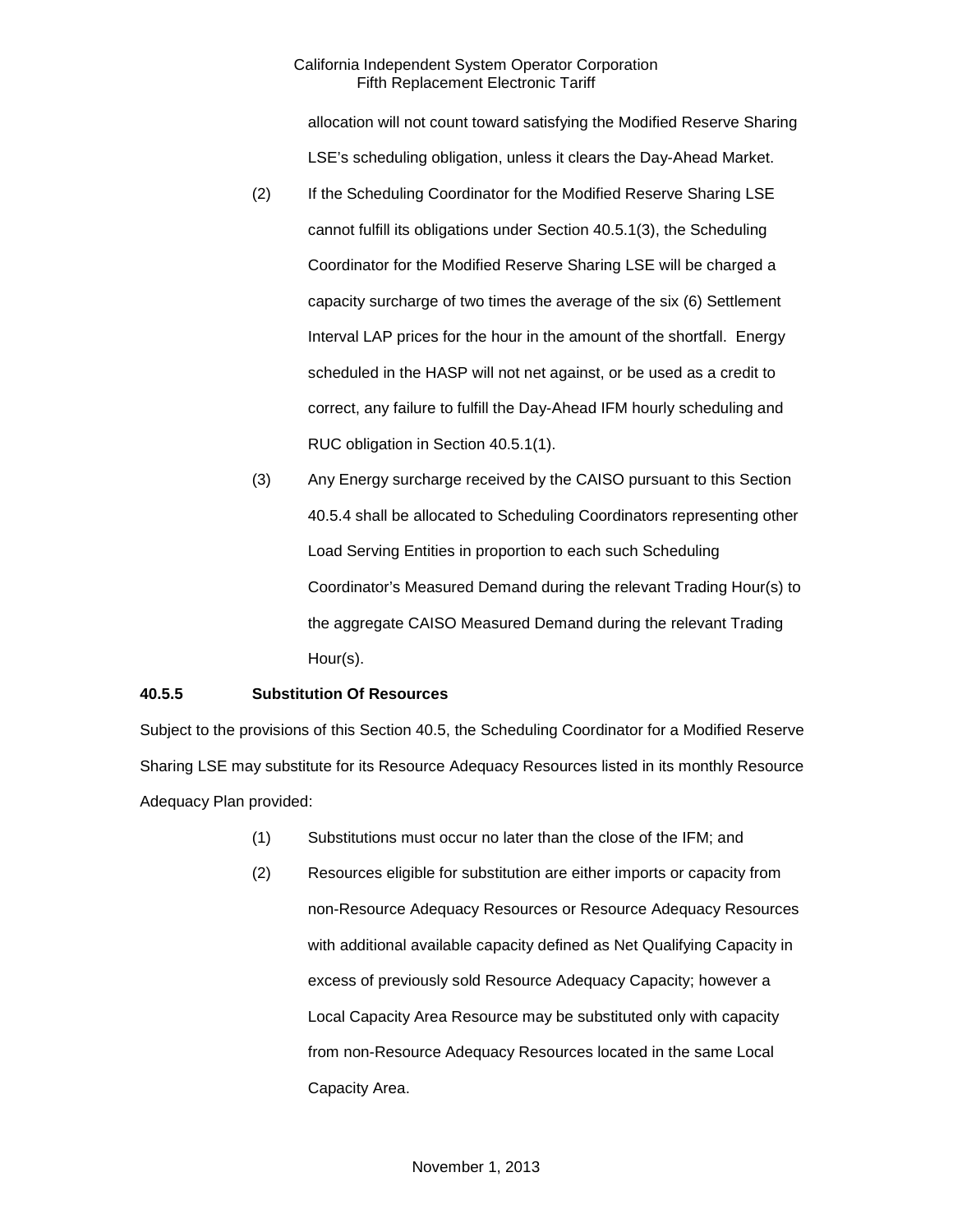### **40.6 Requirements For SCs And Resources For Reserve Sharing LSEs**

This Section 40.6 does not apply to Resource Adequacy Resources of Load following MSSs and those entities that participate in the Modified Reserve Sharing LSE program under Section 40.5. Scheduling Coordinators supplying Resource Adequacy Capacity shall make the Resource Adequacy Capacity listed in the Scheduling Coordinator's monthly Supply Plans under Section 40.4.7 available to the CAISO each hour of each day of the reporting month in accordance with this Section 40.6 and Section 9.3.1.3.

### **40.6.1 Day-Ahead Availability**

Scheduling Coordinators supplying Resource Adequacy Capacity shall make the Resource Adequacy Capacity, except for that subject to Section 40.6.4, available Day-Ahead to the CAISO as follows:

> (1) Resource Adequacy Resources physically capable of operating must submit: (a) Economic Bids for Energy and/or Self-Schedules for all their Resource Adequacy Capacity and (b) Economic Bids for Ancillary Services and/or a Submission to Self-Provide Ancillary Services in the IFM for all of their Resource Adequacy Capacity that is certified to provide Ancillary Services. For Resource Adequacy Capacity that is certified to provide Ancillary Services and is not covered by a Submission to Self-Provide Ancillary Services, the resource must submit Economic Bids for each Ancillary Service for which the resource is certified. For Resource Adequacy Capacity subject to this requirement for which no Economic Energy Bid or Self-Schedule has been submitted, the CAISO shall insert a Generated Bid in accordance with Section 40.6.8. For Resource Adequacy Capacity subject to this requirement for which no Economic Bids for Ancillary Services or Submissions to Self-Provide Ancillary Services have been submitted, the CAISO shall insert a Generated Bid in accordance with Section 40.6.8 for each Ancillary Service the resource is certified to provide.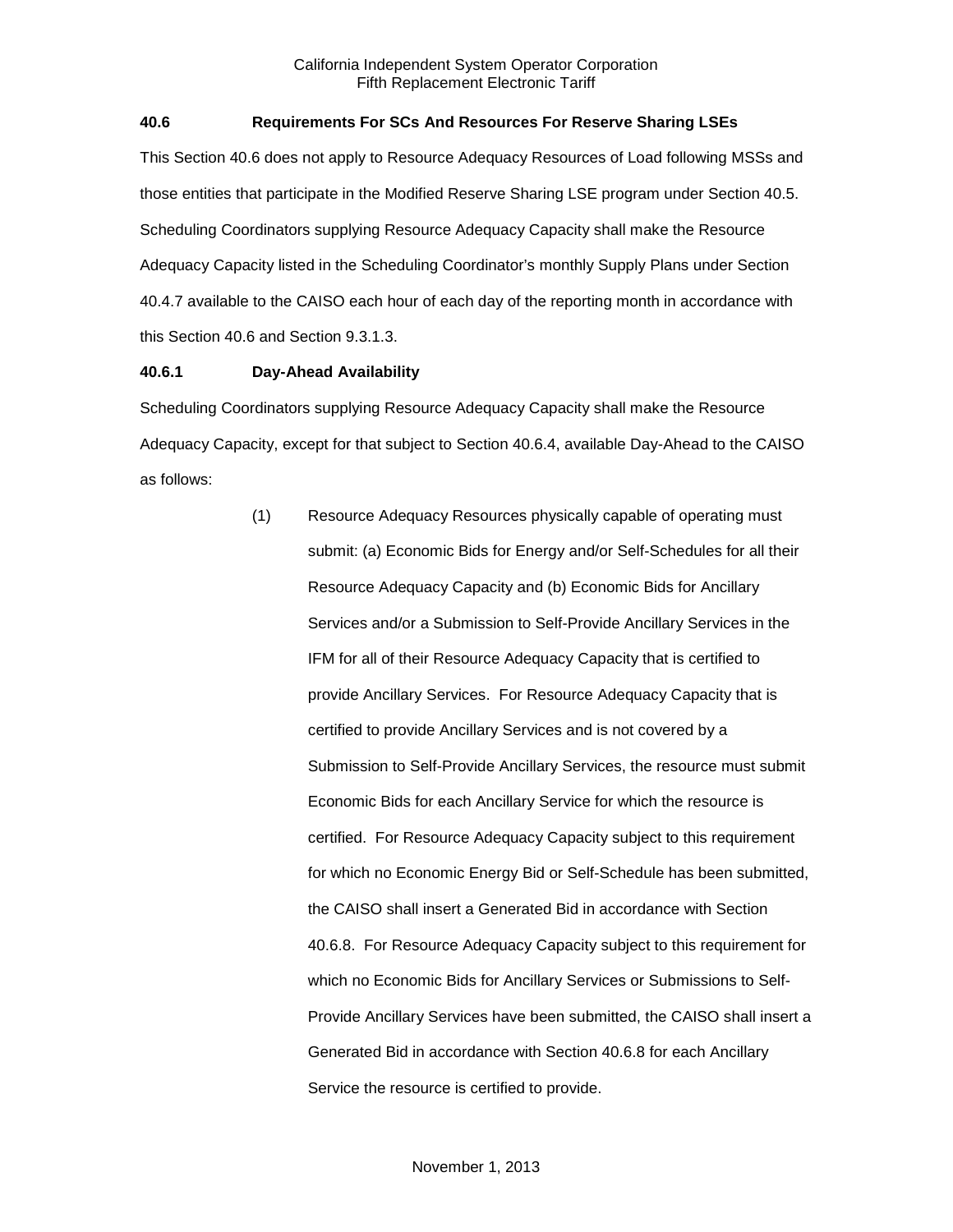- (2) Resource Adequacy Resources that are Extremely Long-Start Resources must make themselves available to the CAISO by complying with the Extremely Long-Start Commitment Process under Section 31.7 or otherwise committing the ELS Resource upon instruction from the CAISO, if physically capable. Once the ELS Resource is committed by the CAISO, it is subject to the provisions of this Section 40.6.1 regarding Day-Ahead Availability and Section 40.6.2 regarding Real-Time Availability for the Trading Days for which it was committed.
- (3) Resource Adequacy Resources must be available except for limitations specified in the Master File, legal or regulatory prohibitions or as otherwise required by this CAISO Tariff or by Good Utility Practice.
- (4) Through the IFM co-optimization process, the CAISO will utilize available Resource Adequacy Capacity to provide Energy or Ancillary Services in the most efficient manner to clear the Energy market, manage congestion and procure required Ancillary Services. In so doing, the IFM will honor submitted Energy Self-Schedules of Resource Adequacy Capacity unless the CAISO is unable to satisfy one hundred percent (100%) of the Ancillary Services requirements. In such cases, the CAISO may curtail all or a portion of a submitted Energy Self-Schedule to allow Ancillary Service-certified Resource Adequacy Capacity to be used to meet the Ancillary Service requirements. The CAISO will not curtail for the purpose of meeting Ancillary Service requirements a Self-Schedule of a resource internal to a Metered Subsystem that was submitted by the Scheduling Coordinator for that Metered Subsystem. If the IFM reduces the Energy Self-Schedule of Resource Adequacy Capacity to provide an Ancillary Service, the Ancillary Service Marginal Price for that Ancillary Service will be calculated in accordance with Section 27.1.2 using the Ancillary Service Bids submitted by the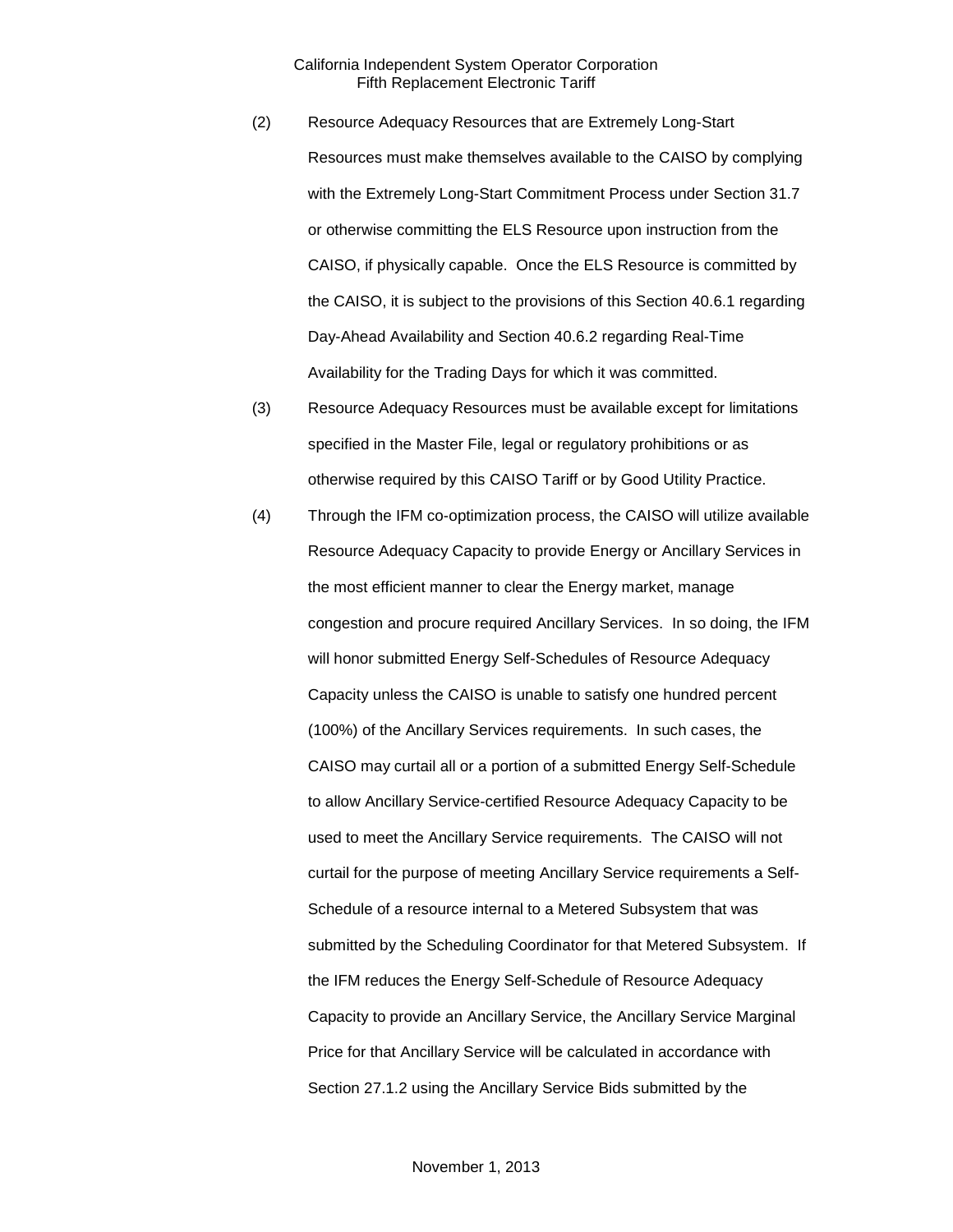Scheduling Coordinator for the Resource Adequacy Resource or inserted by the CAISO pursuant to this Section 40.6.1, and using the resource's Generated Energy Bid to determine the Resource Adequacy Resource's opportunity cost of Energy. If the Scheduling Coordinator for the Resource Adequacy Resource believes that the opportunity cost of Energy based on the Resource Adequacy Resource's Generated Energy Bid is insufficient to compensate for the resource's actual opportunity cost, the Scheduling Coordinator may submit evidence justifying the increased amount to the CAISO and to the FERC no later than seven (7) days after the end of the month in which the submitted Energy Self-Schedule was reduced by the CAISO to provide an Ancillary Service. The CAISO will treat such information as confidential and will apply the procedures in Section 20.4 of this CAISO Tariff with regard to requests for disclosure of such information. The CAISO shall pay any higher opportunity costs approved by FERC.

- (5) A Resource Adequacy Resources must participate in the RUC to the extent that the resource has available Resource Adequacy Capacity that is not reflected in an IFM Schedule. Resource Adequacy Capacity participating in RUC will be optimized using a zero dollar (\$0/MW-hour) RUC Availability Bid.
- (6) Capacity from Resource Adequacy Resources selected in RUC will not be eligible to receive a RUC Availability Payment.

#### **40.6.2 Real-Time Availability**

Resource Adequacy Resources that have received an IFM Schedule for Energy or Ancillary Services or a RUC Schedule for all or part of their Resource Adequacy Capacity must remain available to the CAISO through Real-Time for Trading Hours for which they receive an IFM or RUC Schedule, including any Resource Adequacy Capacity of such resources that is not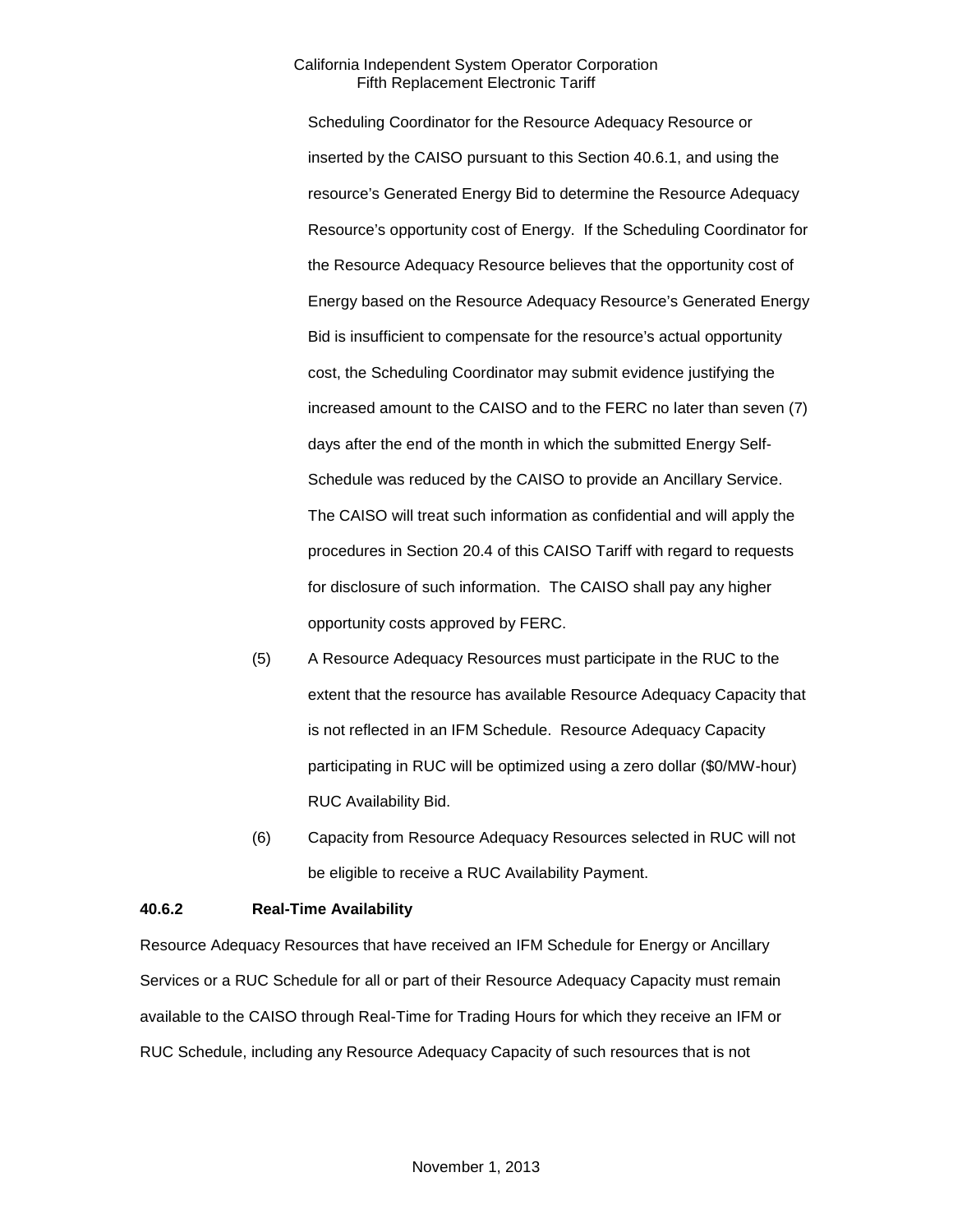included in an IFM Schedule or RUC Schedule, except for Resource Adequacy Capacity that is subject to Section 40.6.4.

Short Start Units or Long Start Units that are Resource Adequacy Resources that do not have an IFM Schedule or a RUC Schedule for any of their Resource Adequacy Capacity for a given Trading Hour may be required to be available to the CAISO through Real-Time as specified in Sections 40.6.3 and 40.6.7. Resource Adequacy Resources with Resource Adequacy Capacity that is required to be available to the CAISO through Real-Time and does not have an IFM Schedule or a RUC Schedule for a given Trading Hour must submit to the RTM for that Trading hour: (a) Energy Bids and Self-Schedules for the full amount of the available Resource Adequacy Capacity, including capacity for which it has submitted Ancillary Services Bids or Submissions to Self-Provide Ancillary Services; and (b) Ancillary Services Bids and Submissions to Self-Provide Ancillary Services for the full amount of the available Ancillary Service-certified Resource Adequacy Capacity and for each Ancillary Service for which the resource is certified, including capacity for which it has submitted Energy Bids and Self-Schedules. The CAISO will insert Generated Bids in accordance with Section 40.6.8 for any Resource Adequacy Capacity subject to the above requirements for which the resource has failed to submit the appropriate bids to the RTM.

The CAISO will honor submitted Energy Self-Schedules of Resource Adequacy Capacity unless the CAISO is unable to satisfy one hundred (100) percent of its Ancillary Services requirements. In such cases, the CAISO may curtail all or a portion of a submitted Energy Self-Schedule to allow Ancillary Service-certified Resource Adequacy Capacity to be used to meet the Ancillary Service requirements, as long as such curtailment does not lead to a real-time shortfall in energy supply. If the CAISO reduces a submitted Real-Time Energy Self-Schedule for Resource Adequacy Capacity when that capacity is needed to meet an Ancillary Services requirement, the Ancillary Service Marginal Price for that capacity will be calculated in accordance with Sections 27.1.2 and 40.6.1.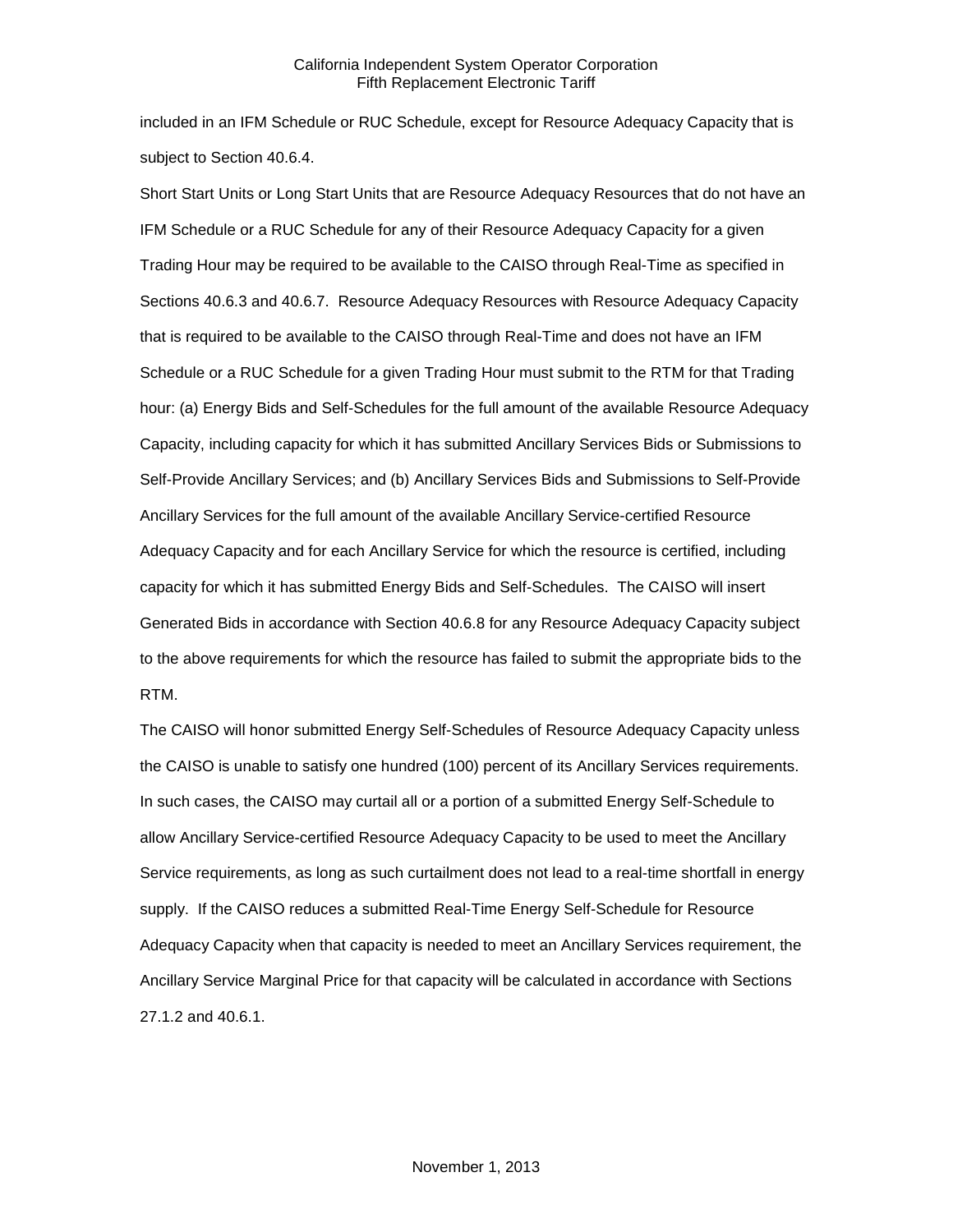### **40.6.3 Additional Availability Requirements For Short Start Units**

A Short Start Unit that is a Resource Adequacy Resource and that does not have an IFM Schedule or a RUC Schedule for any of its capacity for a given Trading Hour is required to participate in the Real Time Market in accordance with Section 40.6.2. Such a resource that is also a Use-Limited Resource subject to Section 40.6.4 is required, consistent with their applicable use plan, to submit Economic Bids or Self Schedules for Resource Adequacy Capacity into the Real Time Market.

The CAISO may waive these availability obligations for a Short Start Unit that does not have an IFM Schedule or a RUC Schedule based on the procedure to be published on the CAISO Website.

### **40.6.4 Use-Limited Resources Additional Availability Requirements**

### **40.6.4.1 Registration of Use-Limited Resources**

Hydroelectric Generating Units, Proxy Demand Resources, and Participating Load, including Pumping Load, are deemed to be Use-Limited Resources for purposes of this Section 40 and are not required to submit the application described in this Section 40.6.4.1. Scheduling Coordinators for other Use-Limited Resources, must provide the CAISO an application in the form specified on the CAISO Website requesting registration of a specifically identified resource as a Use-Limited Resource. This application shall include specific operating data and supporting documentation including, but not limited to:

- (1) a detailed explanation of why the resource is subject to operating limitations;
- (2) historical data to show attainable MWhs for each 24-hour period during the preceding year, including, as applicable, environmental restrictions for NOx, SOx, or other factors; and
- (3) further data or other information as may be requested by the CAISO to understand the operating characteristics of the unit.

Within five (5) Business Days after receipt of the application, the CAISO will respond to the Scheduling Coordinator as to whether or not the CAISO agrees that the facility is eligible to be a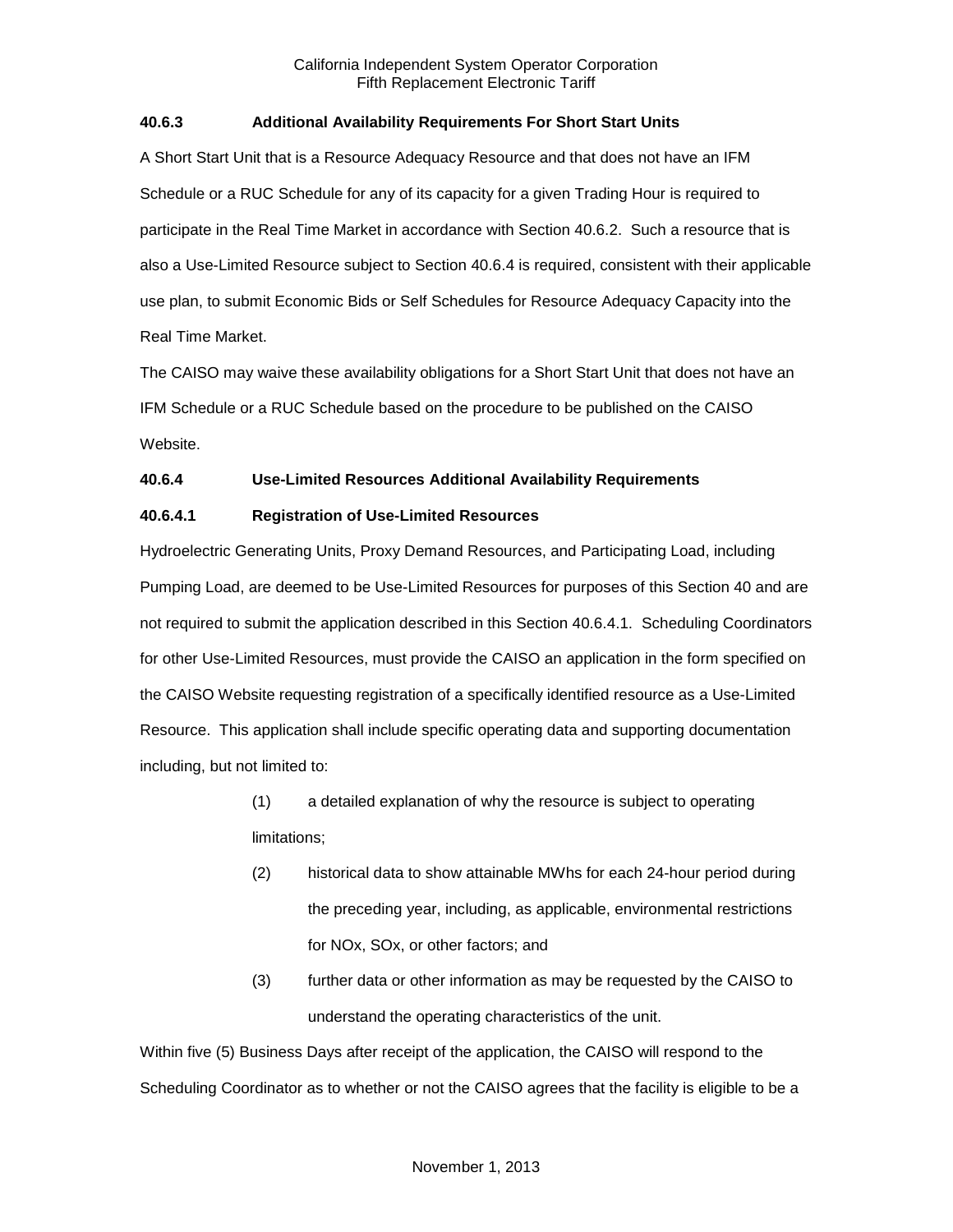Use-Limited Resource. If the CAISO determines the facility is not a Use-Limited Resource, the Scheduling Coordinator may challenge that determination in accordance with the CAISO ADR Procedures.

#### **40.6.4.2 Use Plan**

The Scheduling Coordinator shall provide for the following Resource Adequacy Compliance Year a proposed annual use plan for each Use-Limited Resource that is a Resource Adequacy Resource. The proposed annual use plan will delineate on a month-by-month basis the total MWhs of Generation, total run hours, expected daily supply capability (if greater than four hours) and the daily Energy limit, operating constraints, and the timeframe for each constraint. The CAISO will have an opportunity to discuss the proposed annual use plan with the Scheduling Coordinator and suggest potential revisions to meet reliability needs of the system. The Scheduling Coordinator shall then submit its final annual use plan. Scheduling Coordinators for Use-Limited Resources must submit the proposed and final annual use plans in accordance with the schedule set forth in the Business Practice Manual. The Scheduling Coordinator will be able to update the projections made in the annual use plan in the monthly Resource Adequacy Plans. Hydroelectric Generating Units and Pumping Load will be able to update use plans intra-monthly as necessary to reflect evolving hydrological and meteorological conditions. The annual use plan must reflect the potential operation of the Use-Limited Resource at a level no less than the minimum criteria set forth by the Local Regulatory Authority for qualification of the resource.

#### **40.6.4.3 Bidding Requirements on Use-Limited Resources**

#### **40.6.4.3.1 Non-Hydro and Dispatchable Use-Limited Resources**

Use-Limited Resources, other than those subject to the provisions of 40.6.4.3.2, must submit a Supply Bid or Self-Schedule for their Resource Adequacy Capacity in the Day-Ahead Market whenever the Use-Limited Resources are physically capable of operating in accordance with their operating criteria, including environmental or other regulatory requirements. Use-Limited Resources will also provide a daily Energy limit as part of their Day-Ahead Market offer to enable the CAISO to schedule them for the period in which they are capable of providing the Energy. To the extent that the daily Energy limit has been reached through Self-Schedules, no further action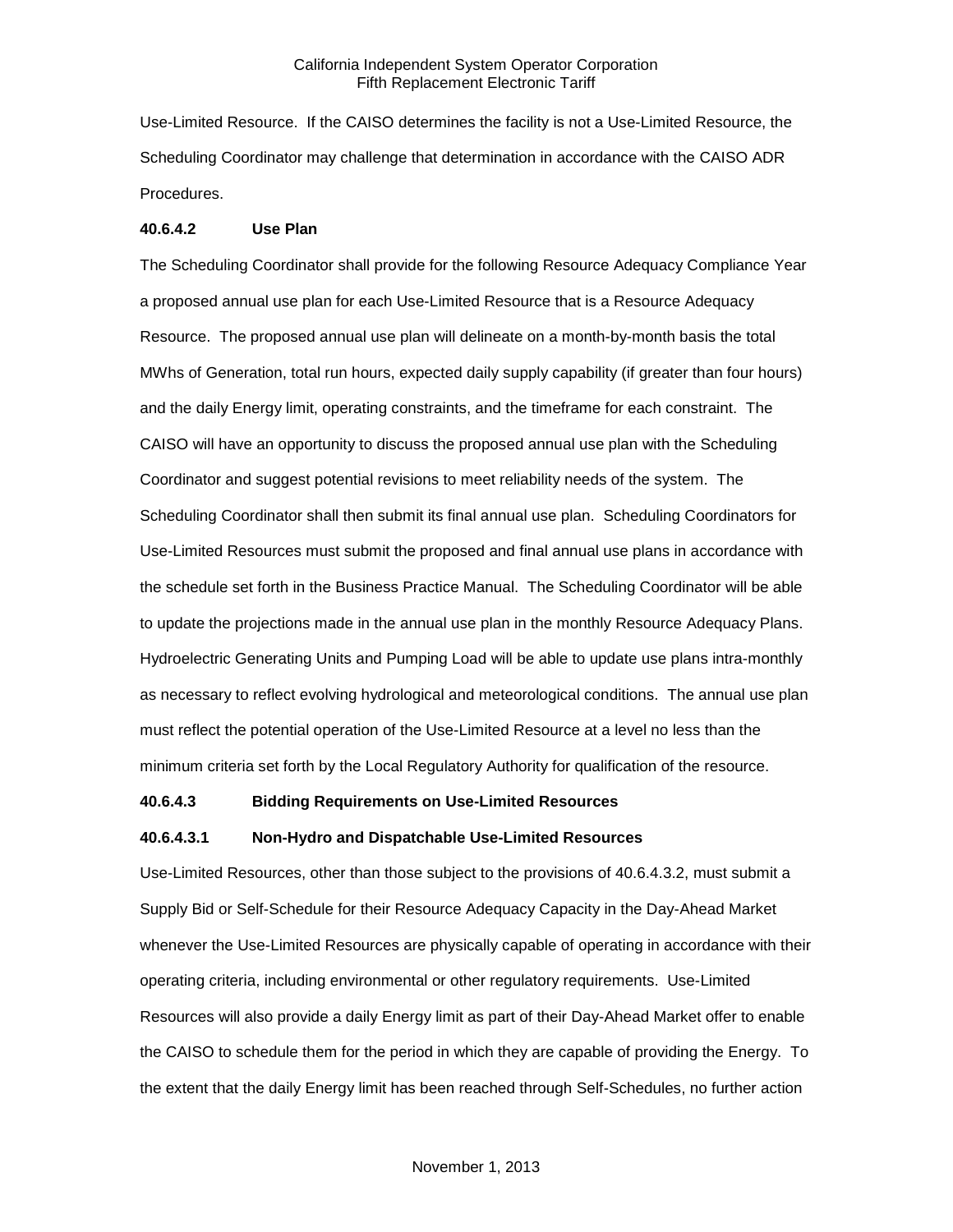will be taken by the CAISO, unless rescheduling of the Energy is necessary for System Reliability. Use-Limited Resources will attempt to reschedule the Energy in recognition of the System Reliability concern, to the extent that the change is possible without violating a Use-Limited Resource's operating criteria.

### **40.6.4.3.2 Hydro and Non-Dispatchable Use-Limited Resources**

Hydroelectric Generating Units, Pumping Load, and Non-Dispatchable Use-Limited Resources shall submit Self-Schedules or Bids in the Day-Ahead Market for their expected available Energy or their expected as-available Energy, as applicable, in the Day-Ahead Market and HASP. Such resources shall also revise their Self-Schedules or submit additional Bids in HASP based on the most current information available regarding expected Energy deliveries. Hydroelectric Generating Units, Pumping Load, and Non-Dispatchable Use-Limited Resources will not be subject to commitment in the RUC process. The CAISO will retain discretion as to whether a particular resource should be considered a Non-Dispatchable Use-Limited Resource, and this decision will be made in accordance with the provisions of Section 40.6.4.1.

#### **40.6.4.3.3 Availability of Use-Limited Resources During System Emergencies**

All Use-Limited Resources remain subject to Section 7.7.2.3 regarding System Emergencies to the extent the Use-Limited Resource is owned or controlled by a Participating Generator.

#### **40.6.4.3.4 Availability of Intermittent Resources**

Any Eligible Intermittent Resource that provides Resource Adequacy Capacity may, but is not required to, submit Bids in the Day-Ahead Market.

#### **40.6.5 Additional Availability Requirements For System Resources**

In the IFM, the multi-hour block constraints of a System Resource, other than a System Resource capable of submitting a Dynamic Schedule or a Resource-Specific System Resource, are honored in the optimization. Such a resource that is also a Resource Adequacy Resource must be capable of hourly scheduling by the CAISO in RUC if it is not fully scheduled in the IFM. If such a Resource Adequacy Resource is scheduled in the RUC, the CAISO will schedule the resource in the HASP for each hour of the resource's RUC schedule without regard to the multihour block constraint that was submitted to the IFM. For an existing System Resource that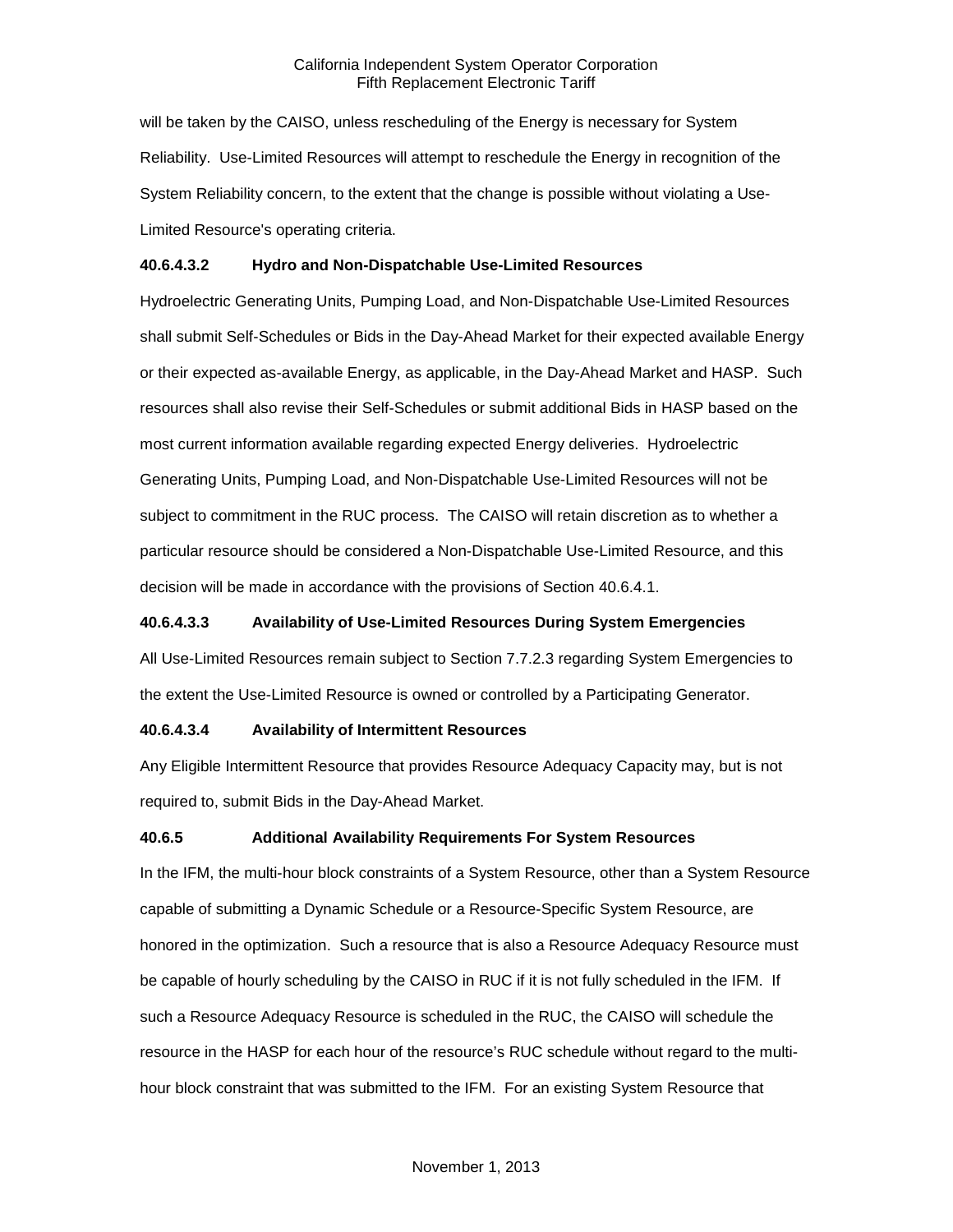provides Resource Adequacy Capacity through a call-option that expires prior to the close of the IFM, such a System Resource listed on a Resource Adequacy Plan must be reported to the CAISO for consideration in the Extremely Long-Start Commitment Process.

# **40.6.5.1 Additional Availability Requirements for Dynamic and Non-Dynamic Resource-Specific System Resources**

A Dynamic or Non-Dynamic Resource-Specific System Resource that supplies Resource Adequacy Capacity, and is not otherwise a Use-Limited Resource under Section 40.6.4, will be subject to the requirements of Sections 40.6.1, 40.6.2 and either Section 40.6.3 as a Short Start Unit or Section 40.6.7 as a Long Start Unit based upon the Dynamic Resource-Specific System Resource's registered physical operating characteristics.

# **40.6.5.2 Dynamic Non-Resource-Specific System Resources**

A Dynamic non-Resource-Specific System Resource that provides Resource Adequacy Capacity will be subject to the provisions of 40.6.1 and 40.6.2.

# **40.6.6 Requirements For Partial Resource Adequacy Resources**

Only that output of a Partial Resource Adequacy Resource that is designated by a Scheduling Coordinator as Resource Adequacy Capacity in its monthly or annual Supply Plan shall have an availability obligation to the CAISO. Exports being supported by non-Resource Adequacy Capacity from a Partial Resource Adequacy Resource that becomes unavailable or unusable shall be considered as an export of non-Resource Adequacy Capacity based on the pro-rata allocation of derated capacity of the Partial Resource Adequacy Resource as follows:

- (a) Resource Adequacy Capacity [(Resource Adequacy Capacity/PMax Capacity of Resource Adequacy Resource) x MW Derate or Outage]; or
- (b) [1- (Resource Adequacy Capacity/PMax Capacity of Resource Adequacy Resource)] x De-rated PMax].

# **40.6.7 Release Of Long Start Units**

Long Start Units not committed in the Day-Ahead Market will be released from any further obligation to submit Self-Schedules or Bids for the relevant Operating Day. Scheduling Coordinators for Long Start Units are not precluded from self-committing the unit after the Day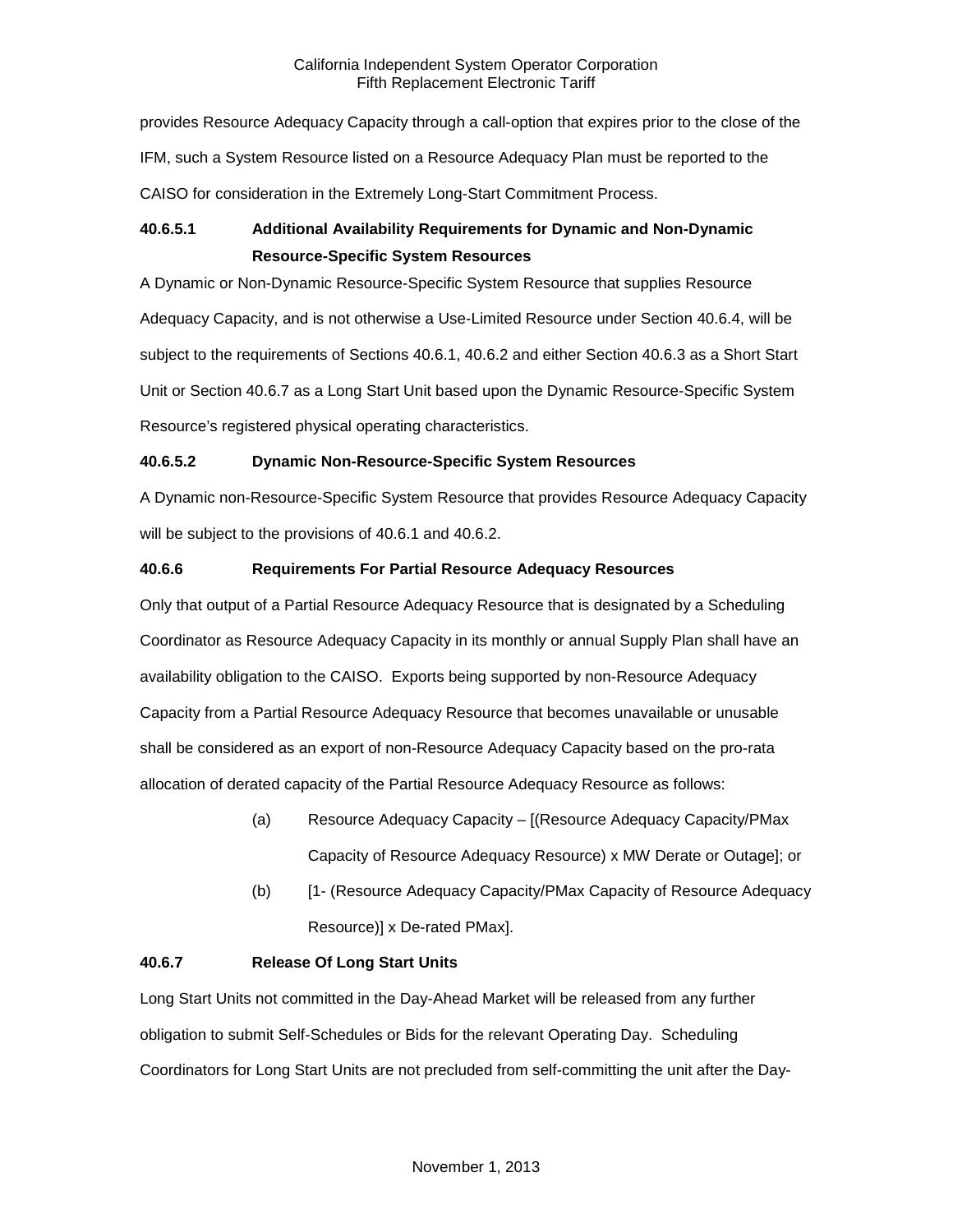Ahead Market and submitting a Self-Schedule for Wheeling-Out in the HASP, unless precluded by terms of their contracts.

### **40.6.8 Use Of Generated Bids**

Prior to completion of the Day-Ahead Market, the CAISO will determine if Resource Adequacy Capacity subject to the requirements of Sections 40.5.1 or 40.6.1 and for which the CAISO has not received notification of an Outage has not been reflected in a Bid and will insert a Generated Bid for such capacity into the CAISO Day-Ahead Market. Prior to running the Real-Time Market, the CAISO will determine if Resource Adequacy Capacity subject to the requirements of Section 40.6.2 and for which the CAISO has not received notification of an Outage has not been reflected in a Bid and will insert a Generated Bid for such capacity into the Real-Time Market. If a Scheduling Coordinator for an RA Resource submits a partial bid for the resource's RA Capacity, the CAISO will insert a Generated Bid only for the remaining RA Capacity. In addition, the CAISO will determine if all dispatchable Resource Adequacy Capacity from Short Start Units, not otherwise selected in the IFM or RUC, is reflected in a Bid into the Real-Time Market and will insert a Generated Bid for any remaining dispatchable Resource Adequacy Capacity for which the CAISO has not received notification of an Outage. As provided in the Business Practice Manuals, a Generated Bid for Energy will be calculated and will include: (i) a greenhouse gas cost adder for a resource registered with the California Air Resources Board as having a greenhouse gas compliance obligation; and (ii) a volumetric Grid Management Charge adder that consists of: (i) the Market Services Charge; (ii) the System Operations Charge; and (iii) the Bid Segment Fee divided by the MW in the Bid segment. A Generated Bid for Ancillary Services will equal zero dollars (\$0/MW-hour). Notwithstanding any of the provisions of Section 40.6.8 set forth above, the CAISO will not insert any Bid in the Real-Time Market required under this Section 40 for a Resource Adequacy Resource that is a Use-Limited Resource unless the resource submits an Energy Bid and fails to submit an Ancillary Service Bid.

### **40.6.8.1 Generated Bids for NRS-RA Resources**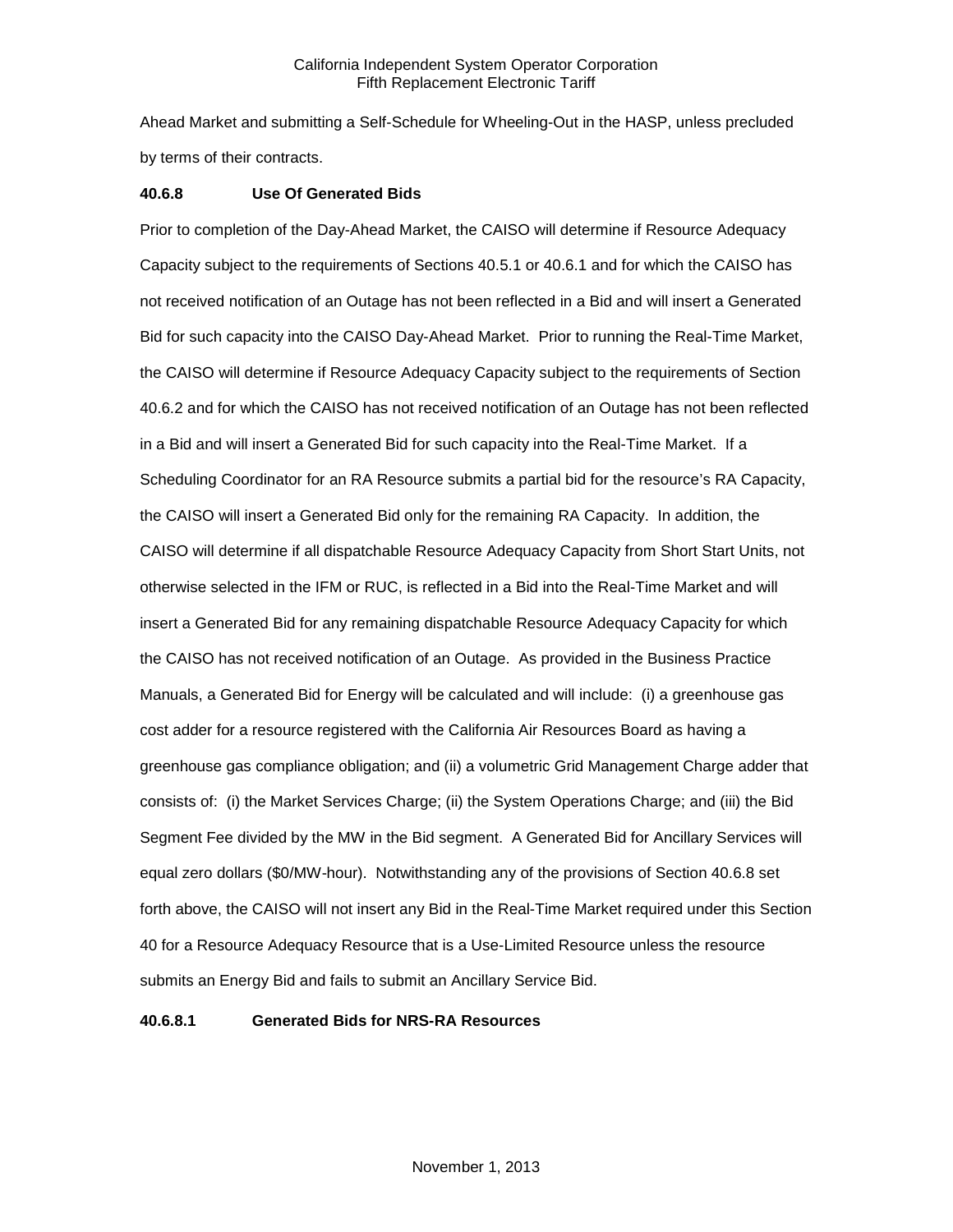Generated Bids to be submitted by the CAISO pursuant to Section 40.6.8 for non-Resource-Specific System Resources that provide Resource Adequacy capacity shall be calculated in accordance with this Section.

#### **40.6.8.1.1 Calculation Options for Generated Bids**

The Scheduling Coordinator for each non-Resource Specific System Resource that provides Resource Adequacy Capacity shall select the price taker option, LMP-based option, or negotiated price option as the methodology for calculating the Generated Bids to be submitted by the CAISO under Section 40.6.8 for both the DAM and RTMs. If no selection is made, the CAISO will apply the price taker option to calculate the Generated Bids. For the first ninety (90) days after a resource becomes a non-Resource-Specific System Resource, the calculation of Generated Bids for Resource Adequacy capacity is limited to the price taker option or negotiated price option.

#### **40.6.8.1.2 Price Taker Option**

The price taker option is a Generated Bid of \$0/MWh plus the CAISO's estimate of the applicable grid management charge per MWh based on the gross amount of MWh scheduled in the DAM and HASP.

### **40.6.8.1.3 LMP-Based Option**

The LMP-based option calculates the Generated Bid as the weighted average of the lowest quartile of LMPs, at the Intertie point designated for the non-Resource-Specific System Resource's Resource Adequacy Capacity in the Supply Plan, during periods in which the resource was dispatched in the preceding ninety (90) days for which LMPs that have passed the price validation and correction process set forth in Section 35 are available. The weighted average will be calculated based on the quantities Dispatched within each segment of the Generated Bid curve. Each Bid segment created under the LMP-based option for Generated Bids will be subject to a feasibility test, as set forth in a Business Practice Manual, to determine whether there are a sufficient number of data points to allow for the calculation of an LMP-based Generated Bid. The feasibility test is designed to avoid excessive volatility of the Generated Bid under the LMP-based option that could result when calculated based on a relatively small number of prices. If the Scheduling Coordinator for the non-Resource Specific System Resource elects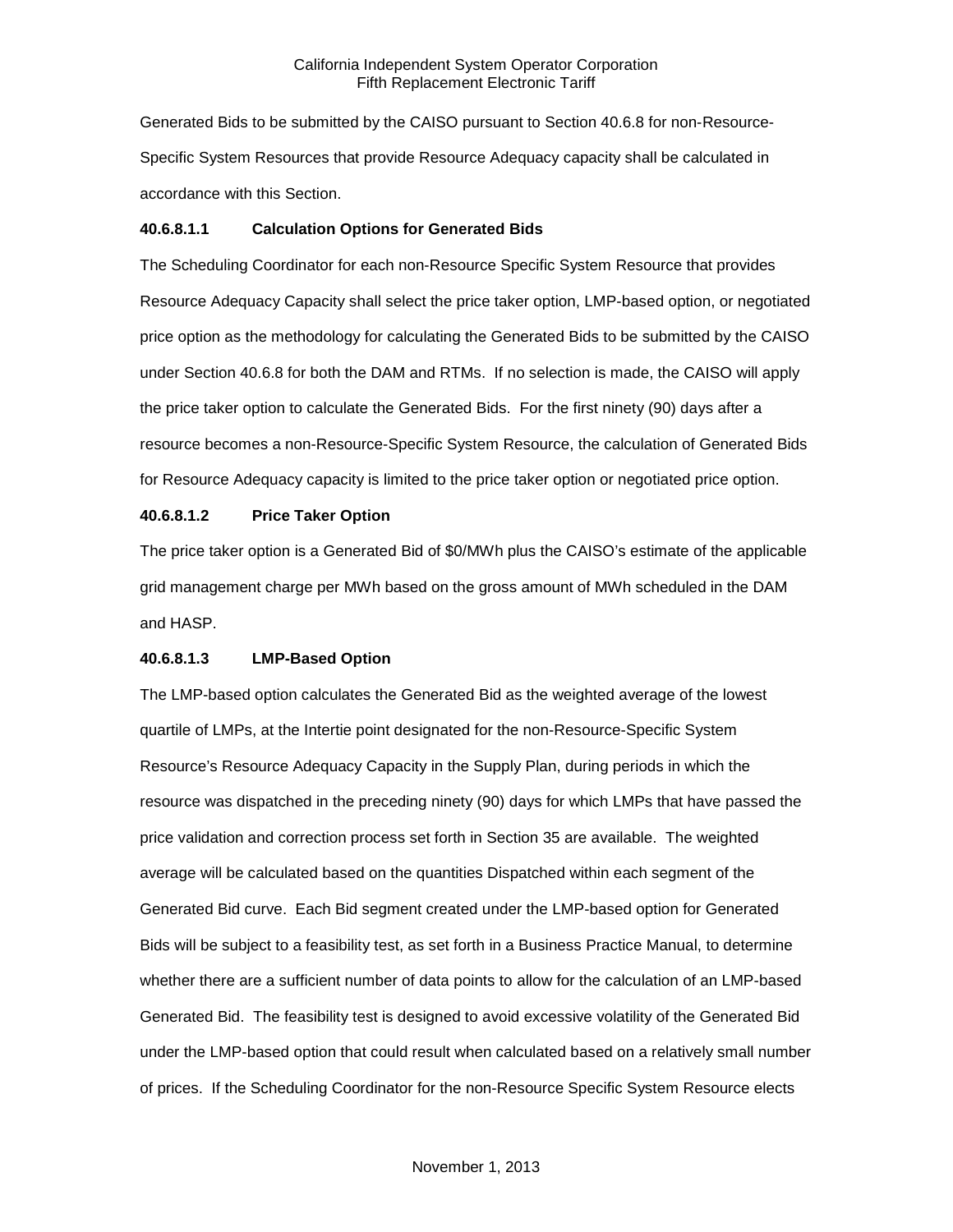the LMP-based method, it must additionally select either the price-taker method or the negotiated-rate method as the alternative calculation method for the Generated Bids in the event that the feasibility test fails for the LMP-based method.

#### **40.6.8.1.4 Negotiated Price Option**

Under the negotiated price option, a Scheduling Coordinator shall submit a proposed Generated Bid along with supporting information and documentation as described in a Business Practice Manual. Within ten (10) Business Days of receipt, the CAISO or an Independent Entity selected by the CAISO will provide a written response. If the CAISO or Independent Entity accepts the proposed Generated Bid, it will become effective within three (3) Business Days from the date of acceptance by the CAISO and remain in effect until: (1) the Generated Bid is modified by FERC; (2) the Generated Bid is modified by mutual agreement of the CAISO and the Scheduling Coordinator; or (3) the Generated Bid expires, is terminated or is modified pursuant to any agreed upon term or condition or pertinent FERC order.

If the CAISO or Independent Entity selected by the CAISO does not accept the proposed Generated Bid, the CAISO or Independent Entity selected by the CAISO and the Scheduling Coordinator shall enter a period of good faith negotiations that terminates sixty (60) days following the date of submission of a proposed Generated Bid by a Scheduling Coordinator. If at any time during this period, the CAISO or Independent Entity selected by the CAISO and the Scheduling Coordinator agree upon the Generated Bid, it will be become effective within three (3) Business Days of the date of agreement and remain in effect until: (1) the Generated Bid is modified by FERC; (2) the Generated Bid is modified by mutual agreement of the CAISO and the Scheduling Coordinator; or (3) the Generated Bid expires, is terminated or is modified pursuant to any agreed upon term or condition or pertinent FERC order.

If by the end of the sixty (60) day period the CAISO or Independent Entity selected by the CAISO and the Scheduling Coordinator fail to agree on the Generated Bid to be used under the negotiated price option, the Scheduling Coordinator has the right to file a proposed Generated Bid with FERC pursuant to Section 205 of the Federal Power Act.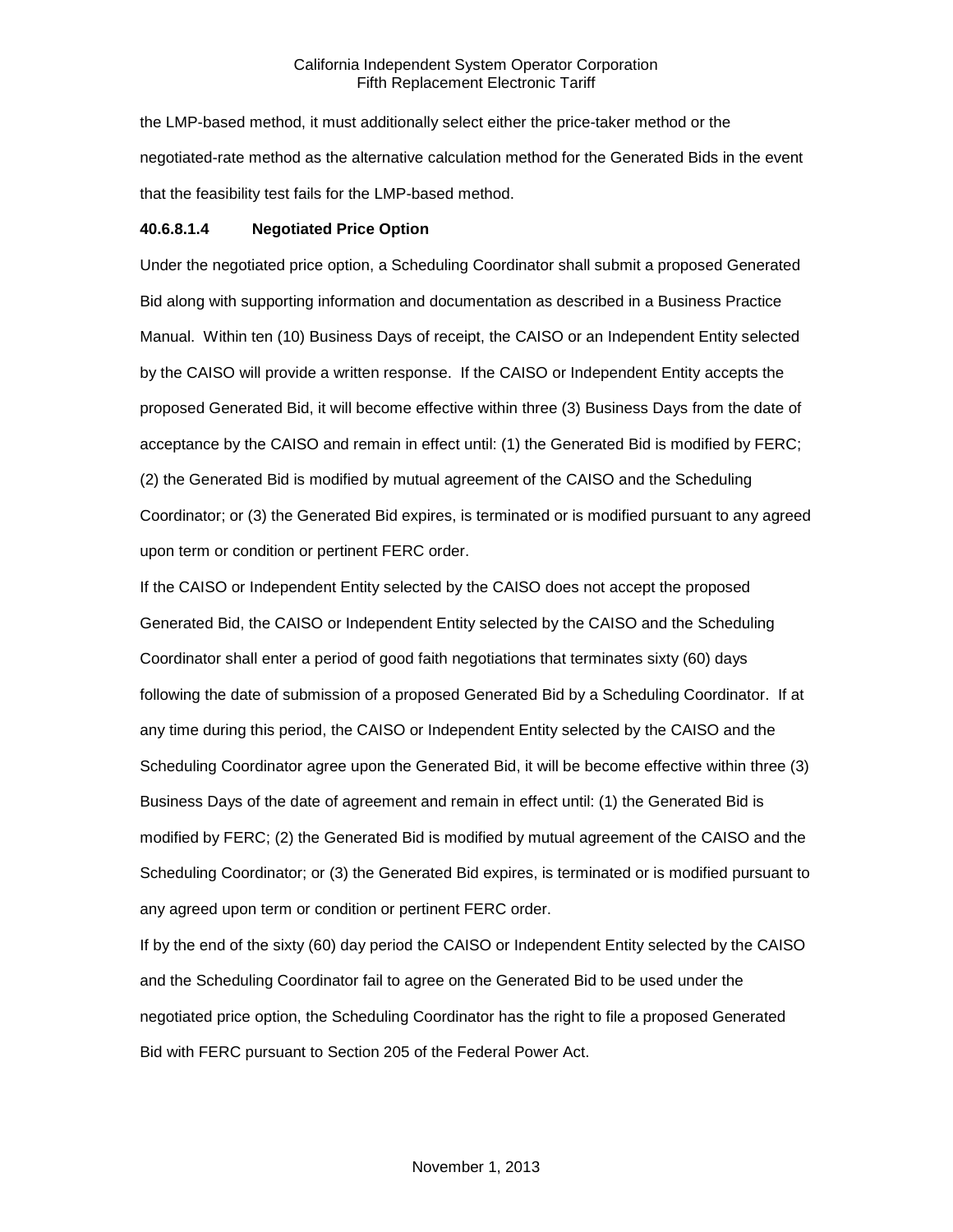During the sixty (60) day period following the submission of a proposed negotiated Generated Bid by a Scheduling Coordinator, and pending FERC's acceptance in cases where the CAISO or Independent Entity selected by the CAISO fail to agree on the Generated Bid for use under the negotiated price option and the Scheduling Coordinator filed a proposed Generated Bid with FERC pursuant to Section 205 of the Federal Power Act, the Scheduling Coordinator has the option of electing to use any of the other options available pursuant to this Section. The CAISO shall make an informational filing with FERC of any Generated Bids negotiated pursuant to this Section no later than seven (7) days after the end of the month in which the Generated Bids were established.

#### **40.6.8.1.5 Partial Bids**

If a Scheduling Coordinator for a non-Resource-Specific System Resource that provides Resource Adequacy Capacity submits a bid for a MW quantity less than the Resource Adequacy Capacity identified in the resource's Supply Plan, the CAISO will insert a Generated Bid only for the remaining Resource Adequacy Capacity by extending the last segment of the resource's bid curve to the full quantity (MWh) of the Resource Adequacy obligation.

### **40.6.8.1.6 Subset-of-Hours Contracts**

The CAISO will submit Generated Bids for non-Resource-Specific System Resources that provide Resource Adequacy Capacity subject to a Subset-of-Hours Contract during only those hours in which the resource is contractually obligated to make the Resource Adequacy Capacity available and the CAISO has not received either notification of an Outage or a Bid for such capacity. If the Scheduling Coordinator for the non-Resource Specific System Resource submits a Bid for part of the Resource Adequacy Capacity subject to a Subset-of-Hours Contract for any hour the resource is contractually obligated to provide the Resource Adequacy Capacity, the CAISO will insert a Generated Bid only for the remaining Resource Adequacy Capacity. Non-Resource-Specific System Resources that provide Resource Adequacy Capacity subject to a Subset-of-Hours Contract must meet the technical interface specifications and submit contractual information as required by a Business Practice Manual.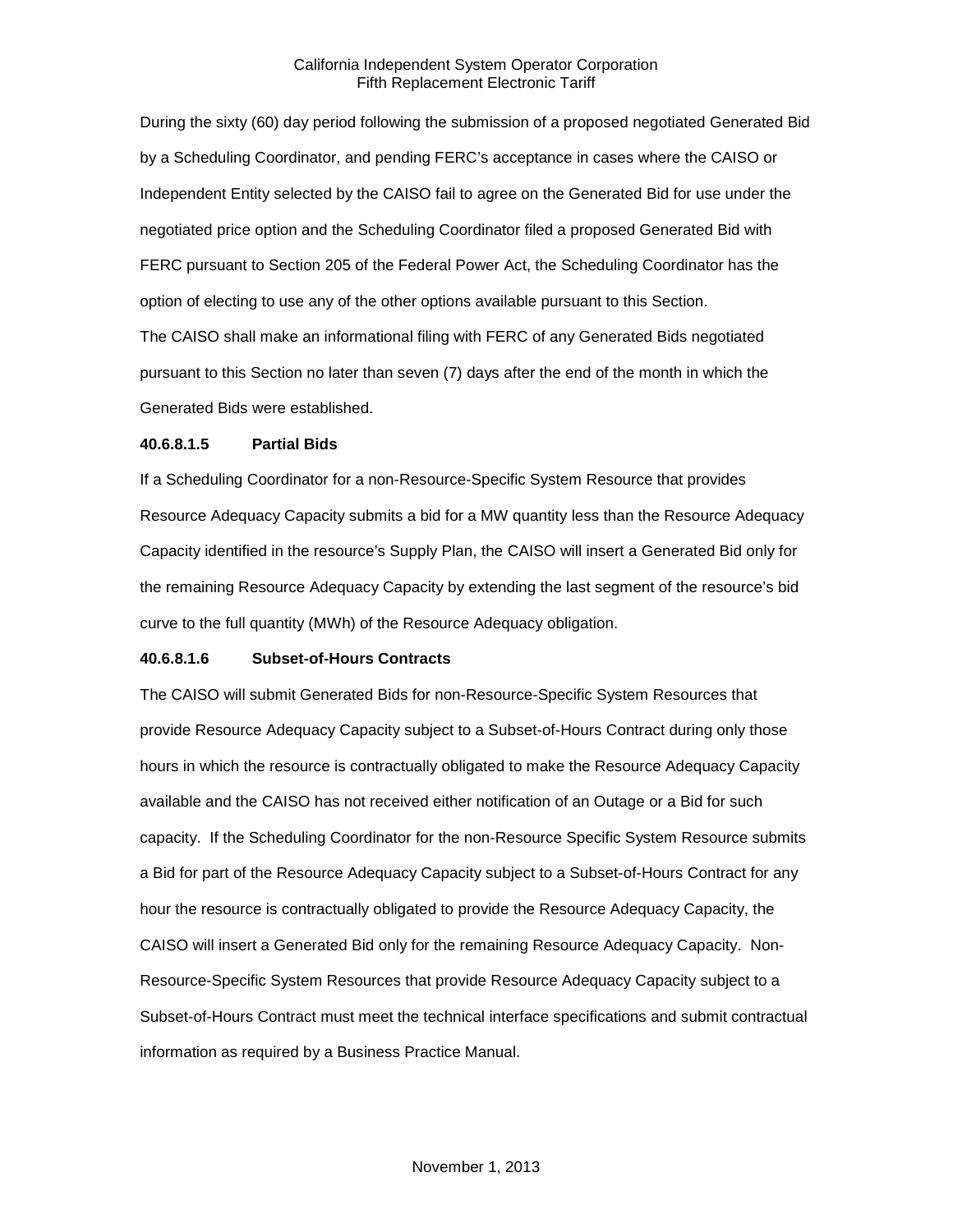### **40.6.9 Grandfathered Firm Liquidated Damages Contracts Requirements**

Resource Adequacy Capacity represented by a Firm Liquidated Damages Contract and relied upon by a Scheduling Coordinator in a monthly or annual Resource Adequacy Plan shall be submitted as a Self-Schedule or Bid in the Day-Ahead IFM to the extent such scheduling right exists under the Firm Liquidated Damages Contract.

### **40.6.10 Exports Of Energy From Resource Adequacy Capacity**

Resource Adequacy Capacity may be utilized to serve an Export Bid. An Export Bid may be submitted into the CAISO Markets and be cleared by the Energy being provided by Resource Adequacy Capacity.

### **40.6.11 Curtailment Of Exports In Emergency Situations**

At its sole discretion, the CAISO may curtail exports from Resource Adequacy Capacity to prevent or alleviate a System Emergency. An Export Bid or a Self-Schedule to provide exports included in a binding Schedule accepted in the IFM or HASP will not be distinguished from a Demand Bid or Self-Schedule to serve Load within the CAISO Balancing Authority Area included in a binding Schedule accepted in the IFM or HASP for purposes of curtailment under this Section, except as consistent with Good Utility Practice.

# **40.6.12 Participating Loads and Proxy Demand Resources**

Participating Loads or Proxy Demand Resources that are included in a Resource Adequacy Plan and Supply Plan, if the Scheduling Coordinator for the Participating Loads or Proxy Demand Resources is not the same as that for the Load Serving Entity, will be administered by the CAISO in accordance with the terms and conditions established by the CPUC or the Local Regulatory Authority.

### **40.7 Compliance**

The CAISO will evaluate Resource Adequacy Plans and Supply Plans as follows:

(a) The CAISO will evaluate whether each annual and monthly Resource Adequacy Plan submitted by a Scheduling Coordinator on behalf of a Load Serving Entity demonstrates Resource Adequacy Capacity sufficient to satisfy the Load Serving Entity's (i) allocated responsibility for Local Capacity Area Resources under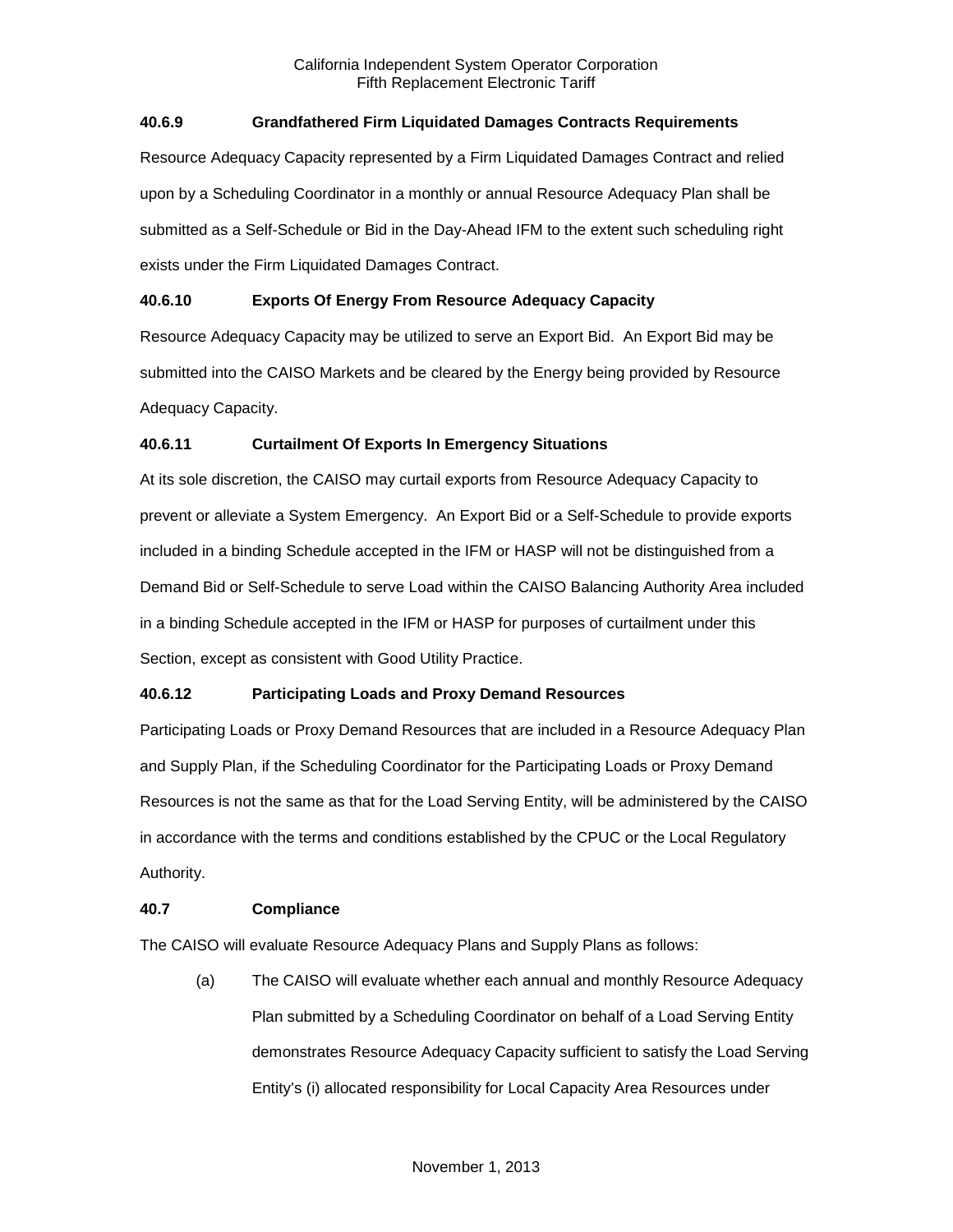Section 40.3.2 and (ii) applicable Demand and Reserve Margin requirements. If the CAISO determines that a Resource Adequacy Plan does not demonstrate Local Capacity Area Resources sufficient to meet its allocated responsibility under Section 40.3.2, compliance with applicable Demand and Reserve Margin requirements, or compliance with any other resource adequacy requirement in this Section 40 or adopted by the CPUC, Local Regulatory Authority, or federal agency, as applicable, the CAISO will notify the relevant Scheduling Coordinator, CPUC, Local Regulatory Authority, or federal agency with jurisdiction over the relevant Load Serving Entity, or in the case of a mismatch between Resource Adequacy Plan(s) and Supply Plan(s), the relevant Scheduling Coordinators, in an attempt to resolve any deficiency in accordance with the procedures set forth in the Business Practice Manual. The notification will be made at least 25 days in advance of the first day of the month covered by the plan and will include the reasons the CAISO believes a deficiency exists. If the deficiency relates to the demonstration of Local Capacity Area Resources in a Load Serving Entity's annual Resource Adequacy Plan, and the CAISO does not provide a written notice of resolution of the deficiency as set forth in the Business Practice Manual, the Scheduling Coordinator for the Load Serving Entity may demonstrate that the identified deficiency is cured by submitting a revised annual Resource Adequacy Plan within thirty (30) days of the beginning of the Resource Adequacy Compliance Year. For all other identified deficiencies, at least ten (10) days prior the effective month of the relevant Resource Adequacy Plan, the Scheduling Coordinator for the Load Serving Entity shall (i) demonstrate that the identified deficiency is cured by submitting a revised Resource Adequacy Plan or (ii) advise the CAISO that the CPUC, Local Regulatory Authority, or federal agency, as appropriate, has determined that no deficiency exists.

(b) The CAISO will evaluate whether each monthly Resource Adequacy Plan submitted by a Scheduling Coordinator on behalf of a Load Serving Entity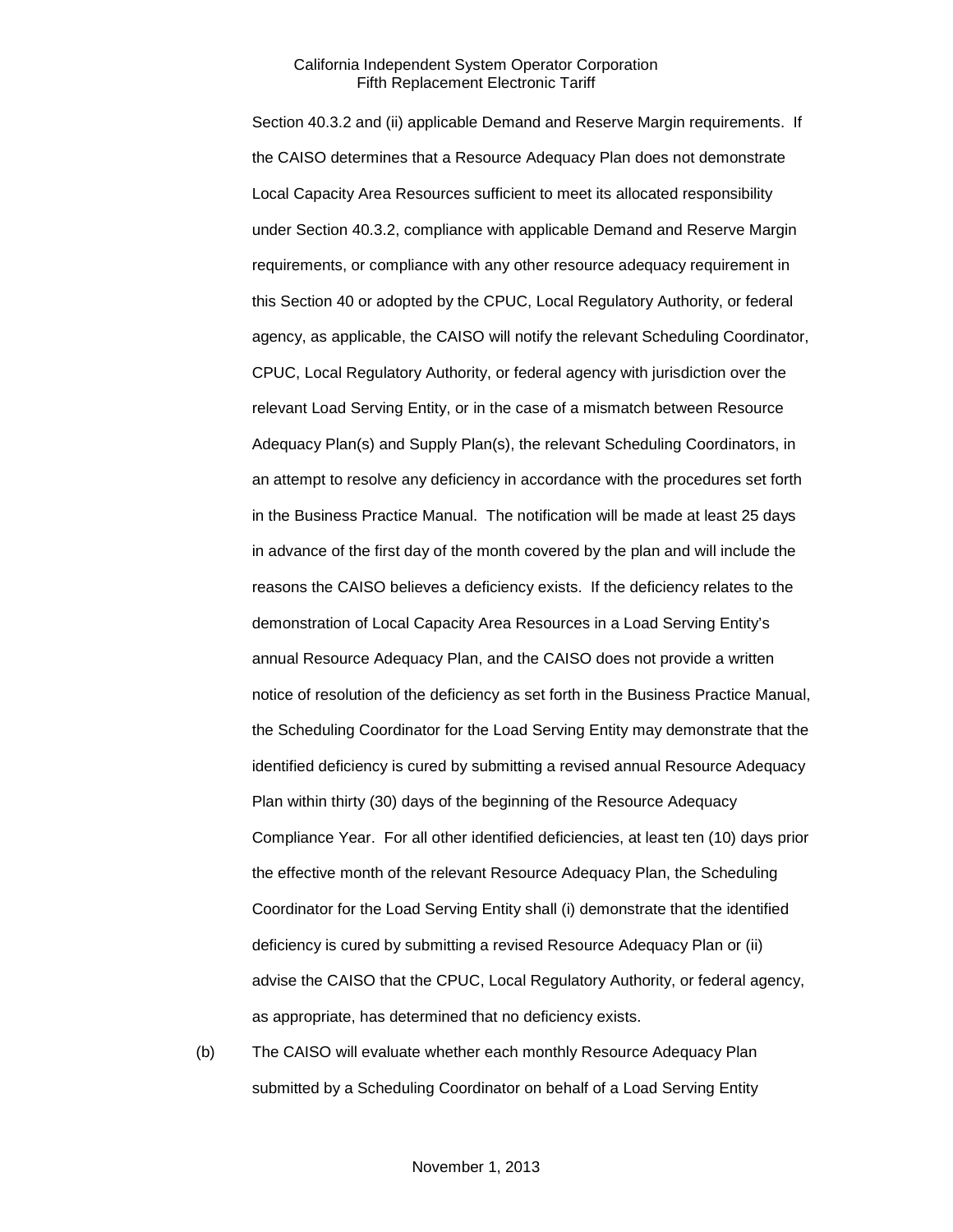demonstrates operationally available Resource Adequacy Capacity, excluding capacity scheduled to take an Approved Maintenance Outage during the resource adequacy month, that is equal to or greater than the Load Serving Entity's applicable forecasted monthly Demand and Reserve Margin. For each day of the month where the CAISO determines that the criteria set forth in Section 9.3.1.3.2.3(b) is not met, if a monthly Resource Adequacy Plan (i) includes capacity scheduled to take an Approved Maintenance Outage on that day that has not been replaced pursuant to Sections 9.3.1.3.1, or 9.3.1.3.2, and (ii) does not demonstrate operationally available Resource Adequacy Capacity equal to or greater than the Load Serving Entity's applicable forecasted monthly Demand and Reserve Margin, the CAISO will require outage replacement and will provide notice of the outage replacement requirement to the Local Regulatory Authority, the Scheduling Coordinator for the Load Serving Entity, and the Scheduling Coordinator for the Resource Adequacy Resource scheduled to take the Approved Maintenance Outage. The notification will be made at least 25 days in advance of the first day of the month covered by the plan and will include the reasons why the CAISO believes an outage replacement requirement exists. At least eleven (11) days prior to the resource adequacy month, the Scheduling Coordinator for either the Load Serving Entity or the Resource Adequacy Resource may demonstrate that the identified outage replacement requirement is cured by submitting to the CAISO a revision or update to the monthly Resource Adequacy Plan or Supply Plan, as applicable. If neither the Scheduling Coordinator for the Load Serving Entity nor the Scheduling Coordinator for the Resource Adequacy Resource timely advises the CAISO that the identified outage replacement requirement is cured, the CAISO may exercise its authority to procure backstop capacity under the Capacity Procurement Mechanism pursuant to Section 43.

(c) In the case of a mismatch between Resource Adequacy Plan(s) and Supply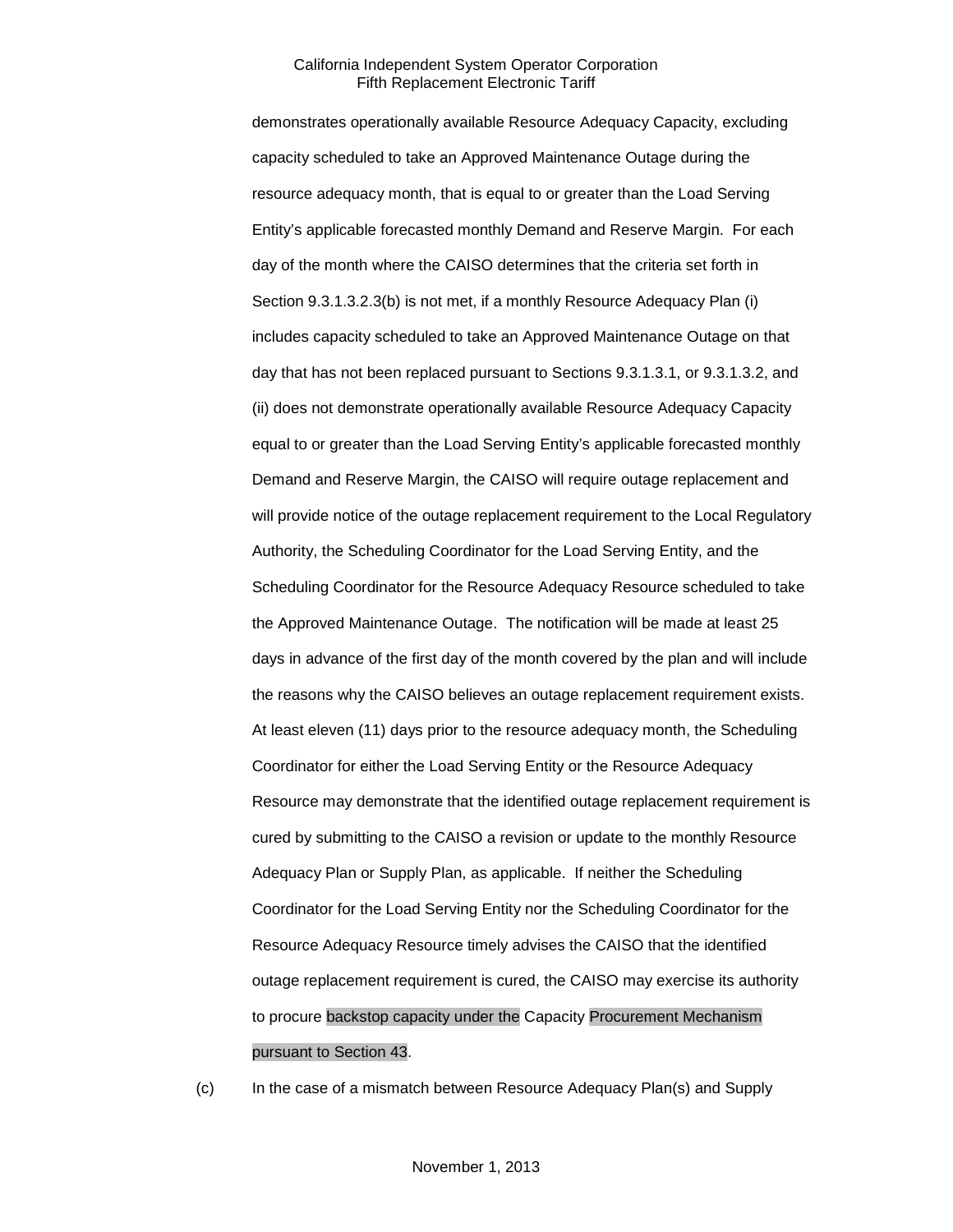Plan(s), if resolved, the relevant Scheduling Coordinator(s) must provide the CAISO with revised Resource Adequacy Plan(s) or Supply Plans, as applicable, at least ten (10) days prior to the effective month. If the CAISO is not advised that the deficiency or mismatch is resolved at least ten (10) days prior to the effective month, the CAISO will use the information contained in the Supply Plan to set the obligations of Resource Adequacy Resources under this Section 40 and/or to assign any costs incurred under this Section 40 and Section 43.

### **40.7.1 Other Compliance Issues**

Scheduling Coordinators representing Generating Units, System Units or System Resources supplying Resource Adequacy Capacity that fail to provide the CAISO with an annual or monthly Supply Plan, as applicable, as set forth in Section 40.7, shall be subject to Section 37.6.1. Further, Scheduling Coordinators representing Generating Units, System Units or System Resources supplying Resource Adequacy Capacity that fail to provide the CAISO with information required for the CAISO to determine Net Qualifying Capacity shall not be eligible for inclusion in the Net Qualifying Capacity annual report under Section 40.4.2 for the next Resource Adequacy Compliance Year and shall be subject to any applicable Sanctions under Section 37.6.1.

### **40.7.2 Penalties For Non-Compliance**

The failure of a Resource Adequacy Resource or Resource Adequacy Capacity to be available to the CAISO in accordance with the requirements of this Section 40 or Section 9.3.1.3, and the failure to operate a Resource Adequacy Resource by placing it online or in a manner consistent with a submitted Bid or Generated Bid shall be subject to the applicable Sanctions set forth in Section 37.2.4. However, any failure of the Resource Adequacy Resource to satisfy any obligations prescribed under this Section 40 or Section 9.3.1.3 during a Resource Adequacy Compliance Year for which Resource Adequacy Capacity has been committed to a Load Serving Entity shall not limit in any way, except as otherwise established under Section 40.4.5 or requirements of the CPUC, Local Regulatory Authority, or federal agency, as applicable, the ability of the Load Serving Entity to whom the Resource Adequacy Capacity has been committed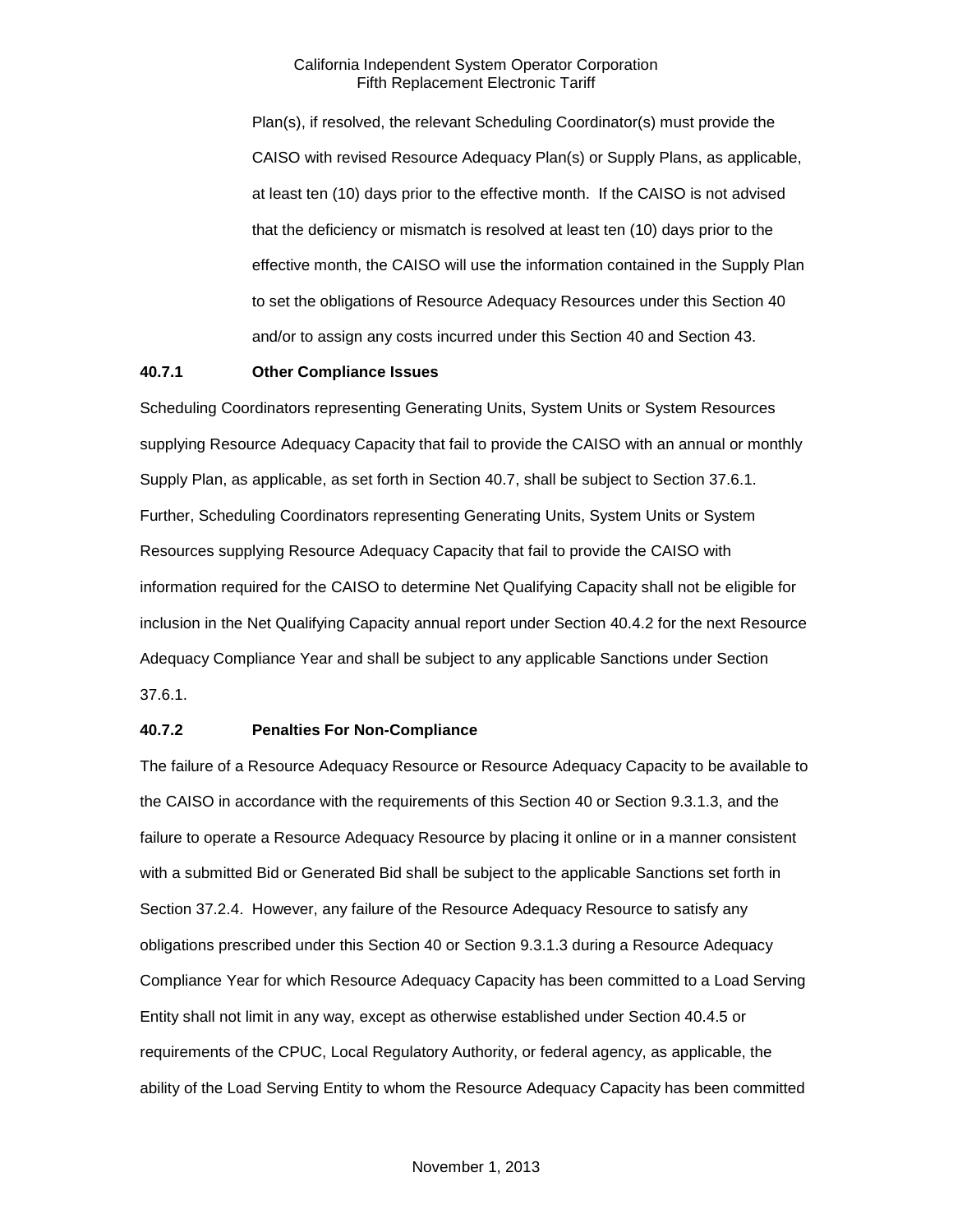to use such Resource Adequacy Capacity for purposes of satisfying the resource adequacy requirements of the CPUC, Local Regulatory Authority, or federal agency, as applicable. In addition, a Reserve Sharing LSE shall not be subject to any sanctions, penalties, or other compensatory obligations under this Section 40 on account of a Resource Adequacy Resource's satisfaction or failure to satisfy its obligations under this Section 40 or Section 9.3.1.3.

### **40.8 CAISO Default Qualifying Capacity Criteria**

### **40.8.1 Applicability**

The criteria in this Section 40.8 shall apply only: (i) where the CPUC or Local Regulatory Authority has not established and provided to the CAISO criteria to determine the types of resources that may be eligible to provide Qualifying Capacity and for calculating Qualifying Capacity for such eligible resource types and (ii) until the CAISO has been notified in writing by the CPUC of its intent to overturn, reject or fundamentally modify the capacity-based framework in CPUC Decisions 04-01-050 (Jan. 10, 2004), 04-10-035 (Oct. 28, 2004), and 05-10-042 (Oct. 31, 2005). The types of resources specified in this Section 40.8.1 will be eligible to provide Qualifying Capacity to the extent they meet the criteria for each type of resource set forth in this Section 40.8.1.

### **40.8.1.2 Nuclear and Thermal**

Nuclear and thermal Generating Units, other than Qualifying Facilities with Existing QF Contracts addressed in Section 40.8.1.8 below, must be a Participating Generator or a System Unit. The Qualifying Capacity of nuclear and thermal units, other than Qualifying Facilities addressed in Section 40.8.1.8, will be based on net dependable capacity defined by NERC Generating Availability Data System information.

### **40.8.1.3 Hydro**

Hydroelectric Generating Units, other than Qualifying Facilities with Existing QF Contracts, must be either Participating Generators or System Units. The Qualifying Capacity of a pond or Pumped-Storage Hydro Unit, other than a QF, will be determined based on net dependable capacity defined by NERC GADS minus variable head derate based on an average dry year reservoir level. The Qualifying Capacity of a pond or Pumped-Storage Hydro Unit that is a QF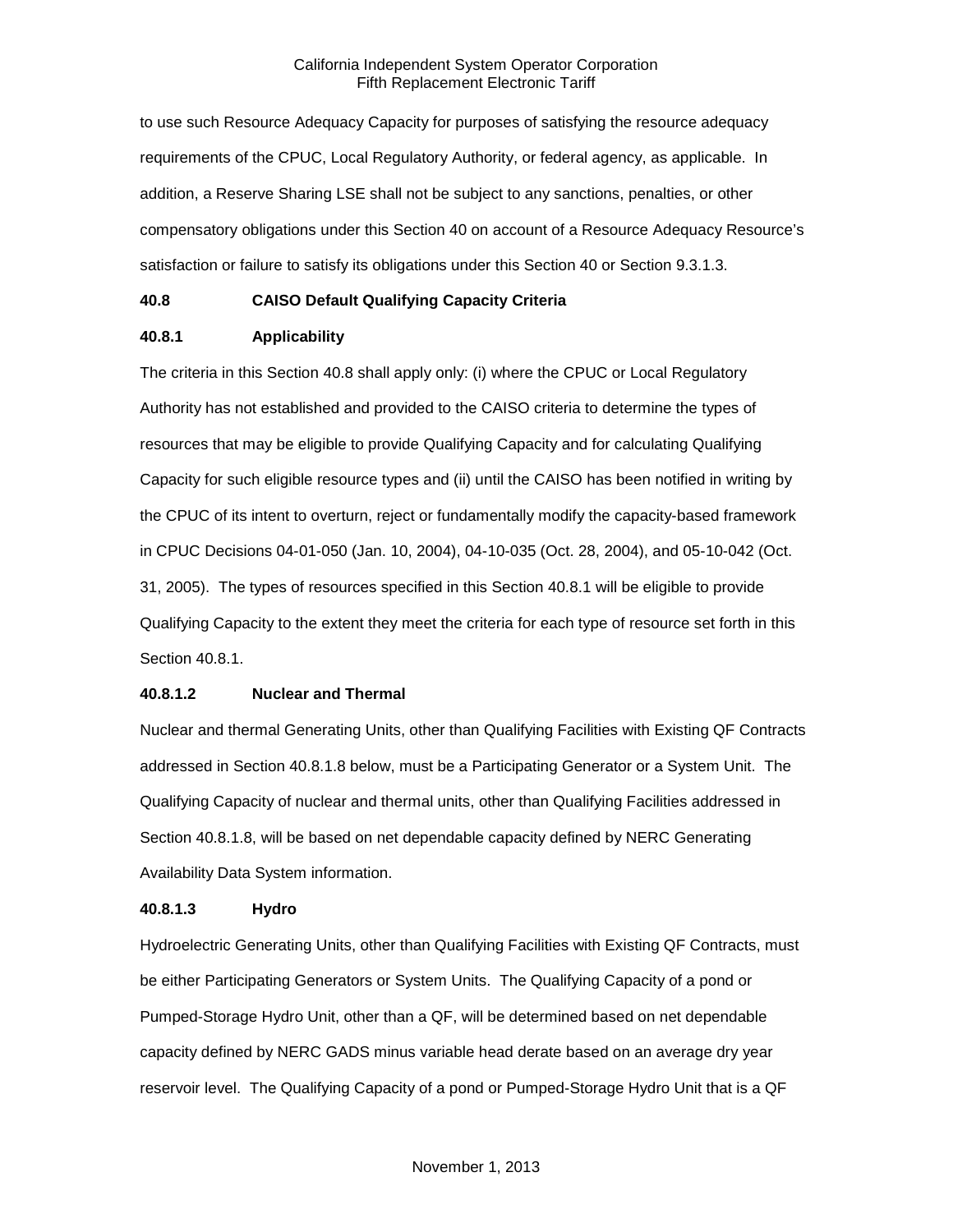will be determined based on historic performance during the hours of noon to 6:00 p.m., using a three-year rolling average.

The Qualifying Capacity of all run-of-river hydro units, including Qualifying Facilities, will be based on net dependable capacity defined by NERC GADS minus an average dry year conveyance flow, stream flow, or canal head derate. As used in this section, average dry year reflects a onein-five year dry hydro scenario (for example, using the 4th driest year from the last 20 years on record).

### **40.8.1.4 Unit-Specific Contracts**

Unit-specific contracts with Participating Generators or System Units will qualify as Resource Adequacy Capacity subject to the verification that the total MW quantity of all contracts from a specific unit do not exceed the total Net Qualifying Capacity (MW) consistent with the Net Qualifying Capacity determination for that unit.

### **40.8.1.5 Contracts with Liquidated Damage Provisions**

Firm Energy contracts with liquidated damages provisions, as generally reflected in Service Schedule C of the Western Systems Power Pool Agreement or the Firm LD product of the Edison Electric Institute pro forma agreement, or any other similar firm Energy contract that does not require the seller to source the Energy from a particular unit, and specifies a delivery point internal to the CAISO Balancing Authority Area entered into before October 27, 2005 shall be eligible to count as Qualifying Capacity until the end of 2008. A Scheduling Coordinator, however, cannot have more than twenty-five percent (25%) of its portfolio of Qualifying Capacity met by contracts with liquidated damage provisions for 2008.

### **40.8.1.6 Wind and Solar**

As used in this Section, wind units are those wind Generating Units without backup sources of Generation and solar units are those solar Generating Units without backup sources of Generation. Wind and solar units, other than Qualifying Facilities with Existing QF Contracts, must be Participating Intermittent Resources or subject to availability provisions of Section 40.6.4.3.4.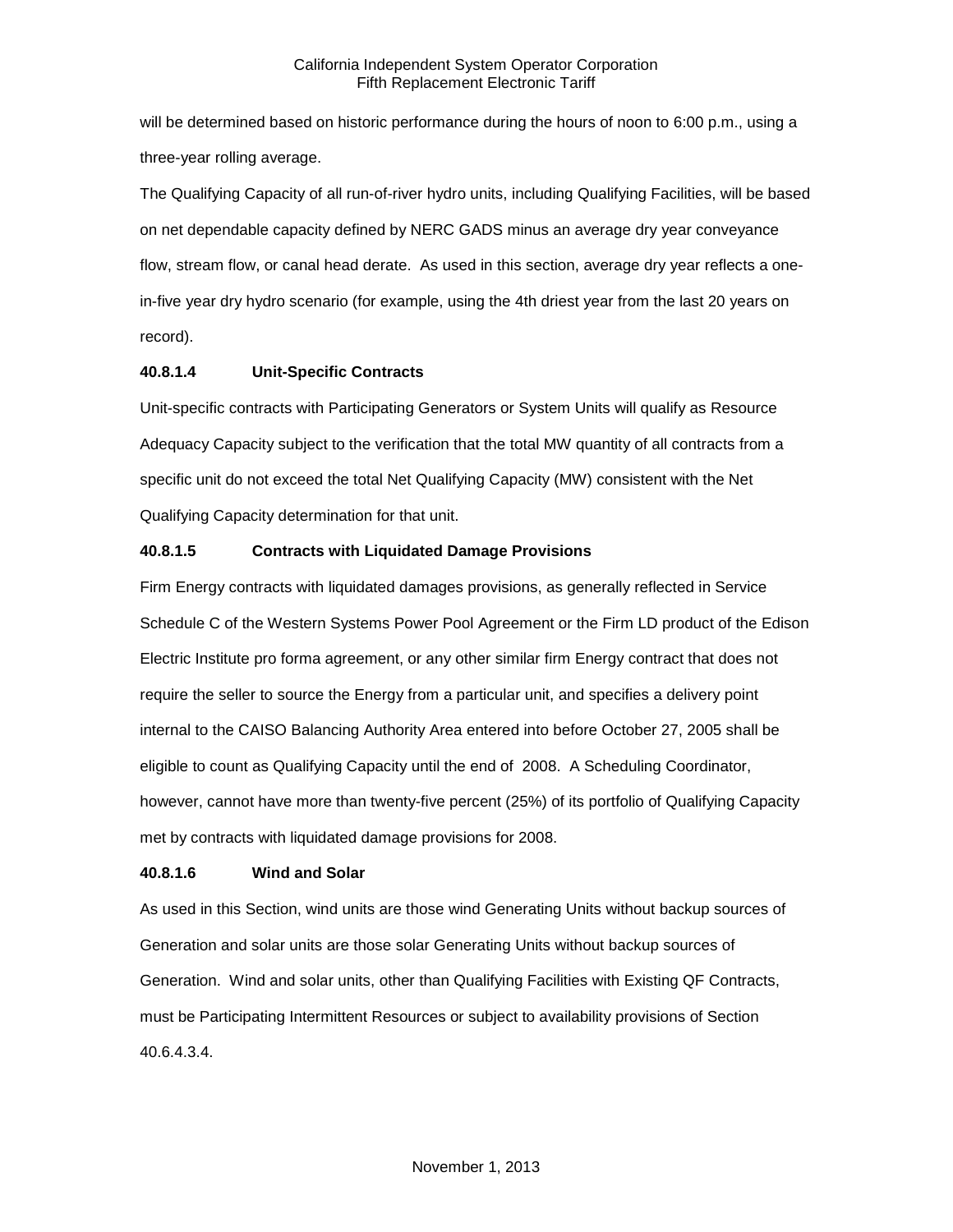The Qualifying Capacity of all wind or solar units, including Qualifying Facilities, for each month will be based on their monthly historic performance during that same month during the hours of noon to 6:00 p.m., using a three-year rolling average. For wind or solar units with less than three years operating history, all months for which there is no historic performance data will utilize the monthly average production factor of all units (wind or solar, as applicable) within the TAC Area, or other production data from another area determined by the CAISO to be appropriate if the unit is not within a TAC Area, in which the Generating Unit is located.

### **40.8.1.7 Geothermal**

Geothermal Generating Units, other than Qualifying Facilities with Existing QF Contracts addressed in Section 40.8.1.8, must be Participating Generators or System Units. The Qualifying Capacity of geothermal units, other than Qualifying Facilities addressed in Section 40.8.1.8, will be based on NERC GADS net dependable capacity minus a derate for steam field degradation.

#### **40.8.1.8 Treatment of Qualifying Capacity for Qualifying Facilities**

Qualifying Facilities must be subject to an effective Participating Generator Agreement or Net Scheduled Participating Generator Agreement or must be System Units, unless they have an Existing QF Contract. Except for hydro, wind, and solar Qualifying Facilities addressed pursuant to Sections 40.8.1.3 and 40.8.1.6, the Qualifying Capacity of Qualifying Facilities under Existing QF Contracts, will be based on historic monthly Generation output during the hours of noon to 6:00 p.m. (net of Self-provided Load) during a three-year rolling average.

### **40.8.1.9 Participating Loads**

The Qualifying Capacity of Participating Loads shall be the average reduction in Demand over a three-year period on a per Dispatch basis or, if the Load does not have three years of performance history, based on comparable evaluation data using similar programs. Loads of Participating Loads must be available at least 48 hours, and if the Loads can only be dispatched for a maximum of two hours per event, then only 0.89 percent of a Scheduling Coordinator's portfolio may be made up of such Loads.

#### **40.8.1.10 Jointly-Owned Facilities**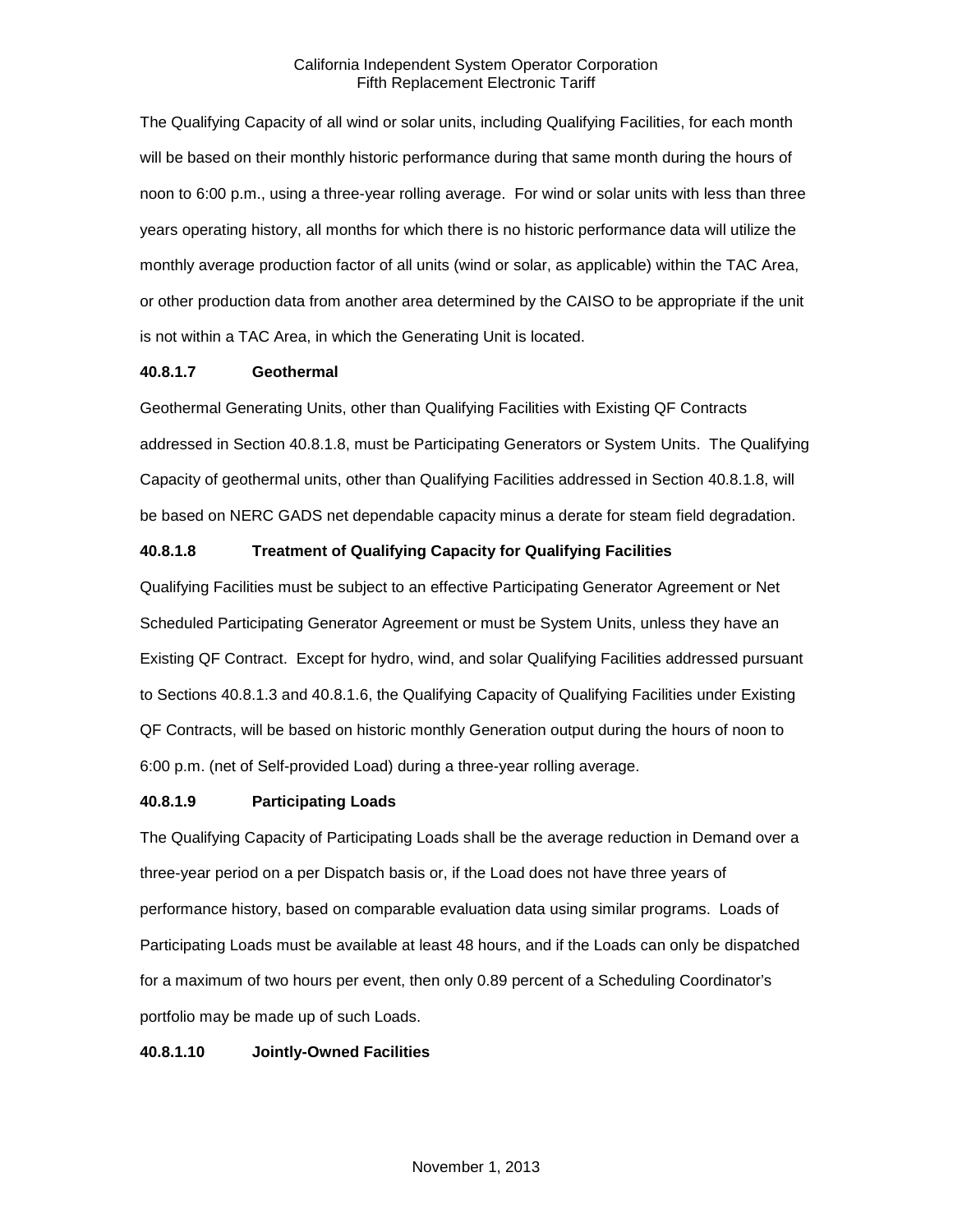A jointly-owned facility must be either a Participating Generator or a System Unit. The Qualifying Capacity for the entire facility will be determined based on the type of resource as described elsewhere in this Section 40.8.1. In addition, the Scheduling Coordinator must provide the CAISO with a demonstration of its entitlement to the output of the jointly-owned facility's Qualified Capacity and an explanation of how that entitlement may change if the facility's output is restricted.

### **40.8.1.11 Facilities under Construction**

The Qualifying Capacity for facilities under construction will be determined based on the type of resource as described elsewhere in this Section 40.8. In addition, the facility must have been in commercial operation for no less than one month to be eligible to be included as a Resource Adequacy Resource in a Scheduling Coordinator's monthly Resource Adequacy Plan.

### **40.8.1.12 System Resources and Pseudo-Ties**

# **40.8.1.12.1 Dynamic System Resources and Pseudo-Ties**

Dynamic System Resources and Pseudo-Ties of Generating Units to the CAISO Balancing Authority Area shall be treated similar to resources within the CAISO Balancing Authority Area, except with respect to the deliverability screen under Section 40.4.6.1 and with respect to the limitation on the Qualifying Capacity of wind and solar resources set forth in Section 40.8.1.6. However, eligibility as a Resource Adequacy Resource is contingent upon a showing by the Scheduling Coordinator that the Dynamic System Resource or Pseudo-Tie of a Generating Unit to the CAISO Balancing Authority Area has secured transmission through any intervening Balancing Authority Areas for the Operating Hours that cannot be curtailed for economic reasons or bumped by higher priority transmission and that the Load Serving Entity for which the Scheduling Coordinator is submitting Demand Bids has an allocation of import capacity at the import Scheduling Point under Section 40.4.6.2 that is not less than the Resource Adequacy Capacity provided by the Dynamic System Resource or Pseudo-Tie of a Generating Unit to the CAISO Balancing Authority Area.

### **40.8.1.12.2 Non-Dynamic System Resources**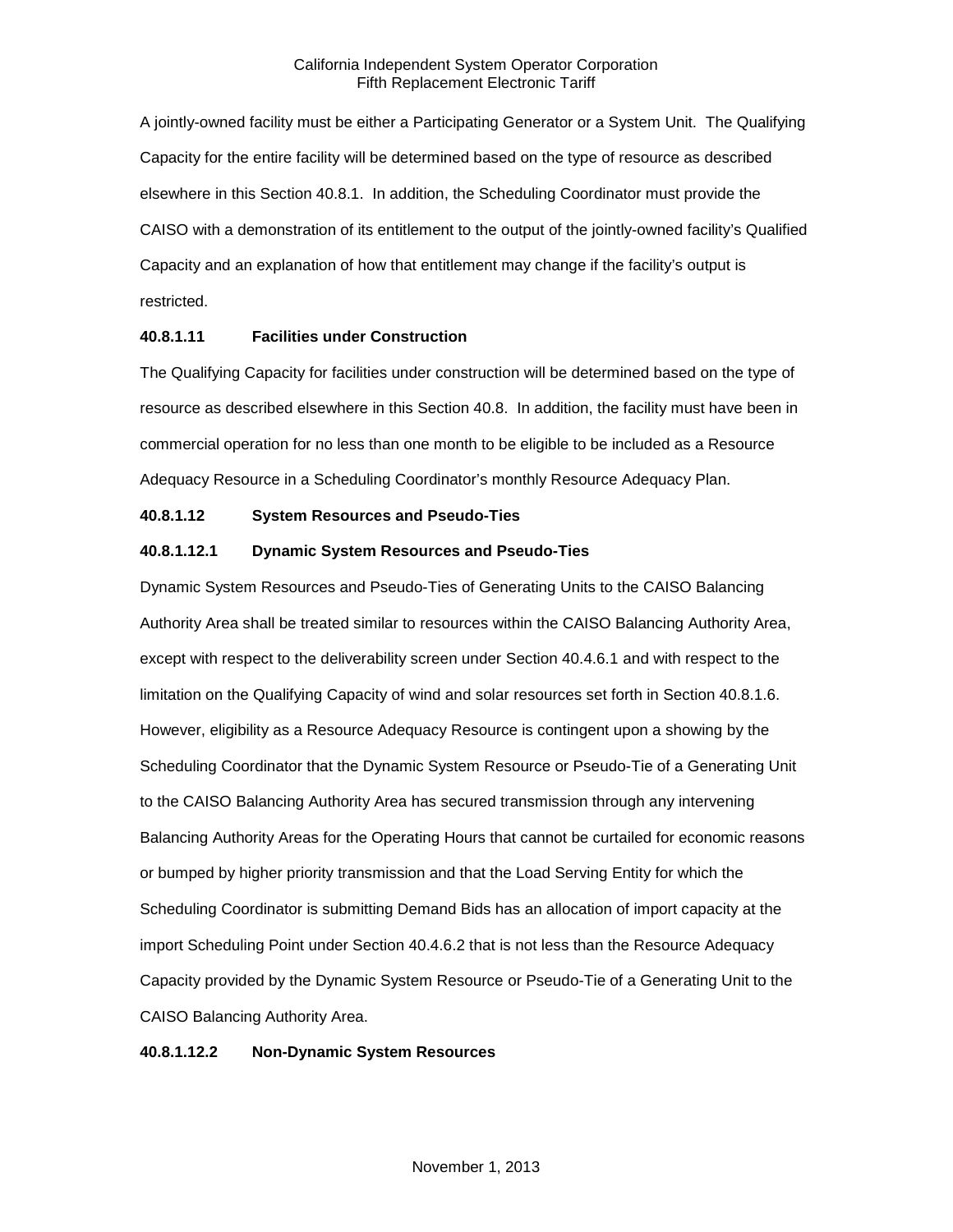For Non-Dynamic System Resources, the Scheduling Coordinator must demonstrate that the Load Serving Entity for which the Scheduling Coordinator is scheduling Demand has an allocation of import capacity at the import Scheduling Point under Section 40.4.6.2 that is not less than the Resource Adequacy Capacity from the Non-Dynamic System Resource. The Scheduling Coordinator must also demonstrate that the Non-Dynamic System Resource is covered by Operating Reserves, unless unit contingent, in the sending Balancing Authority Area. Eligibility as Resource Adequacy Capacity is contingent upon a showing by the Scheduling Coordinator of the System Resource that it has secured transmission through any intervening Balancing Authority Areas for the Operating Hours that cannot be curtailed for economic reasons or bumped by higher priority transmission. With respect to Non-Dynamic System Resources, any inter-temporal constraints, such as multi-hour run blocks, must be explicitly identified in the monthly Resource Adequacy Plan, and no constraints may be imposed beyond those explicitly stated in the plan.

#### **40.8.1.13 Proxy Demand Resources**

The Qualifying Capacity of a Proxy Demand Resource, for each month, will be based on the resource's average monthly historic demand reduction performance during that same month during the Availability Assessment Hours, as described in Section 40.9.3, using a three-year rolling average. For a Proxy Demand Resource with fewer than three years of performance history, for all months for which there is no historic data, the CAISO will utilize a monthly megawatt value as certified and reported to the CAISO by the Demand Response Provider; otherwise, where available, the CAISO will use the average of historic demand reduction performance data available, by month, for a Proxy Demand Resource. Proxy Demand Resources must be available at least four (4) hours per month in which they are eligible to provide RA Capacity and must be dispatchable for a minimum of thirty (30) minutes per event within each of those months.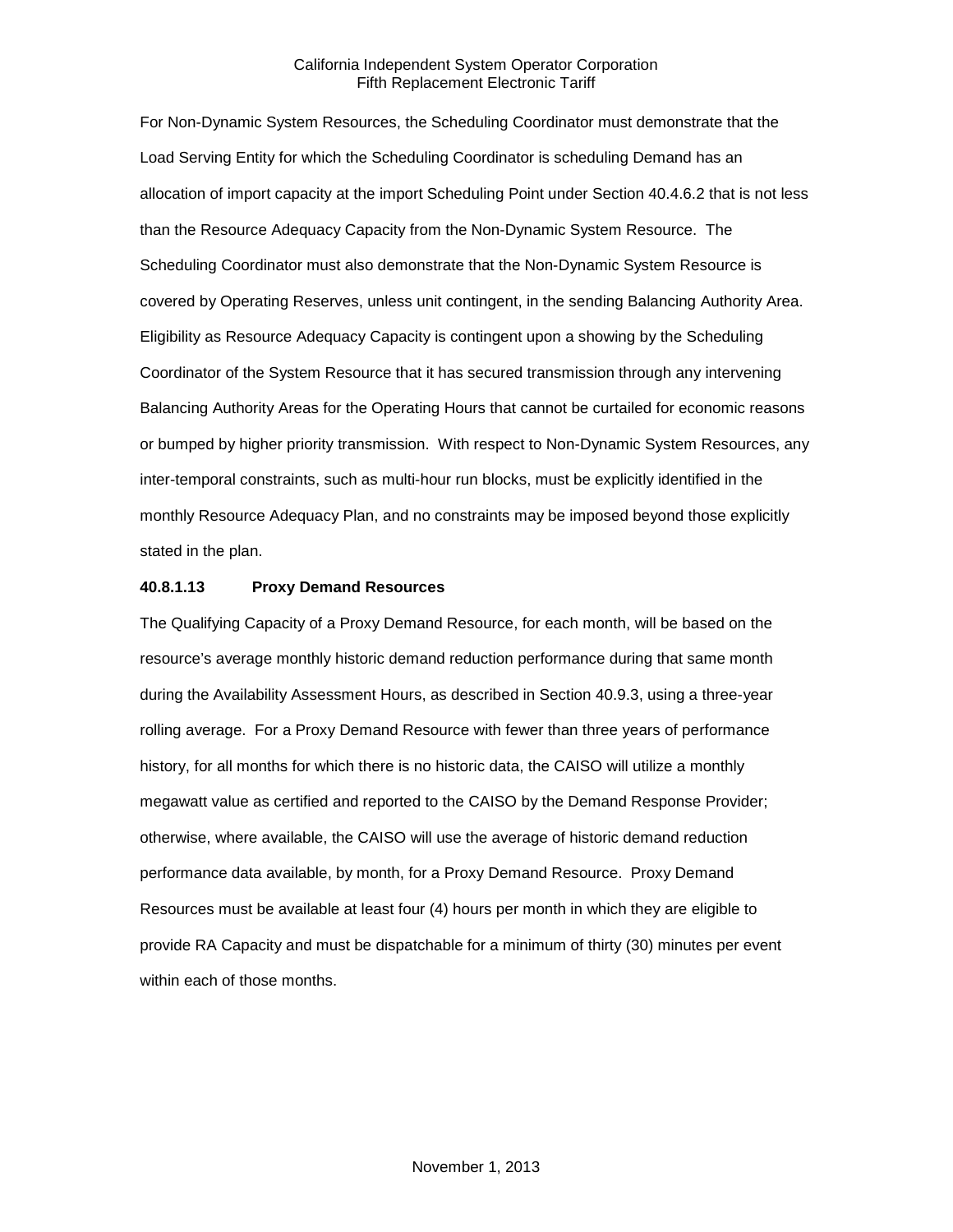### **40.9. Availability Standards And Payment; Non-Availability Charges**

#### **40.9.1 General**

Except for the exemptions specified in Section 40.9.2, the CAISO will track the availability of Resource Adequacy Capacity during the Availability Assessment Hours of each month, as specified in Section 40.9.3, in order to determine the amount of Resource Adequacy Capacity that was available to the CAISO. Each non-exempt Resource Adequacy Resource will be subject to the Availability Standards determined in accordance with either Section 40.9.4 or 40.9.7, whichever is applicable, for each month during each Resource Adequacy Compliance Year, starting with the 2010 Resource Adequacy Compliance Year. Scheduling Coordinators for Resource Adequacy Resources will be subject to Non-Availability Charges or Availability Incentive Payments as specified in either Section 40.9.4 or Section 40.9.7, whichever is applicable. MW values or percentages used by the CAISO in this Section 40.9 will be calculated to no less than two decimal places.

### **40.9.2 Exemptions**

The following exemptions apply to the CAISO's Availability Standards program of this Section 40.9:

- (1) Resources with a PMax less than one (1.0) MW will not be used to determine Availability Standards, will not be subject to Non-Availability Charges or Availability Incentive Payments, and will not be subject to the additional Outage reporting requirements of this Section 40.9.
- (2) Capacity under a resource specific power supply contract that existed prior to June 28, 2009 and Resource Adequacy Capacity that was procured under a contract that was either executed or submitted to the applicable Local Regulatory Authority for approval prior to June 28, 2009, and is associated with specific Generating Units or System Resources, will not be subject to Non-Availability Charges or Availability Incentive Payments. Such contracted Resource Adequacy Capacity, except for non Resource-Specific System Resources, will be included in the development of Availability Standards and will be subject to any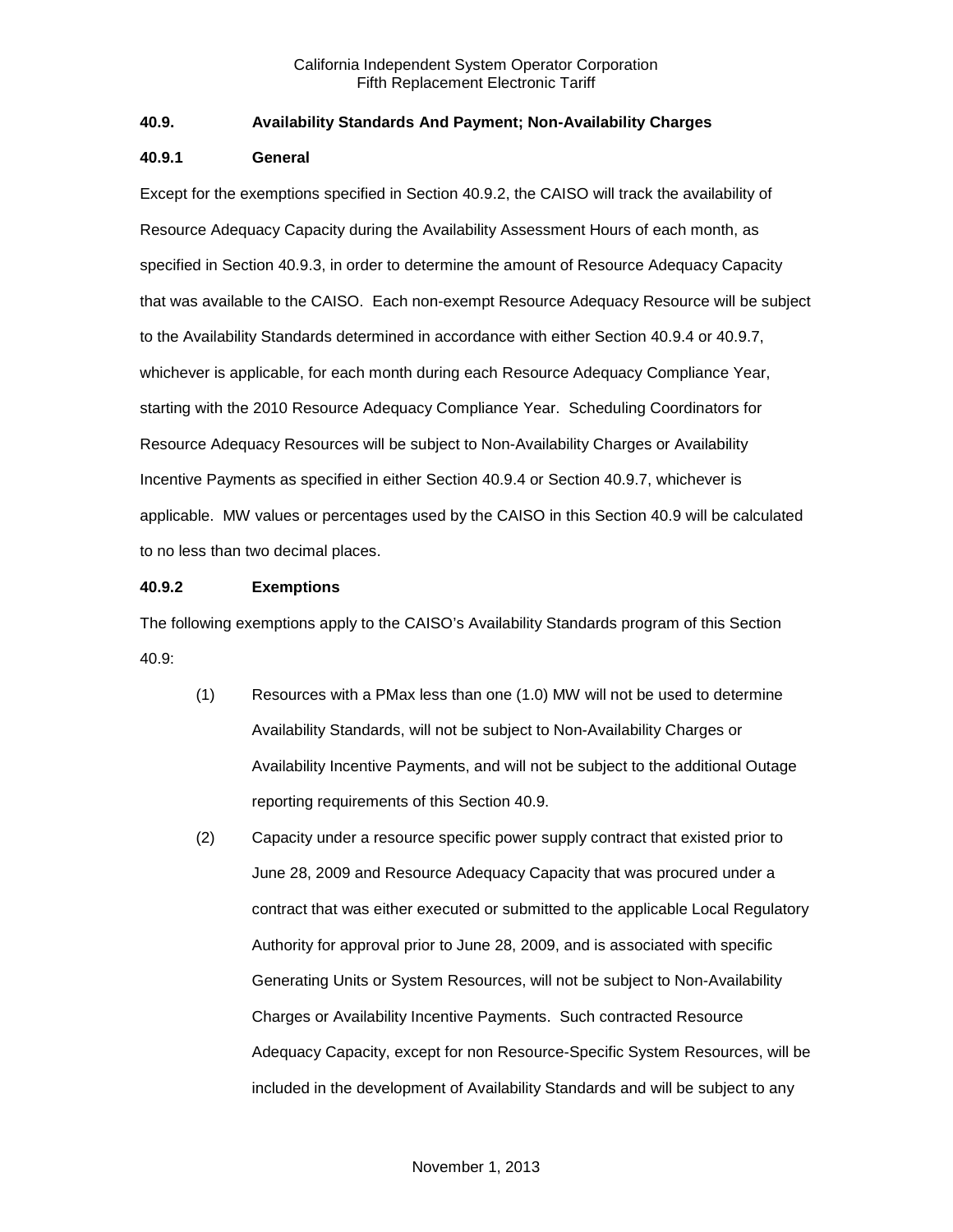Outage reporting requirements necessary for this purpose. The exemption will apply only for the initial term of the contract and to the MW capacity quantity and Resource Adequacy Resources specified in the contract prior to June 28, 2009. The exemption shall terminate upon the conclusion of the initial contract term. Exempt contracts may be re-assigned or undergo novation on or after June 28, 2009, but the exemption shall not apply for any extended contract term, increased capacity quantity or additional resource(s) beyond those specified in the contract prior to June 28, 2009, except as provided in Section 40.9.2(7) or 40.9.2(8). Scheduling Coordinators for Resource Adequacy Resources subject to these contracts will be required to certify the start date of the contract, the expiration date, the Resource ID(s), and the amount of Resource Adequacy Capacity associated with each Resource ID included in the contract. For Resource Adequacy Resources whose Qualifying Capacity value is determined by historical output, the capacity under a resource specific power supply contract or Resource Adequacy Capacity that was procured under a contract that was either executed or submitted to the applicable Local Regulatory Authority for approval that meets the requirements in this subsection (2) will not be subject to Non-Availability Charges or Availability Incentive Payments, except that the deadline date for either type of contract shall be August 22, 2010 instead of June 28, 2009.

(3) For a contract entered into prior to June 28, 2009 that provides for the amount of Resource Adequacy Capacity to increase during the original term of the contract, based on a ratio of the Resource Adequacy Resource's output or due to an addition of capacity, the exemption provided in subsection (2) of this Section 40.9.2 will apply to the additional capacity allowed under the contract; provided that the capacity increase (i) is expressly contained in the provisions of the contract, (ii) occurs during the primary term of the contract; and (iii) does not result from contract extensions or other amendments to the original terms and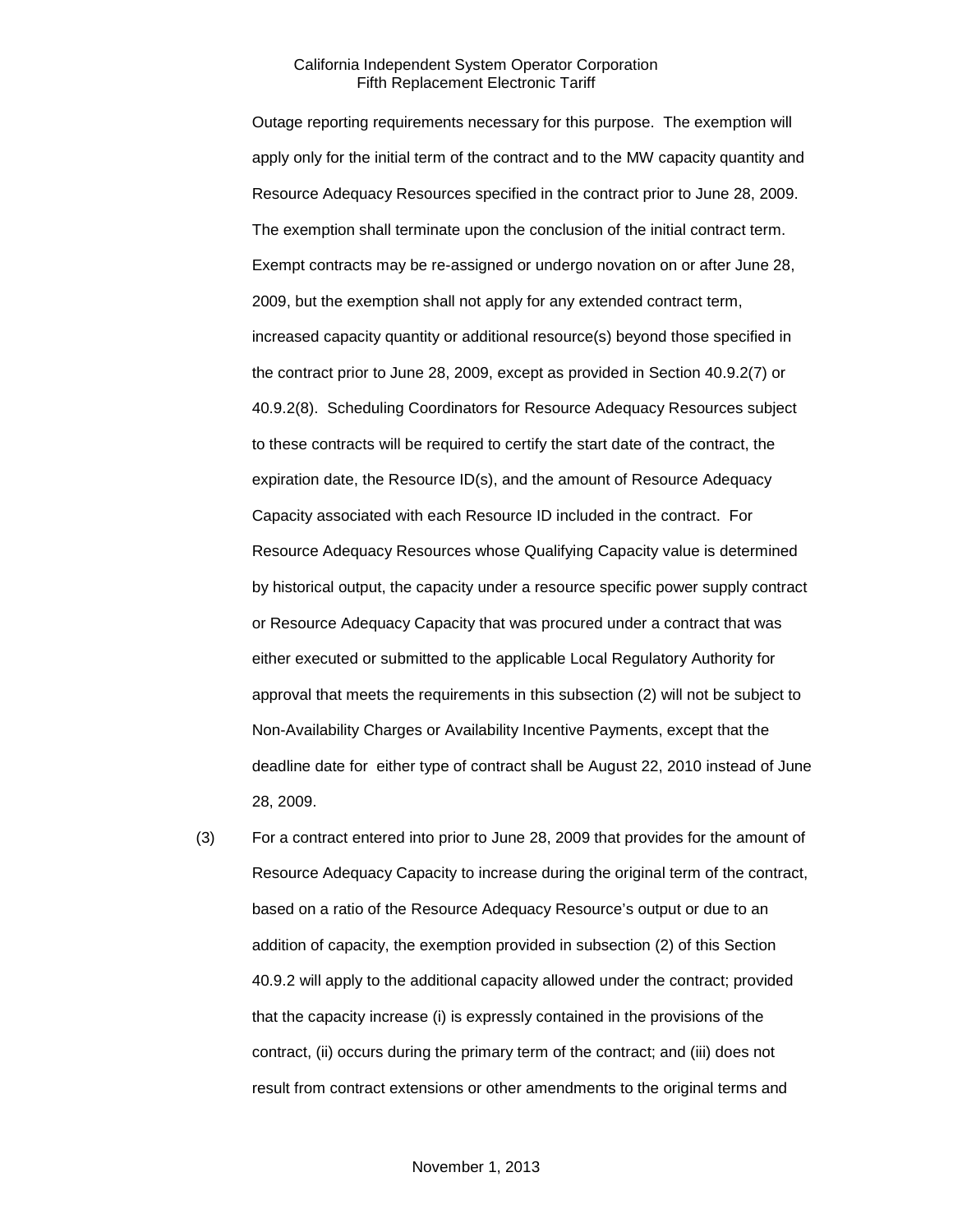conditions of the contract, except as provided in Section 40.9.2(7) or 40.9.2(8). Scheduling Coordinators for Resource Adequacy Resources subject to contracts that provide for such capacity increases or additions must include in their certification, in addition to the requirements of subsection (2) of this Section 40.9.2, (i) the citation to any contract provisions that might entitle them to increased exempt Resource Adequacy Capacity from the contracted resources during the primary term of the contract; (ii) the amount of additional capacity to which they might be entitled; and (iii) the actual effective date of the capacity increase. If the actual amount of capacity and/or the actual effective date of the capacity increase is not known at the time of the initial certification, the Scheduling Coordinator shall provide a supplemental certification(s) when this information becomes known. For Resource Adequacy Resources whose Qualifying Capacity value is determined by historical output the exemption provided in subsection (2) of this Section 40.9.2 will apply to an increase in the capacity under a resource specific power supply contract or Resource Adequacy Capacity that was procured under a contract that was either executed or submitted to the applicable Local Regulatory Authority for approval that meets the requirements in this subsection (3), except that the deadline date for either type of contract to be exempt shall be August 22, 2010 instead of June 28, 2009.

- (4) Demand response resources will not be used to determine Availability Standards, will not be subject to Non-Availability Charges or Availability Incentive Payments, and will not be subject to the additional Outage reporting requirements of this Section 40.9.
- (5) Resource Adequacy Capacity provided through contracts for Energy from nonspecified resources delivered within the CAISO Balancing Authority Area will not be used to determine Availability Standards, will not be subject to Non-Availability Charges or Availability Incentive Payments, and will not be subject to the additional Outage reporting requirements of this Section 40.9.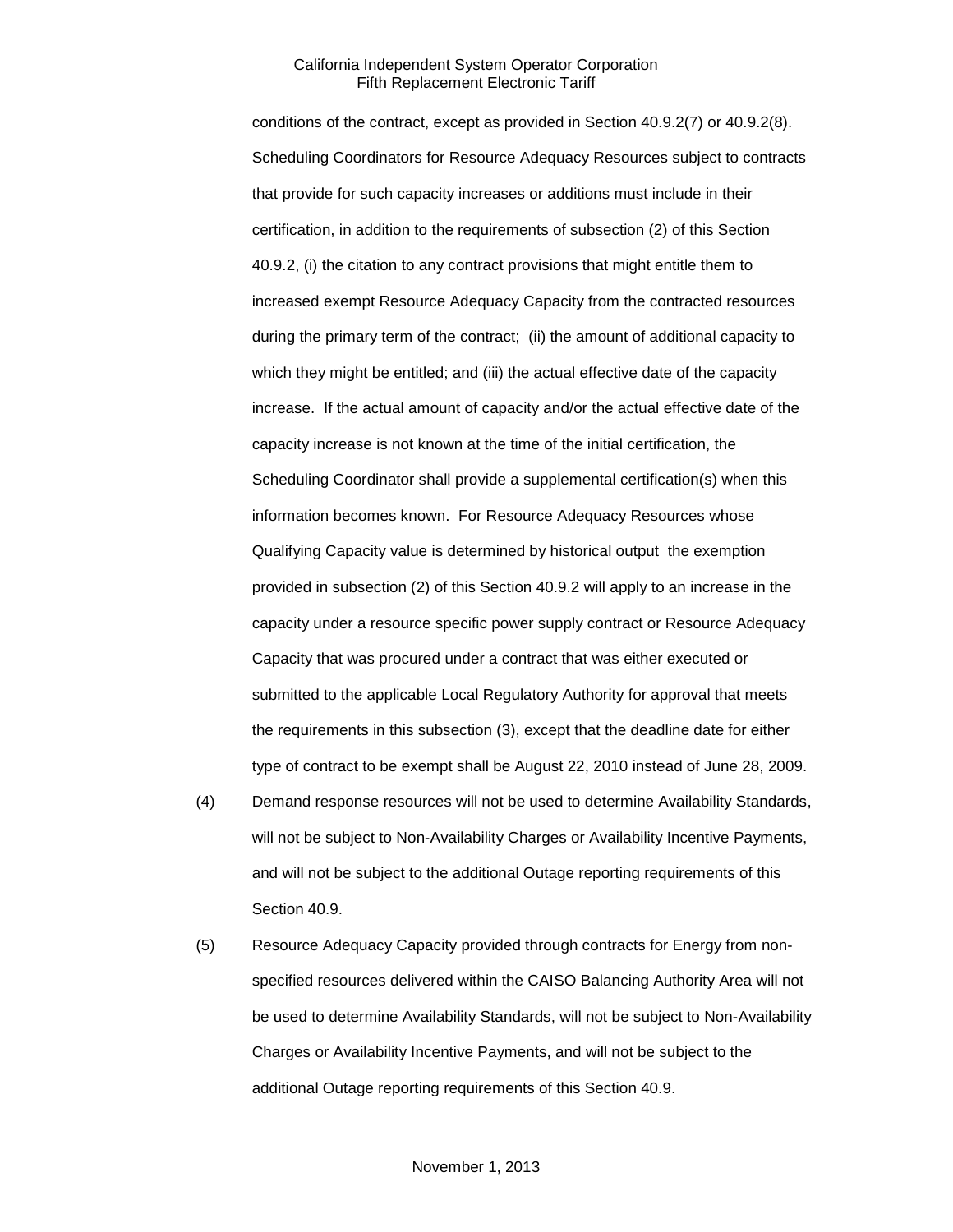- (6) Resource Adequacy Resources of a Modified Reserve Sharing LSE or a Load following MSS will be used to determine the Availability Standards and will be subject to any Outage reporting requirements necessary for this purpose. Non-Local Capacity Area Resource Adequacy Resources of a Modified Reserve Sharing LSE or a Load following MSS will not be subject to Non-Availability Charges or Availability Incentive Payments, but those entities shall remain responsible for any other applicable deficiency payments under this CAISO Tariff or the applicable MSS Agreement.
- (7) Scheduling Coordinators for resources with Existing QF Contracts or Amended QF Contracts that are Resource Adequacy Resources shall be exempt from the Outage reporting requirements of Section 40.9 if the resource previously provided Resource Adequacy Capacity under an Existing QF Contract that was exempt from the application of Non-Availability Charges and Availability Incentive Payments pursuant to Section 40.9.2(2) or 40.9.2(3). This exemption from the Outage reporting requirements of Section 40.9 shall end for each resource when the Existing QF Contract or Amended QF Contract terminates or it is no longer eligible for exemption under Section 40.9.2(2) or 40.9.2(3), or if requested by the Scheduling Coordinator for the resource, whichever is earlier.
- (8) Scheduling Coordinators for resources with Existing QF Contracts or Amended QF Contracts that are Resource Adequacy Resources shall be exempt from the Outage reporting requirements of Section 40.9, and will not be subject to Non-Availability Charges or Availability Incentive Payments, if the QF resource previously provided Resource Adequacy Capacity pursuant to an Existing QF Contract that was executed prior to the August 22, 2010 deadline for exemption under Section 40.9.2(2), and remained in effect pursuant to California Public Utilities Commission Decision 07-09-040 that extended the term of expiring contracts until such time as the new contracts resulting from that decision are available. This exemption from the Outage reporting requirements of Section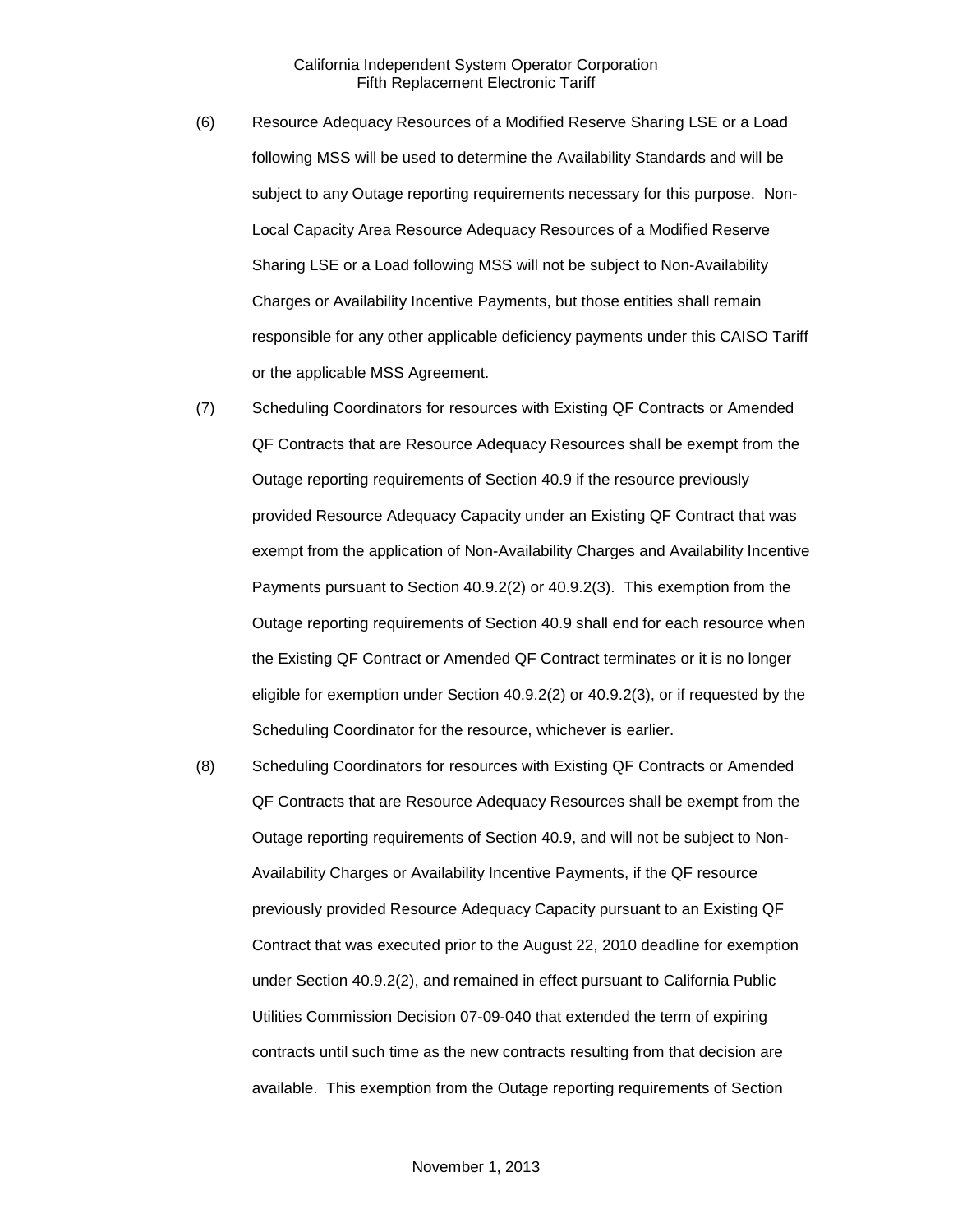40.9, and the Availability Incentive Payments and Non-Availability Charges, shall end for each resource when its Existing QF Contract or Amended QF Contract terminates or if requested by the Scheduling Coordinator for the resource, whichever is earlier.

Exclusions from the Availability Standards and Outage reporting requirements established in this Section 40.9 are for this Section 40.9 alone and do not affect any other obligation arising under the CAISO Tariff.

### **40.9.3 Availability Assessment Hours**

The CAISO shall establish Availability Assessment Hours applicable for each month of each Resource Adequacy Compliance Year, which shall be applied starting with Resource Adequacy Compliance Year 2010, in order to assess the extent to which each Resource Adequacy Resource has met the Availability Standards of this Section 40.9. The Availability Assessment Hours shall be a pre-defined set of hours in each month corresponding to the operating periods when high demand conditions typically occur and when the availability of Resource Adequacy Capacity is most critical to maintaining system reliability. The Availability Assessment Hours shall be comprised of five consecutive hours of each non-weekend, non-federal holiday day. The five hour period will vary by season as necessary such that, based on historical actual load data, the coincident peak load hour typically falls within the five-hour range each day during the month. The CAISO shall annually determine the five hour range for the Availability Assessment Hours for each month of the next Resource Adequacy Compliance year prior to the start of each Resource Adequacy Compliance Year and shall specify them in the Business Practice Manual.

### **40.9.4 Availability Determinations**

This Section 40.9.4 addresses availability assessment for all Resource Adequacy Capacity, including the Resource Adequacy Capacity of Resource-Specific System Resources, subject to the Section 40.9 Availability Standards program; however, this Section 40.9.4 does not apply to Resource Adequacy Capacity provided by non-Resource-Specific System Resources which are addressed in Section 40.9.7.

### **40.9.4.1 Availability Standard**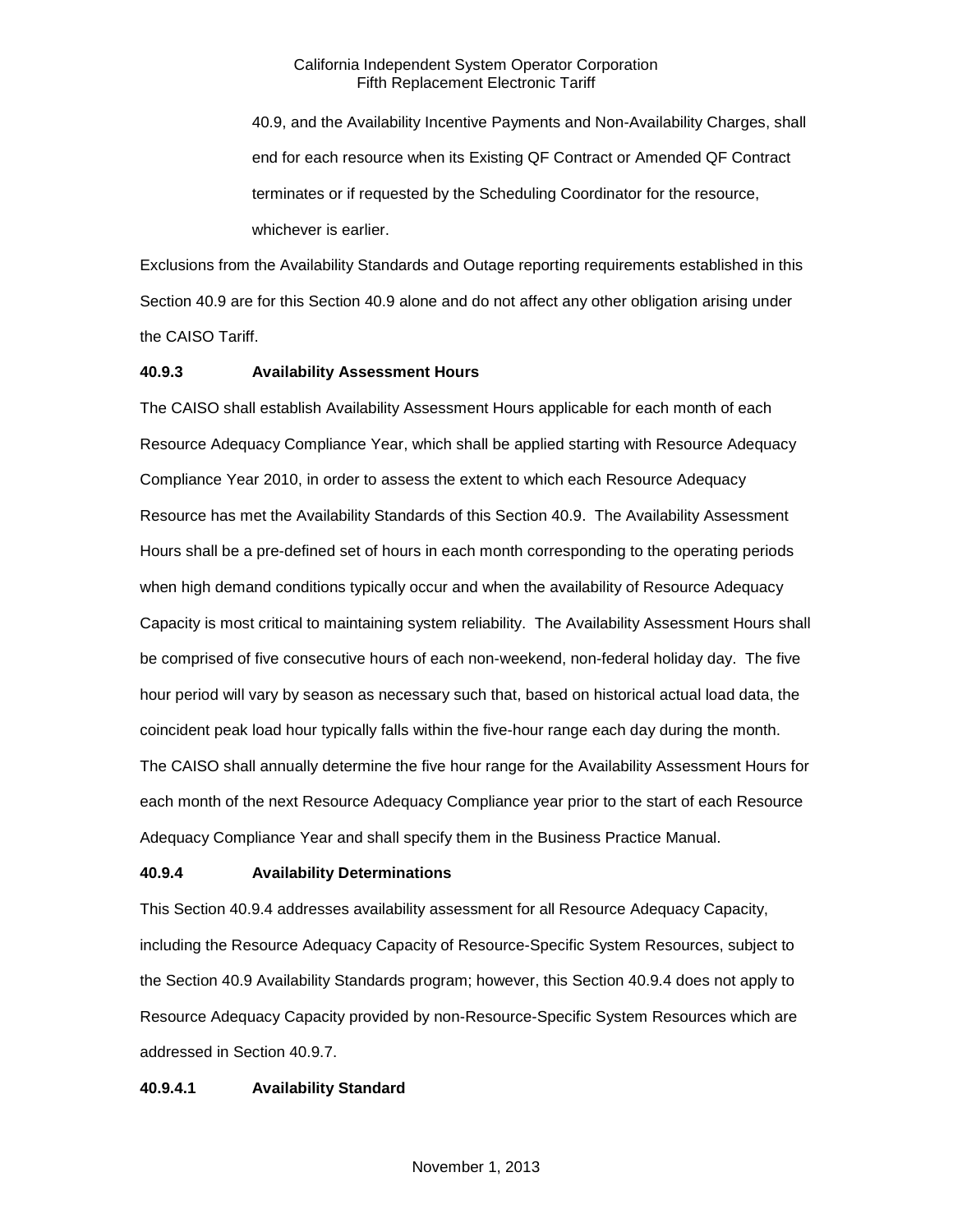The CAISO shall calculate and publish the monthly Availability Standards for Resource Adequacy Compliance Year 2010 no later than forty five (45) days after a FERC order approving this section and by July 1 prior to each Resource Adequacy Compliance Year thereafter. For Resource Adequacy Compliance Year 2010, the monthly Availability Standards applicable to Resource Adequacy Resources subject to this Section 40.9.4 will be based on the historical availability of Resource Adequacy Resources during the Availability Assessment Hours of the corresponding months during the period from June 2006 through December 2008. For subsequent years, the monthly Availability Standards will be based on historical availability for the Availability Assessment Hours over the previous three years. Each monthly Availability Standard will be calculated as the sum of the available Resource Adequacy Capacity of the included Resource Adequacy Resources across all the Availability Assessment Hours of the month, divided by the sum of the designated Resource Adequacy Capacity for the same set of hours and resources, and multiplied by 100 to obtain a number between zero (0) and one hundred percent (100%). For the purpose of determining the available Resource Adequacy Capacity in each month, the CAISO will use the Outage information reported in SLIC and, when available, the Outage reports submitted pursuant to Section 40.9.5. To ensure consistency between the calculation of the monthly Availability Standard and the calculation of each resource's monthly availability, the data utilized for both calculations will be in accordance with the provisions of Sections 40.9.4.2. All Resource Adequacy Resources except for the following will be included in the calculation of the Availability Standards:

- (1) Resource Adequacy Resources exempted in Section 40.9.2;
- (2) Non-Resource-Specific System Resources;
- (3) Resources between one (1) MW and ten (10) MW subject to the reporting requirements of Section 40.9.5, until such time that the CAISO has received the outage reports and can begin to utilize the data; and
- (4) Use-Limited Resources for Compliance Year 2010 and 2011.

### **40.9.4.2 Availability Calculation for a Resource Adequacy Resource**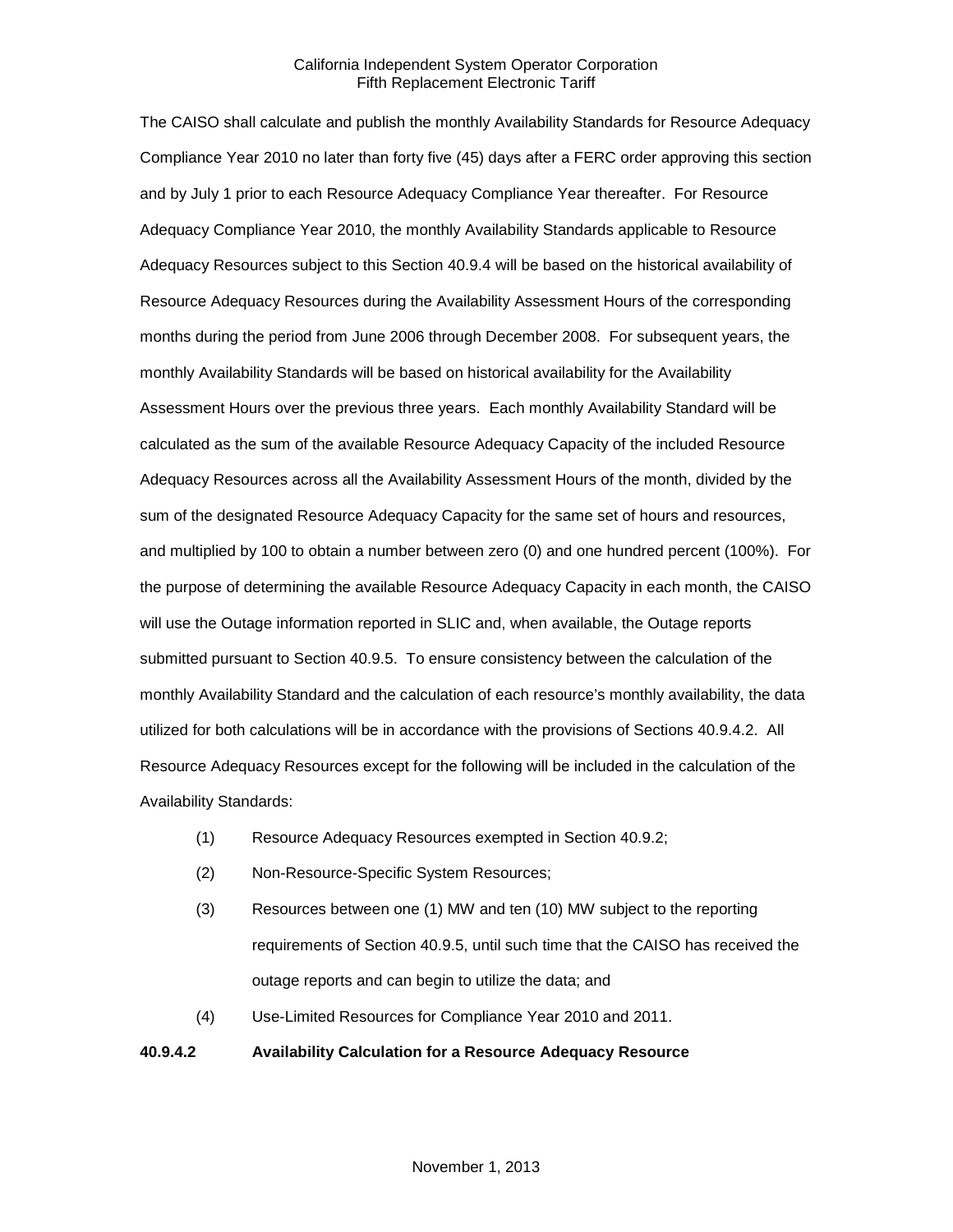The CAISO will calculate the monthly availability for each Resource Adequacy Resource subject to this Section 40.9.4 as follows:

The sum of the hourly available Resource Adequacy Capacity of the resource over all Availability Assessment Hours of the month, divided by the sum of the hourly Resource Adequacy Capacity of the resource as designated in the Supply Plan for the resource for those hours, and multiplied by 100 to obtain a number between zero percent (0%) and one hundred percent (100%).

- (c) A Resource Adequacy Resource will be determined to be less than one hundred percent (100%) available in a given month if it has any Forced Outages or temperature-related ambient de-rates that impact the availability of its designated Resource Adequacy Capacity during the Availability Assessment Hours of that month.
- (d) For Resource Adequacy Resources whose Qualifying Capacity value is determined by historical output, its hourly available Resource Adequacy Capacity for each Availability Assessment Hour will be determined from three components: the total actual amount of Energy the resource delivered during that hour; Resource Adequacy Capacity of the resource as designated in its Supply Plan; and the resource's Net Qualifying Capacity as reduced for that hour by the same percentage by which any Forced Outages or temperature-related ambient derates reduced the resource's capacity from its PMax capacity. If the total actual amount of Energy delivered by the resource in an Availability Assessment Hour is greater than or equal to the amount of Resource Adequacy Capacity designated in the Supply Plan, the hourly available Resource Adequacy Capacity for the hour will equal the resource's Resource Adequacy Capacity as designated in its Supply Plan. If the total actual amount of Energy delivered by the resource in an Availability Assessment Hour is less than the amount of Resource Adequacy Capacity designated in the Supply Plan, the available Resource Adequacy Capacity of the resource for that hour will be the higher of the total actual Energy the resource delivered in that hour or the resource's Net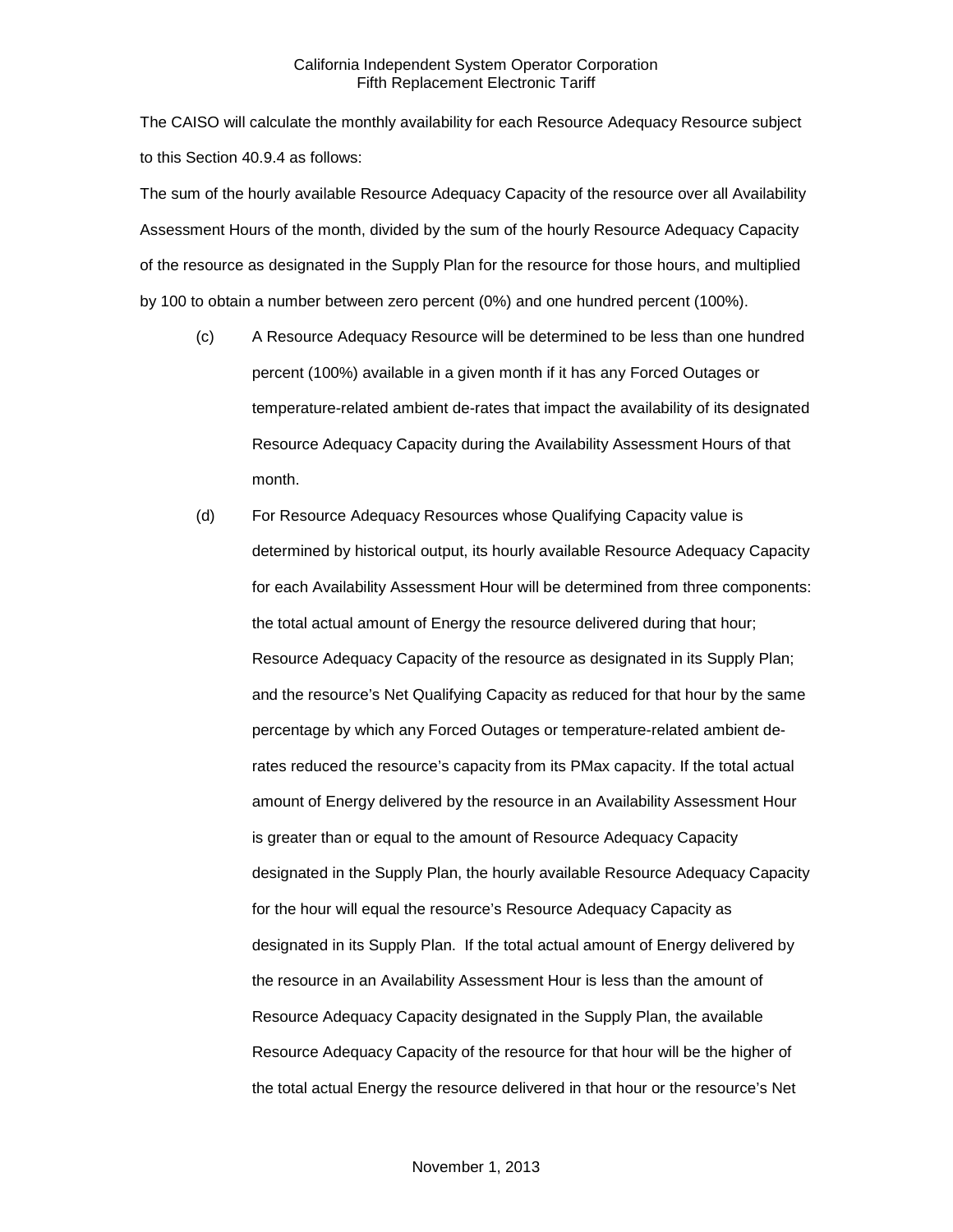Qualifying Capacity as reduced for that hour by the same percentage by which any Forced Outages or temperature-related ambient de-rates reduced the resource's capacity from its PMax capacity. The Resource Adequacy Capacity for each resource will be determined in accordance with the following formula:

Hourly Available Resource Adequacy Capacity = Min (RA Capacity, Max (Actual Energy, Proportional Derated Capacity))

Where:

RA Capacity = Resource Adequacy Capacity designated in the Supply Plan

Actual Energy = Total actual Energy delivered by the resource in the Availability Assessment Hour

Proportional Derated Capacity = Resource's Net Qualifying Capacity as reduced for that hour by the same percentage by which any Forced Outages or temperature-related ambient de-rates reduced the resource's capacity from its PMax capacity

If the SC for the Resource Adequacy Resource requests to convert from a Forced Outage to a Maintenance Outage in accordance with Section 9.3.3, the SC must terminate the existing Forced Outage and submit a new request for a Maintenance Outage. In the event the CAISO rejects the request to convert from a Forced Outage to a Maintenance Outage due to reliability criteria, the Outage will not be converted and the Forced Outage will continue. Outages properly submitted for temperature-related ambient derates for a Use Limited Resource will be counted against its availability only until such time as the Use Limited Resource reaches its energy limit constraint, at which time such Outages or derates will no longer count against the availability of the Use Limited Resource for the relevant month.

The start and end times used in calculating the availability of each resource each month will be the Outage time reported in the SLIC system or through the alternative reporting process of Section 40.9.5 for resources not included in the SLIC system.

### **40.9.4.2.1 Substitute Capacity**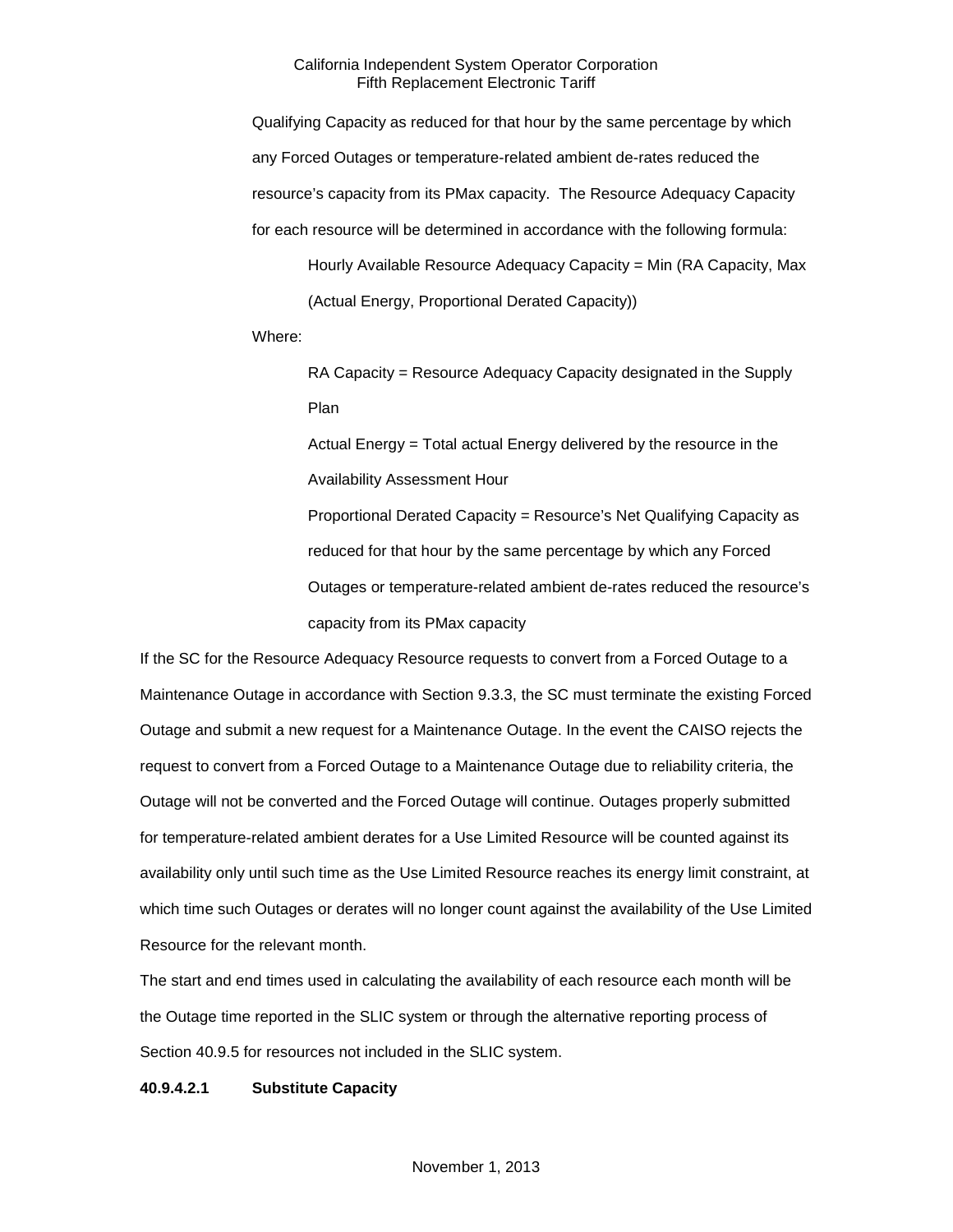A Scheduling Coordinator may substitute capacity that is not Resource Adequacy Capacity for its Resource Adequacy Capacity that is on a Forced Outage or de-rate in order to mitigate the impact of the Forced Outage or de-rate on its availability calculation. Such substitution will be accepted by the CAISO in accordance with the following procedures.

(1) For Local Capacity Area Resources. A Scheduling Coordinator providing Resource Adequacy Capacity to satisfy a Local Capacity Area requirement may prequalify alternate resources by providing a prequalification request in accordance with the form and schedule specified in the Business Practice Manual. If the alternate resource is located at the same bus as the Resource Adequacy Resource it would replace and has similar operational characteristics, the CAISO will approve the pre-qualification request as a substitute resource for use in the subsequent Resource Adequacy Compliance Year. Additionally, when a Local Capacity Area Resource Adequacy Resource subsequently has a Forced Outage or de-rate, the Scheduling Coordinator may, prior to the close of IFM, request to substitute a non-pre-qualified resource. The CAISO will grant the request if the alternate resource is (i) located at the same bus and meets the CAISO's operational needs, or (ii) if not located at the same bus, is located in the same Local Capacity Area, and which meets the CAISO's effectiveness and operational needs, including size of resource, as determined by the CAISO in its reasonable discretion.

(2) Non-Local Capacity Area Resources (Resource Adequacy Resources designated to meet system requirements). If a Resource Adequacy Resource that is not also a Local Capacity Area Resource has an outage that would count against its availability, the Scheduling Coordinator for that resource may, prior to the close of the IFM, request to substitute a non-Resource Adequacy Resource to be used in the place of the original resource. A Scheduling Coordinator for a non-Resource Specific System Resource that has an outage that would count against its availability may, prior to the close of the IFM, request to substitute a non-Resource Adequacy Resource that is internal to the CAISO Balancing Area Authority (which does not include a Pseudo-Tie of a Generating Unit to the CAISO Balancing Authority Area) to be used in the place of the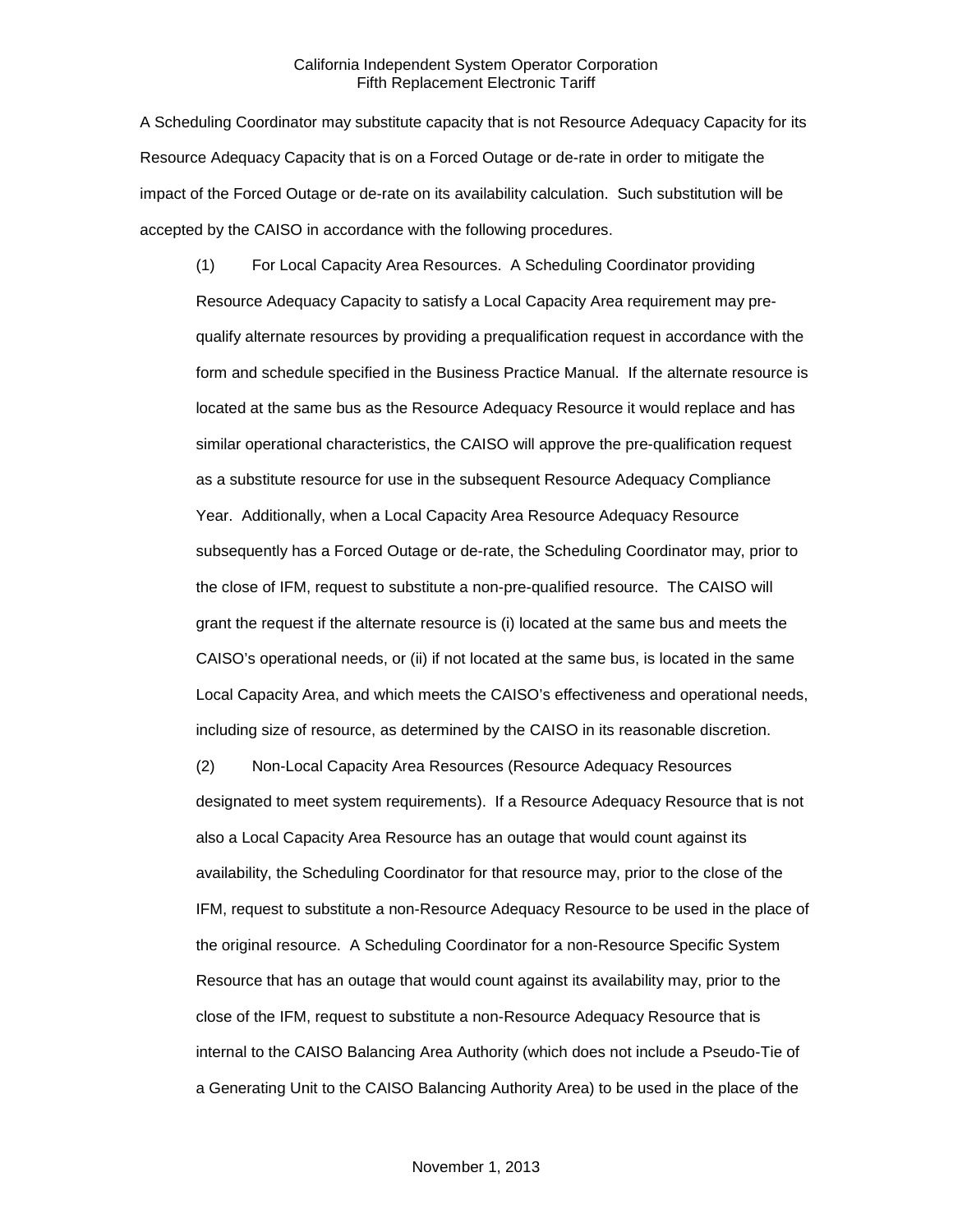original resource. The CAISO shall approve the request if the substitute resource provides the same MW quantity of deliverable capacity as the original Resource Adequacy Resource.

### **40.9.4.2.2 Accounting for De-Rates**

In accounting for a de-rate of a unit that has not committed one hundred percent (100%) of its Net Qualified Capacity in its Monthly Supply Plan, the CAISO will follow the following principles:

- (1) Any de-rate will be applied first to any non Resource Adequacy Capacity of the resource; and
- (2) Any de-rate to Resource Adequacy Capacity will be applied pro-rata to any contract capacity exempt under Section 40.9.2(2) and any non-exempt Resource Adequacy Capacity commitment from that resource.

# **40.9.5 Outage Reporting**

Scheduling Coordinators for Generating Units or Resource-Specific System Resources that are also Resource Adequacy Resources with a maximum output capability of one (1) MW or more, but which do not meet the requirement to provide information on Forced Outages in accordance with Section 9.3.10, shall provide equivalent availability-related information in the form and on the schedule specified in the Business Practice Manuals. This information shall identify all Forced Outages and temperature-related ambient de-rates that have occurred over the previous calendar month and shall contain all relevant details needed to enable the CAISO to perform the availability calculation for the resource in accordance with Section 40.9.4, including: the start and end times of any Outages or de-rates, the MW availability in all Availability Assessment Hours, and the causes of any Forced Outages or de-rates. Scheduling Coordinators for Resource Adequacy Resources whose maximum output capability is ten (10) MW or more shall report Outage-related information in accordance with the reporting obligations in Section 9.3.10.

# **40.9.6 Non-Availability Charges And Availability Incentive Payments**

A Resource Adequacy Resource that is subject to the availability assessment in accordance with Section 40.9.4 and whose monthly availability calculation under Section 40.9.4.2 is more than two and a half percent (2.5%) below the monthly Availability Standard will be subject to a Non-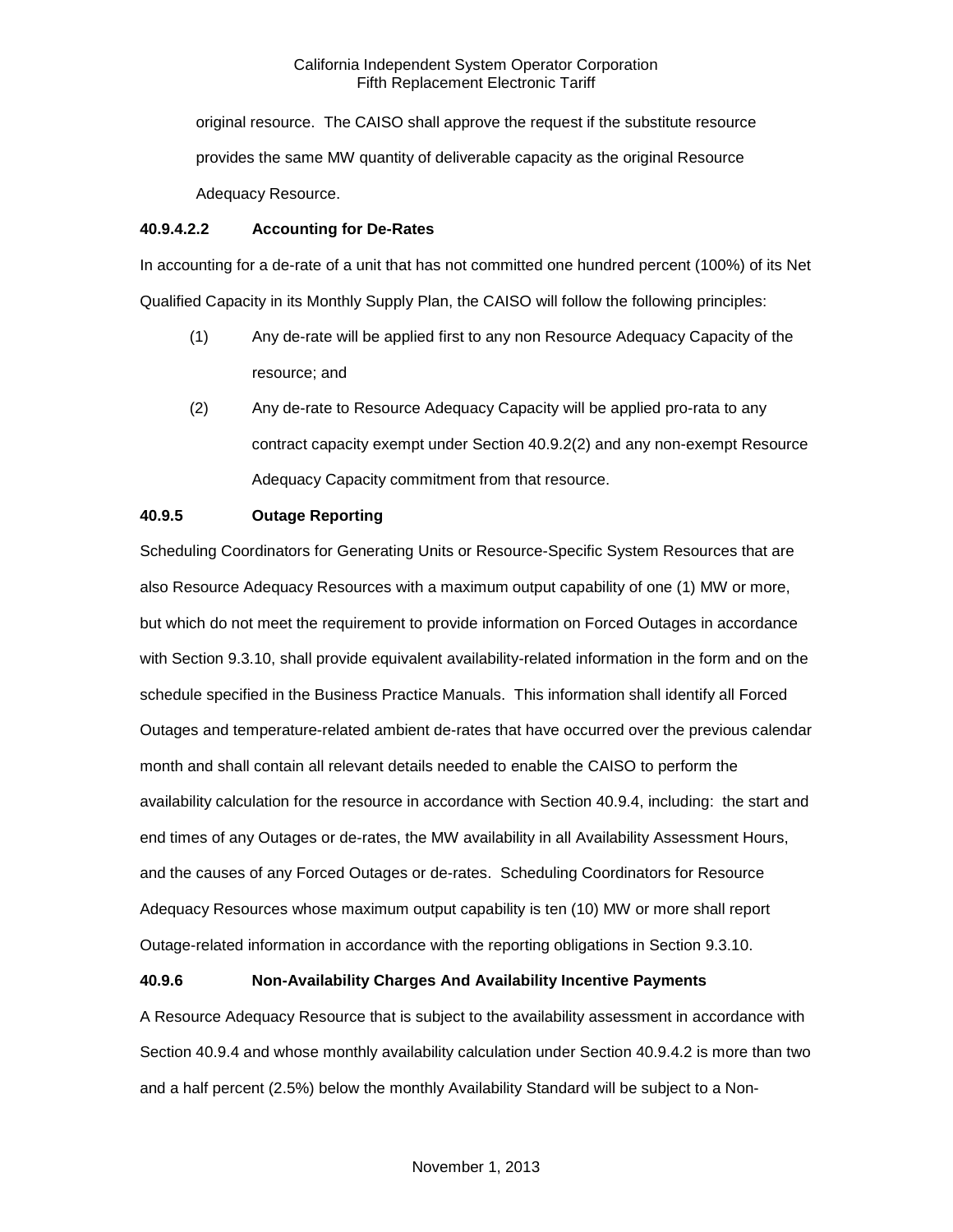Availability Charge for the month. A Resource Adequacy Resource subject to Section 40.9.4 whose availability calculation under Section 40.9.4.2 is more than two and a half percent (2.5%) above the monthly Availability Standard will be eligible for an Availability Incentive Payment for the month. For Resources whose Qualifying Capacity is determined by their historical output, the CAISO will calculate but not apply through the settlements process the Non-Availability Charges or Availability Incentive Payments to Trading Days within the three months of January, February, and March 2011.

# **40.9.6.1 Determination of Resource Adequacy Capacity Subject to Non-Availability Charge**

The amount of Resource Adequacy Capacity of a Resource Adequacy Resource subject to the Non-Availability Charge will be determined as follows:

(1) A Resource Adequacy Resource with actual availability calculated in accordance with Section 40.9.4.2 that is less than the Availability Standard minus the tolerance band of two and a half percent (2.5%) for a given month will have the Non-Availability Charge assessed to that portion of its non-exempt Resource Adequacy Capacity determined in accordance with the following formula:

 $P = RA*(S - .025) - X$ 

Where:

- P = The RA Resource's RA Capacity subject to Non-Availability Charge
- $S =$  Monthly Availability Standard as a fraction, so that  $0 < S < 1.0$
- RA = The RA Resource's RA Capacity (MW) {as designated in its Supply Plan, less any exempt capacity}
- $X =$  The {mean of the} RA Resource's {hourly available RC Capacity over all Availability Assessment Hours of the month (MW).}
- (2) No Non-Availability Charge will be applied when a Resource Adequacy Resource's actual availability, calculated in accordance with Section 40.9.4.2 for a given month, is equal to or greater than the Availability Standard less two and a half percent (2.5%).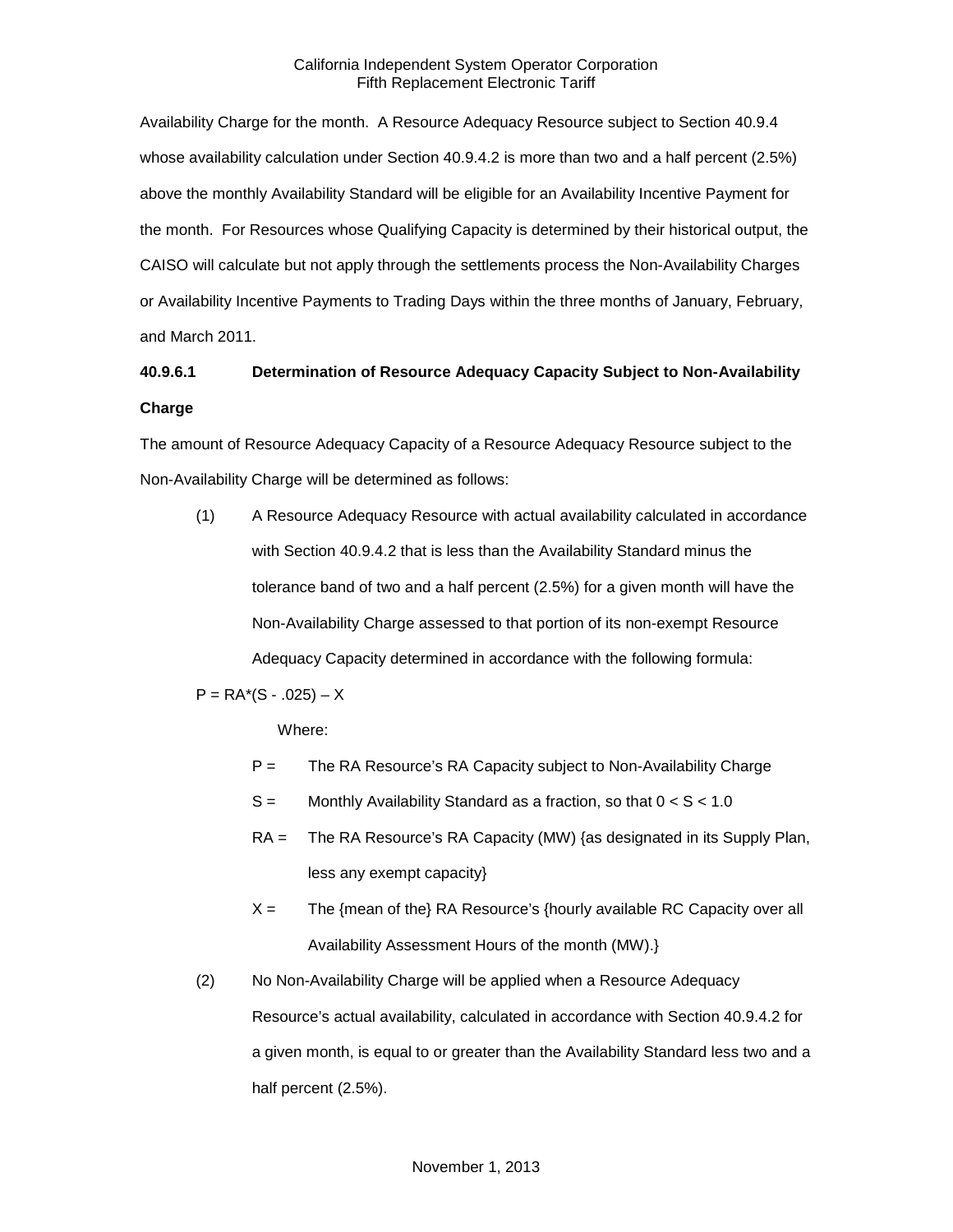(3) Any Forced Outage or temperature-related ambient de-rates of a resource that the CAISO has accepted as a substitute for a Resource Adequacy Resource in accordance with Section 40.9.4.2.1 will be applied in calculating the availability of the Resource Adequacy Resource for which it is substituting.

# **40.9.6.2 Determination of the Non-Availability Charge**

The per-MW Non-Availability Charge rate will be the Monthly CPM Capacity Payment price as specified in Schedule 6 of Appendix F of this CAISO Tariff. The Non-Availability Charge for a Resource Adequacy Resource shall be determined by multiplying the resource's capacity subject to the Non-Availability Charge calculated in accordance with Section 40.9.6.1 by the Non-Availability Charge rate.

### **40.9.6.3 Availability Incentive Payment**

Scheduling Coordinators for Resource Adequacy Resources that achieve monthly availability that is more than two and a half percent (2.5%) above the monthly Availability Standard are eligible to receive the monthly Availability Incentive Payment. This payment will be funded entirely through the monthly Non-Availability Charges assessed for the same month. For each resource eligible for the Availability Incentive Payment, its eligible capacity will be that portion of its designated Resource Adequacy Capacity equal to its actual availability calculated in accordance with Section 40.9.4.2 minus the Availability Standard percent minus two and a half percent (2.5%). The monthly Availability Incentive Payment rate will equal the total Non-Availability Charges assessed for the month divided by the total Resource Adequacy Capacity eligible to receive the Availability Incentive Payment that month, provided that the Availability Incentive Payment rate shall not exceed three times the Non-Availability Charge rate. The Availability Incentive Payment the CAISO shall pay to each eligible resource will equal the product of its eligible capacity and the Availability Incentive Payment rate. Any remaining Non-Availability Charge funds that are not distributed to eligible Resource Adequacy Resources will be credited against the Real-Time neutrality charge to metered CAISO Demand for that Trade Month.

### **40.9.6.4 Monthly Settlement**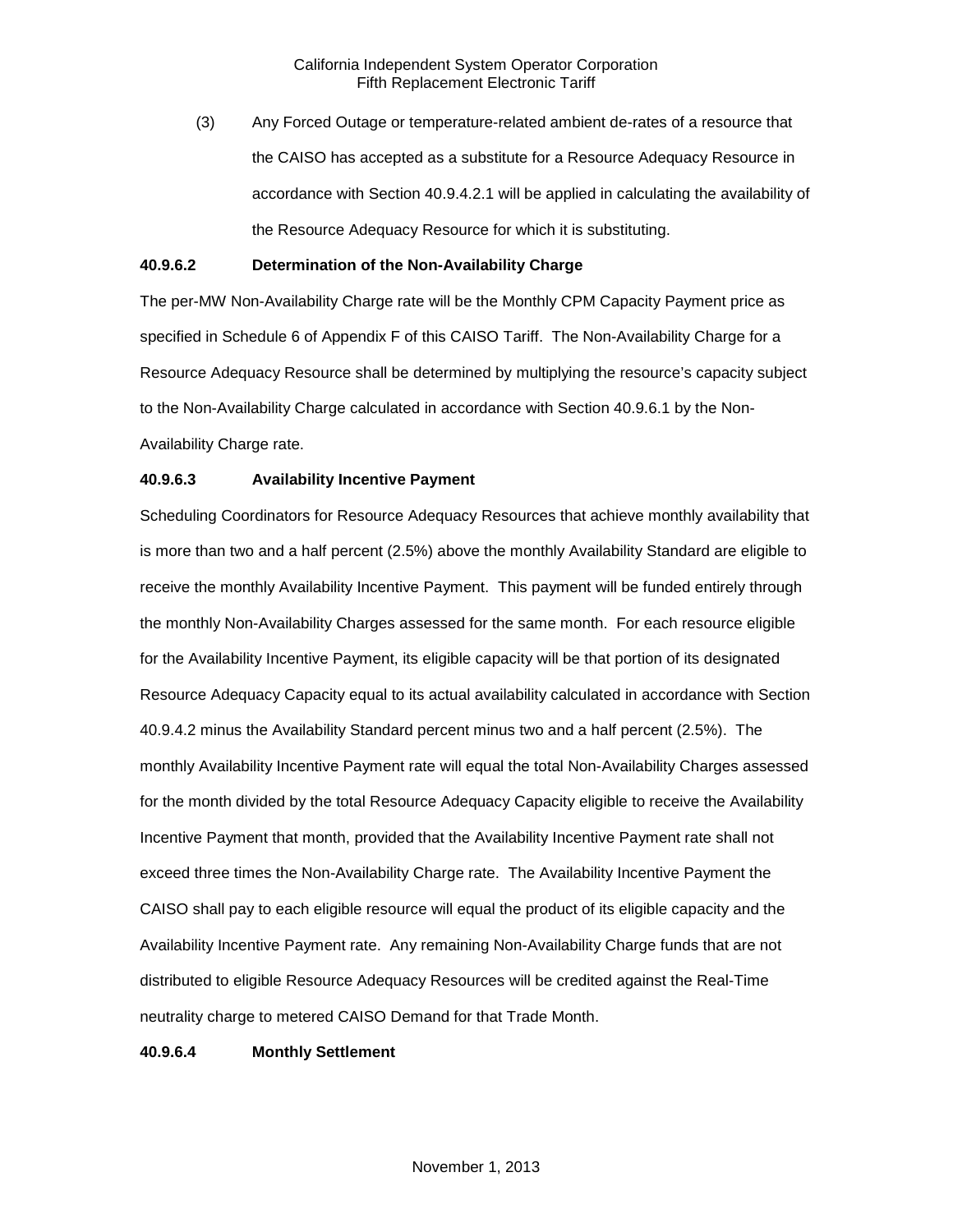The CAISO shall calculate and settle Non-Availability Charges and Availability Incentive Payments on a Trade Month basis so that all Non-Availability Charges collected for a Trade Month are allocated in accordance with Section 40.9.6.3 for that same Trade Month.

### **40.9.7 Assessment For NRS-RA Resources**

Non-Resource-Specific System Resources that provide Resource Adequacy Capacity will comprise a distinct category for purposes of the CAISO's Availability Standards program. This category will utilize the same Availability Standard determined for other Resource Adequacy Resources in accordance with Section 40.9.4.1, but will have its own availability calculations, as well as a separate account for settling Non-Availability Charges and Availability Incentive Payments.

### **40.9.7.1 Availability Standard for NRS-RA Resources**

Through Resource Adequacy Compliance Year 2015, the monthly Availability Standard for the non-Resource-Specific System Resources that provide Resource Adequacy Capacity will be the Availability Standard determined in accordance with Section 40.9.4.1. Beginning with Resource Adequacy Compliance year 2016, the monthly Availability Standard for the non-Resource-Specific System Resources that provide Resource Adequacy Capacity will be based on historical availability for the Availability Assessment Hours over the previous three years. Each monthly Availability Standard will be calculated as the sum of the available Resource Adequacy Capacity of the included non-Resource-Specific System Resources across all Availability Assessment Hours of the month, divided by the sum of the designated Resource Adequacy Capacity for the same set of hours and resources, and multiplied by one hundred (100) to obtain a number between zero (0) and one hundred (100) percent. For non-Resource-Specific System Resources that provide Resource Adequacy Capacity subject to a Subset-of-Hours Contract, the sum of the available Resource Adequacy Capacity will be based on the Availability Assessment Hours of the month that overlap the hours during which the resource is contractually obligated to make the Resource Adequacy Capacity available to the CAISO. The Availability Standard applicable to a non-Resource Specific System Resource shall not include any hours in which the resource was prohibited by Section 30.8 from bidding across an out-of-service transmission path at its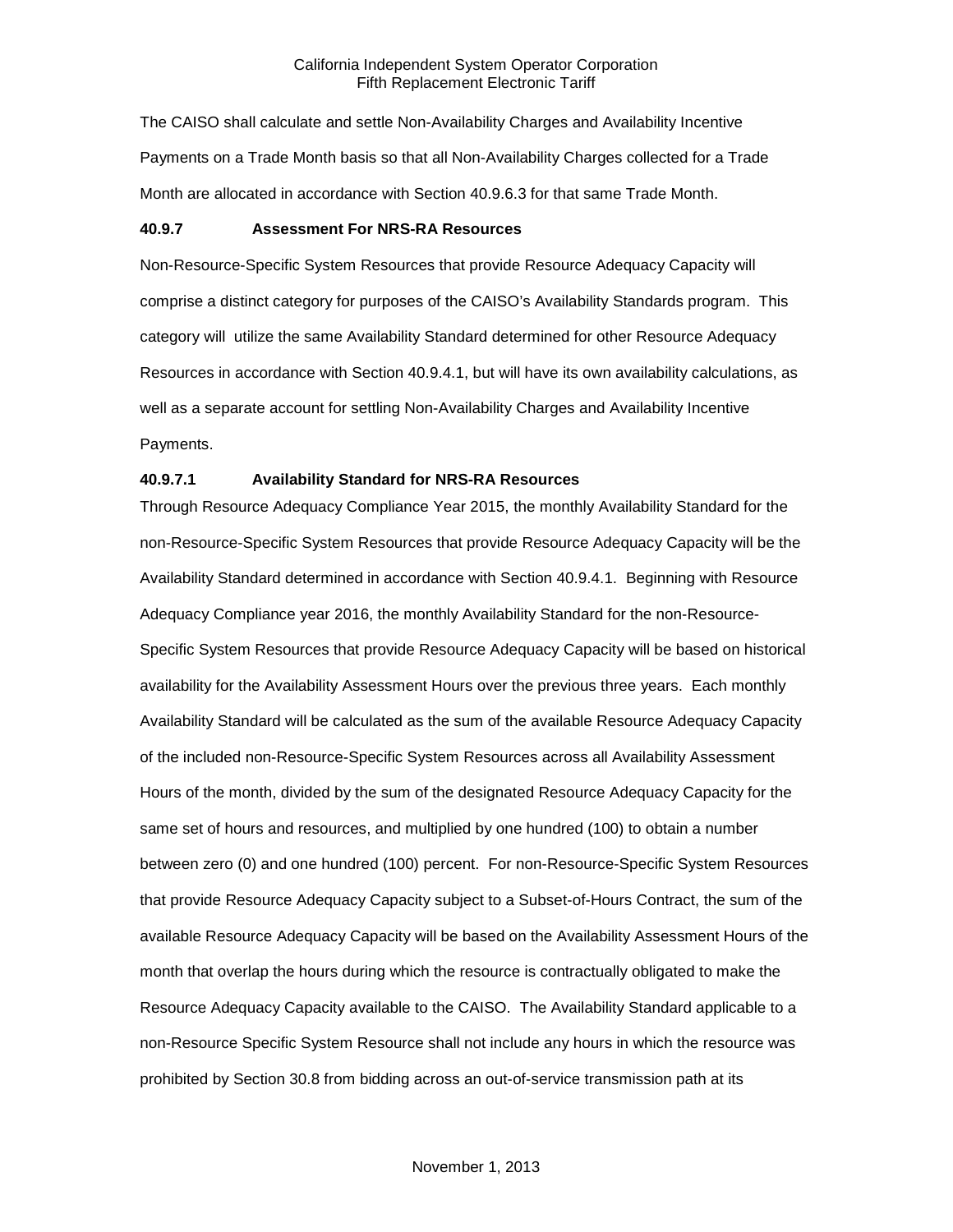designated Scheduling Point. A non-Resource Specific System Resource providing Resource Adequacy Capacity whose monthly availability calculation under Section 40.9.7.2 is more than two and a half (2.5) percent below the monthly Availability Standard will be subject to a Non-Availability Charge for the month. A non-Resource Specific System Resource providing Resource Adequacy Capacity whose monthly availability calculation under Section 40.9.7.2 is more than two and a half (2.5) percent above the monthly Availability Standard will be eligible for Availability Incentive Payments. Non-Resource-Specific System Resources will not be included in the calculation of the Availability Standards for other Resource Adequacy Resources as determined in Section 40.9.4.

### **40.9.7.2 Availability Calculation for NRS-RA Resources**

The availability of Resource Adequacy Capacity provided by a non-Resource-Specific System Resource will be calculated as the sum of the MW-hours of the resource's available Resource Adequacy Capacity over all Availability Assessment Hours of the month, divided by the sum of the resource's designated non-exempt hourly Resource Adequacy Capacity for all Availability Assessment Hours, times one hundred (100) to obtain a number between zero (0) and one hundred (100) percent. For non-Resource-Specific System Resources that provide Resource Adequacy Capacity subject to a Subset-of-Hours Contract, the sum of the available Resource Adequacy Capacity will be based on the Availability Assessment Hours of the month that overlap the hours during which the resource is contractually obligated to make the Resource Adequacy Capacity available to the CAISO. The Scheduling Coordinator for Resource Adequacy Capacity provided by non-Resource-Specific System Resources is expected to secure sufficient transmission rights to deliver the Resource Adequacy Capacity to its designated CAISO Scheduling Point. In determining monthly availability of a non-Resource-Specific System Resource under Section 40.9.7.2, any hours in which the resource was prohibited by Section 30.8 from bidding across an out-of-service transmission path at its designated Scheduling Point will be excluded from the calculation. Scheduling Coordinators for non-Resource-Specific System Resources must submit a monthly report of such hours occurring under Section 30.8, in the format and manner described in the Business Practice Manual for Reliability Requirements.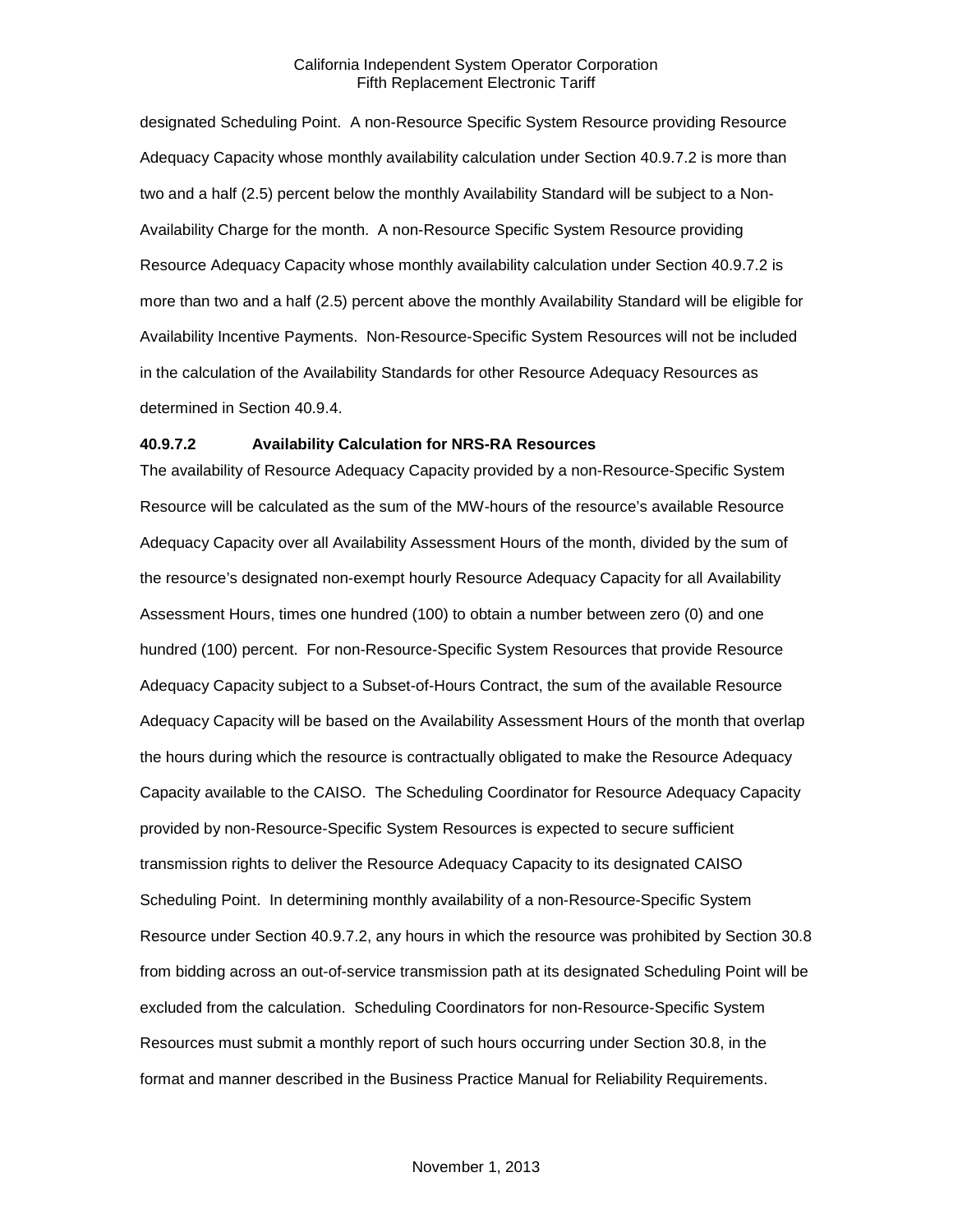# **40.9.7.3 Determination of Non-Availability Charges and Availability Incentive Payments for NRS-RA Resources**

A Non-Resource-Specific System Resource that provides Resource Adequacy Capacity and whose actual availability calculated in accordance with Section 40.9.7.2 is less than the Availability Standard defined in Section 40.9.7.1 minus the tolerance band of two and one-half (2.5) percent for a given month shall be assessed a Non-Availability Charge. This charge for such a resource shall apply to that portion of the resource's designated non-exempt Resource Adequacy Capacity equal to one hundred (100) percent minus the ratio of its actual availability calculated in accordance with Section 40.9.7.2 to the Availability Standard minus two and onehalf (2.5) percent. The Non-Availability Charge will then equal the resource's applicable capacity that is subject to Non-Availability Charges multiplied by the a Non-Availability Charge rate equal to the Monthly CPM Capacity Payment price as specified in Schedule 6 of Appendix F of this CAISO Tariff.

Funds collected for Non-Availability Charges pursuant to this Section 40.9.7.3 in a Trade Month will be used to provide Availability Incentive Payments to non-Resource-Specific System Resources providing Resource Adequacy Capacity that exceed the Availability Standard established in Section 40.9.7.1 plus the tolerance band of two and one-half (2.5) percent for that same Trade Month. The funds will be distributed to each such resource in proportion to the resource's share of the total non-exempt Resource Adequacy Capacity provided by non-Resource-Specific System Resources that are eligible for Availability Incentive Payments or the month.

Any Availability Incentive Payment to a non-Resource-Specific System Resource providing Resource Adequacy Capacity under this Section 40.9.7.3 will be capped at three times the Non-Availability Charge rate multiplied by the amount of the resource's non-exempt Resource Adequacy Capacity. Any remaining monthly surplus of Non-Availability Charges from non-Resource-Specific System Resources providing Resource Adequacy Capacity in a Trade Month will be credited against the Real-Time neutrality charge for that Trade Month in accordance with Section 11.5.2.3. Only revenues received from the assessment of Non-Availability Charges to non-Resource-Specific System Resources providing Resource Adequacy Capacity will be used to